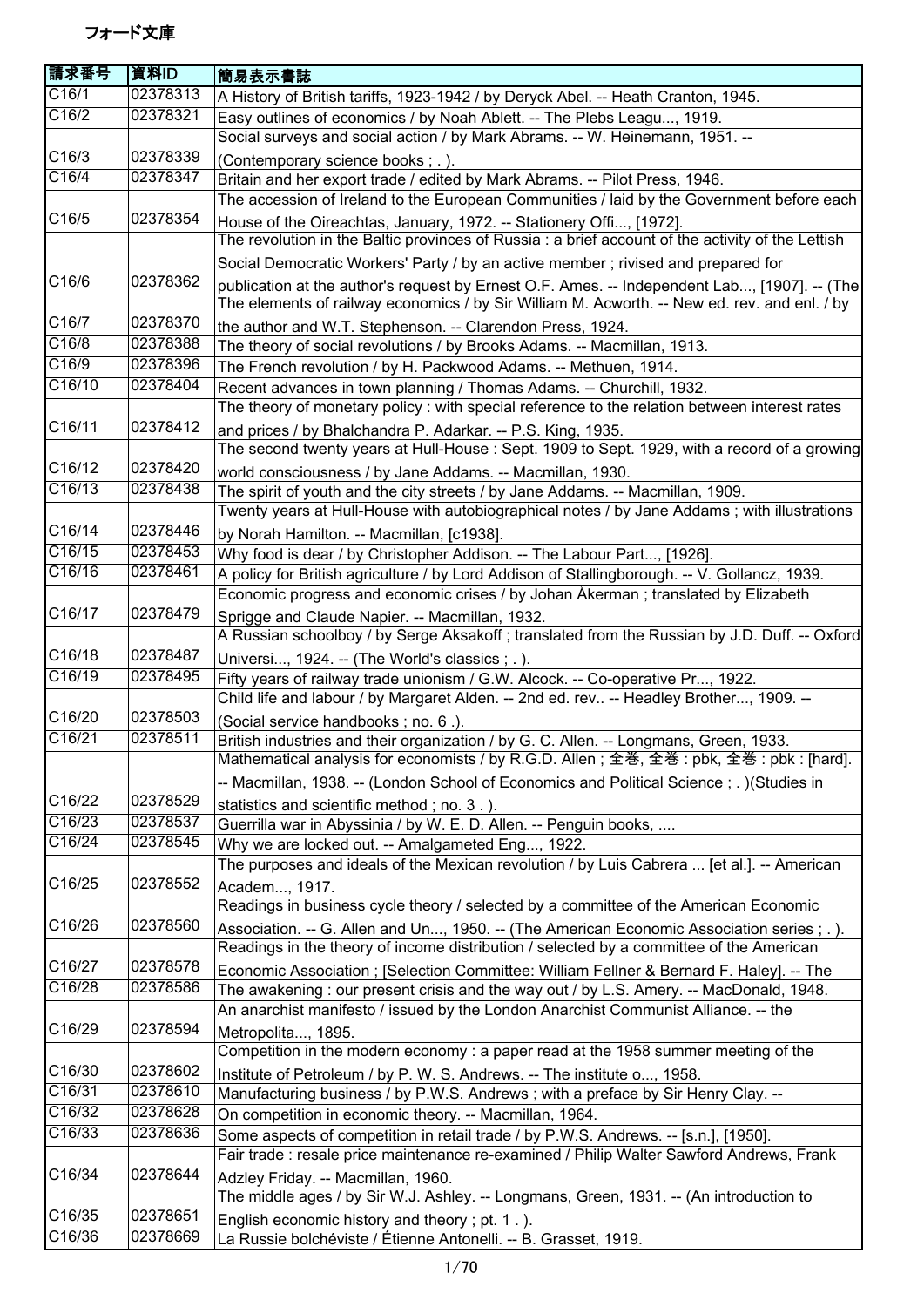| 請求番号                  | 資料ID     | 簡易表示書誌                                                                                                                                                                         |
|-----------------------|----------|--------------------------------------------------------------------------------------------------------------------------------------------------------------------------------|
|                       |          | La lutte pour le pétrole et la Russie / Paul Apostol ; Alexandre Michelson. -- Payot, 1922. --                                                                                 |
| C16/37                | 02378677 | (Bibliothèque du Bureau Économique Russe; .).                                                                                                                                  |
| C16/38                | 02378685 | The arbitration (masters and workmen) act. -- [s.n.], [1872].                                                                                                                  |
|                       |          | The politics and economics of Aristotle / translated, with notes, original and selected, and                                                                                   |
|                       |          | analyses, by Edward Walford; to which are prefixed, an introductory essay and a life of                                                                                        |
| C16/39                | 02378693 | Aristotle, by Dr. Gillies. -- G. Bell, 1876. -- (Bohn's classical library; .).<br>The free-trade movement and its results / G. Armitage-Smith. -- 2nd ed. -- Blackie, 1903. -- |
| C16/40                | 02378701 | (The Victorian era series; .).                                                                                                                                                 |
| C16/41                | 02378719 | Principles and methods of taxation / by G. Armitage-Smith. -- J. Murray, 1906.                                                                                                 |
|                       |          | Philosophical reflections of an economist. -- Southampton Uni, 1960. -- (Southampton                                                                                           |
| C16/42                | 02378727 | University. Inaugural lectures ; . ).<br>Saving and investment : the theory of capital in a developing community / W.E. Armstrong. --                                          |
| C16/43                | 02378735 | G. Routledge, 1936.                                                                                                                                                            |
| C16/44                | 02378743 | Uncertainty and the utility function / by W. E. Armstrong. -- Macmillan, 1948.                                                                                                 |
| C16/45                | 02378750 | Utility and the "ordinalist fallacy" / W.E. Armstrong. -- [s.n.], [19--].                                                                                                      |
|                       |          | The Russian Revolution : a narrative and a guide for reading / by R. Page Arnot. -- 2nd ed. --                                                                                 |
| C16/46                | 02378768 | Labour Research, [1923?]. -- (Syllabus series ; no. 6.).                                                                                                                       |
|                       |          | Modern tariff history: Germany, United States, France / by Percy Ashley; with a preface by                                                                                     |
| C16/47                | 02378776 | R.B. Haldane. -- J. Murray, 1904.                                                                                                                                              |
|                       |          | The bread of our forefathers : an inquiry in economic history / by Sir William Ashley. --                                                                                      |
| C16/48                | 02378784 | Clarendon Press, 1928.                                                                                                                                                         |
|                       |          | The economic organisation of England: an outline history / by Sir William Ashley. --                                                                                           |
| C16/49                | 02378792 | Longmans, Green, 1914.                                                                                                                                                         |
|                       |          | Economic and social investigations in Manchester, 1833-1933 : a centenary history of the                                                                                       |
| C16/50                | 02378800 | Manchester Statistical Society / by T. S. Ashton. -- P.S. King & Son, 1934.                                                                                                    |
|                       |          | The middle ages / by Sir W.J. Ashley. -- Longmans, Green, 1931. -- (An introduction to                                                                                         |
| C <sub>16</sub> /51/1 | 02378818 | English economic history and theory; pt. 1.).                                                                                                                                  |
|                       |          | The end of the middle ages / by Sir William Ashley. -- Longmans, Green, 1925. -- (An                                                                                           |
| C16/51/2              | 02378826 | introduction to English economic history and theory; pt. 2.).                                                                                                                  |
|                       |          | An economic history of England: the 18th century / Thomas Southcliffe Ashton. -- Methuen,                                                                                      |
| C16/52                | 02378834 | 1955. -- (An economic history of England / Thomas Southcliffe Ashton; .).<br>The industrial revolution. 1760-1830 / Thomas Southcliffe Ashton. -- Oxford Universi, 1948.       |
| C16/53                | 02378842 | -- (Home university library of modern knowledge; 204.).                                                                                                                        |
|                       |          | Thomas Southcliffe Ashton: 1889-1968 / by R.S. Sayers. -- Oxford Universi, c1972. --                                                                                           |
| C16/54                | 02378859 | (From the proceedings of the British Academy; v. 56).                                                                                                                          |
|                       |          | The early English trade unions: documents from the Home Office papers in the Public                                                                                            |
| C16/55                | 02378867 | Record Office / by A. Aspinall. -- Batchworth Pres, 1949.                                                                                                                      |
|                       |          | Is unemployment inevitable? : an analysis and a forecast : a continuation of the investigations                                                                                |
| C16/56                | 02378875 | embodied in "The third winter of unemployment," published in 1923. -- Macmillan, 1924.                                                                                         |
|                       |          | British agriculture : the principles of future policy / a report of an inquiry organized by Viscount                                                                           |
| C16/57                | 02378883 | Astor and B. Seebohm Rowntree. -- New Up-to-Date ed. -- Penguin Books, 1939. -- (A                                                                                             |
| C16/58                | 02378891 | Trade unionism in australia / edited by Meredith Atkinson. -- Burrows, [1915].                                                                                                 |
| C16/59                | 02378909 | The Labour Party in perspective / by C.R. Attlee. -- Victor Gollancz, 1937.                                                                                                    |
|                       |          | On the economy of machinery and manufactures / by Charles Babbage. -- 3rd ed., enlarged.                                                                                       |
| C16/60                | 02378917 | -- Charles Knight, 1832.                                                                                                                                                       |
| C16/61                | 02378925 | Economic studies / by Walter Bagehot ; edited by Richard Holt Hutton. -- Longmans Green,                                                                                       |
| C16/62                | 02378933 | The English Constitution / by Walter Bagehot. -- Nelson, [1872].                                                                                                               |
|                       |          | Lombard street : a description of the money market / by Walter Bagehot. -- New ed. / with an                                                                                   |
| C16/63                | 02378941 | introduction and corrigenda by Hartley Withers. -- Smith, Elder & , 1910.                                                                                                      |
|                       |          | Physics and politics, or, Thoughts on the application of the principles of "natural selection"                                                                                 |
| C16/64                | 02378958 | and "inheritance" to political society / by Walter Bagehot. -- New ed. -- Kegen Paul, Tre,                                                                                     |
|                       |          | A practical plan for assimilating the English and American money as a step towards a                                                                                           |
| C16/65                | 02378966 | universal money / by the late Walter Bagehot. -- 2nd ed. -- Longmans, Green, 1889.                                                                                             |
|                       |          | Industrial relations / Philip S. Bagwell; introd. by P. and G. Ford; 全巻, (), pbk -- Irish                                                                                      |
|                       |          | Universit, 1974. -- (Commentaries on British parliamentary papers ; . ) (Government and                                                                                        |
| C16/66                | 02378974 | society in nineteenth-century Britain ; . ).                                                                                                                                   |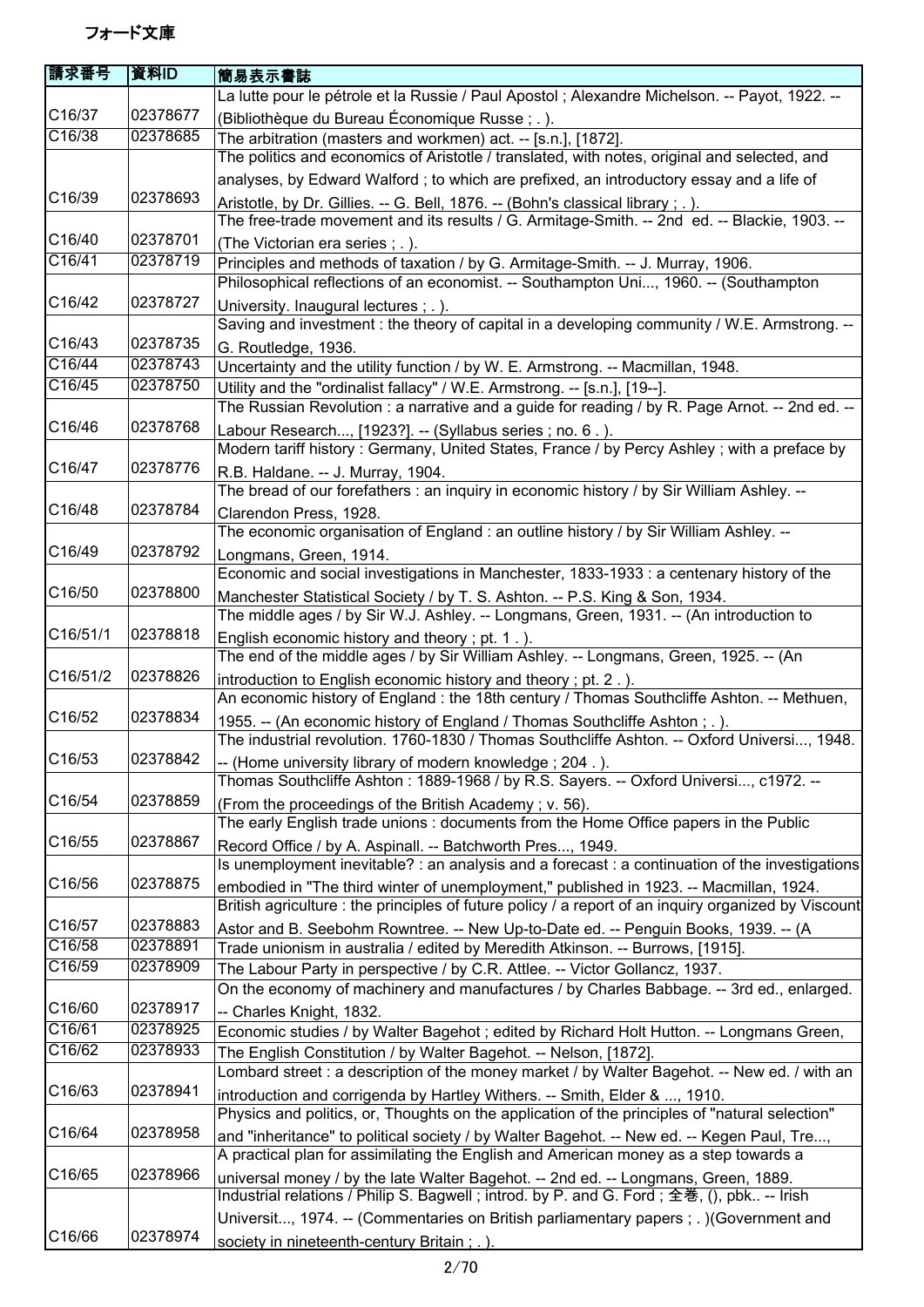| 請求番号     | 資料ID     | <b> 簡易表示書誌</b>                                                                                                                                                                           |
|----------|----------|------------------------------------------------------------------------------------------------------------------------------------------------------------------------------------------|
|          |          | A critical dissertation on the nature, measures, and causes of value : chiefly in reference to                                                                                           |
|          |          | the writings of Mr. Ricardo and his followers / by the author of Essays on the formation and                                                                                             |
| C16/67   | 02378982 | publication of opinions, &c. &c. -- Printed for R. , 1825.<br>Economic notes on insular free trade / by the Right Hon. Arthur James Balfour  -- 6th                                      |
| C16/68   | 02378990 | impression. -- Longmans, Green, 1903.                                                                                                                                                    |
| C16/69   | 02379006 | United Kingdom overseas investments 1938 to 1948. -- Bank of england, 1950.                                                                                                              |
|          |          | English public health administration / by B.G. Bannington; with an introduction by Graham                                                                                                |
| C16/70   | 02379014 | Wallas. -- P.S. King, 1915. -- (Studies in economics and political science; .).                                                                                                          |
|          |          | Cash and credit / by D.A. Barker. -- Cambridge Unive, 1910. -- (The Cambridge manuals of                                                                                                 |
| C16/71   | 02379022 | science and literature ; . ).                                                                                                                                                            |
| C16/72   | 02379030 | Political thought in England : from Herbert Spencer to the present day / by Ernest Barker. --                                                                                            |
| C16/73   | 02379048 | Williams & Norg, 1915. -- (Home university library of modern knowledge; v. 98.).<br>Redistribution of incomes through public finance in 1937 / by Tibor Barna. -- Clarendon              |
|          |          | From workshop to war cabinet / by George N. Barnes ; with an introduction by D. Lloyd                                                                                                    |
| C16/74   | 02379055 | George. -- H. Jenkins, 1924. -- (A Herbert Jenkins' book; .).                                                                                                                            |
| C16/75   | 02379063 | The economics of public utility regulation / Irston R. Barnes. -- F.S. Crofts,, 1942.                                                                                                    |
| C16/76   | 02379071 | Empire or democracy? : a study of the colonial question / by Leonard Barnes. -- Victor                                                                                                   |
| C16/77   | 02379089 | Towards social reform / by Canon & S.A. Barnett. -- T. Fisher Unwin, 1909.                                                                                                               |
| C16/78   | 02379097 | The commerce of nations / by C.F. Bastable. -- 5th ed. -- Methuen, 1911.                                                                                                                 |
|          |          | Harmonies économiques. -- 4e éd. revue et augm. -- Guillaumin, 1860. -- (Oeuvres                                                                                                         |
| C16/79   | 02379105 | complètes de Frédéric Bastiat : mises en ordre revues et annotées d'aprés les manuscrits de                                                                                              |
|          |          | Principles of organization : also collecting and recording statistics, and office equipment / by                                                                                         |
| C16/80   | 02379113 | William Bateson. -- I. Pitman, 1923. -- (Pitman's municipal series; .).                                                                                                                  |
| C16/81   | 02379121 | The price policies of German public utility undertakings / H.E. Batson. -- Oxford Universi,<br>A select bibliography of modern economic theory, 1870-1929 / compiled by Harold E. Batson |
|          |          | ; with an introduction by Lionel Robbins. -- 1st ed. -- G. Routledge, 1930. -- (Studies in                                                                                               |
|          |          | economics and political science; no. 6 in the series of bibliographies by writers connected                                                                                              |
| C16/82   | 02379139 | with the London School of Economics and Political Science.).                                                                                                                             |
| C16/83   | 02379147 | The Austrian revolution / Otto Bauer ; translated by H.J. Stenning. -- Special cheap ed. --                                                                                              |
|          |          | Leonard Parsons, 1925.<br>Betterment : being the law of special assessment for benefits in America, with some                                                                            |
| C16/84   | 02379154 | observations on its adoption by the London County Council / by Arthur A. Baumann. -- E.                                                                                                  |
| C16/85   | 02379162 | Essays in socialism : new and old / Ernest Belfort Bax. -- Richards, 1906.                                                                                                               |
|          |          | The religion of socialism: being essays in modern socialist criticism / by Ernest Belfort Bax. --                                                                                        |
| C16/86   | 02379170 | Swan Sonnensche, [19--].                                                                                                                                                                 |
|          |          | The development of the Soviet economic system : an essay on the experience of planning in                                                                                                |
|          |          | the U.S.S.R. / by Alexander Baykov. -- Cambridge Unive, 1946. -- (Economic and social                                                                                                    |
| C16/87   | 02379188 | studies / National Institute of Economic and Social Research; 5.).                                                                                                                       |
|          |          | An essay on the nature and immutability of truth : in opposition to sophistry and scepticism /                                                                                           |
| C16/88   | 02379196 | James Beattie. -- 10th ed -- Lackington, 1810.                                                                                                                                           |
| C16/89   | 02379204 | Prices and prosperity / by Gilbert Beard. -- Kennedy Press, 19--.                                                                                                                        |
| C16/90   | 02379212 | Memoirs of the unemployed / edited by H.L. Beales & R.S. Lambert. -- Gollancz, 1934.                                                                                                     |
| C16/91   | 02379220 | The declaration of independence : a study in the history of political ideas / by Carl Becker. --                                                                                         |
|          |          | Harcourt, Brace, c1922.<br>Early British economics from the XIIIth to the middle of the XVIIIth century / by M. Bear. -- G.                                                              |
| C16/92   | 02379238 |                                                                                                                                                                                          |
|          |          | Allen & Unwi, 1938.<br>A history of British socialism / by M. Beer; with an introduction by R.H. Tawney; 全巻, v. 1, v.                                                                    |
| C16/93/1 | 02379246 | 2. -- Special N.L.P. ed. -- National Labour, 1921.                                                                                                                                       |
|          |          | A history of British socialism / by M. Beer ; with an introduction by R.H. Tawney ; 全巻, v. 1, v.                                                                                         |
| C16/93/2 | 02379253 | 2. -- Special N.L.P. ed. -- National Labour, 1921.                                                                                                                                       |
| C16/94   | 02379261 | An inquiry into physiocracy / [by] M. Beer. -- Allen & Unwin, 1939.                                                                                                                      |
|          |          | A mind that found itself : an autobiography / by Clifford Whittingham Beers. -- Autographed                                                                                              |
| C16/95   | 02379279 | ed -- Doubleday, 1935.                                                                                                                                                                   |
|          |          | Competition and monopoly in public utility industries / by Burton N. Behling. -- University of                                                                                           |
| C16/96   | 02379287 | I, 1938. -- (Illinois studies in the social sciences; v. 23, nos. 1-2.).                                                                                                                 |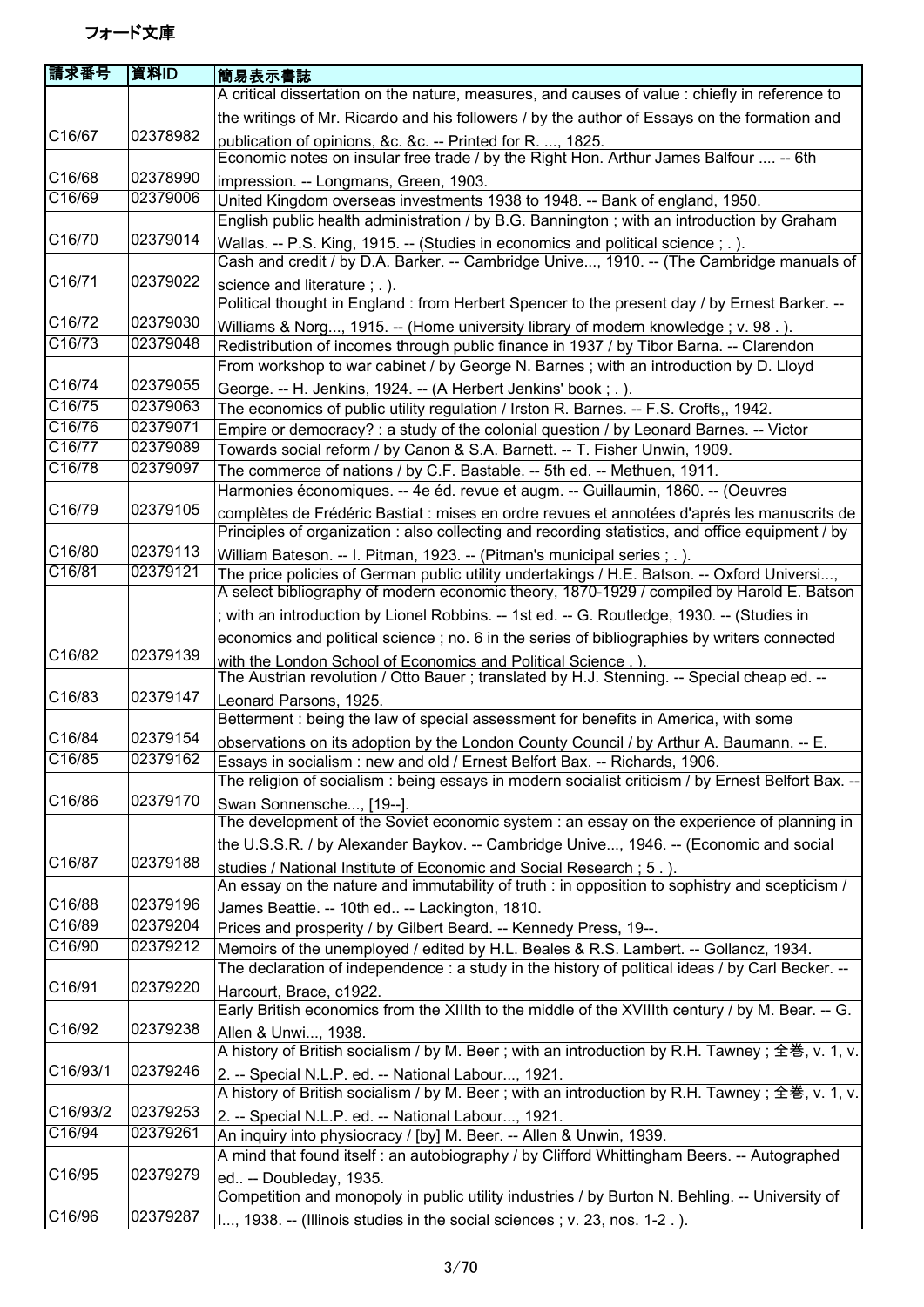| 請求番号               | 資料ID                 | 簡易表示書誌                                                                                                                                                          |
|--------------------|----------------------|-----------------------------------------------------------------------------------------------------------------------------------------------------------------|
|                    |                      | John Bellers, 1654-1725 : quaker, economist and social reformer : his writings reprinted, with                                                                  |
| C16/97             | 02379295             | a memoir / by A. Ruth Fry. -- Cassell, 1935.                                                                                                                    |
| C16/98             | 02379303             | Economics for Helen / by Hilaire Belloc. -- Arrowsmith, 1924.                                                                                                   |
|                    |                      | Grand national holiday, and congress of the productive classes, &c. / by William Benbow. --                                                                     |
| C16/99             | 02379311             | Printed and pub, [1832?].                                                                                                                                       |
| C16/100            | 02379329             | Economics : a general textbook for students / Frederic Benham. -- I. Pitman, 1938.                                                                              |
| C16/101            | 02379337             | Social principles and the democratic state / by S.I. Benn and R.S. Peters. -- G. Allen &                                                                        |
|                    |                      | Benthamiana, or, Select extracts from the works of Jeremy Bentham : with an outline of his                                                                      |
| C16/102            | 02379345             | opinions on the principal subjects discussed in his works / edited by John Hill Burton. -- W.                                                                   |
|                    |                      | The theory of legislation / by Jeremy Bentham; translated from the French of Etienne                                                                            |
| C16/103            | 02379352             | Dumont by R. Hildreth. -- 2nd ed. -- Trübner, 1871.                                                                                                             |
|                    |                      | The Digger movement in the days of the Commonwealth : as revealed in the writings of                                                                            |
|                    |                      | Gerrard Winstanley, the Digger mystic and rationalist, communist and socil reformer / by                                                                        |
| C16/104            | 02379360             | Lewis H. Berens. -- Simpkin, Marshal, 1906.                                                                                                                     |
| C16/105            | 02379378             | The modern corporation and private property. -- Macmillan, 1944.                                                                                                |
| C16/106/1          | 02379386             | The works of George Berkeley : an account of his life ; 全巻, Vol.1, Vol. 2. -- Thomas Tegg,                                                                      |
| C16/106/2          | 02379394             | The works of George Berkeley : an account of his life ; 全巻, Vol.1, Vol. 2. -- Thomas Tegg,                                                                      |
| C16/107            | 02379402             | The social function of science / by J.D. Bernal. -- George Routledg, 1939.                                                                                      |
| C16/108            | 02379410             | Klondike : the life and death of the last great gold rush / by Pierre Berton. -- W. H. Allen,                                                                   |
| C16/109            | 02379428             | German social democracy during the war / by Edwyn Bevan. -- G. Allen & Unwi, 1918.                                                                              |
| C16/110            | 02379436             | Causes and cures of unemployment / by Sir William H. Beveridge. -- Longmans, Green,                                                                             |
| C16/111            | 02379444             | Full employment in a free society : a summary / by William Beveridge. -- New Statesman a,                                                                       |
| C16/112            | 02379451             | Full employment in a free society : a report / by William H. Beveridge. -- G. Allen & Unwi,                                                                     |
| C16/113            | 02379469             | Tariffs: the case examined / by William Beveridge. -- Longmans, 1931.                                                                                           |
|                    |                      | Unemployment : a problem of industry (1909 and 1930) / by W.H. Beveridge. -- New ed. --                                                                         |
| C16/114<br>C16/115 | 02379477<br>02379485 | Longmans, Green, 1930.                                                                                                                                          |
|                    |                      | Beveridge and his plan / by Janet Beveridge. -- Hodder & Stough, 1954.                                                                                          |
| C16/116            | 02379493             | Occupational misfits : a comparative study of North London boys employed and unemployed                                                                         |
| C16/117            | 02379501             | / by Sheila Bevington. -- George Allen & , 1933.                                                                                                                |
|                    |                      | The incidence of income taxes / by Duncan Black. -- Macmillan, 1939.<br>Committee decisions with complementary valuation / by Duncan Black and R. A. Newing. -- |
| C16/118            | 02379519             |                                                                                                                                                                 |
|                    |                      | Hodge, 1951.<br>Outlines of sociology / by Frank W. Blackmar and John Lewis Gillin. -- Macmillan, 1915. --                                                      |
| C16/119            | 02379527             | (Social science text-books; .).                                                                                                                                 |
|                    |                      | Some economic aspects of increasing farm output / by C.H.Blagburn. -- University of R,                                                                          |
| C16/120            | 02379535             | 1951. -- (Miscellaneous studies; .).                                                                                                                            |
| C16/121            | 02379543             | Historic Pages from the French revolution of february, 1848 / by Louis Blanc. -- George                                                                         |
| C16/122            | 02379550             | The history of ten years, 1830-1840 / Louis Blanc ; 全巻, v. 1, v. 2. -- Chapman & Hall, 1844.                                                                    |
| C16/122            | 02379568             | The history of ten years, 1830-1840 / Louis Blanc ; 全巻, v. 1, v. 2. -- Chapman & Hall, 1844.                                                                    |
|                    |                      | English economic history : select documents / compiled and edited by A.E. Bland, P.A. Brown                                                                     |
| C16/123            | 02379576             | and R.H. Tawney. -- G. Bell, 1919.                                                                                                                              |
| C16/124            | 02379584             | Merrie England / by Robert Blatchford. -- Clarion Press, 1908.                                                                                                  |
|                    |                      | Britain's shops : a statistical summary of shops and services establishments. -- Her Majesty's                                                                  |
| C16/125            | 02379592             | S, 1952.                                                                                                                                                        |
|                    |                      | Capital and interest : a critical history of economical theory / by Eugen v. Böhm-Bawerk;                                                                       |
| C16/126            | 02379600             | translated with a preface and analysis by William Smart. -- Brentano, 1922.                                                                                     |
|                    |                      | Grundzüge der Theorie des wirtschaftlichen Güterwerts / von E. v. Böhm-Bawerk. -- London                                                                        |
| C16/127            | 02379618             | School o, [1932]. -- (Series of reprints of scarce tracts of economic and political science;                                                                    |
|                    |                      | Karl Marx and the close of his system : a criticism / by Eugen v. Böhm -Bawerk ; translated                                                                     |
| C16/128            | 02379626             | by Alice M. Macdonald; with a preface by James Bonar. -- T. Fisher Unwin, 1898.                                                                                 |
|                    |                      | The positive theory of capital / by Eugen v. Böhm-Bawerk; translated with a preface and                                                                         |
| C16/129            | 02379634             | analysis by William Smart. -- G.E. Stechert, [1891].                                                                                                            |
|                    |                      | How the Soviet citizen pays his taxes / by M. I. Bogolepov. -- Soviet News, 1945. --                                                                            |
| C16/130            | 02379642             | (Illustrated Soviet shilling booklets; .).                                                                                                                      |
| C16/131            | 02379659             | A collection of political tracts / [Henry St. John, Viscount Bolingbroke]. -- Francklin, 1748.                                                                  |
| C16/132            | 02379667             | The aged poor in England and Wales / by Charles Booth. -- Macmillan, 1894.                                                                                      |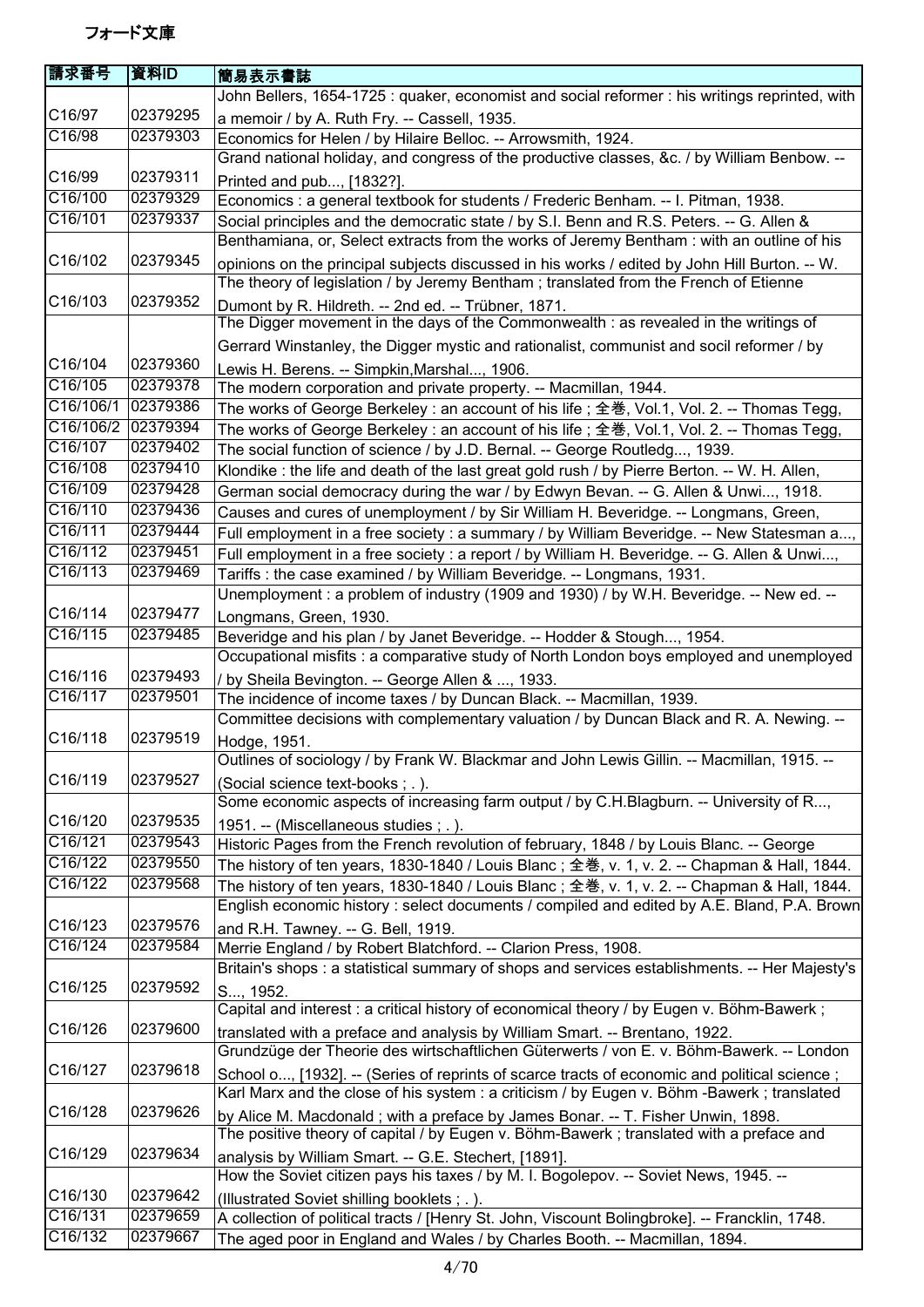| 請求番号               | 資料ID                 | 簡易表示書誌                                                                                                                                                                           |
|--------------------|----------------------|----------------------------------------------------------------------------------------------------------------------------------------------------------------------------------|
|                    |                      | Labour and life of the people / edited by Charles Booth; 全巻 - Appendix. -- Williams &                                                                                            |
| C16/133            | 02379675             | Norg, 1889-1891.                                                                                                                                                                 |
|                    |                      | Life and labour of the people in London / by Charles Booth; v. 1 - [v. 10] maps. -- Macmillan,                                                                                   |
| C16/133/2 02379683 |                      | 1892-1897.                                                                                                                                                                       |
|                    |                      | Life and labour of the people in London / by Charles Booth; v. 1 - [v. 10] maps. -- Macmillan,                                                                                   |
| C16/133/3          | 02379691             | 1892-1897.                                                                                                                                                                       |
|                    |                      | Life and labour of the people in London / by Charles Booth; v. 1 - [v. 10] maps. -- Macmillan,                                                                                   |
| C16/133/4          | 02379709             | 1892-1897.                                                                                                                                                                       |
|                    |                      | Life and labour of the people in London : final volume : notes on social influences and                                                                                          |
| C16/133/5 02379717 |                      | conclusion / by Charles Booth ; assisted by Jesse Argyle [et al.]. -- Macmillan, 1903.                                                                                           |
|                    |                      | Life and labour of the people in London / by Charles Booth; v. 1 - [v. 10] maps. -- Macmillan,                                                                                   |
| C16/133/6          | 02379725             | 1892-1897.                                                                                                                                                                       |
| C16/134            | 02379733             | The vagrant and the "unemployable" / by General Booth. -- International H, 1904.                                                                                                 |
|                    |                      | The people's Marx: abridged popular edition of the three volumes of "Capital" / edited by                                                                                        |
| C16/135            | 02379741             | Julian Borchardt; translated by Stephen L. Trask. -- International B, 1921.                                                                                                      |
| C16/136            | 02379758             | Socialism, national or international / by Franz Borkenau. -- G. Routledge, 1942.                                                                                                 |
|                    |                      | The Poor law report of 1909 : a summary explaining the defects of the present system and                                                                                         |
|                    |                      | the principal recommendations of the commission, so far as relates to England and Wales /                                                                                        |
| C16/137            | 02379766             | by Helen Bosanquet. -- Macmillan, 1909.                                                                                                                                          |
|                    |                      | The theoretical system of Karl Marx in the light of recent criticism / by Louis B. Boudin. -- C.H.                                                                               |
| C16/138<br>C16/139 | 02379774<br>02379782 | Keer, c1907.                                                                                                                                                                     |
| C16/140            | 02379790             | Economic analysis / by Kenneth E. Boulding. -- Harper & Brothe, c1941.                                                                                                           |
|                    |                      | The economics of peace / Kenneth E. Boulding. -- M. Joseph, 1946.                                                                                                                |
| C16/141            | 02379808             | Voluntary social services: their place in the modern state / edited by A.F.C. Bourdillon. --                                                                                     |
| C16/142            | 02379816             | Methuen, 1945. -- (Nuffield College social reconstruction survey ; . ).                                                                                                          |
|                    |                      | The industrial history of the United States / by Witt Bowden. -- Adelphi, c1930.<br>Industrial society in England towards the end of the eighteenth century / by Witt Bowden. -- |
| C16/143            | 02379824             |                                                                                                                                                                                  |
|                    |                      | Macmillan, 1925.<br>An economic history of Europe since 1750 / by Witt Bowden, Michael Karpovich [and] Abbott                                                                    |
| C16/144            | 02379832             | Payson Usher. -- American Book C, c1937.                                                                                                                                         |
|                    |                      | Population / Ian Bowen; with an introd. by C.W. Guillebaud. -- Nisbet, 1954. -- (Cambridge                                                                                       |
| C16/145            | 02379840             | economic handbooks ; . ).                                                                                                                                                        |
|                    |                      | The change in the distribution of the national income, 1880-1913 / by Arthur L. Bowley. --                                                                                       |
| C16/146            | 02379857             | Clarendon Press, 1920.                                                                                                                                                           |
|                    |                      | The division of the product of industry : an analysis of national income before the war / by                                                                                     |
| C16/147            | 02379865             | Arthur L. Bowley. -- Clarendon Press, 1919.                                                                                                                                      |
|                    |                      | An elementary manual of statistics / Arthur L. Bowley. -- 2nd ed. -- King : Macdonal, 1915. -                                                                                    |
| C16/148            | 02379873             | (Modern commercial text-books; .).                                                                                                                                               |
|                    |                      | The mathematical groundwork of economics : an introductory treatise / by A.L. Bowley. --                                                                                         |
| C16/149            | 02379881             | Clarendon Press, 1924.                                                                                                                                                           |
| C16/150            | 02379899             | The nature and purpose of the measurement of social phenomena / by A.L. Bowley. -- P.S.                                                                                          |
|                    |                      | Prices and wages in the United Kingdom, 1914-1920 / by Arthur L. Bowley. -- Clarendon                                                                                            |
| C16/151            | 02379907             | Press, 1921. -- (Economic and social history of the World War; British series.).                                                                                                 |
|                    |                      | A short account of England's foreign trade in the nineteenth century : its economic and social                                                                                   |
| C16/152            | 02379915             | results / by Arthur L. Bowley. -- Swan Sonnensche, 1893. -- (Social science series ; 65).                                                                                        |
|                    |                      | Studies in the national income, 1924-1938 / eidted by A. L. Bowley. -- Cambridge Unive,                                                                                          |
| C16/153            | 02379923             | 1942. -- (Economic and social studies; 1.).                                                                                                                                      |
|                    |                      | Has poverty diminished? : a sequel to "Livelihood and poverty" / by A.L. Bowley and Margaret                                                                                     |
| C16/154            | 02379931             | H. Hogg. -- P.S. King, 1925. -- (Studies in economics and political science; no. 82.).                                                                                           |
|                    |                      | Three studies on the national income / [Arthur L. Bowley]. -- London School o, 1938. --                                                                                          |
| C16/155            | 02379949             | (Series of reprints of scarce works on political economy; no. 6.).                                                                                                               |
| C16/156            | 02379956             | Housing and the state, 1919-1944 / by Marian Bowley. -- G. Allen, 1945.                                                                                                          |
|                    |                      | The new Sweden : a vindication of democracy / by Bjarne Braatoy. -- T. Nelson, 1939. --                                                                                          |
| C16/157            | 02379964             | (Discussion books; .).                                                                                                                                                           |
|                    |                      | The spirit and structure of German fascism $\overline{\prime}$ by Robert A. Brady; with a foreword by H.J.                                                                       |
| C16/158            | 02379972             | Laski. -- Victor Gollancz, 1937.                                                                                                                                                 |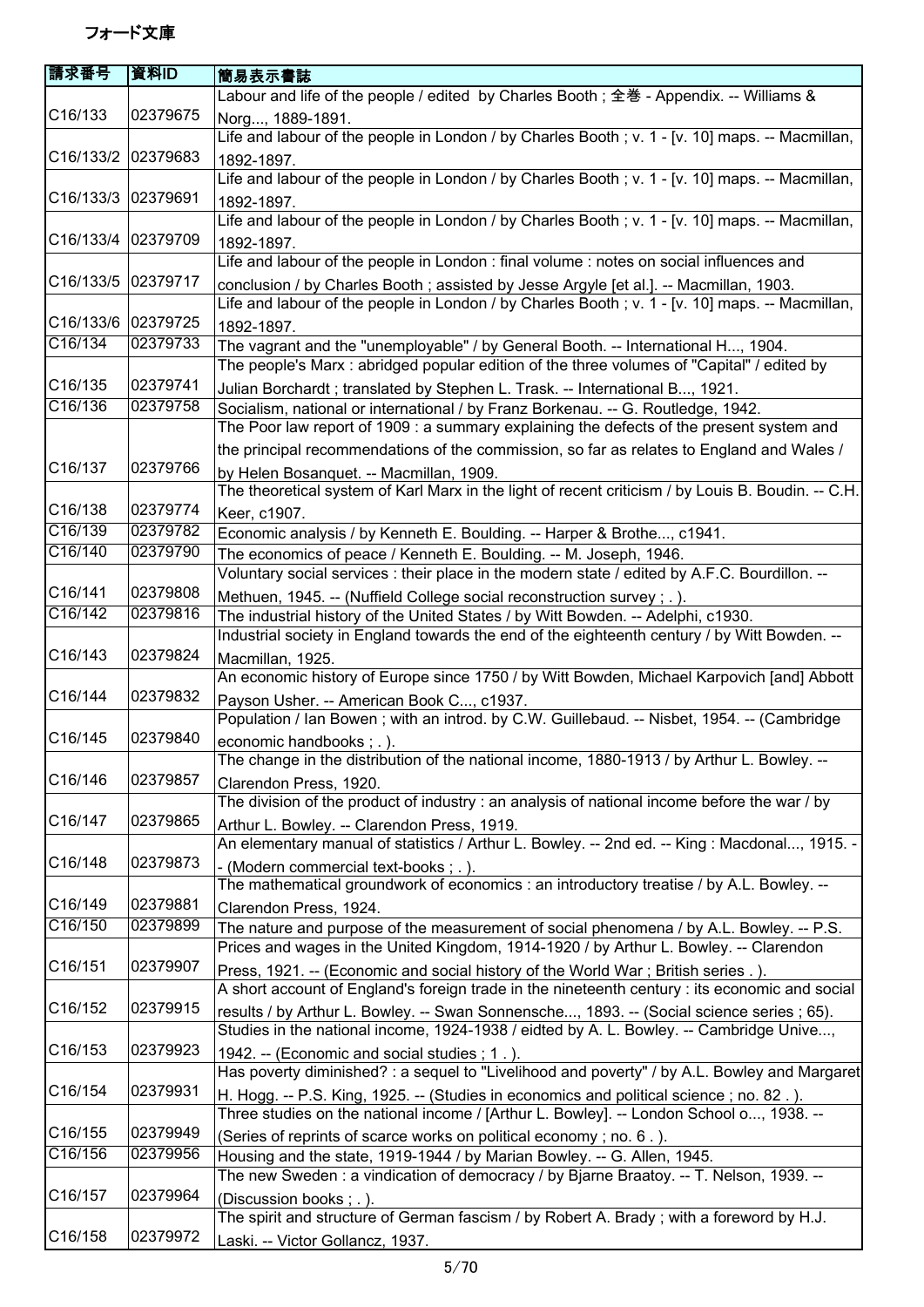| 請求番号    | 資料ID     | 簡易表示書誌                                                                                                                                                        |
|---------|----------|---------------------------------------------------------------------------------------------------------------------------------------------------------------|
| C16/159 | 02379980 | After the peace / by Henry Noel Brailsford. -- Leonard Parsons, 1920. -- (The new era series;                                                                 |
|         |          | The war of steel and gold : a study of the armed peace / by Henry Noel Brailsford. -- G. Bell                                                                 |
| C16/160 | 02379998 | and Son, 1915.                                                                                                                                                |
|         |          | The distribution of consumable goods : an economic study / by Dorothea Braithwaite and S.                                                                     |
| C16/161 | 02380004 | P. Dobbs; with an introduction by P. Sargant Florence. -- Routledge, 1932.                                                                                    |
| C16/162 | 02380012 | Work and wages / by Thomas Brassey. -- Bell, 1872.                                                                                                            |
|         |          | Labour's wrongs and labour's remedy, or, The age of might and the age of right / by J.F.                                                                      |
| C16/163 | 02380020 | Bray. -- London School o, 1931. -- (Series of reprints of scarce tracts in economic and                                                                       |
| C16/164 | 02380038 | Boy labour and apprenticeship / Reginald A. Bray. -- Constable, 1911                                                                                          |
| C16/165 | 02380046 | Inductive verification of the theory of international payments / by C. Bresciani-Turroni. --                                                                  |
|         |          | Egyptian Univer, 193-.<br>Public investment and the trade cycle in Great Britain / by R.F. Bretherton, F.A. Burchardt,                                        |
| C16/166 | 02380053 |                                                                                                                                                               |
|         |          | R.S.G. Rutherford. -- Clarendon Press, 1941.<br>The speaker of the house of commons / by P. M. Briers, B. A., B. Litt, F. R. Hist -- Hansard                  |
| C16/167 | 02380061 |                                                                                                                                                               |
|         |          | Society, 19--. -- (Hansard Society pamphlet series; 3.).<br>Speeches on questions of public policy / by John Bright ; edited by James E. Thorold Rogers.      |
| C16/168 | 02380079 |                                                                                                                                                               |
| C16/169 | 02380087 | -- Author's popular ed. -- Macmillan, 1869.<br>Britain in depression : A record of british industries science 1929. -- Sir Isaac & Son, 1935.                 |
|         |          | Britain in recovery / prepared by a Research Committee of the Economic Science and                                                                            |
| C16/170 | 02380095 | Statistics Section of the British Association. -- Sir Isaac Pitma, 1938.                                                                                      |
|         |          | The growth of a monopoly : the history of the shoe machinery monopoly, 1899-1918. -- British                                                                  |
| C16/171 | 02380103 | Boot Ma, 191-?.                                                                                                                                               |
|         |          | The guildhouse, a co-operative centre for adult education : being a report prepared by a                                                                      |
|         |          | committee of inquiry appointed by the British Institute of Adult Education / with a foreword by                                                               |
| C16/172 | 02380111 | Lord Eustace Percy. -- British Institu, [19--?].                                                                                                              |
|         |          | Karl Marx : his life and teaching / Zelda Kahan-Coates. -- British Sociali, 1918. --                                                                          |
| C16/173 | 02380129 | (International socialist library; 6.).                                                                                                                        |
|         |          | Marx and modern capitalism / by J.T. Walton Newbold. -- British Sociali, 1918. --                                                                             |
| C16/174 | 02380137 | (International socialist library; 8.).                                                                                                                        |
|         |          | The German Spartacists: their aims and objects / Official Declaration of the Spartacus Union.                                                                 |
| C16/175 | 02380145 | -- British Sociali, 1919. -- (International socialist library ; 11.).                                                                                         |
|         |          | Capitalist europe and Socialist Russia / by M. Philips Price. -- British Sociali, 1919. --                                                                    |
| C16/176 | 02380152 | (International socialist library; 12.).                                                                                                                       |
| C16/177 | 02380160 | Revolutionary essays: (reprinted from Pravda) / by Bela Kun. -- British Sociali, [1920]. --                                                                   |
| C16/178 | 02380178 | (International socialist library; 15.).                                                                                                                       |
| C16/179 | 02380186 | The foreign policy of Soviet Russia. -- British Sociali, [19--].<br>Economic and social trends in Tokugawa Japan / Seymour Broadbridge. -- [s.n.], [1974].    |
|         |          | The economic development of Japan 1870 to 1920 : a review article / by Seymour                                                                                |
| C16/180 | 02380194 | Broadbridge. -- [s.n.], [1968].                                                                                                                               |
|         |          | Industrial dualism in Japan : a problem of economic growth and structural change / Seymour                                                                    |
| C16/181 | 02380202 | Broadbridge. -- Frank Cass, c1966.                                                                                                                            |
| C16/182 | 02380210 | Shipbuilding and the state in Japan since the 1850s / Seymour Broadbridge. -- [s.n.], [1977].                                                                 |
|         |          | Japan's international policies : political and economic motivations / by Seymour Broadbridge                                                                  |
| C16/183 | 02380228 | and Martin Collick. -- [s.n.], [1968].                                                                                                                        |
| C16/184 | 02380236 | Henry Broadhurst, M.P., told by himself. -- hutchinson, 1901.                                                                                                 |
|         |          | History and the younger generation : an inaugural lecture delivered at the University on 28th                                                                 |
| C16/185 | 02380244 | November, 1961. -- Southampton Uni, 1962. -- (Southampton University.Inaugural lectures                                                                       |
|         |          | Industrial ownership : its economic and social significance / by Robert S. Brookings. --                                                                      |
| C16/186 | 02380251 | Macmillan, 1925.                                                                                                                                              |
|         |          | The economics of the recovery program / by Douglass V. Brown  [et al.]. -- Whittlesey                                                                         |
| C16/187 | 02380269 | Hous, 1934, c1933.                                                                                                                                            |
| C16/188 | 02380277 | A course in applied economics / by E. H. Phelps Brown. -- Pitman, 1951.                                                                                       |
| C16/189 | 02380285 | The economics of labor / E.H. Phelps Brown. -- Yale University, 1962. -- (Studies in                                                                          |
| C16/190 | 02380293 | comparative economics; 1.).                                                                                                                                   |
| C16/191 | 02380301 | The framework of the pricing system / by E. H. Phelps Brown. -- Chapman & Hall, 1936.<br>The economics of taxation / Harry Gunnison Brown. -- H. Holt, c1924. |
|         |          |                                                                                                                                                               |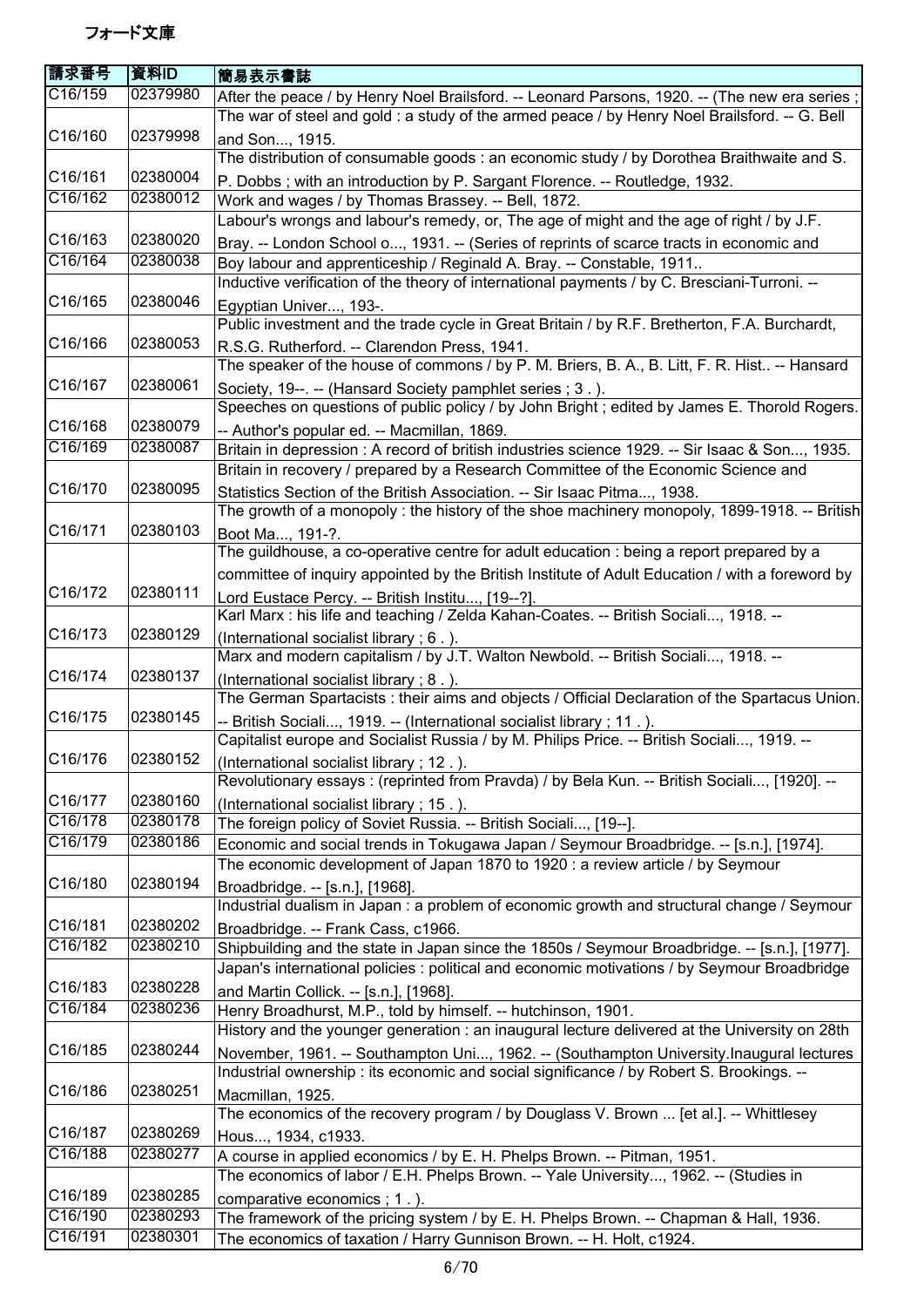| 請求番号                 | 資料ID                 | 簡易表示書誌                                                                                                                                                                                   |
|----------------------|----------------------|------------------------------------------------------------------------------------------------------------------------------------------------------------------------------------------|
| C16/192              | 02380319             | English political theory / by Ivor Brown. -- Methuen, 1920.                                                                                                                              |
|                      |                      | Einführung in die Volkswirtschaftslehre / Heinz Sauermann; 全巻, Bd. 1, Bd. 2. -- T. Gabler,                                                                                               |
| C <sub>16</sub> /193 | 02380327             | 1960-1964. -- (Die Wirtschaftswissenschaften; 57. Lfg., Reihe B.) (Volkswirtschaftslehre;<br>The new city government : a discussion of municipal administration based on a survey of ten |
|                      |                      | commission governed cities / by Henry Bruère ; coöperating in the collection and tabulation of                                                                                           |
| C16/194              | 02380335             | material respecting commission government, William Sheperdson. -- D. Appleton and,                                                                                                       |
|                      |                      | Health, wealth, and population in the early days of the Industrial Revolution / by M.C. Buer. --                                                                                         |
| C16/195              | 02380343             | G. Routledge, 1926.                                                                                                                                                                      |
|                      |                      | The ABC of communism: a popular explanation of the program of the Communist Party of                                                                                                     |
|                      |                      | Russia / by N. Buharin & E. Preobrazhensky; translated from the Russian by Eden and                                                                                                      |
| C16/196              | 02380350             | Cedar Paul. -- Communist Party, 1922.<br>The feeding of school children; ; with an introductory note by R.H. Tawney / by M.E. Bulkley.                                                   |
| C16/197              | 02380368             | -- G. Bell & Sons, 1914.<br>Sir Francis Burdett to his constituents : denying the power of the House of Commons to                                                                       |
| C16/198              | 02380376             | imprison the people of England. -- Printed for R. , 1810.<br>Reflections on the revolution in France, and on the proceedings in certain societies in London                              |
|                      |                      | relative to that event : in a letter intended to have been sent to a gentleman in Paris / by                                                                                             |
| C16/199              | 02380384             | Edmund Burke. -- Dodsley, 1790.                                                                                                                                                          |
| C16/200              | 02380392             | Burke / John Morley. -- Macmillan, 1888.<br>The justice of the peace, and parish officer / by Richard Burn; 全巻 - v. 4. -- 13th ed. -- W.                                                 |
| C16/201/1            | 02380400             | Strahan and , 1776.                                                                                                                                                                      |
|                      |                      | The justice of the peace, and parish officer / by Richard Burn; 全巻 - v. 4. -- 13th ed. -- W.                                                                                             |
| C16/201/2            | 02380418             | Strahan and , 1776.                                                                                                                                                                      |
|                      |                      | The justice of the peace, and parish officer / by Richard Burn; 全巻 - v. 4. -- 13th ed. -- W.                                                                                             |
| C16/201/3            | 02380426             | Strahan and , 1776.                                                                                                                                                                      |
|                      |                      | The justice of the peace, and parish officer / by Richard Burn; 全巻 - v. 4. -- 13th ed. -- W.                                                                                             |
| C16/201/4            | 02380434             | Strahan and , 1776.                                                                                                                                                                      |
|                      | 02380442             | Twenty-Sixth annual report of the National Bureau of Economic Research / by Arthur F.                                                                                                    |
| C <sub>16</sub> /202 |                      | Burns. -- National Bureau, 1946.                                                                                                                                                         |
| C16/203              | 02380459             | Measuring business cycles / Arthur F. Burns and Wesley C. Mitchell. -- National Bureau,                                                                                                  |
|                      |                      | 1946. -- (Studies in business cycles; no. 2.).<br>The decline of competition : a study of the evolution of American industry / by Arthur Robert                                          |
| C16/204              | 02380467             | Burns. -- McGraw-Hill, 1936.                                                                                                                                                             |
|                      |                      | The Quantitative study of recent economic changes in the united states / by Arthur Robert                                                                                                |
| C16/205              | 02380475             | Burns. -- Gustav Fischer, 1930. -- (Weltwirtschaftliches Archiv; Bd.31, H.2.).                                                                                                           |
| C16/206              | 02380483             | The economic world / by Arthur R. Burns and Eveline M. Burns. -- Univ. of London, 1927.                                                                                                  |
| C16/207              | 02380491             | International politics / by C. Delisle Burns. -- Methuen, [1920]. -- (The library of social studies                                                                                      |
| C16/208              | 02380509             | Political ideals : an essay / by C. Delisle Burns. -- 4th ed. -- Humphrey Milfor, 1929.                                                                                                  |
| C16/209              | 02380517             | The principles of revolution : a study in ideals / by C. Delisle Burns. -- George Allen & ,                                                                                              |
| C16/210              | 02380525             | Whitehall / by C. Delisle Burns. -- H. Milford: Ox, 1921. -- (The World of to-day; .).                                                                                                   |
|                      |                      | A Handbook of Marxism : being a collection of extracts from the writings of Marx, Engels and                                                                                             |
|                      |                      | the greatest of their followers, selected so as to give the reader the most comprehensive                                                                                                |
|                      |                      | account of Marxism possible within the limits of a single volume : the passages being chosen                                                                                             |
| C16/211              | 02380533             | by Emile Burns, who has added in each case a bibliographical note, & an explanation of the                                                                                               |
| C16/212              | 02380541             | British unemployment programs, 1920-1938 / by Eveline M. Burns. -- Committee on So,                                                                                                      |
| C16/213              | 02380558             | Social security developments in the United States / [Eveline M. Burns]. -- [s.n.], [1947].                                                                                               |
|                      |                      | Toward social security: an explanation of the Social Security Act and a survey of the larger                                                                                             |
| C16/214              | 02380566             | issues / Eveline Mabel Burns. -- Whittlesey Hous, 1936.                                                                                                                                  |
|                      |                      | Wages and the state : a comparative study of the problems of state wage regulation / by                                                                                                  |
| C16/215              | 02380574             | E.M. Burns. -- P.S. King, 1926. -- (Studies in economics and political science ; no. 86.).                                                                                               |
| C16/216              | 02380582             | Thomas Burt, M.P., D.C.L., pitman & privy councillor : an autobiography. -- T. Fisher Unwin,                                                                                             |
|                      |                      | Business cycles and unemployment : Report and recommendations of a committee of the                                                                                                      |
|                      |                      | president's conference on unemployment includes an investigation made under the auspices                                                                                                 |
| C16/217              | 02380590             | of the national bureau of economic research / with a foreword by Herbert Hoover. -- 1923.                                                                                                |
| C16/218<br>C16/219   | 02380608<br>02380616 | The war for coal and iron / by Dorothy Frances Buxton. -- Labour Party, [19--].                                                                                                          |
|                      |                      | With the Bulgarian Staff / by Noel Buxton. -- Smith, Elder, 1913.                                                                                                                        |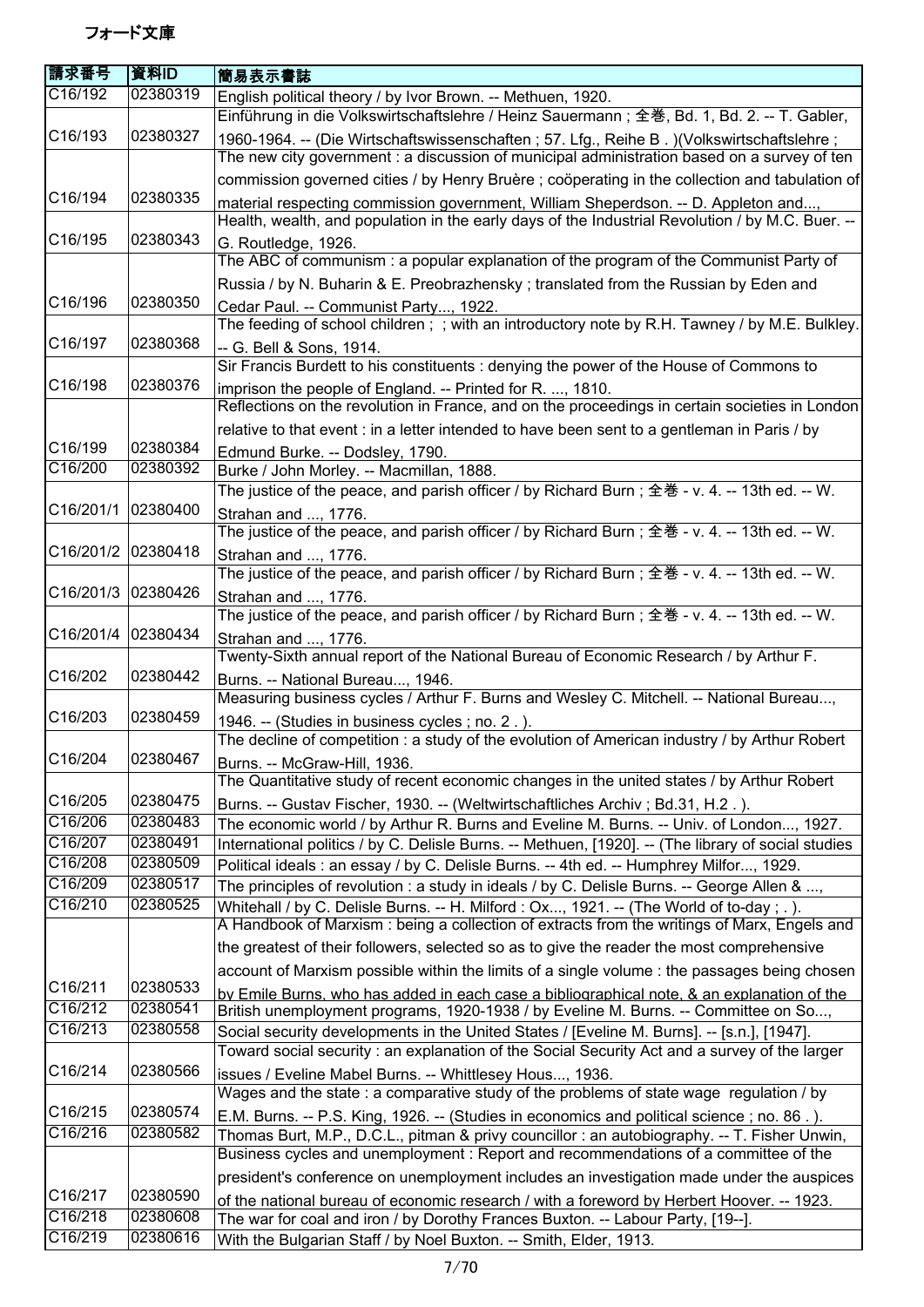| 請求番号                 | 資料ID     | 簡易表示書誌                                                                                                                                                                                         |
|----------------------|----------|------------------------------------------------------------------------------------------------------------------------------------------------------------------------------------------------|
| C16/220              | 02380624 | Introduction to economics / by Alec Cairncross. -- Butterworth, 1944.                                                                                                                          |
| C16/221              | 02380632 | Introduction to economics / by Alec Cairncross. -- 2nd ed. -- Butterworth, 1951.                                                                                                               |
|                      |          | The character and logical method of political economy / by J.E. Cairnes. -- 2nd and enl. ed. --                                                                                                |
| C16/222              | 02380640 | Macmillan and C, 1875.                                                                                                                                                                         |
| C16/223              | 02380657 | Some leading principles of political economy / J.E. Cairnes. -- Newly expound ed. --                                                                                                           |
|                      |          | Selections from the economic history of the United States, 1765-1860 : with introductory                                                                                                       |
|                      |          | essays / by Guy Stevens Callender. -- Ginn, c1909. -- (Selections and documents in                                                                                                             |
| C16/224              | 02380665 | economics / edited by William Z. Ripley).                                                                                                                                                      |
|                      |          | The lawbreaker: a critical study of the modern treatment of crime / by E. Roy Calvert and                                                                                                      |
| C16/225              | 02380673 | Theodora Calvert. -- Routledge, 1933.                                                                                                                                                          |
| C16/226              | 02380681 | An introduction to the procedure of the House of Commons / G.F.M. Campion. -- Ph. Allan,                                                                                                       |
|                      |          | Public and private property in Great Britain / by H. Campion; with an introduction by J.                                                                                                       |
| C16/227              | 02380699 | Jewkes. -- H. Milford : Ox, 1939.                                                                                                                                                              |
| C16/228              | 02380707 | The changed outlook in regard to population, 1831-1931/ by Edwin Cannan. -- British                                                                                                            |
| C16/229              | 02380715 | The economic outlook / by Edwin Cannan. -- T. F. Unwin, 1912.                                                                                                                                  |
| C16/230              | 02380723 | Economic scares / by Edwin Cannan. -- P.S. King, 1933.                                                                                                                                         |
| C16/231              | 02380731 | An economist's protest / by Edwin Cannan. -- King & Son, 1927.                                                                                                                                 |
| C16/232              | 02380749 | Elementary political economy / by Edwin Cannan. -- 3rd ed. -- H. Frowde, 1903.                                                                                                                 |
|                      |          | The history of local rates in England, in relation to the proper distribution of the burden of                                                                                                 |
|                      |          | taxation / by Edwin Cannan. -- 2nd ed., much enlarged. -- P.S. King, 1912. -- (Studies in                                                                                                      |
| C16/233              | 02380756 | economics and political science; no. 1.).                                                                                                                                                      |
|                      |          | A history of the theories of production and distribution in English political economy from 1776                                                                                                |
| C16/234              | 02380764 | to 1848 / by Edwin Cannan. -- 3rd ed. -- P.S. King, 1917.                                                                                                                                      |
| $\overline{C16/235}$ | 02380772 | Modern currency and the regulation of its value / by Edwin Cannan. -- King & Son, 1931.                                                                                                        |
| C16/236              | 02380780 | Money : its connexion with rising and falling prices / by Edwin Cannan. -- P.S. King, 1918.                                                                                                    |
| C16/237              | 02380798 | A review of economic theory / by Edwin Cannan. -- King & Son, 1929.                                                                                                                            |
|                      |          | Wealth : a brief explanation of the causes of economic welfare / by Edwin Cannan. -- 2. ed.,                                                                                                   |
| C16/238              | 02380806 | 4. impr -- King & Son, 1917.                                                                                                                                                                   |
| C16/239              |          | Essai sur la nature du commerce en général / by Richard Cantillon ; edited with an English                                                                                                     |
|                      | 02380814 | translation and other material by Henry Higgs. -- Macmillan, 1931.                                                                                                                             |
| C16/240              | 02380822 | Outlines of the history of the modern british working-class movement / by Will W. Craik. --                                                                                                    |
| C16/241              | 02380830 | 2nd ed -- London District, [1916].                                                                                                                                                             |
| C16/242              | 02380848 | Richard Carlile, agitator : his life and times / by Guy A. Aldred. -- Pioneer Press, 1923.                                                                                                     |
|                      |          | The influence of christianity upon social and political ideas / by A. J. Carlyle. -- Mowbray,<br>England's ideal : and other papers on social subjects / by Edward Carpenter. -- 8th ed. -- G. |
| C16/243              | 02380855 |                                                                                                                                                                                                |
|                      |          | Allen & Unwi, 1917.<br>National insurance / by A.S. Comyns Carr, W.H. Stuart Garnett and J.H. Taylor; with a                                                                                   |
| C16/244              | 02380863 |                                                                                                                                                                                                |
|                      |          | preface by the Right Hon. D. Lloyd George. -- 2nd ed. -- Macmillan, 1912.<br>The Romantic exiles : a nineteenth-century portrait gallery / Edward Hallett Carr. -- Penguin                     |
| C16/245              | 02380871 | Books, 1949. -- (Penguin books; 707).                                                                                                                                                          |
|                      |          | What is history?: The George Macaulay Trevelyan lectures delivered in the University of                                                                                                        |
| C16/246              | 02380889 | Cambridge, January-March, 1961 / E.H. Carr. -- Penguin Books, 1964, c1961. -- (Pelican                                                                                                         |
| C16/247              | 02380897 | World population: past growth and present trends / by A. M. Carr-Saunders. -- At the                                                                                                           |
|                      |          | Consumers' co-operation in Great Britain : an examination of the British co-operative                                                                                                          |
|                      |          | movement / by A. M. Carr-Saunders, P. Sargant Florence, Robert Peers; in consultation with                                                                                                     |
| C16/248              | 02380905 | Colin Clark  [et al.]. -- G. Allen & Unwi, 1938.                                                                                                                                               |
|                      |          | A survey of the social structure of England & Wales / by A.M. Carr-Saunders and D. Caradog                                                                                                     |
| C16/249              | 02380913 | Jone. -- 2nd ed. -- At the Clarendo, 1937.                                                                                                                                                     |
|                      |          | British economic statistics : a report / by C. F. Carter and A. D. Roy. -- Univercity Pres,                                                                                                    |
| C <sub>16</sub> /250 | 02380921 | 1954. -- (Economic and social studies / National Institute of Economic and Social Research ;                                                                                                   |
|                      |          | The significance & possibilities, national & international, for industry, commerce, finance,                                                                                                   |
|                      |          | politics and trade unionism of the triple alliance of industrial trade unionism : can it be the                                                                                                |
|                      |          | decisive factor for peace, and democratic reconstruction? / by George R. Carter; with                                                                                                          |
| C16/251              | 02380939 | introductory preface by the Rt. Hon. J.H. Thomas. -- New ed. -- Advertiser Pres, 1917.                                                                                                         |
| C16/252              | 02380947 | The distribution of wealth / by Thomas Nixon Carver. -- Macmillan, 1926, c1904.                                                                                                                |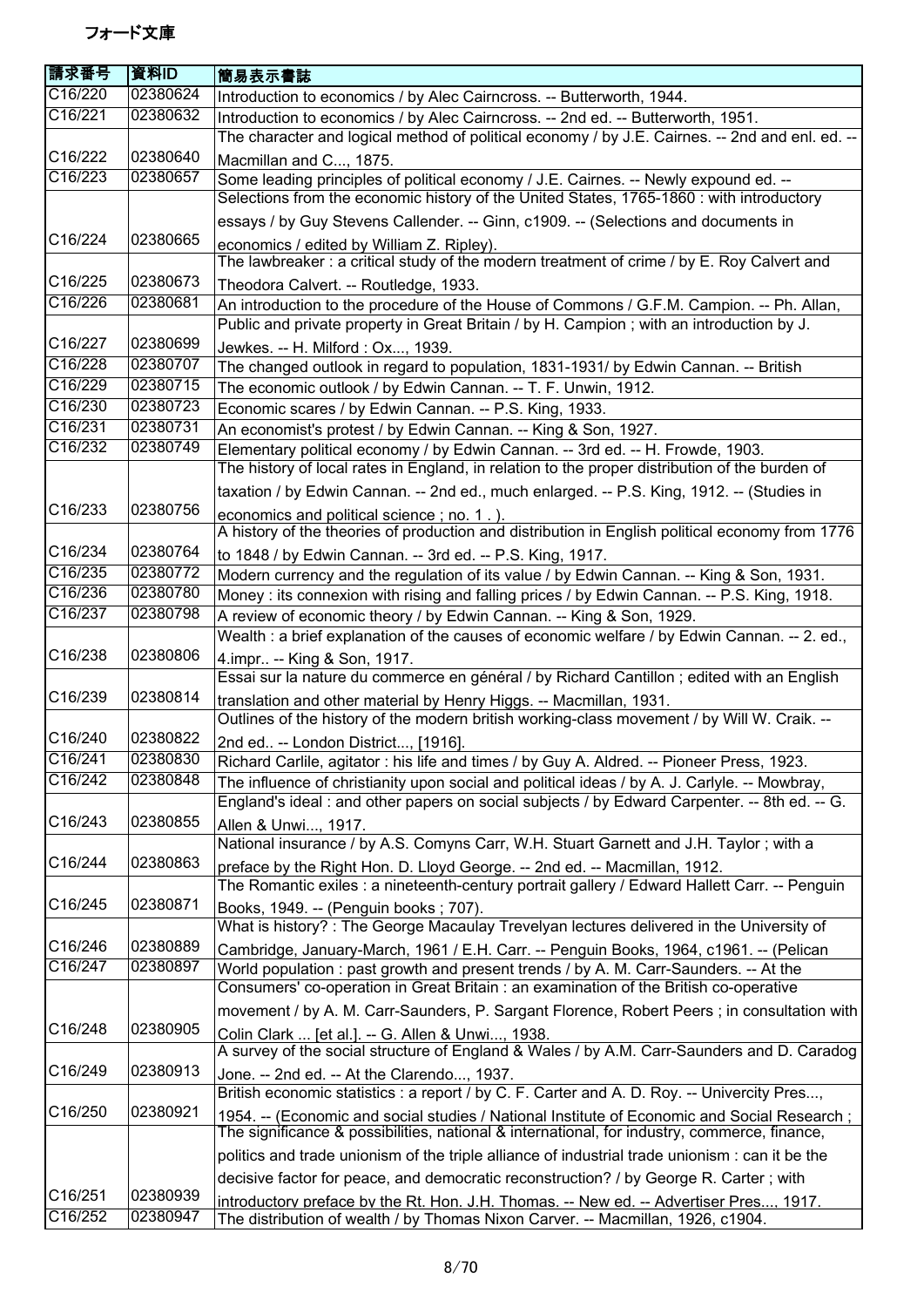| <b>請求番号</b>          | 資料ID     | 簡易表示書誌                                                                                         |
|----------------------|----------|------------------------------------------------------------------------------------------------|
|                      |          | Report from the Secret committee on the expediency of the Bank resuming cash payments. --      |
| C16/253              | 02380954 | Clement, 1819.                                                                                 |
| C16/254              | 02380962 | Fundamental thoughts in economics / by Gustav Cassel. -- T. Fisher Unwin, 1925.                |
|                      |          | The theory of social economy / by Gustav Cassel ; translated by Joseph McCabe ; 全巻, Vol.       |
| C16/255/1            | 02380970 | 1, Vol. 2. -- T. Fisher Unwin, 1923.                                                           |
|                      |          | The theory of social economy / by Gustav Cassel ; translated by Joseph McCabe ; 全巻, Vol.       |
| C16/255/2            | 02380988 | 1, Vol. 2. -- T. Fisher Unwin, 1923.                                                           |
| C16/256              | 02380996 | The welfare of the school child / by Joseph Cates. -- Cassell, 1919.                           |
|                      |          | The interim index of industrial production / Central Statistical Office. -- His Majesty's S,   |
| C16/257              | 02381002 | 1949. -- (Studies in official statistics ; no.1.).                                             |
|                      |          | The Christian and civic economy of large towns / by Thomas Chalmers  ; 全巻 - Vol. 3. --         |
| C16/258              | 02381010 | Printed by Jame, 1821-1826.                                                                    |
|                      |          | The Christian and civic economy of large towns / by Thomas Chalmers  ; 全巻 - Vol. 3. --         |
| C16/258              | 02381028 | Printed by Jame, 1821-1826.                                                                    |
|                      |          | The theory of monopolistic competition : a re-orientation of the theory of value / Edward      |
| C16/259              | 02381036 | Hasting Chamberlin. -- 6th ed. -- Oxford Univ. Pr, 1949 -- (Harvard economic studies ; v.      |
|                      |          | The menace of under-population : a biological study of the decline of population growth / by   |
| C16/260              | 02381044 | Enid Charles. -- Watts & Co., 1936.                                                            |
|                      |          | The British gas industry : an econimic study / by Philip Chantler. -- Manchester Univ, 1938.   |
| C16/261              | 02381051 | -- (Publications of the Economics Research Section, University of Manchester; no. 260.).       |
| C16/262              | 02381069 | The charter of the poor / by Mrs. Sidney Webb  [et al.]. -- 2nd ed. -- Christian Commo,        |
|                      |          | An historical, political, and moral essay on revolutions : ancient and modern / F.A. de        |
| C16/263              | 02381077 | Chateaubriand. -- Colburn, 1815.                                                               |
| C16/264              | 02381085 | Parvus et le parti socialiste danois / par P.-G. La Chesnais. -- Comité sociali, [1918].       |
|                      |          | Central and local government : financial and administrative relations / by D.N. Chester. --    |
| C16/265              | 02381093 | Macmillan, 1951.                                                                               |
|                      |          | Lessons of the British war economy / edited by D. N. Chester. -- Cambridge Unive, 1951. --     |
| C16/266              | 02381101 | (Economic and social studies / National Institute of Economic and Social Research; 10.).       |
|                      |          | The economy of human life / translated from an Indian manuscript, written by an ancient        |
| C16/267              | 02381119 | Bramin. -- Gardiner, 1806.                                                                     |
|                      |          | A new discourse of trade : wherein is recommended several weighty points relating to           |
|                      |          | companies of merchants: The act of navigation. Naturalization of strangers. And our woolen     |
|                      |          | manufactures. The ballance of trade. And the nature of plantations, and their consequences     |
| C16/268              | 02381127 | in relation to the kingdom, are seriously discussed  / by Sir Josiah Child. -- Everingham,     |
|                      |          | The control of public expenditure : financial committees of the House of Commons / Basil       |
| C16/269              | 02381135 | Chubb. -- Clarendon Press, 1952                                                                |
|                      |          | The bank of England : a history / by Sir John Harold Clapham; 全巻, v. 1, v. 2. -- Cambridge     |
| C16/270/1            | 02381143 | Unive, 1944.                                                                                   |
|                      |          | The bank of England : a history / by Sir John Harold Clapham ; 全巻, v. 1, v. 2. -- Cambridge    |
| C16/270/2            | 02381150 | Unive, 1944.                                                                                   |
| C16/271/1            | 02381168 | An economic history of modern Britain / by John Clapham; 全巻 - v. 3. -- The University ,        |
| C16/271/2            | 02381176 | An economic history of modern Britain / by John Clapham; 全巻 - v. 3. -- The University ,        |
| C16/271/3            | 02381184 | An economic history of modern Britain / by John Clapham; 全巻 - v. 3. -- The University ,        |
|                      |          | Working life of women in the seventeenth century / by Alice Clark. -- Routledge, 1919. --      |
| C16/272              | 02381192 | (Studies in economics and political science; No.56.).                                          |
| $\overline{C16/273}$ | 02381200 | National income and outlay / by Colin Clark. -- Macmillan, 1937.                               |
|                      |          | The wealth of England from 1496 to 1760 / G.N. Clark. -- Oxford Univ. Pr, 1946. -- (Home       |
| C16/274              | 02381218 | university library of modern knowledge; 196.).                                                 |
|                      |          | The distribution of wealth : a theory of wages, interest and Profits / by John Bates Clark. -- |
| C16/275              | 02381226 | Macmillan, 1927.                                                                               |
|                      |          | The philosophy of wealth : economic principles newly formulated / by John B. Clark. -- [2nd    |
| C16/276              | 02381234 | ed]. -- Ginn, [1887].                                                                          |
|                      |          | Strategic factors in business cycles / John Maurice Clark; with an introd. by the Committee    |
|                      |          | on Recent Economic Changes. -- National Bureau, 1934. -- (Publications of the National         |
| C16/277              | 02381242 | Bureau of Economic Research, Incorporated; no. 24.).                                           |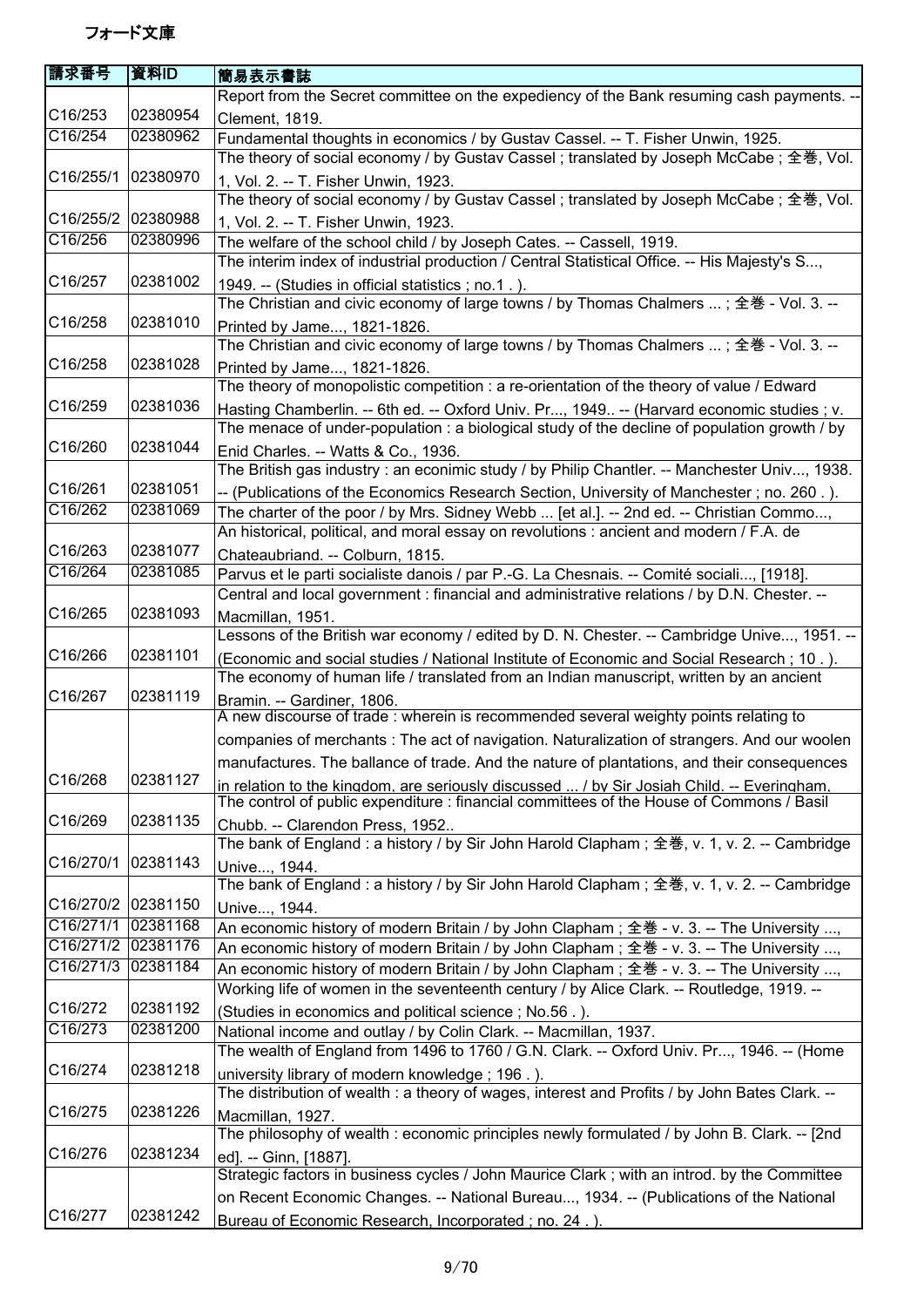| 請求番号                 | 資料ID     | 簡易表示書誌                                                                                                                                                                                       |
|----------------------|----------|----------------------------------------------------------------------------------------------------------------------------------------------------------------------------------------------|
|                      |          | Studies in the economics of overhead costs / by J. Maurice Clark. -- University of C, c1923.                                                                                                 |
| C16/278              | 02381259 | -- (Materials for the study of business; .).                                                                                                                                                 |
| C16/279              | 02381267 | Disabled citizens / by Joan Simeon Clarke ; foreword by Lord Beveridge. -- G. Allen &                                                                                                        |
|                      |          | A history of local government of the United Kingdom / BY John J. Clarke; foreword by                                                                                                         |
| C16/280              | 02381275 | Viscount Woolton; preface by Sir Howard Roberts. -- H. Jenkins, 1955.                                                                                                                        |
|                      |          | Strategic factors in business cycles / John Maurice Clark; with an introd. by the Committee                                                                                                  |
|                      |          | on Recent Economic Changes. -- National Bureau, 1934. -- (Publications of the National                                                                                                       |
| C16/281              | 02381283 | Bureau of Economic Research, Incorporated; no. 24.).                                                                                                                                         |
|                      |          | Outlines of the law of housing & planning : including public health, highways and the                                                                                                        |
| C16/282              | 02381291 | acquisition of land / John J. Clarke; with an introduction by Leslie Scott. -- I. Pitman, 1933.                                                                                              |
| C16/283              | 02381309 | Economics : an introduction for the general reader / by Henry Clay. -- Macmillan, 1916.                                                                                                      |
| C16/284              | 02381317 | The post-war unemployment problem / by Henry Clay. -- Macmillan, 1929.                                                                                                                       |
| C16/285              | 02381325 | The problem of industrial relations and other lectures / by Henry Clay. -- Macmillan, 1929.                                                                                                  |
| C16/286              | 02381333 | Property and inheritance / by Henry Clay. -- The Daily News, [192-]. -- (The new way series;                                                                                                 |
|                      |          | General union: a study of the National Union of General and Municipal Workers / Hugh                                                                                                         |
| C16/287              | 02381341 | Armstrong Clegg. -- Blackwell, 1954.                                                                                                                                                         |
|                      |          | Royal commissions of inquiry: the significance of investigations in British politics / by Hugh                                                                                               |
| C16/288              | 02381358 | McDowall Clokie and J. William Robinson. -- Stanford Univer, c1937.                                                                                                                          |
|                      |          | Coal and Power: the report of an enquiry presided over by the Right Hon / D. Lloyd George. -                                                                                                 |
| C16/289              | 02381366 | - Hodder and Stou, [1924].                                                                                                                                                                   |
|                      |          | British broadcasting: a study in monopoly / by R. H. Coase. -- London School o, 1950. --                                                                                                     |
| C16/290              | 02381374 | (Publications of the London School of Economics series ; . ).                                                                                                                                |
|                      |          | The application of scientific methods to sociology / John Candler Cobb. -- Chapman &                                                                                                         |
| C16/291              | 02381382 | Grime, [c.1934.].                                                                                                                                                                            |
|                      |          | Cobbett's Legacy to labourers, or, What is the right which the lords, baronets, and 'squires,                                                                                                |
|                      |          | have to the lands of England? : in six letters, addressed to the working people of England :                                                                                                 |
| C <sub>16</sub> /292 | 02381390 | with a dedication to Sir Robert Peel, bart / by William Cobbett  -- Printed by Will, 1834.<br>Paper against gold and glory against prosperity, or, An account of the rise, progress, extent, |
|                      |          |                                                                                                                                                                                              |
|                      |          | and present state of the funds and of the paper-money of Great Britain  : drawn from                                                                                                         |
| C16/293/1            | 02381408 | authentic documents, and brought down to the end of the year 1814 / by William Cobbett; $\pm$                                                                                                |
|                      |          | <u> 巻. v. 1. v. 2. -- Printed bv J. M 1815.</u><br>Paper against gold and glory against prosperity, or, An account of the rise, progress, extent,                                            |
|                      |          | and present state of the funds and of the paper-money of Great Britain  : drawn from                                                                                                         |
|                      |          |                                                                                                                                                                                              |
| C16/293/2 02381416   |          | authentic documents, and brought down to the end of the year 1814 / by William Cobbett; 全                                                                                                    |
|                      |          | 卷. v. 1. v. 2. -- Printed by J. M 1815.<br>The life of William Cobbett / by G. D. H. Cole; with a chapter on Rural rides, by F. E. Green. -                                                  |
| C16/294              | 02381424 | new ed. -- W. Collins, 1927.                                                                                                                                                                 |
|                      |          | Speeches on questions of public policy / by Richard Cobden; edited by John Bright and                                                                                                        |
| C16/295              | 02381432 | James E. Thorold Rogers. -- Macmillan, 1878.                                                                                                                                                 |
|                      |          | The life of Richard Cobden / by John Morley; 全巻, v. 1, v. 2. -- Macmillan, 1908. -- (The                                                                                                     |
| C16/296/1            | 02381440 | Eversley series; .).                                                                                                                                                                         |
|                      |          | The life of Richard Cobden / by John Morley ; 全巻, v. 1, v. 2. -- Macmillan, 1908. -- (The                                                                                                    |
| C16/296/2            | 02381457 | Eversley series; .).                                                                                                                                                                         |
|                      |          | The economics of agriculture / by R. L. Cohen; with an introduction by J. M. Keynes. --                                                                                                      |
| C16/297              | 02381465 | Nisbet, 1940. -- (Cambridge economic handbooks; 10.).                                                                                                                                        |
| C16/298              | 02381473 | British working class politics, 1832-1914 / G.D.H. Cole. -- Routledge, 1941.                                                                                                                 |
| C16/299              | 02381481 | A century of co-operation / G. D. H. Cole. -- Allen & Unwin, [1944].                                                                                                                         |
|                      |          | The economic system : an elementary outline / G. D. H. Cole. -- Longman, Green, 1927. --                                                                                                     |
| C16/300              | 02381499 | (Workers' Educational Association outlines; .).                                                                                                                                              |
|                      |          | An introduction to trade unionism : being a short study of the present position of trade                                                                                                     |
|                      |          | unionism in Great Britain prepared for the trade union survey of the Labour Research                                                                                                         |
| C16/301              | 02381507 | Department / by G.D.H. Cole. -- Labour Research, 1918. -- (Trade union series ; no. 4.).                                                                                                     |
|                      |          | Labour in the coal-mining industry (1914-1921) / by G.D.H. Cole. -- At the Clarendo, 1923. -                                                                                                 |
| C16/302              | 02381515 | (Economic and social history of the World War; British series.).                                                                                                                             |
|                      |          | The payment of wages : a study in payment by results under the wage-system / by G.D.H.                                                                                                       |
| C16/303              | 02381523 | Cole. -- Fabian Research, [pref.1918]. -- (Trade union series ; no. 5.).                                                                                                                     |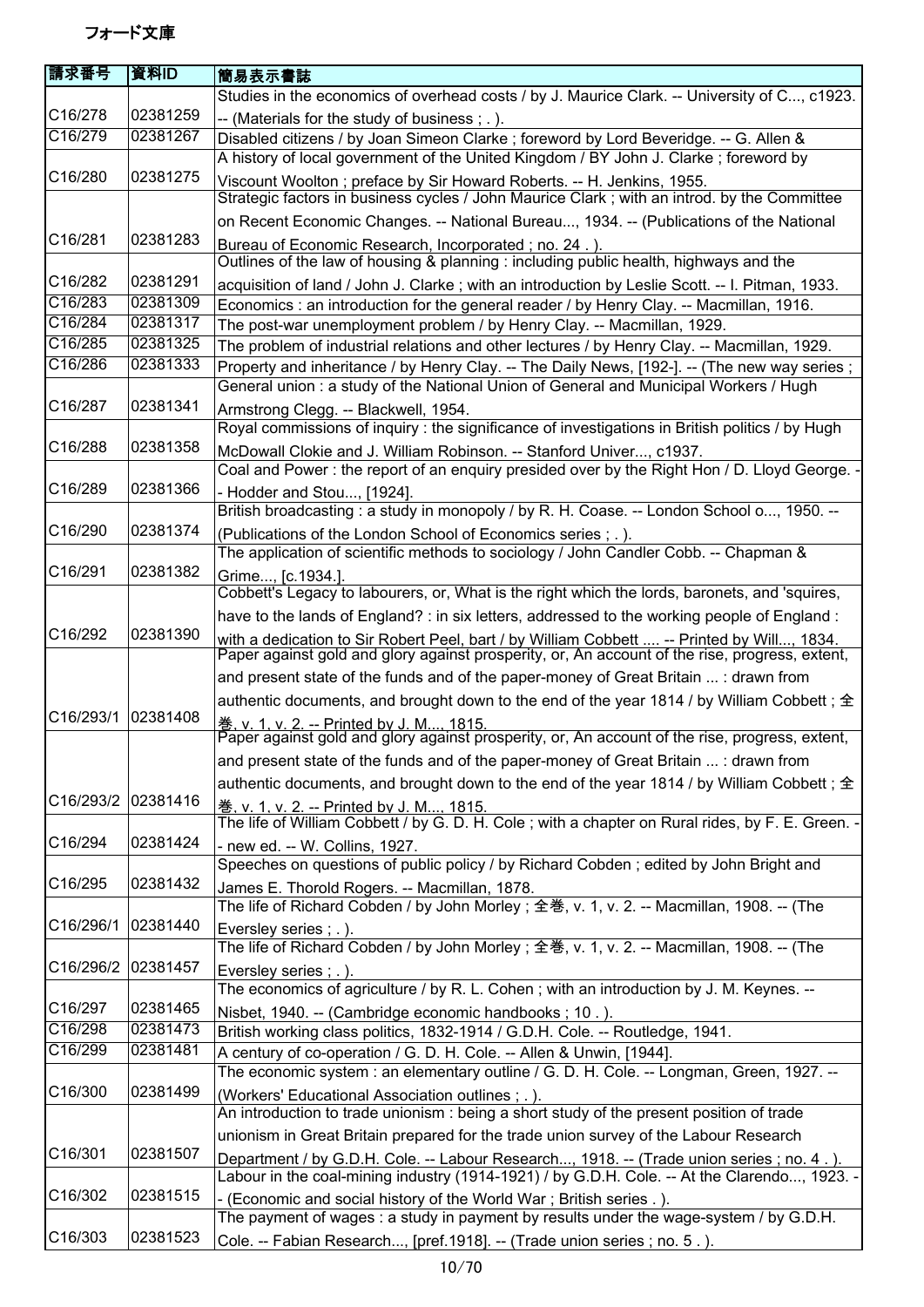| 請求番号               | 資料ID     | 簡易表示書誌                                                                                                                                                                      |
|--------------------|----------|-----------------------------------------------------------------------------------------------------------------------------------------------------------------------------|
| C16/304            | 02381531 | Self-government in industry / by G.D.H. Cole. -- 4th ed., rev. -- G. Bell, 1919.                                                                                            |
|                    |          | A short history of the British working class movement 1789-1927 / by G.D.H. Cole; 全巻 - v.                                                                                   |
| C16/305/1 02381549 |          | 3. 1900-1927. -- G. Allen & Unwi, 1925-1927.                                                                                                                                |
|                    |          | A short history of the British working class movement 1789-1927 / by G.D.H. Cole; 全巻 - v.                                                                                   |
| C16/305/2 02381556 |          | 3. 1900-1927. -- G. Allen & Unwi, 1925-1927.                                                                                                                                |
|                    |          | A short history of the British working class movement 1789-1927 / by G.D.H. Cole; 全巻 - v.                                                                                   |
| C16/305/3          | 02381564 | 3. 1900-1927. -- G. Allen & Unwi, 1925-1927.                                                                                                                                |
|                    |          | A short history of the British working-class movement, 1789-1947 / by G.D.H. Cole. -- New                                                                                   |
| C16/306            | 02381572 | edition, completely revised and continued to 1947. -- George Allen & , c1948.                                                                                               |
| C16/307            | 02381580 | Social theory / by G.D.H. Cole. -- Methuen, 1920. -- (The library of social studies ; . ).                                                                                  |
|                    |          | Trade unionism and munitions / by G.D.H. Cole. -- Clarendon Press, 1923. -- (Economic and                                                                                   |
| C16/308            | 02381598 |                                                                                                                                                                             |
| C16/309            | 02381606 | social history of the World War; British series .).                                                                                                                         |
|                    |          | What Marx really meant / by G.D.H. Cole. -- Victor Gollancz, 1934.                                                                                                          |
| C16/310            | 02381614 | The world of labour: a discussion of the present and future of trade unionism / by G.D.H.                                                                                   |
|                    |          | Cole; with a frontispiece by Will Dyson. -- 2nd and rev. ed. -- Bell, 1915.                                                                                                 |
|                    |          | What everybody wants to know about money : a planned outline of monetary problems / by                                                                                      |
|                    |          | nine economists from Oxford: Colin Clark  [et al.]; planned and edited by G.D.H. Cole. -- V.                                                                                |
| C16/311            | 02381622 | Gollancz, 1933.                                                                                                                                                             |
|                    |          | Trade unionism on the railways: its history and problems / by G.D.H. Cole and R. Page                                                                                       |
| C16/312            | 02381630 | Arnot. -- Special trade union ed. -- Fabian Research, 1917. -- (Trade union series; no. 2.).                                                                                |
| C16/313            | 02381648 | The condition of Britain / by G.D.H. and M.I. Cole. -- Victor Gollancz, 1937.                                                                                               |
|                    |          | Index of persons : for their edition of Cobbett's rural rides / compiled by G.D.H. and Margaret                                                                             |
| C16/314            | 02381655 | Cole. -- Privately Print, 1930.                                                                                                                                             |
|                    |          | The greater unionism: with special reference to mining, building, engineering and                                                                                           |
|                    |          | shipbuilding, transport, and general labour, and to the position of the general federation of                                                                               |
| C16/315            | 02381663 | trade unions / by G. D. H. Cole and W. Mellor. -- National Labour, 1913. -- (Pamphlets of                                                                                   |
| C16/316            | 02381671 | The meaning of industrial freedom / by G.D.H. Cole and W. Mellor. -- Allen & Unwin, 19--.                                                                                   |
|                    |          | Trade unionism in war-time : being open letters to the labour movement / by G.D.H. Cole and                                                                                 |
| C16/317            | 02381689 | W. Mellor. -- "Limit" Printin, [19--]. -- ("The Herald" pamphlets ; no. 5).                                                                                                 |
|                    | 02381697 | The apostle of free labour: the life story of William Collison, founder and general secretary of                                                                            |
| C16/318            |          | the National Free Labour Association / told by himself. -- Hurst and Black, 1913.                                                                                           |
|                    |          | A treatise on indigence : exhibiting a general view of the national resources for productive                                                                                |
|                    | 02381705 | labour: with propositions for ameliorating the condition of the poor  by regulations of                                                                                     |
|                    |          | political economy, calculated to prevent poverty from descending into indigence  and the                                                                                    |
| C16/319            |          |                                                                                                                                                                             |
|                    |          | future prevention of crimes / by P. Colguhoun, Esg. -- J. Hatchard, 1806.<br>A treatise on the wealth, power, and resources, of the British Empire, in every quarter of the |
|                    |          | world, including the East Indies : the rise and progress of the funding system explained : with                                                                             |
|                    |          | observations on the national resources for the beneficial employment of a redundant                                                                                         |
| C16/320            | 02381713 | population : illustrated by copious statistical tables  / by P. Colquhoun  -- Printed for                                                                                   |
| C16/321            | 02381721 | Labor and capital : a review of the labor question / by C.C. Commerford ; no. 2. -- [s.n.], 1874.                                                                           |
|                    |          | Commission on Emigration and Other Population Problems, 1948-1954 : reports. --                                                                                             |
| C16/322            | 02381739 | Stationery Offi, [1954?].                                                                                                                                                   |
|                    |          | Summary, in English, of final report / Commission on the restoration of the Irich language;                                                                                 |
| C16/323            | 02381747 | 13th July, 1963. -- Stationery Offi, [1963?].                                                                                                                               |
| C16/324            | 02381754 | Legal foundations of capitalism / by John R. Commons. -- Macmillan, 1924.                                                                                                   |
|                    |          | Trade unionism and labor problems / edited with an introduction by John R. Commons. --                                                                                      |
| C16/325            | 02381762 |                                                                                                                                                                             |
|                    |          | Ginn, c1905. -- (Selections and documents in economics ; . ).<br>The new communist manifesto of the Third International / with preface by Wm. Paul. --                      |
| C16/326            | 02381770 |                                                                                                                                                                             |
|                    |          | Socialist Labou, [19--].                                                                                                                                                    |
|                    |          | Statutes and conditions of affiliation of the communist international : as adopted at the                                                                                   |
| C16/327            | 02381788 | second congress, Moscow, August, 1920. -- Communist Party                                                                                                                   |
|                    |          | Parliamentarism, trade unionism and the communist international : Thesis adopted by the                                                                                     |
| C16/328            | 02381796 | second congress, Moscow, August, 1920. -- Communist Party                                                                                                                   |
|                    |          | The role of the Communist Party in the proletarian revolution : Thesis adopted by the second                                                                                |
| C16/329            | 02381804 | congress of the communist international, Moscow, August, 1920. -- Communist Party,                                                                                          |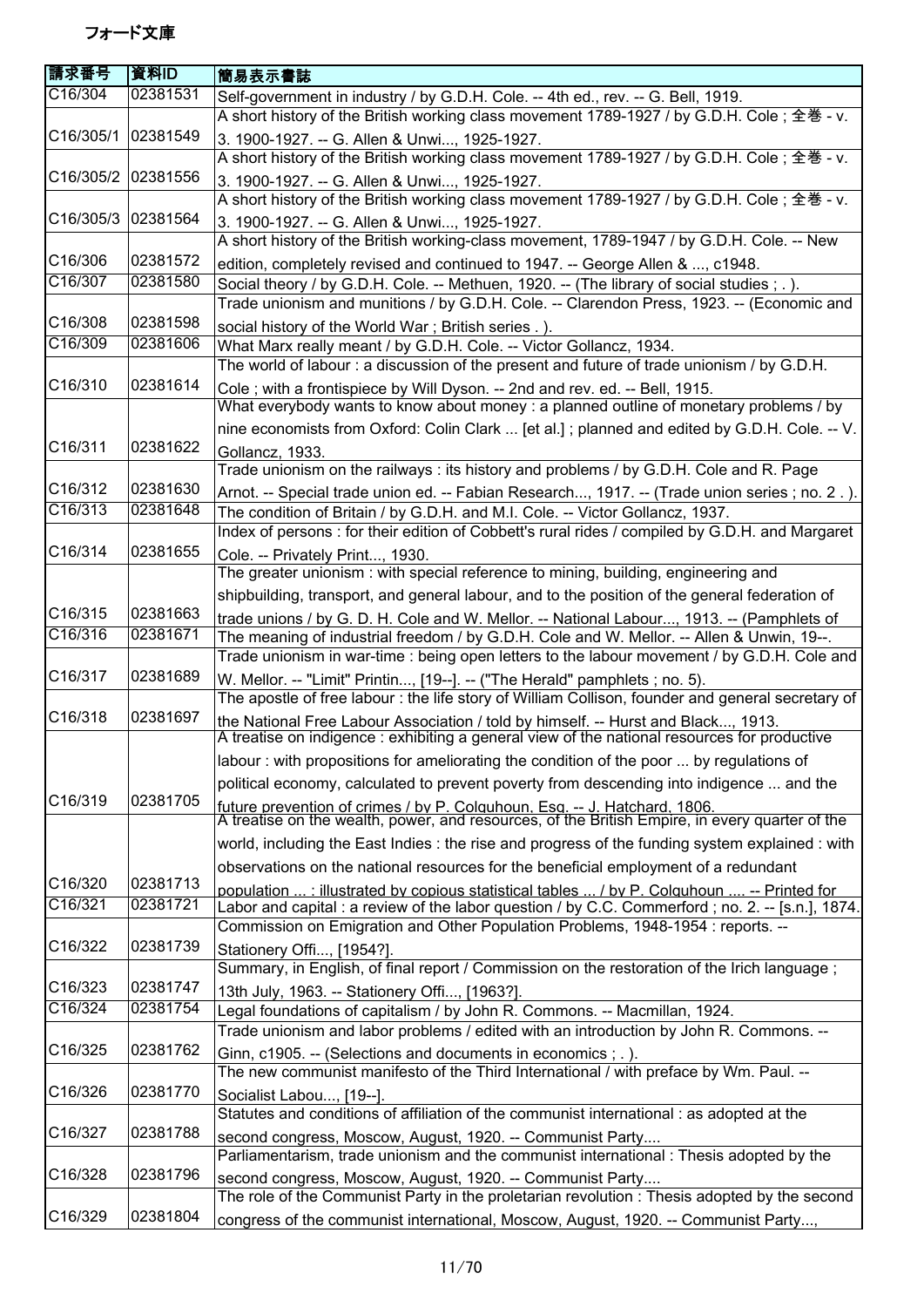| 請求番号      | 資料ID     | 簡易表示書誌                                                                                                                                                                               |
|-----------|----------|--------------------------------------------------------------------------------------------------------------------------------------------------------------------------------------|
|           |          | The Third conference on the social sciences : their relations in theory and in teaching : to be                                                                                      |
| C16/330   | 02381812 | held at King's college of household and social science. -- [s.n.], 1937.<br>Labour in Ireland / by James Connolly; with an introduction by Cathal O'Shannon. -- Sign of              |
| C16/331   | 02381820 | the Thr, [1915?].                                                                                                                                                                    |
|           |          | Why contract out? : an argument and an appeal, addressed to Mr. Geo. J. Smith, J.P. / by                                                                                             |
| C16/332   | 02381838 | C.A.V. Conybeare. -- Heard and Sons , [1894].                                                                                                                                        |
| C16/333   | 02381846 | Co-operative Independent Commission report. -- Co-operative Un, 1958.                                                                                                                |
| C16/334   | 02381853 | Outlines of industrial law / by W. Mansfield Cooper. -- 2nd ed. -- Butterworth, 1954.                                                                                                |
|           |          | Crime and law in nineteenth century Britain / W. R. Cornish  [et al.]; introduction by P. and                                                                                        |
| C16/335   | 02381861 | G. Ford. -- Irish Universit, c1978. -- (Government and society in nineteenth-century Britain;                                                                                        |
| C16/336   | 02381879 | The economic and political consequences of Lord Keynes' theories / by Philip Cortney. --                                                                                             |
| C16/337   | 02381887 | An introduction to money / by W.A.L. Coulborn. -- Longmans, Green, 1938.                                                                                                             |
| C16/338   | 02381895 | The blockade of Russia. -- Council of Acti, [19--].                                                                                                                                  |
|           |          | Report of the Special Conference on Labour and the Russian-Polish War : in the Central Hall,                                                                                         |
| C16/339   | 02381903 | Westminster, S.W., on Friday, August 13th, 1920 / the Council of Action. -- [The Council of,                                                                                         |
| C16/340   | 02381911 | Municipal organization / Montagu H. Cox. -- I. Pitman, 1922.                                                                                                                         |
|           |          | A short history of the modern British working-class movement / by W.W. Craik. -- 3. ed. -- The                                                                                       |
| C16/341   | 02381929 | Plebs Leagu, 1919.                                                                                                                                                                   |
|           |          | Æsthetic as science of expression and general linguistic / translated from the Italian of                                                                                            |
| C16/342   | 02381937 | Benedetto Croce by Douglas Ainslie. -- Macmillan and C, 1909.                                                                                                                        |
|           |          | Historical materialism and the economics of Karl Marx / by Benedetto Croce; translated by                                                                                            |
| C16/343   | 02381945 | C.M. Meredith; with an introduction by A.D. Lindsay. -- Howard Latimer, 19--.                                                                                                        |
|           |          | Philosophy of the practical : economic and ethic / [Benedetto Croce] ; translated from the                                                                                           |
| C16/344   | 02381952 | Italian by Douglas Ainslie. -- Macmillan, 1913.                                                                                                                                      |
|           |          | Theory & history of historiography / translated from the Italian of Benedetto Croce by Douglas                                                                                       |
| C16/345   | 02381960 | Ainslie. -- G.G. Harrap, 1921. -- (Philosophy of the spirit; 4.).                                                                                                                    |
| C16/346   | 02381978 | New socialist millions / by Harold Croft. -- Labour Party, 1937. -- (Great campaign pamphlet;                                                                                        |
| C16/347   | 02381986 | Party organisation / by Harold Croft. -- 7th ed., rev. -- Labour Party, 1945.                                                                                                        |
|           |          | The Criminal Law Amendment Act, and other laws affecting labour / by Henry Crompton. --                                                                                              |
| C16/348   | 02381994 | Charles Goodall, 1873.                                                                                                                                                               |
| C16/349   | 02382000 | The greatness of Oliver Cromwell / by Maurice Ashley. -- Hodder and Stou, 1959.                                                                                                      |
|           |          | Aspects of government in nineteenth century Britain / Valerie Cromwell  [et al.]; introd. by                                                                                         |
|           |          | P. and G. Ford. -- Irish Academic , 1978. -- (Commentaries on British parliamentary papers                                                                                           |
| C16/350   | 02382018 | . ) (Government and society in nineteenth-century Britain; .).                                                                                                                       |
| C16/351   | 02382026 | Introduction to money / by Honor Croome. -- Methuen, 1956. -- (Home study books series;                                                                                              |
|           |          | Commercial policy in war time and after : a study of the application of democratic ideas to                                                                                          |
|           |          | international commercial relations / by William Smith Culbertson; with an introduction by                                                                                            |
| C16/352   | 02382034 | Henry C. Emery. -- Appleton, 1919 -- (Problems of war and of reconstruction; .).                                                                                                     |
|           |          | Outlines of English industrial history / by W. Cunningham and Ellen A. McArthur. --                                                                                                  |
| C16/353   | 02382042 | Cambridge Unive, 1895. -- (Cambridge historical series; .).                                                                                                                          |
| C16/354   | 02382059 | A Letter to the people of India / by Lionel Curtis. -- Macmillan, 1917.                                                                                                              |
| C16/355   | 02382067 | Letters to the people of India on responsible government / Lionel Curtis. -- Macmillan, 1918.                                                                                        |
| C16/356   | 02382075 | The problem of the commonwealth. -- Macmillan, 1915.                                                                                                                                 |
| C16/357   | 02382083 | Modern parliamentary eloquence / by Earl Curzon of Kedleston. -- Macmillan, 1913.                                                                                                    |
| C16/358   | 02382091 | Curzon: the end of an epoch / Leonard Mosley. -- Readers Union,                                                                                                                      |
|           |          | Principles of public finance / by Hugh Dalton. -- 5th ed., enlarged, revised and reset. --                                                                                           |
| C16/359   | 02382109 | George Routledg, 1929. -- (Studies in economics and political science; no. 66.).                                                                                                     |
|           |          | Some aspects of the inequality of incomes in modern communities / by Hugh Dalton. --                                                                                                 |
| C16/360   | 02382117 | Routledge, 1920. -- (Studies in economics and political science; no. 59.).<br>The speakers of the House of Commons, from the earliest times to the present day: with a               |
|           |          |                                                                                                                                                                                      |
|           |          | topographical description of Westminster at various epochs & a brief record of the principal                                                                                         |
|           |          | constitutional changes during seven centuries / by Arthur Irwin Dasent; with notes on the                                                                                            |
| C16/361   | 02382125 | illus. by John Lane & a portrait of every speaker where one is known to exist. -- John Lane<br>Discourses on the publick revenues, and on the trade of England  by the author of The |
| C16/362/1 | 02382133 | essay on ways and means / [Charles Davenant]; pt. 1, pt. 2. -- Printed for Jam, 1698.                                                                                                |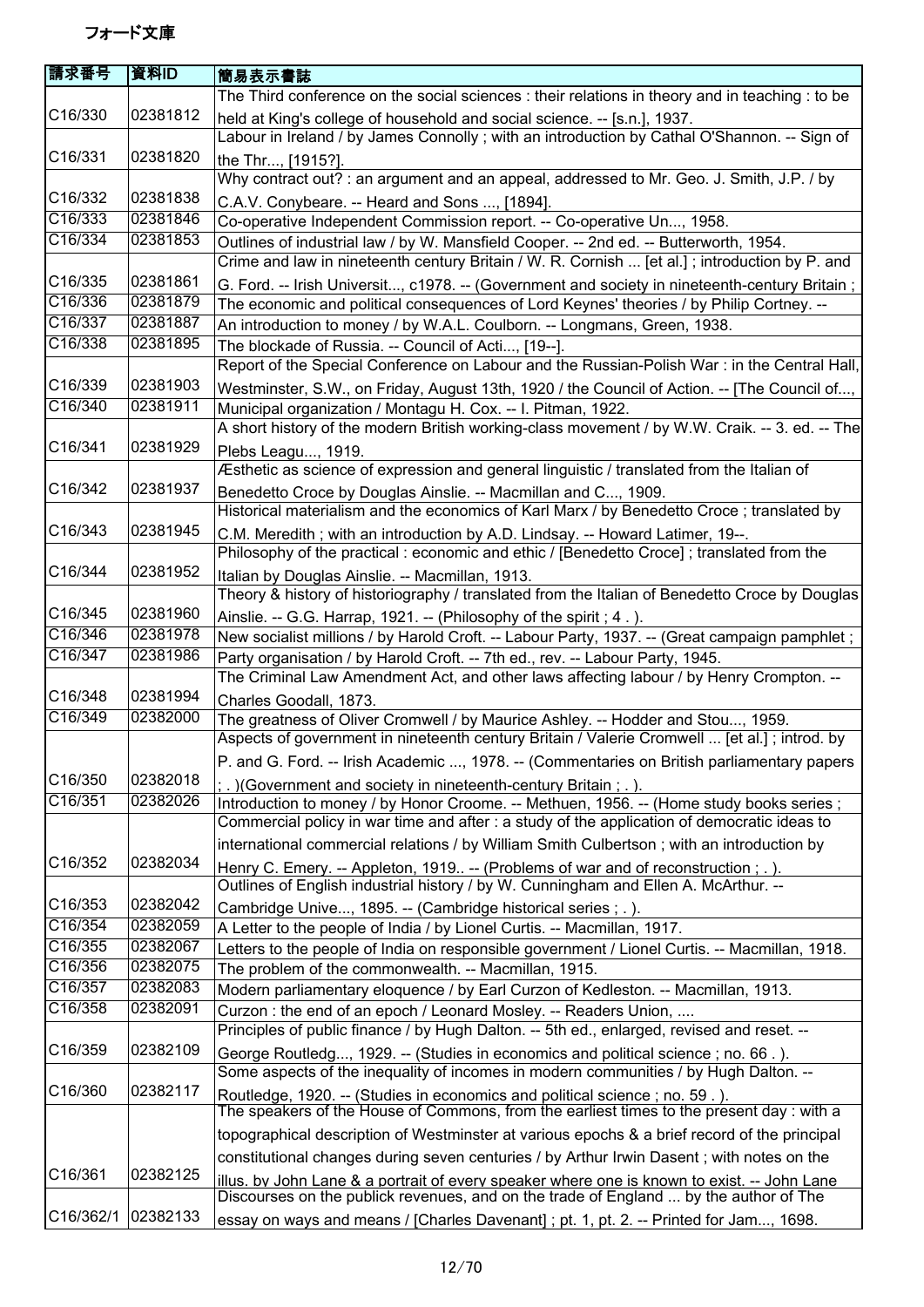| 請求番号                 | 資料ID     | 簡易表示書誌                                                                                                                                                                                          |
|----------------------|----------|-------------------------------------------------------------------------------------------------------------------------------------------------------------------------------------------------|
|                      |          | Discourses on the publick revenues, and on the trade of England  by the author of The                                                                                                           |
| C16/362/2            | 02382141 | essay on ways and means / [Charles Davenant] ; pt. 1, pt. 2. -- Printed for Jam, 1698.                                                                                                          |
|                      |          | An essay upon the probable methods of making a people gainers in the ballance of trade  /                                                                                                       |
| C16/363              | 02382158 | by the author of the Essay on ways and means. -- Printed for Jam, 1699.                                                                                                                         |
| C16/364              | 02382166 | The economics of enterprise / by Herbert Joseph Davenport. -- Macmillan, 1925, c1913.                                                                                                           |
|                      |          | The wisdom of winstanley the "digger"; Being outlines of the Kingdom of God on Earth / by                                                                                                       |
| C16/365              | 02382174 | Morrison Davidson. -- Henderson, 1904.<br>Political thought in England : the utilitarians from Bentham to J.S. Mill / by William L.                                                             |
| C16/366              | 02382182 | Davidson. -- Williams and No, 1915. -- (Home university library of modern knowledge;                                                                                                            |
| C16/367              | 02382190 | Experimental marketing / [by] E.J. Davis. -- Nelson, 1970.                                                                                                                                      |
| C16/368              | 02382208 | The unemployed : old policies and new / by Ronald C. Davison. -- Longmans, Green, 1929.                                                                                                         |
|                      |          | The ABC of the NRA : The following members of the staff of the Brookings Institution have                                                                                                       |
|                      |          | contributed to the writing of this volume Charles L. Cearing / Dearing, Charles L. Homan                                                                                                        |
| C16/369              | 02382216 | [et al.]. -- Brookings Insti, 1934. -- (Institute of economics of the Brookings Institution; No.<br>Economics : an introduction for the student and for everyman / by N.B. Dearle. -- Longmans, |
| C16/370              | 02382224 | Green, 1939.                                                                                                                                                                                    |
|                      |          | A Plan of the English commerce : being a compleat prospect of the trade of this nation, as                                                                                                      |
| C16/371              | 02382232 | well the home trade as the foreign. -- Basil Blackwell, 1928.                                                                                                                                   |
| C16/372              | 02382240 | A post-war agricultural policy for Great Britain : a memorandum prepared by a group of peers<br>holding varied political creeds. -- Vacher, [1943].                                             |
|                      |          | A personal narrative of the Irish Revolutionary Brotherhood. -- 1st ed. [reprinted]; introduction                                                                                               |
| C16/373              | 02382257 | by Seán O. Lúing. -- Irish U.P., 1969.                                                                                                                                                          |
|                      |          | Modern competition and business policy / by H.S. Dennison and J.K. Galbraith. -- Oxford                                                                                                         |
| C16/374              | 02382265 | Universi, 1938.                                                                                                                                                                                 |
| C16/375              | 02382273 | The location of industry and the depressed areas / S.R. Dennison. -- Oxford Universi, 1939.                                                                                                     |
| C16/376              | 02382281 | How Labour governed, 1945-51. -- Syndicalist Wor, 1959. -- (Direct; action pamphlets; no.5;                                                                                                     |
|                      |          | The housing problem in England : its statistics, legislation and policy / by Ernest Ritson                                                                                                      |
|                      |          | Dewsnup. -- Manchester Univ, 1907. -- (Publications of the University of Manchester ; .                                                                                                         |
| C16/377              | 02382299 | )(economic series ; no. 7.).                                                                                                                                                                    |
|                      |          | Lectures introductory to the study of the law of the constitution / by A.V. Dicey. -- 2nd ed. --                                                                                                |
| C16/378              | 02382307 | Macmillan, 1886.                                                                                                                                                                                |
| C16/379              | 02382315 | Defective housing and the growth of children / by J. Lawson Dick. -- George Allen, 1919.                                                                                                        |
| C16/380              | 02382323 | Justice and liberty : a political dialogue / by G. Lowes Dickinson. -- Dent, 1908.                                                                                                              |
|                      |          | Institutional revenue : a study of the influence of social institutions on the distribution of                                                                                                  |
| C16/381              | 02382331 | wealth / H.D. Dickinson. -- Williams & Norg, 1932.                                                                                                                                              |
| C16/382              | 02382349 | Sir Charles Dilke : a Victorian tragedy / by Roy Jenkins. -- Collins, 1958.                                                                                                                     |
|                      |          | First principles of public finance / by Antonio de Viti de Marco; translated from the Italian by                                                                                                |
| C16/383              | 02382356 | Edith Pavlo Marget. -- Jonathan Cape, 1936.                                                                                                                                                     |
|                      |          | First principles of public finance / by Antonio de Viti de Marco; translated from the Italian by                                                                                                |
| C <sub>16</sub> /384 | 02382364 | Edith Pavlo Marget. -- Jonathan Cape, 1936.<br>Factory inspection in Great Britain / by T. K. Djang ; with an introduction by William A.                                                        |
|                      |          | Robson. -- George Allen & , 1942. -- (London School of Economics and Political Science; .                                                                                                       |
| C16/385              | 02382372 | Studies in Political Science and Sociology; no. 2).                                                                                                                                             |
| C16/386              | 02382380 | An introduction to economics / by Maurice Dobb. -- V. Gollancz, 1932. -- (The outline series ;                                                                                                  |
| C16/387              | 02382398 | Marx as an economist / by Maurice Dobb. -- Lawrence & Wish, 1943. -- (Marxism today                                                                                                             |
| C16/388              | 02382406 | On Marxism to-day / Maurice Dobb. -- Hogarth Press, 1932. -- (Day to day pamphlets; No.                                                                                                         |
|                      |          | Planning and capitalism / by Maurice H. Dobb. -- Workers Educati, 193-. -- (W.E.T.U.C.                                                                                                          |
| C <sub>16</sub> /389 | 02382414 | sixpenny library; no. 2).                                                                                                                                                                       |
|                      |          | Political economy and capitalism : some essays in economic tradition / by Maurice Dobb. --                                                                                                      |
| C16/390              | 02382422 | Routledge & Keg, 1937.                                                                                                                                                                          |
| C16/391              | 02382430 | Soviet planning and labour in peace and war: four studies / by Maurice Dobb. -- G.                                                                                                              |
|                      |          | Soviet Russia and the world / by Maurice Dobb. -- Sidgwick & Jack, 1932. -- (World                                                                                                              |
| C16/392              | 02382448 | problems of to-day; .).                                                                                                                                                                         |
| C16/393              | 02382455 | Studies in the development of capitalism / by Maurice Herbert Dobb. -- Routledge, 1946                                                                                                          |
|                      |          | Wages / by Maurice Dobb; with an introduction by J.M. Keynes. -- Nisbet, 1928. --                                                                                                               |
| C16/394              | 02382463 | (Cambridge economic handbooks; 6.).                                                                                                                                                             |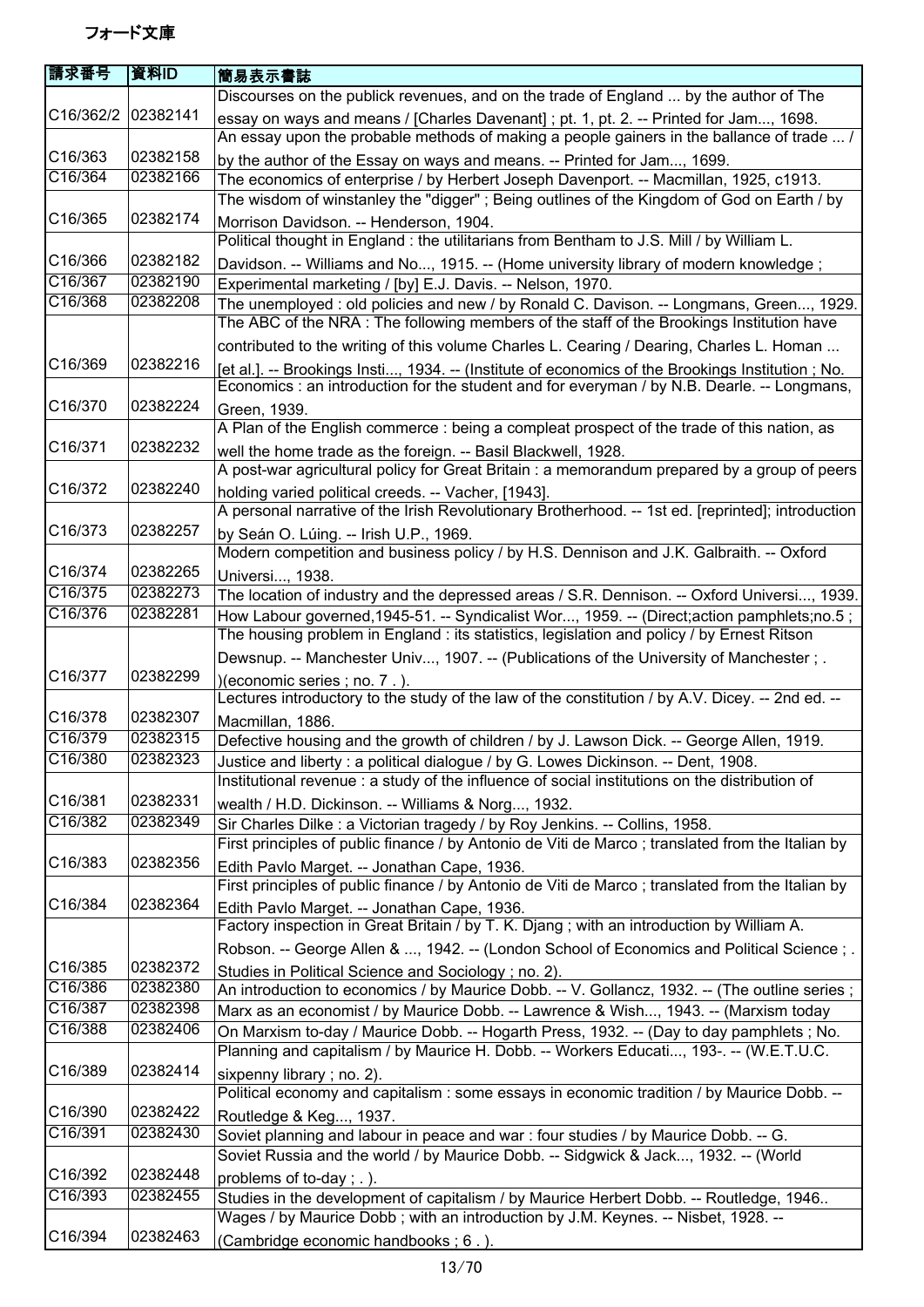| 請求番号       | 資料ID     | 簡易表示書誌                                                                                                                  |
|------------|----------|-------------------------------------------------------------------------------------------------------------------------|
| C16/395    | 02382471 | Education & social movements, 1700-1850 / by A.E. Dobbs. -- Longmans, Green, 1919.                                      |
|            |          | Ambassador Dodd's diary, 1933-1938 / edited by William E. Dodd, Jr. and Martha Dodd; with                               |
| C16/396    | 02382489 | an introduction by Charles A. Beard. -- V. Gollancz, 1941.                                                              |
|            |          | The cotton kingdom: a chronicle of the old south / by William E. Dodd. -- Yale University,                              |
| C16/397    | 02382497 | 1919. -- (The Chronicles of America series; v. 27).                                                                     |
|            |          | The trades' unions of England / by M. le comte de Paris ; translated under the author's                                 |
| C16/398    | 02382505 | direction by Nassau J. Senior; edited by Thomas Hughes. -- Smith, Elder, 1869.                                          |
| C16/399    | 02382513 | Retail trade statistics in different countries / by Iris Douglas. -- Royal Statistic, 1935.                             |
|            |          | Social security in the United States : an analysis and appraisal of the Federal Social Security                         |
| C16/400    | 02382521 | Act / by Paul H. Douglas. -- Whittlesey Hous, c1936.                                                                    |
| C16/401    | 02382539 | The theory of wages / by Paul H. Douglas. -- Macmillan, 1934.                                                           |
|            |          | The management of the British economy, 1945-60 / by J. C. R. Dow; with a foreword by Sir                                |
|            |          |                                                                                                                         |
| C16/402    | 02382547 | Robert Hall. -- Cambridge U.P, 1964. -- (Economic and social studies / National Institute of                            |
| C16/403    |          | Economic and Social Research; 22.).                                                                                     |
|            | 02382554 | The imperial organization of trade / Geoffrey Drage. -- J. Murray, 1911.                                                |
| C16/404    | 02382562 | Public assistance / by Geoffrey Drage. -- J. Murray, 1930.                                                              |
| C16/405    | 02382570 | Russian affaires / by Geoffrey Drage. -- Murray, 1904.                                                                  |
| C16/406    | 02382588 | Women in trade unions / by Barbara Drake. -- Labour Research, [1921]. -- (Trade union                                   |
| C16/407    | 02382596 | War, peace and change / by John Foster Dulles. -- Macmillan, [1939].                                                    |
|            |          | Economic essays in commemoration of the Dundee School of Economics, 1931-1955 / J.K.                                    |
| C16/408    | 02382604 | Eastham, editor  [et al.]. -- Dundee School o, 1955.                                                                    |
| C16/409    | 02382612 | Wage determination under trade unions / John T. Dunlop. -- [2nd ed.]. -- B. Blackwell, 1950.                            |
| C16/410    | 02382620 | American investment in British manufacturing industry / John H. Dunning. -- George Allen &                              |
| $C$ 16/411 | 02382638 | The development areas: a further note / [John H. Dunning]. -- [s.n.], [1956].                                           |
|            |          | British industry: change and development in the twentieth century / J.H. Dunning, C.J.                                  |
| C16/412    | 02382646 | Thomas. -- Hutchinson, 1961.                                                                                            |
|            |          | The politics of democratic socialism : an essay on social policy / by E.F.M. Durbin. -- G.                              |
| C16/413    | 02382653 | Routledge, 1940.                                                                                                        |
| C16/414    | 02382661 | The problem of credit policy / by E.F.M. Durbin. -- Chapman & Hall, 1935.                                               |
|            |          | Purchasing power and trade depression : a critique of under-consumption theories / E.F.M.                               |
| C16/415    | 02382679 | Durbin. -- J. Cape, 1933.                                                                                               |
|            |          | Marxism and literary criticism / Terry Eagleton; 全巻, (), () : pbk. -- Methuen, 1976. --                                 |
| C16/416    | 02382687 | (University paperbacks; 593.).                                                                                          |
| C16/417    | 02382695 | An introduction to economic analysis / by J. K. Eastham. -- English Univers, 1950.                                      |
| C16/418    | 02382703 | Since Lenin died / by Max Eastman. -- Labour Publishi, 1925.                                                            |
|            |          | Coal, iron and war : a study in industrialism past and future / by Edwin C. Eckel. -- George G.                         |
| C16/419    | 02382711 | Harra, [19--].                                                                                                          |
|            |          | The state of the poor: a history of the labouring classes in England, with parochial reports /                          |
|            |          | by Sir Frederic Morton Eden, bart; abridged and edited by A.G.L. Rogers with an                                         |
| C16/420    | 02382729 | introduction. -- G. Routledge, 1928.                                                                                    |
| C16/421/1  | 02382737 | Papers relating to political economy / by F. Y. Edgeworth; 全巻 - v. 3. -- Pub. on behalf ,                               |
| C16/422/2  | 02382745 | Papers relating to political economy / by F. Y. Edgeworth; 全巻 - v. 3. -- Pub. on behalf ,                               |
| C16/422/3  | 02382752 | Papers relating to political economy / by F. Y. Edgeworth; 全巻 - v. 3. -- Pub. on behalf ,                               |
|            |          | The industrial revolution in South Wales / by Ness Edwards; with a preface by A.J. Cook. --                             |
| C16/423    | 02382760 |                                                                                                                         |
|            |          | Labour Pub., 1924.<br>British foreign policy in Europe to the end of the 19th century : a rough outline / H.E. Egerton. |
| C16/424    | 02382778 |                                                                                                                         |
|            |          | -- Macmillan, 1918.                                                                                                     |
|            |          | The origin and growth of the English colonies and of their system of government / Hugh                                  |
| C16/425    | 02382786 | Edward Egerton. -- Clarendon, 1903.                                                                                     |
|            |          | Economic report of the President transmitted to the congress, January 24, 1956. -- United                               |
| C16/426    | 02382794 | States G, 1956.                                                                                                         |
| C16/427    | 02382802 | Address to the electors of the United Kingdom. -- Electoral refor, [1---].                                              |
| C16/428    | 02382810 | Corn law rhymes / [by Ebenezer Elliott]. -- 3rd ed -- Steill, 1831.                                                     |
| C16/429    | 02382828 | A survey of contemporary economics / edited by Howard S. Ellis. -- Blakiston, c1948.                                    |
| C16/430    | 02382836 | Sociology in its psychological aspects / by Charles A. Ellwood. -- 2nd ed. -- D. Appleton,                              |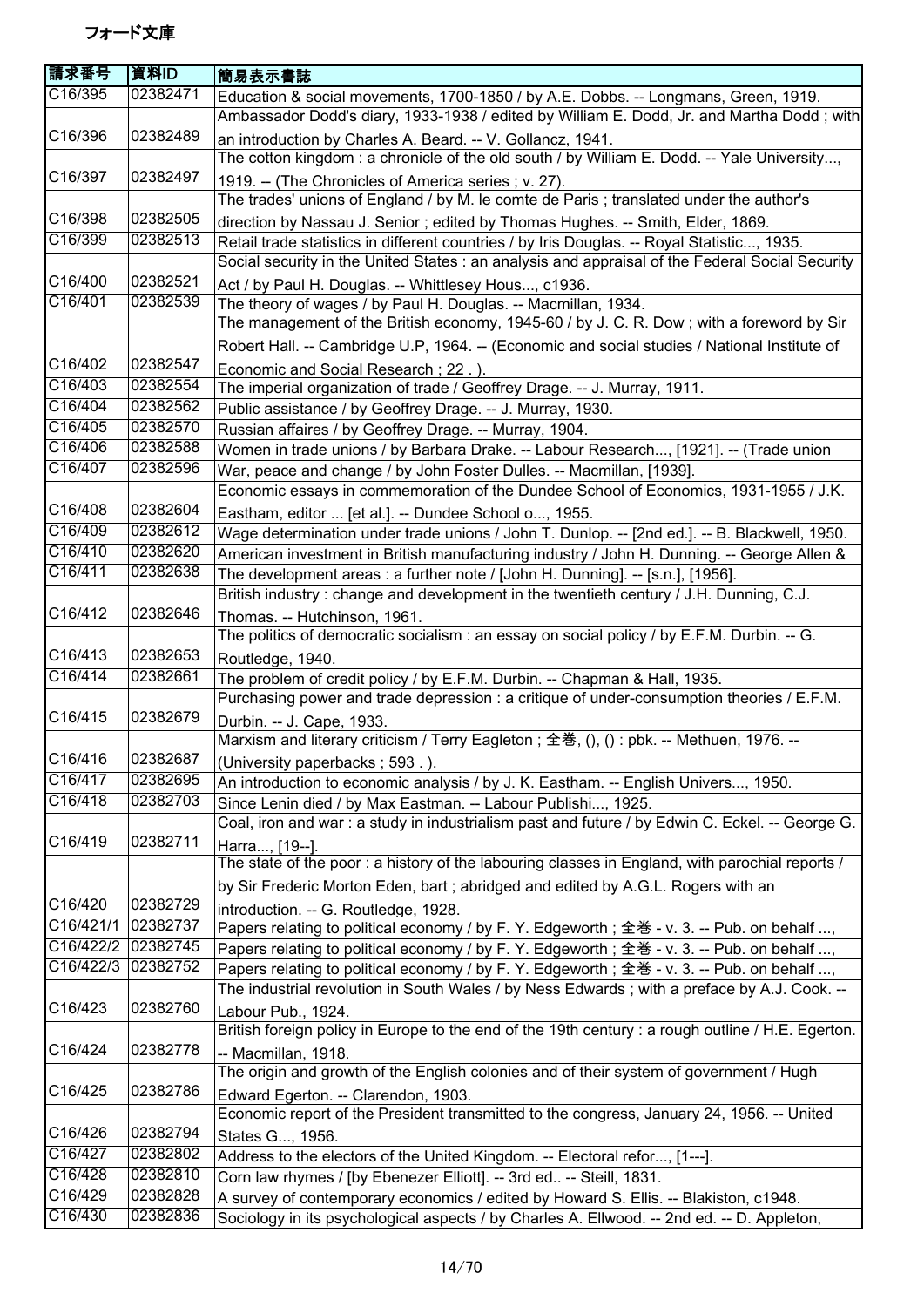| 請求番号                 | 資料ID     | 簡易表示書誌                                                                                                                                                      |
|----------------------|----------|-------------------------------------------------------------------------------------------------------------------------------------------------------------|
|                      |          | Guide to the unemployment insurance acts / by H.C. Emmerson and E.C.P. Lascelles. -- 4th                                                                    |
| C16/431              | 02382844 | ed. -- Longmans, Green, 1935.                                                                                                                               |
|                      |          | English gilds: The original ordinances of more than one hundred early English gilds:                                                                        |
|                      |          | Together with be olde vsages of be cite of Wynchestre; the Ordinances of Worcester; the                                                                     |
|                      |          | Office of the mayor of Bristol; and the Costomary of the manor of Tettenhall-Regis. From                                                                    |
| C16/432              | 02382851 | original mss. of the fourteenth and fifteenth centuries / ed., with notes, by the late Toulmin                                                              |
| C16/433              | 02382869 | The law relating to trade unions / By Sir William Erle. -- Macmillan, 1869.                                                                                 |
|                      |          | Labour strife in the South Wales coalfield, 1910-1911 : a historical and critical record of the                                                             |
| C16/434              | 02382877 | Mid-Rhondda, Aberdare Valley and other strikes / by David Evans. -- Educational Pub,                                                                        |
| C16/435              | 02382885 | Moral values: a study of the principles of conduct / by Walter Goodnow Everett. -- Henry                                                                    |
| C16/436              | 02382893 | Fabian tracts, nos. 1 to 188 / the Fabian Society. -- The Fabian Soci, [1919?].                                                                             |
|                      |          | Rent rebates / by Geoffrey Wilson. -- 2nd ed. -- V. Gollancz: N, 1937. -- (N.F.R.B.                                                                         |
| C16/437              | 02382901 | publications; no. 28).                                                                                                                                      |
|                      |          | Geography and world power / by James Fairgrieve. -- 2nd ed. rev. and enlarged with new                                                                      |
| C16/438              | 02382919 | maps. -- University of L, 1920.                                                                                                                             |
| C16/439              | 02382927 | Bolshevism in retreat / by Michael S. Farbman. -- W. Collins, c1923.                                                                                        |
| C16/440              | 02382935 | The Russian Revolution & the war / by Michael Farbman. -- National Counci, 1917.                                                                            |
| C16/441              | 02382943 | Currency reform : the key to progess / by Charles Farmer. -- J. & H. Bell, 1945.                                                                            |
|                      |          | The state in its relation to trade / by T.H. Farrer. -- Macmillan, 1883. -- (The English citizen :                                                          |
| C16/442              | 02382950 | his rights and responsibilities; .).                                                                                                                        |
|                      |          | Provinces of England: a study of some geographical aspects of devolution / C.B. Fawcett. --                                                                 |
| C <sub>16</sub> /443 | 02382968 | Williams and No, 1919. -- (The making of the future; .).                                                                                                    |
| C16/444              | 02382976 | Free trade and protection : an inquiry into the causes which have retarded the general                                                                      |
| C16/445              | 02382984 | adoption of free trade since its introduction into England / by Henry Fawcett. -- Macmillan,                                                                |
| C16/446              | 02382992 | Manual of political economy / Henry Fawcett. -- 6. ed. -- Macmillan, 1883.                                                                                  |
| C16/447              | 02383008 | Pauperism : its causes and remedies / by Henry Fawcett. -- Macmillan, 1871.                                                                                 |
|                      |          | Life of Henry Fawcett / by Leslie Stephen. -- Smith, Elder, 1885.                                                                                           |
| C16/448              | 02383016 | Women's suffrage : a short history of a great movement / by Millicent Garrett Fawcett. -- T.C.                                                              |
| C16/449              | 02383024 | & E.C. Jac, [1912]. -- (The people's books; .).                                                                                                             |
| C16/450              | 02383032 | Millicent Garrett Fawcett / by Ray Strachey. -- J. Murray, 1931.<br>Life and labour in the nineteenth century / by C.R. Fay. -- 2 nd ed. -- Cambridge Univ, |
| C16/451              | 02383040 | The pound sterling : a history of English money / by A.E. Feavearyear. -- Oxford Universi,                                                                  |
|                      |          | The federal union of agricultural and general labourers : report to the Trade Societies and                                                                 |
| C16/452              | 02383057 | General Public of the United Kingdom. -- [s.n.], [1---].                                                                                                    |
| C16/453              | 02383065 | Toryism : a political dialogue / by Keith Feiling. -- Bell, 1913.                                                                                           |
| C16/454              | 02383073 | The masquerade of monopoly / Frank Albert Fetter. -- Harcourt, Brace, 1931.                                                                                 |
|                      |          | Monetary and financial policy / [by] Frank W. Fetter [and] Derek Gregory. Introd. by P. and G.                                                              |
| C16/455              | 02383081 | Ford; 全巻, (), pbk -- Irish Universit, [c1973]. -- (Government and society in nineteenth-                                                                    |
| C16/456              | 02383099 | Guild socialism : a critical examination / by G.C. Field. -- W. Gardner, Dar, 1920.                                                                         |
| C16/457              | 02383107 | The life and work of sir John Fielding / by R. Leslie-Melville. -- Lincoln William, [1934].                                                                 |
| C16/458              | 02383115 | The gaelic state in the past and future or "the crown of a nation" / by Darrell Figgis. --                                                                  |
|                      |          | The school: an introduction to the study of education / by J.J. Findlay. -- Williams & Norg,                                                                |
| C16/459              | 02383123 | 1911. -- (Home university library of modern knowledge; .).                                                                                                  |
| C16/460              | 02383131 | English local government / by Herman Finer. -- Methuen, 1933.                                                                                               |
| C16/461              | 02383149 | Municipal trading : a study in public administration / by Herman Finer. -- George Allen & ,                                                                 |
|                      |          | The T.V.A. : lessons for international application / by Herman Finer. -- International L, 1944.                                                             |
| C16/462              | 02383156 | -- (Studies and reports. Series B: economic conditions / International Labour Office ; no. 37.                                                              |
| C16/463/1            | 02383164 | The theory and practice of modern government / Herman Finer; 全巻, v. 1, v. 2. -- Methuen,                                                                    |
| C16/463/2            | 02383172 | The theory and practice of modern government / Herman Finer; 全巻, v. 1, v. 2. -- Methuen,                                                                    |
| C16/464              | 02383180 | Economic progress and social security / by Allan G.B. Fisher. -- Macmillan, 1945.                                                                           |
|                      |          | (Pearce) -1 : or, from econometrics to political economy : an inaugural lecture delivered at the                                                            |
| C16/465              | 02383198 | University on 23rd February, 1967 / by Gordon Fisher. -- University of S, 1967.                                                                             |
| C16/466              | 02383206 | The nature of capital and income / by Irving Fisher. -- Macmillan, 1906.                                                                                    |
| C16/467              | 02383214 | The nature of capital and income / by Irving Fisher. -- Macmillan, 1906.                                                                                    |
|                      |          | A statistical method for measuring "marginal utility" and testing the justice of a progressive                                                              |
| C16/468              | 02383222 | income tax / Irving Fisher. -- s.n., 1927?].                                                                                                                |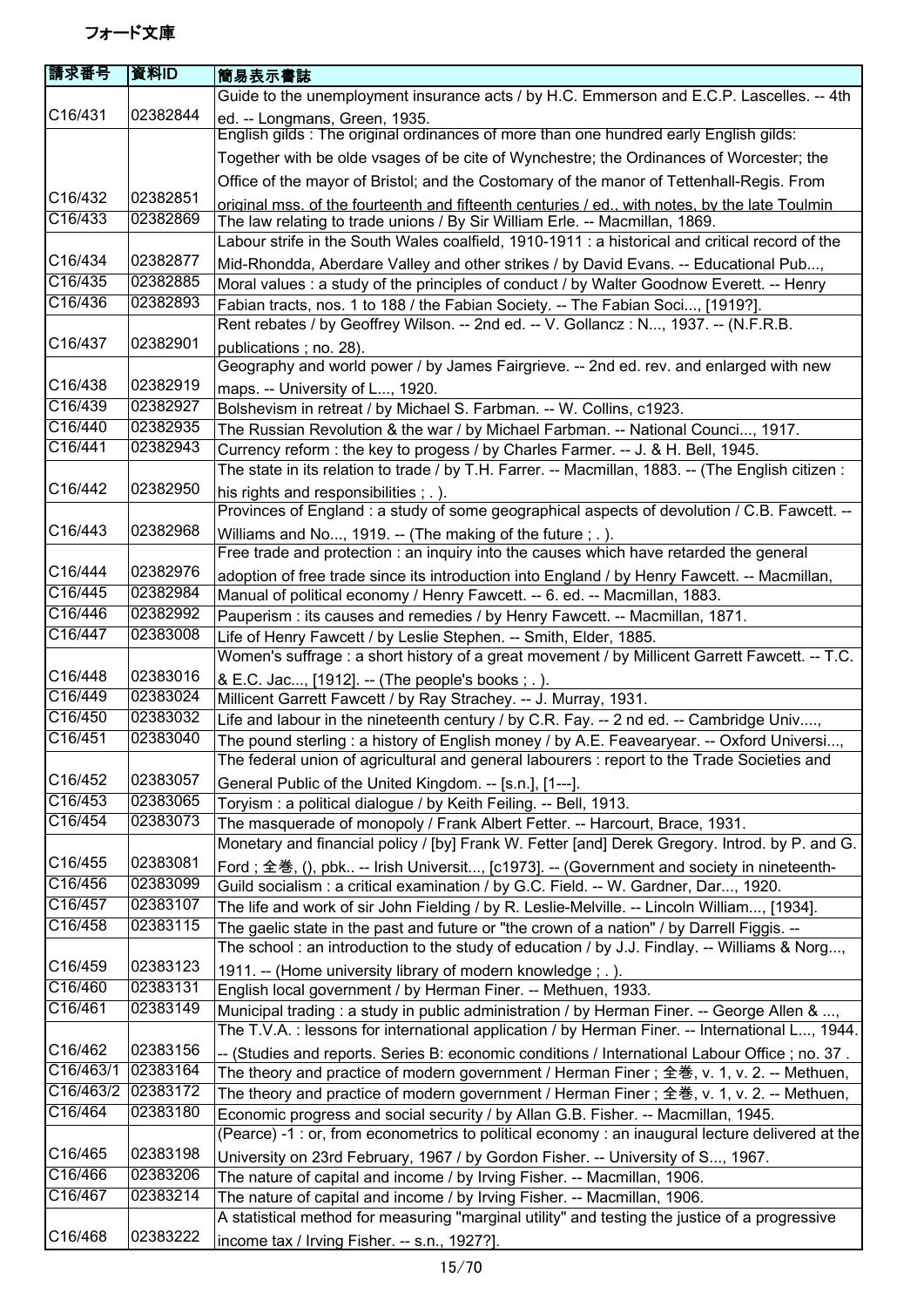| 請求番号                 | 資料ID     | <b> 簡易表示書誌</b>                                                                                                                                                      |
|----------------------|----------|---------------------------------------------------------------------------------------------------------------------------------------------------------------------|
|                      |          | The theory of interest: as determined by impatience to spend income and opportunity to                                                                              |
| C16/469              | 02383230 | invest it / by Irving Fisher. -- Macmillan, 1930.                                                                                                                   |
|                      |          | English public finance: from the revolution of 1688, with chapters on the Bank of England /                                                                         |
| C16/470              | 02383248 | by Harvey E. Fisk. -- Bankers Trust, 1920.                                                                                                                          |
| C16/471              | 02383255 | Industrial combination in England / by Patrick Fitzgerald. -- I. Pitman, 1927.                                                                                      |
|                      |          | Trade unions and the force of tradition / by Allan D. Flanders. -- University of S, 1969. --                                                                        |
| C16/472              | 02383263 |                                                                                                                                                                     |
|                      |          | (Fawley Foundation lecture; 16th.).                                                                                                                                 |
|                      |          | Labour / by P. Sargant Florence. -- Hutchinson, 1953. -- (Hutchinson university library;                                                                            |
| C16/473              | 02383271 | Economics, [vol. 25].).                                                                                                                                             |
|                      |          | L'industrie française pendant la Guerre / par Arthur Fontgaine. -- Les Presses uni, [1924]. --                                                                      |
|                      |          | (Histoire économique & sociale de la guerre mondiale ; sér. Française)(Publications de la                                                                           |
| C <sub>16</sub> /474 | 02383289 | dotation Carnegie pour la paix internationale; Section d'économie et d'histoire).                                                                                   |
|                      |          | Reports of a special investigation in eight industrial areas into the subsequent history of                                                                         |
|                      |          | persons with disallowed claims to unemployment benefit. -- H.M.S.O., 1931. -- (Appendices                                                                           |
| C16/475              | 02383297 | to the minutes of evidence taken before the Royal Commission on unemployment insurance;                                                                             |
|                      |          | The Labour Party individual membership in relation to labour voting strength : a sttistical                                                                         |
| C16/476              | 02383305 | analysis / by A. Rose. -- Labour Party, [1938].                                                                                                                     |
|                      |          | A select list of reports and other papers in journals of the House of Commons 1688-1800 /                                                                           |
| C16/477              | 02383313 | Grace Ford. -- KTO Press, 1976. -- (Southampton University studies in parliamentary papers                                                                          |
| C16/478              | 02383321 | The allocation of timber / by P. Ford. -- [s.n.], [1951].                                                                                                           |
| C16/479              | 02383339 | The economics of collective bargaining / by P. Ford. -- Blackwell, 1958.                                                                                            |
| C16/480              | 02383347 | The economics of collective bargaining / by P. Ford. -- 2nd ed. rev. -- Bsail Blackwell, 1964.                                                                      |
| C16/481              | 02383354 | Economics of modern industry / Percy Ford. -- Longmans, 1930.                                                                                                       |
| C16/482              | 02383362 | Family incomes and personal incentives / by P. Ford. -- [s.n.], [1938].                                                                                             |
| C16/483              | 02383370 |                                                                                                                                                                     |
|                      |          | Incomes, means tests and personal responsibility / by P. Ford. -- P.S. King, 1939.                                                                                  |
| C16/484              | 02383388 | Location / by P. Ford. -- [s.n.], [19--].                                                                                                                           |
|                      |          | Social theory and social practice : an exploration of experience / [by] P. Ford. -- Irish                                                                           |
| C16/485              | 02383396 | Universit, c1968.                                                                                                                                                   |
|                      |          | Work and wealth in a modern port : an economic survey of Southampton / by P. Ford. --                                                                               |
| C16/486              | 02383404 | George Allen & , 1934.                                                                                                                                              |
| C16/487              | 02383412 | Coastwise shipping and the small ports / by P. Ford and J. A. Bound. -- Blackwell, 1951.                                                                            |
|                      |          | Economics of modern industry : an introduction for business students / by Percy Ford. --                                                                            |
| C16/488              | 02383420 | Orient Longmans, 1945.                                                                                                                                              |
|                      |          | A breviate of parliamentary papers, 1900-1916 : the foundation of the welfare state / P. Ford                                                                       |
| C16/489              | 02383438 | and G. Ford. -- Irish Universit, 1969. -- (Southampton University studies in parliamentary                                                                          |
|                      |          | A breviate of parliamentary papers, 1917-1939 / P. Ford and G. Ford. -- Irish Universit,                                                                            |
| C16/490              | 02383446 | 1969. -- (Southampton University studies in parliamentary papers).                                                                                                  |
|                      |          | A breviate of parliamentary papers, 1940-1954 : war and reconstruction / P. Ford and G.                                                                             |
| C16/491              | 02383453 |                                                                                                                                                                     |
|                      |          | Ford. -- B. Blackwell, 1961. -- (Parliamentary papers series ; .).<br>Ford list of British parliamentary papers, 1965-1974, together with specialist commentaries / |
|                      |          |                                                                                                                                                                     |
| C16/492              | 02383461 | edited by Diana Marshallsay and J.H. Smith. -- KTO Press, 1979. -- (Southampton University                                                                          |
|                      |          | studies in parliamentary papers; .).                                                                                                                                |
|                      |          | A guide to parliamentary papers : what they are, how to find them, how to use them / by P.                                                                          |
| C16/493              | 02383479 | Ford and G. Ford. -- [New ed.]. -- Blackwell, 1956.                                                                                                                 |
|                      |          | A guide to parliamentary papers : what they are, how to find them, how to use them / P. Ford                                                                        |
|                      |          | and G. Ford; 全巻, (), (). -- 3rd ed. -- Irish Universit, 1972. -- (Southampton University                                                                            |
| C16/494              | 02383487 | studies in parliamentary papers; .).                                                                                                                                |
| C16/495              | 02383495 | Select list of British parliamentary papers, 1833-1899 / P. Ford and G. Ford. -- Basil                                                                              |
|                      |          | A select list of reports of inquiries of the Irish Dáil and Senate, 1922-72 / P. and G. Ford. --                                                                    |
| C16/496              | 02383503 | Irish Universit, c1974. -- (Southampton University studies in parliamentary papers ; .).                                                                            |
|                      |          | Luke Graves Hansard his diary, 1814-1841 : a case study in the reform of patronage / P. and                                                                         |
| C16/497              | 02383511 |                                                                                                                                                                     |
|                      |          | G. Ford. -- Blackwell, 1962. -- (Parliamentary papers series; .).<br>Select list of British parliamentary papers, 1955-1964 / [compiled by] P. and G. Ford and      |
|                      |          |                                                                                                                                                                     |
| C16/498              | 02383529 | Diana Marshallsay. -- Irish Universit, c1970. -- (Southampton University studies in                                                                                 |
|                      |          | A survey of the industrial prospects of the Southampton region / by P. Ford and C.J. Thomas.                                                                        |
| C16/499              | 02383537 | -- Blackwell, 1950.                                                                                                                                                 |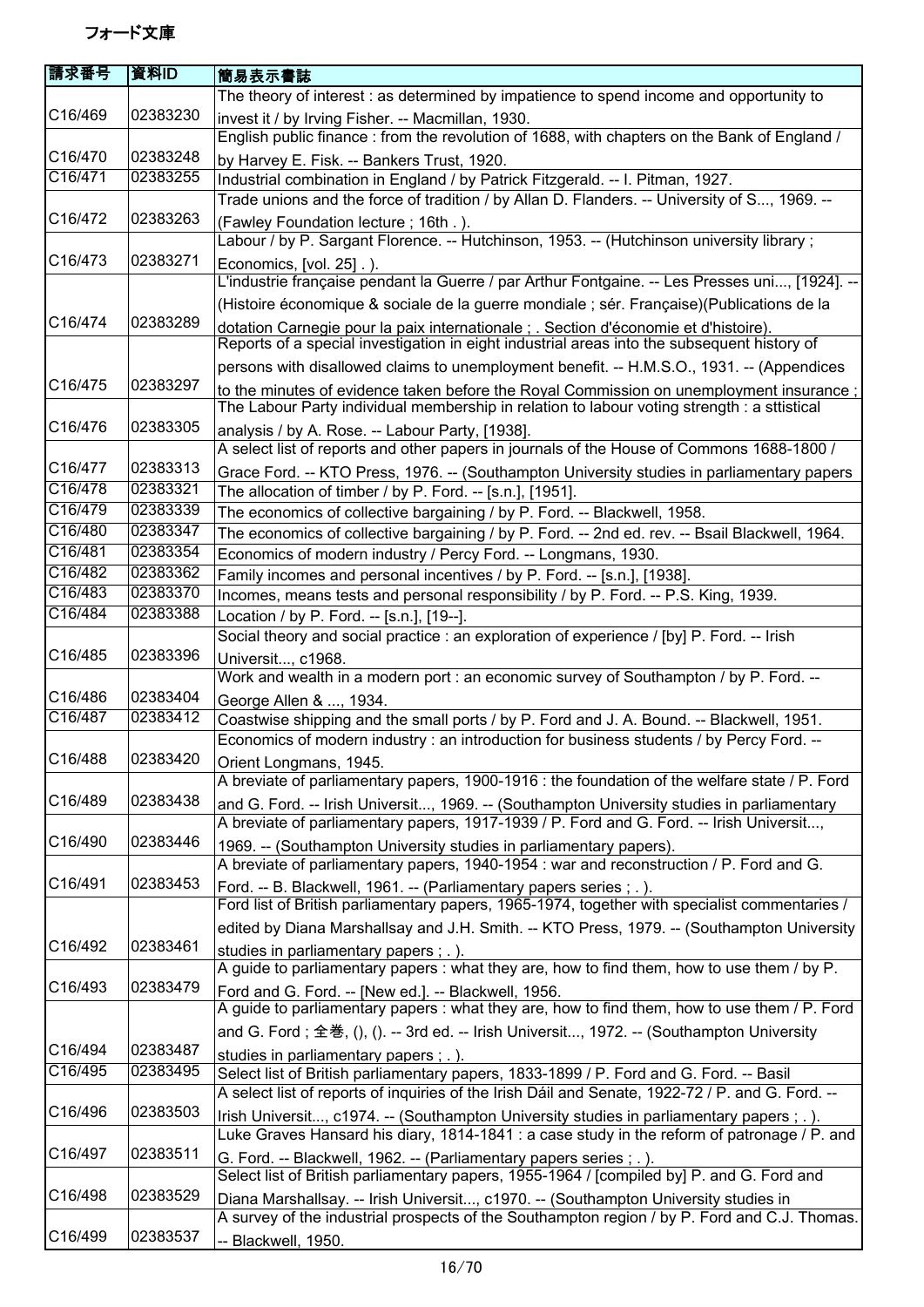| 請求番号      | 資料ID     | 簡易表示書誌                                                                                                                   |
|-----------|----------|--------------------------------------------------------------------------------------------------------------------------|
|           |          | County of London plan / prepared for the London County Council by J.H. Forshaw and                                       |
| C16/500   | 02383545 | Patrick Abercrombie; with a foreword by the right Hon. Lord Latham; [1943]. -- Macmillan,                                |
|           |          | The 40 hours strike : an historic survey of the first general strike in Scotland / by D. S.                              |
| C16/501   | 02383552 | Morton. -- Branch, [19--].                                                                                               |
| C16/502   | 02383560 | The strike bulletin : organ of the 40 hours movement ; [No.2]-No.10. -- [s.n.], 1919.                                    |
| C16/503   | 02383578 | John Company / by Sir William Foster. -- Bodley Head, 1926.                                                              |
|           |          | Selections from the works of Fourier / with an introduction by Charles Gide; translated by                               |
| C16/504   | 02383586 | Julia Franklin. -- Swan Sonnensche, 1901.                                                                                |
| C16/505   | 02383594 | The early history of Charles James Fox / George Otto Trevelyan. -- new ed --                                             |
| C16/506   | 02383602 | Central planning and control in war and peace / by Oliver Franks. -- London School o,                                    |
| C16/507   | 02383610 | Profits, wages, and prices / by David Friday. -- Harcourt, 1920.                                                         |
| C16/508   | 02383628 | Legal theory / by W. Friedmann. -- 2nd ed. -- Stevens & Sons, 1949.                                                      |
|           |          | The trade policy of Great Britain and her colonies since 1860 / Carl Johannes Fuchs ; tr. by                             |
| C16/509   | 02383636 | Constance H. M. Archibald -- Macmillan, 1905                                                                             |
| C16/510   | 02383644 | Memories of sixty years / by Henry Sanderson Furniss. -- Metuhen, 1931.                                                  |
| C16/511   | 02383651 | The Industrial outlook / by various writers; edited by H. Sanderson Furniss. -- Chatto &                                 |
| C16/512   | 02383669 | American social insurance / by Domenico Gagliardo. -- Harper, c1949.                                                     |
|           |          | Revolt on the Clyde: an autobiography / [by] William Gallacher. -- Lawrence and Wi, 1936.                                |
| C16/513   | 02383677 |                                                                                                                          |
|           |          | -- (A worker's library; No.1.).<br>Direct action / by William Gallacher and J. R. Campbell. -- National Counci, 1919. -- |
| C16/514   | 02383685 |                                                                                                                          |
| C16/515   | 02383693 | (Pamphlet / Scottish Workers' Committees; No. 1.).                                                                       |
|           |          | The development of social administration / R.K. Gardiner and H.O. Judd. -- Oxford Universi,                              |
| C16/516   | 02383701 | Annals of the British peasantry / by Russell M. Garnier. -- Swan Sonnensche, 1908. --                                    |
| C16/517   | 02383719 | (Half-guinea international library of standard works on economics, etc).                                                 |
|           |          | Memorandum on the industrial situation after the War / the Garton Foundation. -- Harrison,                               |
|           |          | London gas stokers : a report by the Committee of their trial for conspiracy, of their defence,                          |
| C16/518   | 02383727 | and of the proceedings for their liberation / [Gas Stokers' Defence Committee]. -- Printed by                            |
| C16/519   | 02383735 | Great Britain: a study of civic loyalty / by John Merriman Gaus. -- University of C, 1929.                               |
| C16/520   | 02383743 | Nationalisation in theory and in practice. -- Philip Gee, [19--].                                                        |
| C16/521   | 02383750 | The present law of trade disputes and trade unions / by W.M. Geldart. -- Oxford Universi,                                |
|           |          | Progress and poverty : an inquiry into the cause of industrial depressions and of increase of                            |
| C16/522   | 02383768 | want with increase of wealth : the remedy / Henry George. -- Henry George fo, 1931.                                      |
| C16/523   | 02383776 | Henry George: a biography / by George Raymond Geiger. -- Henry George Fo, 1939.                                          |
|           |          | England in transition : life and work in the eighteenth century / M. Dorothy George. -- New ed.                          |
| C16/524   | 02383784 | -- Penguin Books, 1953. -- (Pelican books; A248.).                                                                       |
| C16/525   | 02383792 | A new calculation of the poverty line / by R.F. George. -- [s.n.], [1937].                                               |
|           |          | Gettell's History of political thought / Raymond Garfeld Gettell. -- 2nd ed. / by Lawrence C.                            |
| C16/526   | 02383800 | Wanlass. -- George Allen & , 1953.                                                                                       |
|           |          | A history of economic doctrines : from the time of the physiocrats to the present day / by                               |
|           |          | Charles Gide and Charles Rist; authorised translation from the 2nd rev. and augm. ed. of                                 |
| C16/527   | 02383818 | 1913 under the direction of the late Prof. William Smart by R. Richards. -- Harrap, 1915.                                |
| C16/528   | 02383826 | Essays in finance / by Robert Giffen; 全巻, series [1], series 2. -- G. Bell and Son, 1880-                                |
| C16/529   | 02383834 | The growth of capital / by Robert Giffen. -- George Bell and, 1889.                                                      |
|           |          | The history, principles, and practice of banking / by J. W. Gilbart ; 全巻, v. 1, v. 2. -- Rev. [ed.]                      |
| C16/530/1 | 02383842 | / by A.S. Michie. -- G. Bell and Son, 1892.                                                                              |
|           |          | The history, principles, and practice of banking / by J. W. Gilbart ; 全巻, v. 1, v. 2. -- Rev. [ed.]                      |
| C16/530/2 | 02383859 | / by A.S. Michie. -- G. Bell and Son, 1892.                                                                              |
|           |          | Women and economics : a study of the economic relation between men and women as a                                        |
| C16/531   | 02383867 | factor in social evolution / by Charlotte Perkins Gilman. -- 6th ed. -- G.P. Putnam, 1908.                               |
| C16/532   | 02383875 | On justice in society / Morris Ginsberg. -- Penguin Books, 1965. -- (Pelican books; A717.).                              |
|           |          | The life of William Ewart Gladstone / by John Morley ; 全巻, v. 1, v. 2. -- Lloyd's popular                                |
| C16/533/1 | 02383883 | Edition. -- Lloyd, 1908.                                                                                                 |
|           |          | The life of William Ewart Gladstone / by John Morley ; 全巻, v. 1, v. 2. -- Lloyd's popular                                |
| C16/533/2 | 02383891 | Edition. -- Lloyd, 1908.                                                                                                 |
|           |          | Outlines of public utility economics / by Martin G. Glaeser. -- Macmillan, 1927. -- (Social                              |
| C16/534   | 02383909 | science text-books; .).                                                                                                  |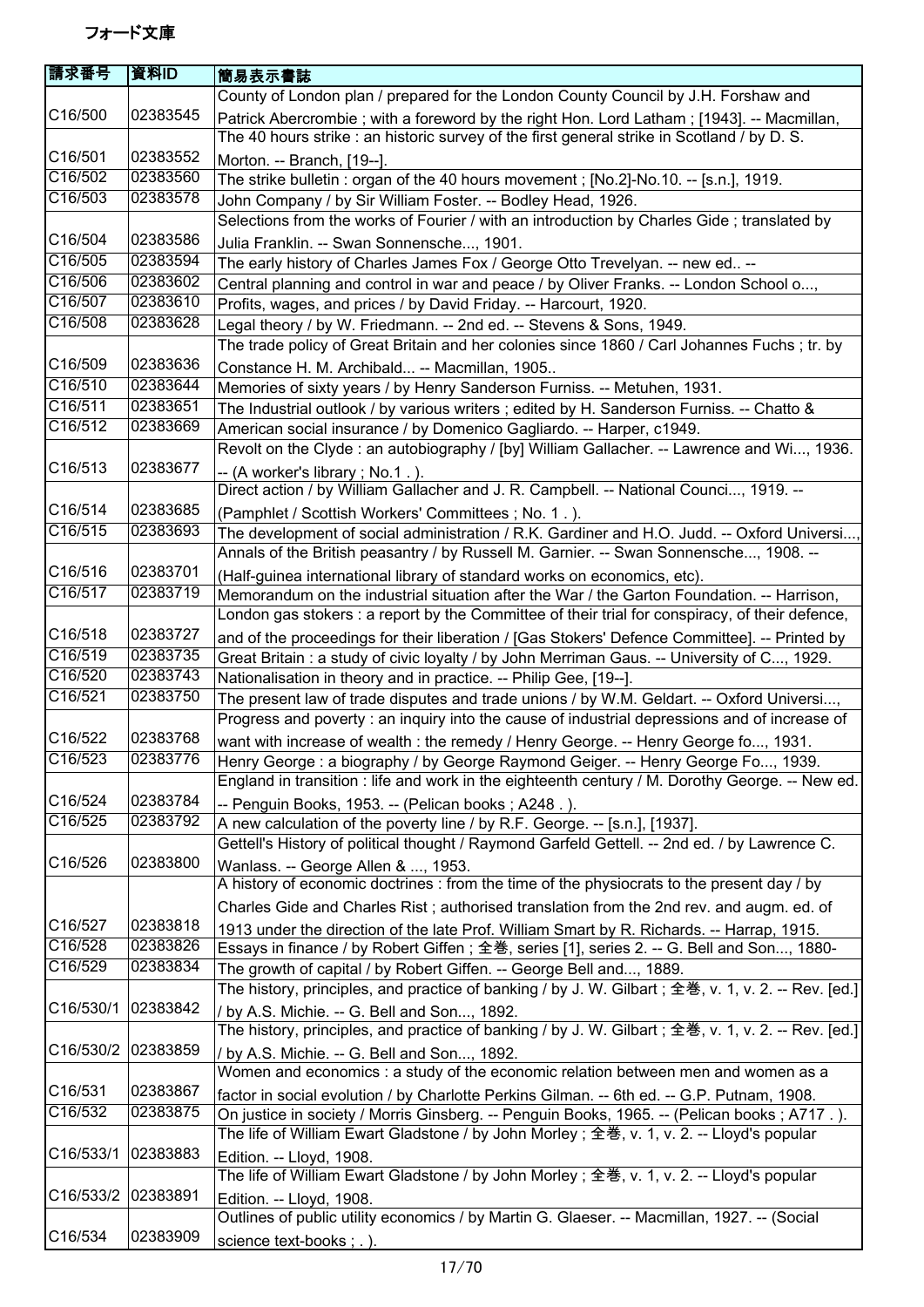| 請求番号      | 資料ID     | 簡易表示書誌                                                                                                                                                                       |
|-----------|----------|------------------------------------------------------------------------------------------------------------------------------------------------------------------------------|
|           |          | True origin of the criminal laws: affecting the working-classes / W. A. Hunter. -- Executive for                                                                             |
| C16/535   | 02383917 | t, [18--]. -- (Glasgow tracts for trades' unionists; No. 1).                                                                                                                 |
|           |          | Reasons for the abolition of the penal legislation directed against the working-classes / W. A.                                                                              |
| C16/536   | 02383925 | Hunter. -- Executive for t, [18--]. -- (Glasgow tracts for trades' unionists; No. 2).                                                                                        |
|           |          | A lecture on the criminal laws affecting labour / W. A. Hunter. -- Criminal Law Am, 1874. --                                                                                 |
| C16/537   | 02383933 | (Glasgow tracts for trade unionists; No. 4.).                                                                                                                                |
| C16/538   | 02383941 | Glasgow United Trades' Council: report, 1873-75. -- [Elder & Kenned, [1---].                                                                                                 |
| C16/539   | 02383958 | Population: policies and movements in Europe / by D.V. Glass. -- Clarendon Press, 1940.                                                                                      |
|           |          | Enquiry concerning political justice, and its influence on morals and happiness / by William                                                                                 |
| C16/540   | 02383966 | Godwin; v. 1-2. -- 4th ed. -- J. Watson, 1842.                                                                                                                               |
|           |          | Three months in a workshop : a practical study / by Paul Göhre ; translated from the German                                                                                  |
| C16/541   | 02383974 | by A.B. Carr, with a prefatore note by Richard T. Ely. -- Sonnenschein, 1895.                                                                                                |
| C16/542   | 02383982 | The gold standard / Gold Standard Defence Association ; 1. -- Cassell, [1895].                                                                                               |
|           |          | The village community : with special reference to the origin and form of its survivals in Britain                                                                            |
| C16/543   | 02383990 | / by George Laurence Gomme. -- W. Scott, 1890. -- (The contemporary science series ; . ).                                                                                    |
| C16/544   | 02384006 | Common land and inclosure / by E.C.K. Gonner. -- Macmillan, 1912.                                                                                                            |
| C16/545   | 02384014 | The social philosophy of Rodbertus / by E.C.K. Gonner. -- Macmillan, 1899.                                                                                                   |
|           |          | Political thought in England : from Bacon to Halifax / by G.P. Gooch. -- Williams & Norg,                                                                                    |
| C16/546   | 02384022 | 1914. -- (Home university library of modern knowledge; 96).                                                                                                                  |
| C16/547   | 02384030 | Bolshevism at work / by Wm. T. Goode. -- George Allen & , 1920.                                                                                                              |
| C16/548   | 02384048 | The frontier of control : a study in British workshop politics / by Carter L. Goodrich ; with a                                                                              |
| C16/549   | 02384055 | foreword by R.H. Tawney. -- Bell, 1920.                                                                                                                                      |
|           |          | Our parliament / by Strathearn Gordon. -- 4th ed. -- Hansard Society, 1952.                                                                                                  |
| C16/550   | 02384063 | A people's conscience : with a frontispiece after Eugene Lami / [by] Strathearn Gordon and                                                                                   |
| C16/551   | 02384071 | T.G.B. Cocks. -- Constable, 1952.                                                                                                                                            |
|           |          | The problem of trust and monopoly control / A.P.L. Gordon. -- G. Routledge, 1928.<br>Essays and addresses on economic questions, 1865-1893 : with introductory notes, 1905 / |
| C16/552   | 02384089 |                                                                                                                                                                              |
| C16/553   | 02384097 | by the right honourable Viscount Goschen. -- E. Arnold, 1905.<br>The theory of the foreign exchanges / by Viscount Goschen. -- Effingham Wilso, 1913.                        |
| C16/554   | 02384105 | Up and down stream / by Harry Gosling. -- Methuen, 1927.                                                                                                                     |
| C16/555   | 02384113 | The abolition of unemployment / by Frank D. Graham. -- Princeton Unive, 1932.                                                                                                |
|           |          | Exchange, prices, and production in hyper-inflation : Germany, 1920-1923 / by Frank D.                                                                                       |
|           |          | Graham. -- Princeton Unive, 1930. -- (Publications of the International Finance Section of                                                                                   |
| C16/556   | 02384121 | the Department of Economics and Social Institutions in Princeton University; v. 1.).                                                                                         |
|           |          | English education and Dr. Montessori / by Cecil Grant; with introduction by C.W. Saleeby. --                                                                                 |
| C16/557   | 02384139 | Wells Gardner, , 1913.                                                                                                                                                       |
| C16/558   | 02384147 | An introduction to economic history / by N.S.B. Gras. -- Harper & Brothe, 1922.                                                                                              |
|           |          | The development of economic doctrine: an introductory survey / by Alexander Gray. --                                                                                         |
| C16/559   | 02384154 | Longman, Green , 1931.                                                                                                                                                       |
|           |          | The bloodless war / by Ezio M. Gray; translated from the Italian by Bernard Miall. -- Hodder                                                                                 |
| C16/560   | 02384162 | and Stou, 1917.                                                                                                                                                              |
|           |          | A lecture on human happiness : being the first of a series of lectures on that subject in which                                                                              |
|           |          | will be comprehended a general review of the causes of the existing evils of society, and a                                                                                  |
|           |          | development of means by which they may be permanently and effectually removed / by John                                                                                      |
| C16/561   | 02384170 | Gray. -- London School o, 1931. -- (Series of reprints of scarce tracts of economic and                                                                                      |
| C16/562   | 02384188 | The social system : a treatise on the principle of exchange / by John Gray. -- William Tait,                                                                                 |
|           |          | Prolegomena to ethics / by the late Thomas Hill Green; edited by A.C.<br>Bradlev. --                                                                                         |
| C16/563   | 02384196 | Clarendon Press, 1883.                                                                                                                                                       |
| C16/564/1 | 02384204 | Works of Thomas Hill Green / edited by R. L. Nettleship; 全巻 - v. 3. -- Longmans, Green,                                                                                      |
| C16/564/2 | 02384212 | Works of Thomas Hill Green / edited by R. L. Nettleship; 全巻 - v. 3. -- Longmans, Green,                                                                                      |
| C16/564/3 | 02384220 | Works of Thomas Hill Green / edited by R. L. Nettleship; 全巻 - v. 3. -- Longmans, Green,                                                                                      |
|           |          | Horace walpole's world : a sketch of whig society under George III / by Alice Drayton                                                                                        |
| C16/565   | 02384238 | Greenwood. -- G. Bell, 1913.                                                                                                                                                 |
|           |          | An introduction to Tooke and Newmarch's A history of prices and of the state of the                                                                                          |
| C16/566   | 02384246 | circulation from 1792 to 1856 / by T.E. Gregory. -- P.S. King, 1928.                                                                                                         |
| C16/567   | 02384253 | The return to gold / by T.E. Gregory. -- E. Benn, 1925.                                                                                                                      |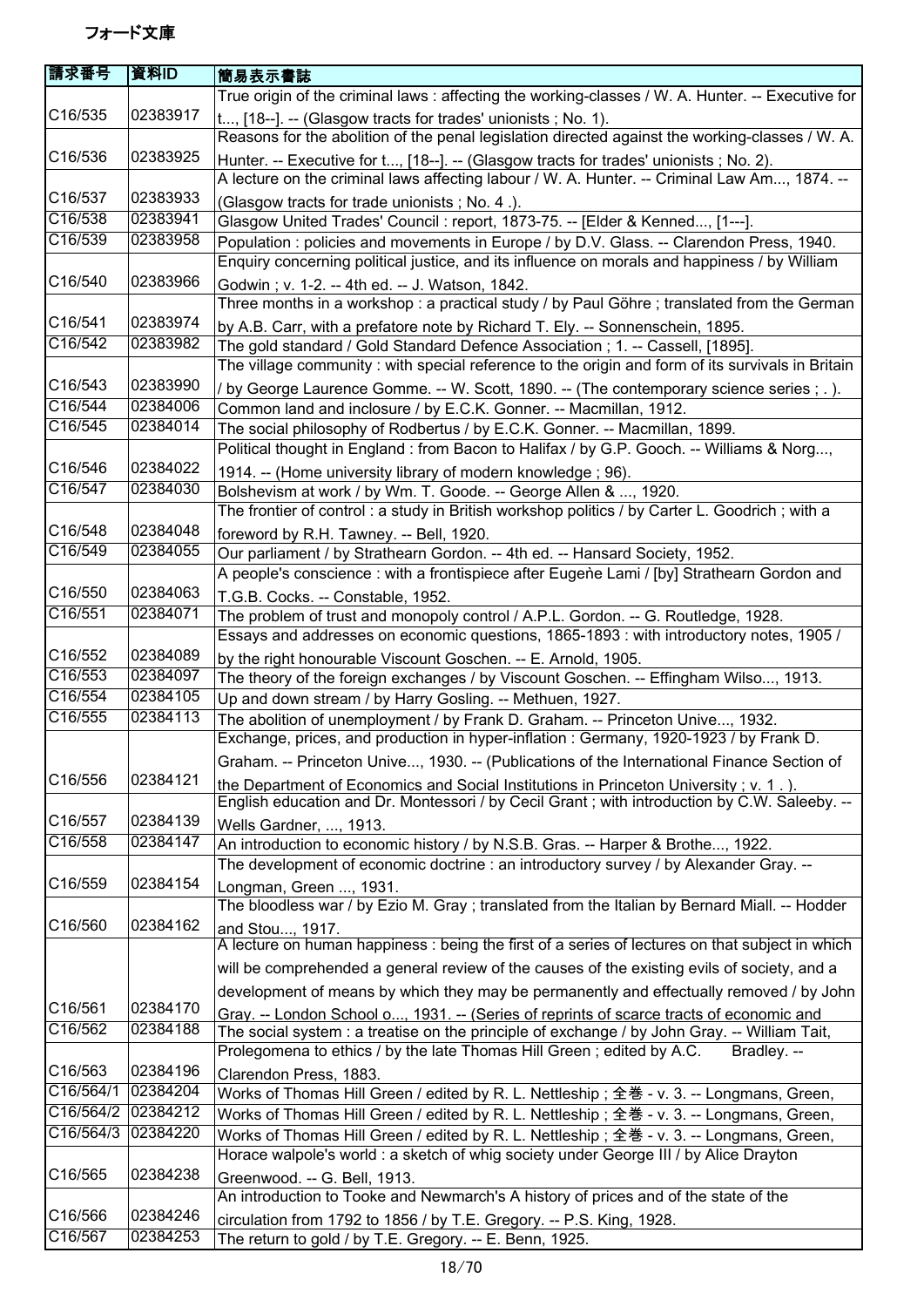| 請求番号      | 資料ID     | 簡易表示書誌                                                                                                                                                                                     |
|-----------|----------|--------------------------------------------------------------------------------------------------------------------------------------------------------------------------------------------|
|           |          | Resale price maintenance in Great Britain, with an application to the problem in the United                                                                                                |
|           |          | States / Ewald T. Grether. -- [University of , [1935]. -- (University of California publications                                                                                           |
| C16/568   | 02384261 | in economics; vol. 2, no, 3.).                                                                                                                                                             |
| C16/569   | 02384279 | The English middle class / by R.H. Gretton. -- G. Bell, 1917.                                                                                                                              |
|           |          | The King's government : a study of the growth of the central administration / by R.H. Gretton.                                                                                             |
| C16/570   | 02384287 | -- Bell, 1913.                                                                                                                                                                             |
|           |          | Twenty-five years, 1892-1916 / by Viscount Grey of Fallodon ; 全巻, v. 1, v. 2. -- Hodder and                                                                                                |
| C16/571/1 | 02384295 | Stou, 1925.                                                                                                                                                                                |
|           |          | Twenty-five years, 1892-1916 / by Viscount Grey of Fallodon ; 全巻, v. 1, v. 2. -- Hodder and                                                                                                |
| C16/571/2 | 02384303 | Stou, 1925.                                                                                                                                                                                |
| C16/572   | 02384311 | The warrens of the poor / by A.T. Grindley. -- [Printed by the, [19--].                                                                                                                    |
|           |          | The wages councils system in Great Britain / Claude William Guillebaud. -- Nisbet, 1958. --                                                                                                |
| C16/573   | 02384329 | (Economic monographs ; .).                                                                                                                                                                 |
|           |          | Modern government in a colonial city : a survey of the city government and finances of                                                                                                     |
|           |          | Williamsburg, Virginia / by Luther Gulick; with an historical introduction by John G. Pollard. --                                                                                          |
| C16/574   | 02384337 | J. Cape and H. , 1932.                                                                                                                                                                     |
|           |          | Industrial organisation since the Industrial Revolution / by H.J. Habakkuk. -- University of S,                                                                                            |
| C16/575   | 02384345 | 1968. -- (Fawley Foundation lecture; 15.).                                                                                                                                                 |
|           |          | Prosperity and depression : a theoretical analysis of cyclical movements / by Gottfried                                                                                                    |
|           |          | Haberler. -- 3rd ed., enl. by pt. III. -- League of Natio, 1941. -- (Series of League of Nations                                                                                           |
| C16/576   | 02384352 | publications; II. ) (Economic and financial 1939. II. A. 4; .).                                                                                                                            |
| C16/577   | 02384360 | Social economics / by Walter Hagenbuch. -- J. Nisbet, 1958. -- (Cambridge economic                                                                                                         |
| C16/578   | 02384378 | The essentials of economics : an introduction and outline for students and for the general                                                                                                 |
| C16/579   | 02384386 | reader / Douglas C. Hague and Alfred W. Stonier. -- Longmans, Green, 1955.                                                                                                                 |
|           |          | The reign of relativity / by Viscount Haldane. -- 2nd ed. -- J. Murray, 1921.                                                                                                              |
| C16/580   | 02384394 | The justice of the peace to-day and to-morrow : a critique of the magisterial system, with                                                                                                 |
|           |          | suggestions for its improvement / by a sub-committee of the Haldane Society. -- V. Gollancz,<br>The age of Peel and Cobden / by Elie Halévy; translated from the French by E.I. Watkin. -- |
|           |          | Benn, 1947. -- (A history of the English people / by Élie Halévy ; translated from the French                                                                                              |
| C16/581   | 02384402 |                                                                                                                                                                                            |
|           |          | by E.I. Watkin; [v. 4] 1841-1852.).<br>British Archives and the sources for the history of the World War / Hubert Hall. -- Milford. --                                                     |
| C16/582   | 02384410 | (Economic and social history of the World War; .).                                                                                                                                         |
|           |          | The social services of modern England / by M. Penelope Hall. -- 6th ed. -- Routledge &                                                                                                     |
| C16/583   | 02384428 | Keg, 1963. -- (International library of sociology and social reconstruction ; . ).                                                                                                         |
| C16/584   | 02384436 | The economic system in a socialist state / by R.L. Hall. -- Macmillan, 1937.                                                                                                               |
|           |          | Papers on public credit, commerce and finance / by Alexander Hamilton ; edited by Samuel                                                                                                   |
| C16/585   | 02384444 | McKee; with a foreword by Elihu Root. -- Columbia Univ., 1934.                                                                                                                             |
|           |          | The control of wages / by Walton Hamilton and Stacy May. -- G.H. Doran, c19 -- (The                                                                                                        |
| C16/586   | 02384451 | workers' bookshelf; .).                                                                                                                                                                    |
|           |          | The age of the Chartists, 1832-1854 : a study of discontent / by J.L. Hammond and Barbara                                                                                                  |
| C16/587   | 02384469 | Hammond. -- Longmans, Green, 1930.                                                                                                                                                         |
|           |          | The bleak age / by J.L. Hammond and Barbara Hammond. -- Rev. ed. -- Penguin Books,                                                                                                         |
| C16/588   | 02384477 | 1947. -- (Pelican books; A171.).                                                                                                                                                           |
| C16/589   | 02384485 | The rise of modern industry / by J. L. Hammond and Barbara Hammond. -- Methuen, 1925.                                                                                                      |
|           |          | The town labourer, 1760-1832 : the new civilisation / by J.L. Hammond and Barbara                                                                                                          |
| C16/590   | 02384493 | Hammond. -- Labour Research, 1920.                                                                                                                                                         |
|           |          | The village labourer, 1760-1832 : a study in the Government of England before the reform bill                                                                                              |
| C16/591   | 02384501 | / by J.L. Hammond and Barbara Hammond. -- New ed. -- Longmans, Green, 1920.                                                                                                                |
|           |          | Knowledge and the future / by Stuart Hampshire. -- University of S, 1976. -- (Fawley                                                                                                       |
| C16/592   | 02384519 | Foundation lecture; 22.).                                                                                                                                                                  |
| C16/593   | 02384527 | British war economy / by W.K. Hancock and M.M. Gowing. -- H.M.S.O., 1949. -- (History of                                                                                                   |
|           |          | the Second World War: United Kingdom civil series ; . ).<br>Report of enquiry into casual labour in the Merseyside area / by F.G. Hanham; with foreword                                    |
| C16/594   | 02384535 |                                                                                                                                                                                            |
|           |          | by the Lord Mayor of Liverpool (Lawrence D. Holt, esq.). -- H. Young, 1930.<br>The problem of the distressed areas / by Wal Hannington; with a preface by Harold J. Laski.                 |
| C16/595   | 02384543 |                                                                                                                                                                                            |
|           |          | -- Victor Gollancz, 1937.                                                                                                                                                                  |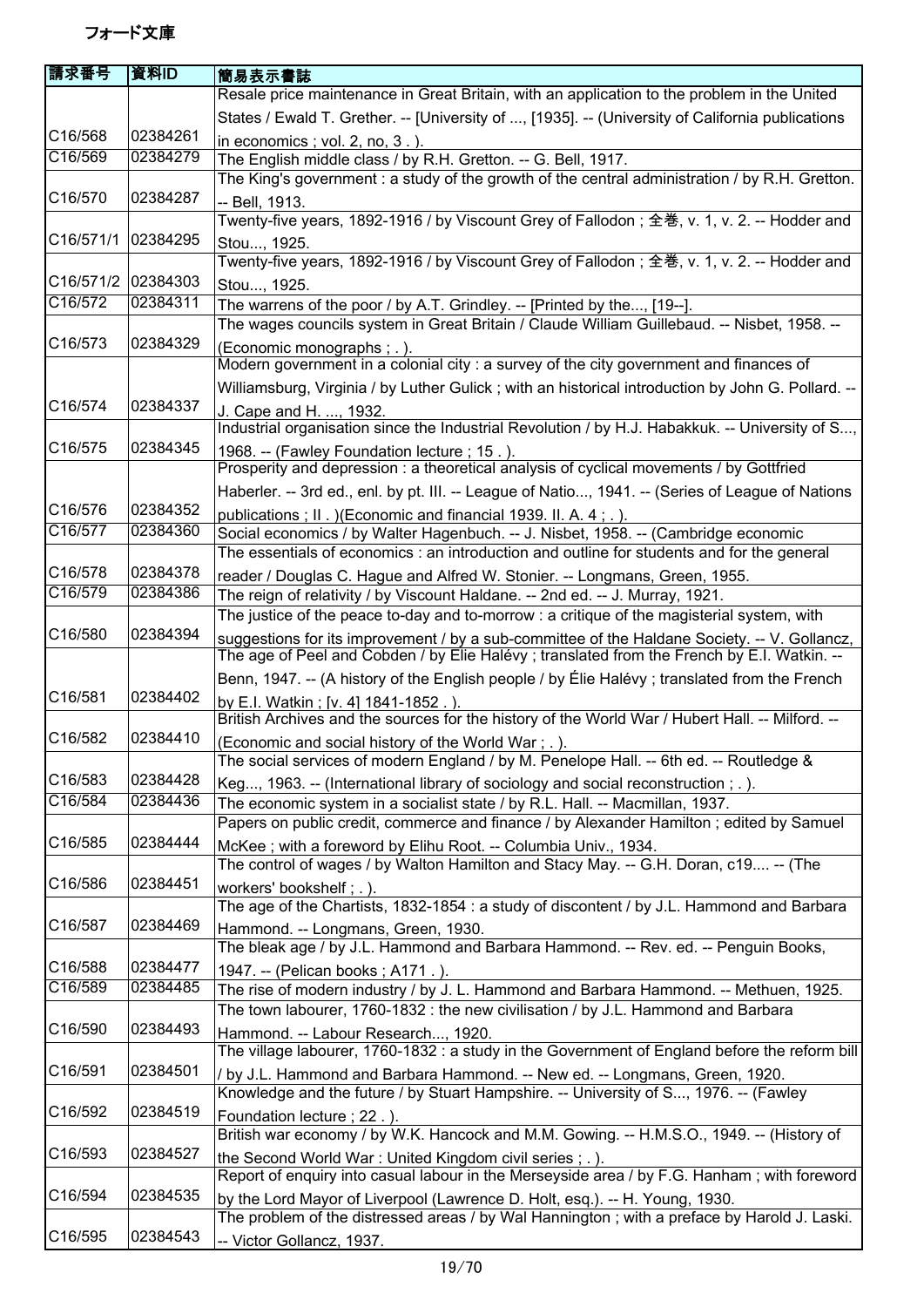| 請求番号                 | 資料ID     | 簡易表示書誌                                                                                                                                          |
|----------------------|----------|-------------------------------------------------------------------------------------------------------------------------------------------------|
|                      |          | A short history of the unemployed / by Wal Hannington. -- Victor Gollancz, 1938. -- (The New                                                    |
| C16/596              | 02384550 | people's library; v. 15.).<br>Unemployed struggles, 1919-1936 : my life and struggles amongst the unemployed / Wal                              |
| C16/597              | 02384568 | Hannington. -- Lawrence and Wi, 1936.                                                                                                           |
| C16/598              | 02384576 | The Hansards: printers and publishers. -- Irish Universit, [c1970].                                                                             |
| C16/599              | 02384584 | A guide to Keynes / Alvin H. Hansen. -- McGraw-Hill, 1953. -- (Economic handbook series; .                                                      |
|                      |          | Seaways and sea trade : being maritime geography of routes, ports, rivers, canals and                                                           |
| C16/600              | 02384592 | cargoes / by Alfred Cecil Hardy. -- Routledge, 1927.                                                                                            |
|                      |          | Risk and risk-bearing / by Charles O. Hardy. -- Rev. ed. = 2nd ed. -- University of C, 1931. -                                                  |
| C16/601              | 02384600 | - (Materials for the study of business).                                                                                                        |
|                      |          | The new economics: Keynes' influence on theory and public policy / edited with introductions                                                    |
| C16/602              | 02384618 | by Seymour E. Harris. -- [Ist ed.]. -- A. A. Knopf, 1947.                                                                                       |
| C16/603              | 02384626 | Are these hardships necessary? / by Roy Harrod. -- Rupert Hart-Dav, 1947.                                                                       |
|                      |          | International economics / by R.F. Harrod; with an introduction by J.M. Keynes. -- Nisbet,                                                       |
| C16/604              | 02384634 | 1933. -- (Cambridge economic handbooks; 8.).                                                                                                    |
| C16/605              | 02384642 | A page of British folly / by R. F. Harrod. -- Macmillan, 1946.                                                                                  |
| C16/606              | 02384659 | The trade cycle : an essay / by R. F. Harrod. -- Clarendon Press, 1936.                                                                         |
|                      |          | An introduction to the law of local government and administration / by William E. Hart &                                                        |
| C16/607              | 02384667 | William O. Hart. -- 2nd ed -- Butterworth, 1938.                                                                                                |
| C16/608              | 02384675 | A history of the English agricultural labourer / by W. Hasbach; translated by Ruth Kenyon;                                                      |
| C16/609              | 02384683 | with a preface by Sidney Webb. -- P.S. King, 1908. -- (Studies in economics and political                                                       |
|                      |          | Local government in England / by E.L. Hasluck. -- Cambridge Unive, 1936.                                                                        |
| C16/610              | 02384691 | Labour, the children's champion : an appeal to the workers! / by Somerville Hasting. -- Trade                                                   |
|                      |          | Union Con, [19--].<br>Le probléme du régionalisme : L'organisation gouvernementale Francaise pendant la guerre /                                |
| C16/611              | 02384709 |                                                                                                                                                 |
| C16/612              | 02384717 | Henri Hauser. -- Universitaires , 1924 -- (Histoire économique & sociale de la guerre                                                           |
| C16/613              | 02384725 | The art of central banking / by R.G. Hawtray. -- Longmans, Green, 1932.<br>Capital and employment / by R. G. Hawtrey. -- Longmans, Green, 1937. |
| C16/614              | 02384733 | Currency and credit / R.G. Hawtrey. -- 3rd ed. -- Longmans, Green, 1928.                                                                        |
| $\overline{C16/615}$ | 02384741 | Economic aspects of sovereignty / R.G. Hawtrey. -- Longmans, Green, 1930.                                                                       |
| C16/616              | 02384758 | Economic destiny / by R.G. Hawtrey -- Longmans, Green, 1944.                                                                                    |
| C16/617              | 02384766 | The economic problem / by R.G. Hawtrey. -- Longmans, Green, 1925.                                                                               |
|                      |          | Good and bad trade: an inquiry into the causes of trade fluctuations / by R.G. Hawtrey. --                                                      |
| C16/618              | 02384774 | Constable, 1913.                                                                                                                                |
| C16/619              | 02384782 | The logic of the machine / by W.F. Hay. -- G. Bowman, [19--]. -- (The syndicalist series; no.                                                   |
|                      |          | Monetary nationalism and international stability / by F. A. von Hayek. -- Longmans, Green,                                                      |
| C16/620              | 02384790 | 1937. -- (Publications of the Graduate Institute of International Studies; no. 18.).                                                            |
|                      |          | Monetary theory and the trade cycle / by Friedrich A. Hayek; translated from the German by                                                      |
| C16/621              | 02384808 | N. Kaldor and H.M. Croome. -- Jonathan Cape, 1933. -- (The Bedford series of economic                                                           |
|                      |          | Prices and production / by Friedrich A. Hayek; with foreword by Lionel Robbins. -- G.                                                           |
| C16/622              | 02384816 | Routledge, 1931. -- (Studies in economics and political science; no. 107.).                                                                     |
| C16/623              | 02384824 | The road to serfdom / by F.A. Hayek. -- George Routledg, 1944.                                                                                  |
|                      |          | Collectivist economic planning : critical studies on the possibilities of socialism / by N.G.                                                   |
| C16/624              | 02384832 | Pierson  [et al.]; edited, with an introduction and a concluding essay by F.A. Hayek. -- G.                                                     |
| C16/625/1            | 02384840 | A political and social history of modern Europe / by Carlton J.H. Hayes; v. 1, v. 2. --                                                         |
|                      |          | A political and social history of modern Europe / by Carlton J.H. Hayes; v. 2. -- Rev. ed. --                                                   |
| C16/625/2            | 02384857 | Macmillan, c1924.                                                                                                                               |
|                      |          | Educational administration and criticism : a sequel to the "Holmes Circular" / by F. H.                                                         |
| C16/626              | 02384865 | Haywand with a preface by John Adams. -- Holland, [1912].                                                                                       |
| C16/627              | 02384873 | Diplomacy and the study of international relations / D.P. Heatley. -- Clarendon Press, 1919.                                                    |
|                      |          | Modern economic history, with special reference to Australia / by H. Heaton. -- Workers'                                                        |
| C16/628              | 02384881 | Educat, 1921. -- (W.E.A. series; no. 5.).                                                                                                       |
|                      |          | Money / translated from the German of Karl Helfferich by Louis Infield; and edited, with an                                                     |
| C16/629/1            | 02384899 | introduction by T.E. Gregory; 全巻, v. 1, v. 2. -- E. Benn, 1927. -- (Modern finance series ; . ).                                                |
|                      |          | Money / translated from the German of Karl Helfferich by Louis Infield; and edited, with an                                                     |
| C16/629/2            | 02384907 | introduction by T.E. Gregory; 全巻, v. 1, v. 2. -- E. Benn, 1927. -- (Modern finance series ; . ).                                                |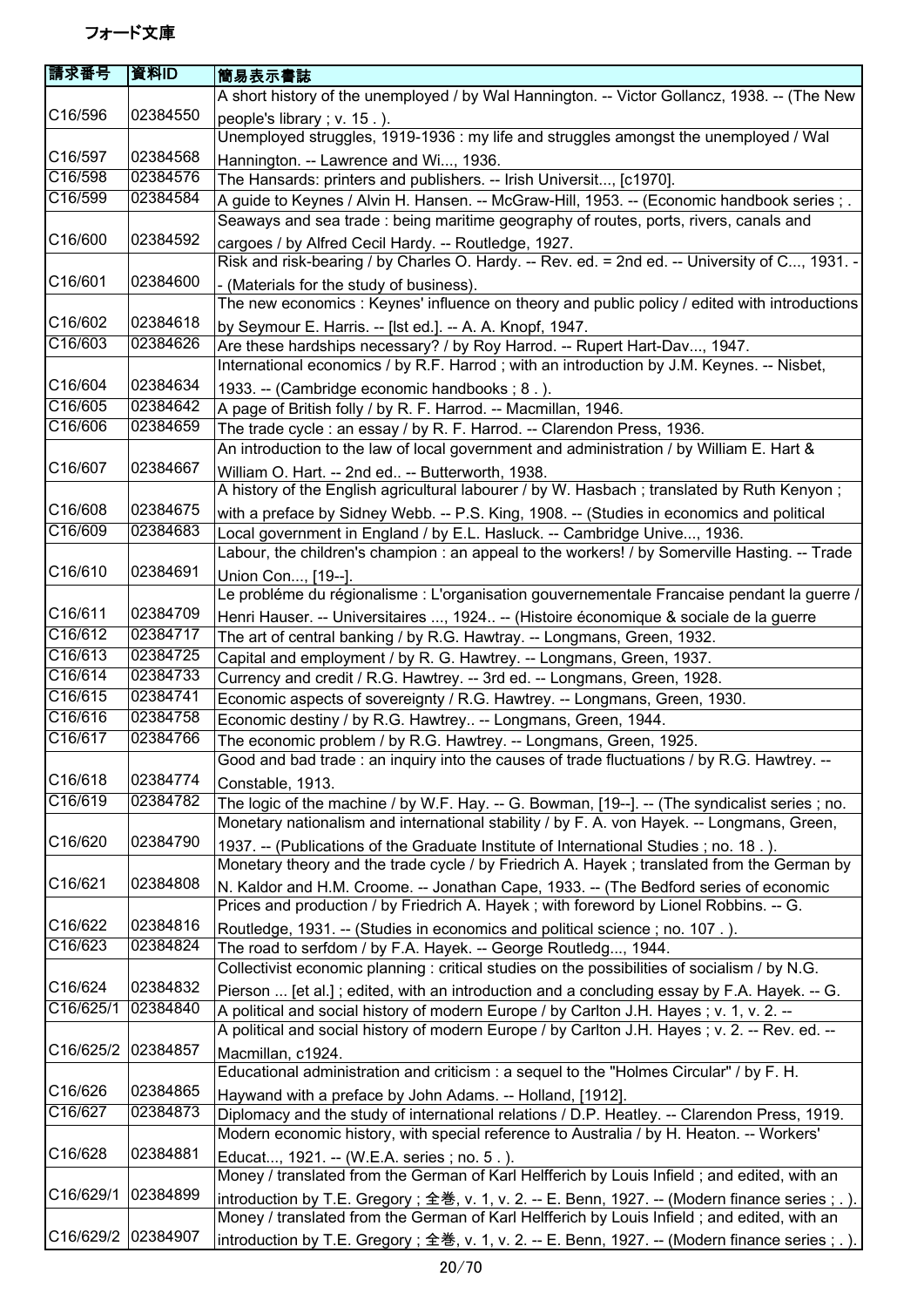| C16/630<br>02384915<br>Arthur Henderson: a biography / by Mary Agnes Hamilton. -- W. Heinemann, 1938.<br>The Cotton Control Board / Hubert D. Henderson. -- Clarendon Press, 1922. -- (Economic<br>C16/631<br>02384923<br>and social history of the World War; British series .).<br>Supply and demand / by Hubert D. Henderson; with an introduction by J.M. Keynes. --<br>C16/632<br>02384931<br>Nisbet, 1922. -- (Cambridge economic handbooks; 1.).<br>The uses and abuses of economic planning / by Sir Hubert Henderson. -- Cambridge<br>C16/633<br>02384949<br>Unive, 1947. -- (The Rede lecture ; 1947).<br>C16/634<br>02384956<br>A citizen's guide to social service / J.Q. Henriques. -- George Allen & , 1938.<br>C16/635<br>02384964<br>The German Constitution: edition without notes. -- H.M.S.O., 1919.<br>The fall of feudalism in France / by Sydney Herbert. -- Methuen, 1921. -- (The library of social<br>C16/636<br>02384972<br>studies $;$ $\ldots$ ).<br>Social purpose : a contribution to a philosophy of civic society / by H.J.W. Hetherington and<br>C16/637<br>02384980<br>J.H. Muirhead. -- George Allen & , 1918. -- (Muirhead library of philosophy).<br>A contribution to the theory of the trade cycle / by J. R. Hicks; 全巻, 全巻: hard, 全巻: hard:<br>C16/638<br>02384998<br>pbk. -- Clarendon Press, 1950.<br>C16/639<br>02385003<br>The problem of budgetary reform / by J.R. Hicks. -- Clarendon Press, 1948.<br>C16/640<br>02385011<br>The social framework: an introduction to economics / by J.R. Hicks. -- Clarendon Press,<br>C16/641<br>02385029<br>The theory of wages / by J.R. Hicks. -- Macmillan, 1932.<br>Value and capital: an inquiry into some fundamental principles of economic theory / by J. R.<br>C16/642<br>02385037<br>Hicks. -- Clarendon Press, 1939.<br>The incidence of local rates in Great Britain / J. R. Hicks and Ursula K. Hicks. -- The<br>C16/643<br>02385045<br>University , 1945. -- (Occasional papers / the National Institute of Economic and Social<br>The problem of valuation for rating / by J. R. Hicks, U. K. Hicks & C. E. V. Leser. --<br>C16/644<br>02385052<br>Cambridge Unive, 1944. -- (Occasional papers / the National Institute of Economic and<br>Public finance / by Ursula K. Hicks; with an introduction by C.W. Guillebaud. -- Nisbet, 1947.<br>C16/645<br>02385060<br>-- (Cambridge economic handbooks; .).<br>The good old cause: the English Revolution of 1640-60 : its causes, course and<br>consequences : extracts from contemporary sources / edited by Christopher Hill and Edmund<br>C16/646<br>02385078<br>Dell. -- Lawrence & Wish, 1949. -- (History in the making ; . ).<br>The local government officer / L. Hill. -- George Allen & , [1938]. -- (The town and county<br>C16/647<br>02385086<br>hall series; No. 3.).<br>C16/648<br>02385094<br>Octavia Hill : early ideals / from letters edited by Emily S. Maurice. -- G. Allen & Unwi, 1928.<br>The unemployment services : a report prepared for the Fabian Society / Polly Hill ; foreword<br>C16/649<br>02385102<br>by D.R. Grenfell. -- G. Routledge, 1940.<br>The stock exchange: a short study of investment and speculation / by Francis W. Hirst. --<br>C16/650<br>02385110<br>Williams & Norg, [19--]. -- (Home university library of modern knowledge; .).<br>Liberalism / by L.T. Hobhouse. -- Williams and No, 1911. -- (Home university library of<br>C16/651<br>02385128<br>modern knowledge; 21.).<br>The export of capital / by C.K. Hobson. -- Constable, 1914. -- (Studies in economics and<br>02385136<br>C <sub>16</sub> /652<br>political science; Series of monographs, no. 38.).<br>The evolution of modern capitalism : a study of machine production / by John A. Hobson. --<br>02385144<br>C16/653<br>New and rev. ed. -- Walter Scott, 1906. -- (The Contemporary science series ; . ).<br>C16/654<br>02385151<br>Free-thought in the social sciences / by J.A. Hobson. -- G. Allen & Unwi, 1926.<br>C16/655<br>02385169<br>Imperialism : a study / by J.A. Hobson. -- 3rd entirely rev. and reset ed. -- George Allen & ,<br>The industrial system: an inquiry into earned and unearned income / by J.A. Hobson. --<br>C16/656<br>02385177<br>Longmans, Green, 1909.<br>Problems of poverty : an inquiry into the industrial condition of the poor / by John A. Hobson.<br>02385185<br>C <sub>16</sub> /657<br>-- Methuen, 1891. -- (University extension series; .).<br>Problems of poverty : an inquiry into the industrial condition of the poor / by John A. Hobson.<br>C16/658<br>02385193<br>-- 4th ed. -- Methuen, 1899. -- (Social questions of to-day / edited by H. de B. Gibbins ; . ).<br>The science of wealth / by J.A. Hobson. -- [Rev. ed.]. -- Williams and No, 1914. -- (Home<br>02385201<br>C16/659<br>university library of modern knowledge; 16.).<br>C16/660<br>02385219<br>Taxation in the new state / by J.A. Hobson. -- Methuen, 1919.<br>C16/661<br>02385227<br>Work and wealth : a human valuation / by J.A. Hobson. -- Rev. & new ed. -- G. Allen & | 請求番号    | 資料ID     | 簡易表示書誌                                                                                      |
|--------------------------------------------------------------------------------------------------------------------------------------------------------------------------------------------------------------------------------------------------------------------------------------------------------------------------------------------------------------------------------------------------------------------------------------------------------------------------------------------------------------------------------------------------------------------------------------------------------------------------------------------------------------------------------------------------------------------------------------------------------------------------------------------------------------------------------------------------------------------------------------------------------------------------------------------------------------------------------------------------------------------------------------------------------------------------------------------------------------------------------------------------------------------------------------------------------------------------------------------------------------------------------------------------------------------------------------------------------------------------------------------------------------------------------------------------------------------------------------------------------------------------------------------------------------------------------------------------------------------------------------------------------------------------------------------------------------------------------------------------------------------------------------------------------------------------------------------------------------------------------------------------------------------------------------------------------------------------------------------------------------------------------------------------------------------------------------------------------------------------------------------------------------------------------------------------------------------------------------------------------------------------------------------------------------------------------------------------------------------------------------------------------------------------------------------------------------------------------------------------------------------------------------------------------------------------------------------------------------------------------------------------------------------------------------------------------------------------------------------------------------------------------------------------------------------------------------------------------------------------------------------------------------------------------------------------------------------------------------------------------------------------------------------------------------------------------------------------------------------------------------------------------------------------------------------------------------------------------------------------------------------------------------------------------------------------------------------------------------------------------------------------------------------------------------------------------------------------------------------------------------------------------------------------------------------------------------------------------------------------------------------------------------------------------------------------------------------------------------------------------------------------------------------------------------------------------------------------------------------------------------------------------------------------------------------------------------------------------------------------------------------------------------------------------------------------------------------------------------------------------------------------------------------------------------------------------------------------------------------------------------------------------------------------------------------------------------------------------------------------------------------------------------------------------------------------------------------------------------------------------------------------------------------------------------------------------------------------------------------------------------------------------------------------------------------------------------------------------------------------------------------------------------------------------------------------------------------------------------------------------------------------------------------------------------------------------------------------------------------------------------------------------------------------------------------------------|---------|----------|---------------------------------------------------------------------------------------------|
|                                                                                                                                                                                                                                                                                                                                                                                                                                                                                                                                                                                                                                                                                                                                                                                                                                                                                                                                                                                                                                                                                                                                                                                                                                                                                                                                                                                                                                                                                                                                                                                                                                                                                                                                                                                                                                                                                                                                                                                                                                                                                                                                                                                                                                                                                                                                                                                                                                                                                                                                                                                                                                                                                                                                                                                                                                                                                                                                                                                                                                                                                                                                                                                                                                                                                                                                                                                                                                                                                                                                                                                                                                                                                                                                                                                                                                                                                                                                                                                                                                                                                                                                                                                                                                                                                                                                                                                                                                                                                                                                                                                                                                                                                                                                                                                                                                                                                                                                                                                                                                                                                |         |          |                                                                                             |
|                                                                                                                                                                                                                                                                                                                                                                                                                                                                                                                                                                                                                                                                                                                                                                                                                                                                                                                                                                                                                                                                                                                                                                                                                                                                                                                                                                                                                                                                                                                                                                                                                                                                                                                                                                                                                                                                                                                                                                                                                                                                                                                                                                                                                                                                                                                                                                                                                                                                                                                                                                                                                                                                                                                                                                                                                                                                                                                                                                                                                                                                                                                                                                                                                                                                                                                                                                                                                                                                                                                                                                                                                                                                                                                                                                                                                                                                                                                                                                                                                                                                                                                                                                                                                                                                                                                                                                                                                                                                                                                                                                                                                                                                                                                                                                                                                                                                                                                                                                                                                                                                                |         |          |                                                                                             |
|                                                                                                                                                                                                                                                                                                                                                                                                                                                                                                                                                                                                                                                                                                                                                                                                                                                                                                                                                                                                                                                                                                                                                                                                                                                                                                                                                                                                                                                                                                                                                                                                                                                                                                                                                                                                                                                                                                                                                                                                                                                                                                                                                                                                                                                                                                                                                                                                                                                                                                                                                                                                                                                                                                                                                                                                                                                                                                                                                                                                                                                                                                                                                                                                                                                                                                                                                                                                                                                                                                                                                                                                                                                                                                                                                                                                                                                                                                                                                                                                                                                                                                                                                                                                                                                                                                                                                                                                                                                                                                                                                                                                                                                                                                                                                                                                                                                                                                                                                                                                                                                                                |         |          |                                                                                             |
|                                                                                                                                                                                                                                                                                                                                                                                                                                                                                                                                                                                                                                                                                                                                                                                                                                                                                                                                                                                                                                                                                                                                                                                                                                                                                                                                                                                                                                                                                                                                                                                                                                                                                                                                                                                                                                                                                                                                                                                                                                                                                                                                                                                                                                                                                                                                                                                                                                                                                                                                                                                                                                                                                                                                                                                                                                                                                                                                                                                                                                                                                                                                                                                                                                                                                                                                                                                                                                                                                                                                                                                                                                                                                                                                                                                                                                                                                                                                                                                                                                                                                                                                                                                                                                                                                                                                                                                                                                                                                                                                                                                                                                                                                                                                                                                                                                                                                                                                                                                                                                                                                |         |          |                                                                                             |
|                                                                                                                                                                                                                                                                                                                                                                                                                                                                                                                                                                                                                                                                                                                                                                                                                                                                                                                                                                                                                                                                                                                                                                                                                                                                                                                                                                                                                                                                                                                                                                                                                                                                                                                                                                                                                                                                                                                                                                                                                                                                                                                                                                                                                                                                                                                                                                                                                                                                                                                                                                                                                                                                                                                                                                                                                                                                                                                                                                                                                                                                                                                                                                                                                                                                                                                                                                                                                                                                                                                                                                                                                                                                                                                                                                                                                                                                                                                                                                                                                                                                                                                                                                                                                                                                                                                                                                                                                                                                                                                                                                                                                                                                                                                                                                                                                                                                                                                                                                                                                                                                                |         |          |                                                                                             |
|                                                                                                                                                                                                                                                                                                                                                                                                                                                                                                                                                                                                                                                                                                                                                                                                                                                                                                                                                                                                                                                                                                                                                                                                                                                                                                                                                                                                                                                                                                                                                                                                                                                                                                                                                                                                                                                                                                                                                                                                                                                                                                                                                                                                                                                                                                                                                                                                                                                                                                                                                                                                                                                                                                                                                                                                                                                                                                                                                                                                                                                                                                                                                                                                                                                                                                                                                                                                                                                                                                                                                                                                                                                                                                                                                                                                                                                                                                                                                                                                                                                                                                                                                                                                                                                                                                                                                                                                                                                                                                                                                                                                                                                                                                                                                                                                                                                                                                                                                                                                                                                                                |         |          |                                                                                             |
|                                                                                                                                                                                                                                                                                                                                                                                                                                                                                                                                                                                                                                                                                                                                                                                                                                                                                                                                                                                                                                                                                                                                                                                                                                                                                                                                                                                                                                                                                                                                                                                                                                                                                                                                                                                                                                                                                                                                                                                                                                                                                                                                                                                                                                                                                                                                                                                                                                                                                                                                                                                                                                                                                                                                                                                                                                                                                                                                                                                                                                                                                                                                                                                                                                                                                                                                                                                                                                                                                                                                                                                                                                                                                                                                                                                                                                                                                                                                                                                                                                                                                                                                                                                                                                                                                                                                                                                                                                                                                                                                                                                                                                                                                                                                                                                                                                                                                                                                                                                                                                                                                |         |          |                                                                                             |
|                                                                                                                                                                                                                                                                                                                                                                                                                                                                                                                                                                                                                                                                                                                                                                                                                                                                                                                                                                                                                                                                                                                                                                                                                                                                                                                                                                                                                                                                                                                                                                                                                                                                                                                                                                                                                                                                                                                                                                                                                                                                                                                                                                                                                                                                                                                                                                                                                                                                                                                                                                                                                                                                                                                                                                                                                                                                                                                                                                                                                                                                                                                                                                                                                                                                                                                                                                                                                                                                                                                                                                                                                                                                                                                                                                                                                                                                                                                                                                                                                                                                                                                                                                                                                                                                                                                                                                                                                                                                                                                                                                                                                                                                                                                                                                                                                                                                                                                                                                                                                                                                                |         |          |                                                                                             |
|                                                                                                                                                                                                                                                                                                                                                                                                                                                                                                                                                                                                                                                                                                                                                                                                                                                                                                                                                                                                                                                                                                                                                                                                                                                                                                                                                                                                                                                                                                                                                                                                                                                                                                                                                                                                                                                                                                                                                                                                                                                                                                                                                                                                                                                                                                                                                                                                                                                                                                                                                                                                                                                                                                                                                                                                                                                                                                                                                                                                                                                                                                                                                                                                                                                                                                                                                                                                                                                                                                                                                                                                                                                                                                                                                                                                                                                                                                                                                                                                                                                                                                                                                                                                                                                                                                                                                                                                                                                                                                                                                                                                                                                                                                                                                                                                                                                                                                                                                                                                                                                                                |         |          |                                                                                             |
|                                                                                                                                                                                                                                                                                                                                                                                                                                                                                                                                                                                                                                                                                                                                                                                                                                                                                                                                                                                                                                                                                                                                                                                                                                                                                                                                                                                                                                                                                                                                                                                                                                                                                                                                                                                                                                                                                                                                                                                                                                                                                                                                                                                                                                                                                                                                                                                                                                                                                                                                                                                                                                                                                                                                                                                                                                                                                                                                                                                                                                                                                                                                                                                                                                                                                                                                                                                                                                                                                                                                                                                                                                                                                                                                                                                                                                                                                                                                                                                                                                                                                                                                                                                                                                                                                                                                                                                                                                                                                                                                                                                                                                                                                                                                                                                                                                                                                                                                                                                                                                                                                |         |          |                                                                                             |
|                                                                                                                                                                                                                                                                                                                                                                                                                                                                                                                                                                                                                                                                                                                                                                                                                                                                                                                                                                                                                                                                                                                                                                                                                                                                                                                                                                                                                                                                                                                                                                                                                                                                                                                                                                                                                                                                                                                                                                                                                                                                                                                                                                                                                                                                                                                                                                                                                                                                                                                                                                                                                                                                                                                                                                                                                                                                                                                                                                                                                                                                                                                                                                                                                                                                                                                                                                                                                                                                                                                                                                                                                                                                                                                                                                                                                                                                                                                                                                                                                                                                                                                                                                                                                                                                                                                                                                                                                                                                                                                                                                                                                                                                                                                                                                                                                                                                                                                                                                                                                                                                                |         |          |                                                                                             |
|                                                                                                                                                                                                                                                                                                                                                                                                                                                                                                                                                                                                                                                                                                                                                                                                                                                                                                                                                                                                                                                                                                                                                                                                                                                                                                                                                                                                                                                                                                                                                                                                                                                                                                                                                                                                                                                                                                                                                                                                                                                                                                                                                                                                                                                                                                                                                                                                                                                                                                                                                                                                                                                                                                                                                                                                                                                                                                                                                                                                                                                                                                                                                                                                                                                                                                                                                                                                                                                                                                                                                                                                                                                                                                                                                                                                                                                                                                                                                                                                                                                                                                                                                                                                                                                                                                                                                                                                                                                                                                                                                                                                                                                                                                                                                                                                                                                                                                                                                                                                                                                                                |         |          |                                                                                             |
|                                                                                                                                                                                                                                                                                                                                                                                                                                                                                                                                                                                                                                                                                                                                                                                                                                                                                                                                                                                                                                                                                                                                                                                                                                                                                                                                                                                                                                                                                                                                                                                                                                                                                                                                                                                                                                                                                                                                                                                                                                                                                                                                                                                                                                                                                                                                                                                                                                                                                                                                                                                                                                                                                                                                                                                                                                                                                                                                                                                                                                                                                                                                                                                                                                                                                                                                                                                                                                                                                                                                                                                                                                                                                                                                                                                                                                                                                                                                                                                                                                                                                                                                                                                                                                                                                                                                                                                                                                                                                                                                                                                                                                                                                                                                                                                                                                                                                                                                                                                                                                                                                |         |          |                                                                                             |
|                                                                                                                                                                                                                                                                                                                                                                                                                                                                                                                                                                                                                                                                                                                                                                                                                                                                                                                                                                                                                                                                                                                                                                                                                                                                                                                                                                                                                                                                                                                                                                                                                                                                                                                                                                                                                                                                                                                                                                                                                                                                                                                                                                                                                                                                                                                                                                                                                                                                                                                                                                                                                                                                                                                                                                                                                                                                                                                                                                                                                                                                                                                                                                                                                                                                                                                                                                                                                                                                                                                                                                                                                                                                                                                                                                                                                                                                                                                                                                                                                                                                                                                                                                                                                                                                                                                                                                                                                                                                                                                                                                                                                                                                                                                                                                                                                                                                                                                                                                                                                                                                                |         |          |                                                                                             |
|                                                                                                                                                                                                                                                                                                                                                                                                                                                                                                                                                                                                                                                                                                                                                                                                                                                                                                                                                                                                                                                                                                                                                                                                                                                                                                                                                                                                                                                                                                                                                                                                                                                                                                                                                                                                                                                                                                                                                                                                                                                                                                                                                                                                                                                                                                                                                                                                                                                                                                                                                                                                                                                                                                                                                                                                                                                                                                                                                                                                                                                                                                                                                                                                                                                                                                                                                                                                                                                                                                                                                                                                                                                                                                                                                                                                                                                                                                                                                                                                                                                                                                                                                                                                                                                                                                                                                                                                                                                                                                                                                                                                                                                                                                                                                                                                                                                                                                                                                                                                                                                                                |         |          |                                                                                             |
|                                                                                                                                                                                                                                                                                                                                                                                                                                                                                                                                                                                                                                                                                                                                                                                                                                                                                                                                                                                                                                                                                                                                                                                                                                                                                                                                                                                                                                                                                                                                                                                                                                                                                                                                                                                                                                                                                                                                                                                                                                                                                                                                                                                                                                                                                                                                                                                                                                                                                                                                                                                                                                                                                                                                                                                                                                                                                                                                                                                                                                                                                                                                                                                                                                                                                                                                                                                                                                                                                                                                                                                                                                                                                                                                                                                                                                                                                                                                                                                                                                                                                                                                                                                                                                                                                                                                                                                                                                                                                                                                                                                                                                                                                                                                                                                                                                                                                                                                                                                                                                                                                |         |          |                                                                                             |
|                                                                                                                                                                                                                                                                                                                                                                                                                                                                                                                                                                                                                                                                                                                                                                                                                                                                                                                                                                                                                                                                                                                                                                                                                                                                                                                                                                                                                                                                                                                                                                                                                                                                                                                                                                                                                                                                                                                                                                                                                                                                                                                                                                                                                                                                                                                                                                                                                                                                                                                                                                                                                                                                                                                                                                                                                                                                                                                                                                                                                                                                                                                                                                                                                                                                                                                                                                                                                                                                                                                                                                                                                                                                                                                                                                                                                                                                                                                                                                                                                                                                                                                                                                                                                                                                                                                                                                                                                                                                                                                                                                                                                                                                                                                                                                                                                                                                                                                                                                                                                                                                                |         |          |                                                                                             |
|                                                                                                                                                                                                                                                                                                                                                                                                                                                                                                                                                                                                                                                                                                                                                                                                                                                                                                                                                                                                                                                                                                                                                                                                                                                                                                                                                                                                                                                                                                                                                                                                                                                                                                                                                                                                                                                                                                                                                                                                                                                                                                                                                                                                                                                                                                                                                                                                                                                                                                                                                                                                                                                                                                                                                                                                                                                                                                                                                                                                                                                                                                                                                                                                                                                                                                                                                                                                                                                                                                                                                                                                                                                                                                                                                                                                                                                                                                                                                                                                                                                                                                                                                                                                                                                                                                                                                                                                                                                                                                                                                                                                                                                                                                                                                                                                                                                                                                                                                                                                                                                                                |         |          |                                                                                             |
|                                                                                                                                                                                                                                                                                                                                                                                                                                                                                                                                                                                                                                                                                                                                                                                                                                                                                                                                                                                                                                                                                                                                                                                                                                                                                                                                                                                                                                                                                                                                                                                                                                                                                                                                                                                                                                                                                                                                                                                                                                                                                                                                                                                                                                                                                                                                                                                                                                                                                                                                                                                                                                                                                                                                                                                                                                                                                                                                                                                                                                                                                                                                                                                                                                                                                                                                                                                                                                                                                                                                                                                                                                                                                                                                                                                                                                                                                                                                                                                                                                                                                                                                                                                                                                                                                                                                                                                                                                                                                                                                                                                                                                                                                                                                                                                                                                                                                                                                                                                                                                                                                |         |          |                                                                                             |
|                                                                                                                                                                                                                                                                                                                                                                                                                                                                                                                                                                                                                                                                                                                                                                                                                                                                                                                                                                                                                                                                                                                                                                                                                                                                                                                                                                                                                                                                                                                                                                                                                                                                                                                                                                                                                                                                                                                                                                                                                                                                                                                                                                                                                                                                                                                                                                                                                                                                                                                                                                                                                                                                                                                                                                                                                                                                                                                                                                                                                                                                                                                                                                                                                                                                                                                                                                                                                                                                                                                                                                                                                                                                                                                                                                                                                                                                                                                                                                                                                                                                                                                                                                                                                                                                                                                                                                                                                                                                                                                                                                                                                                                                                                                                                                                                                                                                                                                                                                                                                                                                                |         |          |                                                                                             |
|                                                                                                                                                                                                                                                                                                                                                                                                                                                                                                                                                                                                                                                                                                                                                                                                                                                                                                                                                                                                                                                                                                                                                                                                                                                                                                                                                                                                                                                                                                                                                                                                                                                                                                                                                                                                                                                                                                                                                                                                                                                                                                                                                                                                                                                                                                                                                                                                                                                                                                                                                                                                                                                                                                                                                                                                                                                                                                                                                                                                                                                                                                                                                                                                                                                                                                                                                                                                                                                                                                                                                                                                                                                                                                                                                                                                                                                                                                                                                                                                                                                                                                                                                                                                                                                                                                                                                                                                                                                                                                                                                                                                                                                                                                                                                                                                                                                                                                                                                                                                                                                                                |         |          |                                                                                             |
|                                                                                                                                                                                                                                                                                                                                                                                                                                                                                                                                                                                                                                                                                                                                                                                                                                                                                                                                                                                                                                                                                                                                                                                                                                                                                                                                                                                                                                                                                                                                                                                                                                                                                                                                                                                                                                                                                                                                                                                                                                                                                                                                                                                                                                                                                                                                                                                                                                                                                                                                                                                                                                                                                                                                                                                                                                                                                                                                                                                                                                                                                                                                                                                                                                                                                                                                                                                                                                                                                                                                                                                                                                                                                                                                                                                                                                                                                                                                                                                                                                                                                                                                                                                                                                                                                                                                                                                                                                                                                                                                                                                                                                                                                                                                                                                                                                                                                                                                                                                                                                                                                |         |          |                                                                                             |
|                                                                                                                                                                                                                                                                                                                                                                                                                                                                                                                                                                                                                                                                                                                                                                                                                                                                                                                                                                                                                                                                                                                                                                                                                                                                                                                                                                                                                                                                                                                                                                                                                                                                                                                                                                                                                                                                                                                                                                                                                                                                                                                                                                                                                                                                                                                                                                                                                                                                                                                                                                                                                                                                                                                                                                                                                                                                                                                                                                                                                                                                                                                                                                                                                                                                                                                                                                                                                                                                                                                                                                                                                                                                                                                                                                                                                                                                                                                                                                                                                                                                                                                                                                                                                                                                                                                                                                                                                                                                                                                                                                                                                                                                                                                                                                                                                                                                                                                                                                                                                                                                                |         |          |                                                                                             |
|                                                                                                                                                                                                                                                                                                                                                                                                                                                                                                                                                                                                                                                                                                                                                                                                                                                                                                                                                                                                                                                                                                                                                                                                                                                                                                                                                                                                                                                                                                                                                                                                                                                                                                                                                                                                                                                                                                                                                                                                                                                                                                                                                                                                                                                                                                                                                                                                                                                                                                                                                                                                                                                                                                                                                                                                                                                                                                                                                                                                                                                                                                                                                                                                                                                                                                                                                                                                                                                                                                                                                                                                                                                                                                                                                                                                                                                                                                                                                                                                                                                                                                                                                                                                                                                                                                                                                                                                                                                                                                                                                                                                                                                                                                                                                                                                                                                                                                                                                                                                                                                                                |         |          |                                                                                             |
|                                                                                                                                                                                                                                                                                                                                                                                                                                                                                                                                                                                                                                                                                                                                                                                                                                                                                                                                                                                                                                                                                                                                                                                                                                                                                                                                                                                                                                                                                                                                                                                                                                                                                                                                                                                                                                                                                                                                                                                                                                                                                                                                                                                                                                                                                                                                                                                                                                                                                                                                                                                                                                                                                                                                                                                                                                                                                                                                                                                                                                                                                                                                                                                                                                                                                                                                                                                                                                                                                                                                                                                                                                                                                                                                                                                                                                                                                                                                                                                                                                                                                                                                                                                                                                                                                                                                                                                                                                                                                                                                                                                                                                                                                                                                                                                                                                                                                                                                                                                                                                                                                |         |          |                                                                                             |
|                                                                                                                                                                                                                                                                                                                                                                                                                                                                                                                                                                                                                                                                                                                                                                                                                                                                                                                                                                                                                                                                                                                                                                                                                                                                                                                                                                                                                                                                                                                                                                                                                                                                                                                                                                                                                                                                                                                                                                                                                                                                                                                                                                                                                                                                                                                                                                                                                                                                                                                                                                                                                                                                                                                                                                                                                                                                                                                                                                                                                                                                                                                                                                                                                                                                                                                                                                                                                                                                                                                                                                                                                                                                                                                                                                                                                                                                                                                                                                                                                                                                                                                                                                                                                                                                                                                                                                                                                                                                                                                                                                                                                                                                                                                                                                                                                                                                                                                                                                                                                                                                                |         |          |                                                                                             |
|                                                                                                                                                                                                                                                                                                                                                                                                                                                                                                                                                                                                                                                                                                                                                                                                                                                                                                                                                                                                                                                                                                                                                                                                                                                                                                                                                                                                                                                                                                                                                                                                                                                                                                                                                                                                                                                                                                                                                                                                                                                                                                                                                                                                                                                                                                                                                                                                                                                                                                                                                                                                                                                                                                                                                                                                                                                                                                                                                                                                                                                                                                                                                                                                                                                                                                                                                                                                                                                                                                                                                                                                                                                                                                                                                                                                                                                                                                                                                                                                                                                                                                                                                                                                                                                                                                                                                                                                                                                                                                                                                                                                                                                                                                                                                                                                                                                                                                                                                                                                                                                                                |         |          |                                                                                             |
|                                                                                                                                                                                                                                                                                                                                                                                                                                                                                                                                                                                                                                                                                                                                                                                                                                                                                                                                                                                                                                                                                                                                                                                                                                                                                                                                                                                                                                                                                                                                                                                                                                                                                                                                                                                                                                                                                                                                                                                                                                                                                                                                                                                                                                                                                                                                                                                                                                                                                                                                                                                                                                                                                                                                                                                                                                                                                                                                                                                                                                                                                                                                                                                                                                                                                                                                                                                                                                                                                                                                                                                                                                                                                                                                                                                                                                                                                                                                                                                                                                                                                                                                                                                                                                                                                                                                                                                                                                                                                                                                                                                                                                                                                                                                                                                                                                                                                                                                                                                                                                                                                |         |          |                                                                                             |
|                                                                                                                                                                                                                                                                                                                                                                                                                                                                                                                                                                                                                                                                                                                                                                                                                                                                                                                                                                                                                                                                                                                                                                                                                                                                                                                                                                                                                                                                                                                                                                                                                                                                                                                                                                                                                                                                                                                                                                                                                                                                                                                                                                                                                                                                                                                                                                                                                                                                                                                                                                                                                                                                                                                                                                                                                                                                                                                                                                                                                                                                                                                                                                                                                                                                                                                                                                                                                                                                                                                                                                                                                                                                                                                                                                                                                                                                                                                                                                                                                                                                                                                                                                                                                                                                                                                                                                                                                                                                                                                                                                                                                                                                                                                                                                                                                                                                                                                                                                                                                                                                                |         |          |                                                                                             |
|                                                                                                                                                                                                                                                                                                                                                                                                                                                                                                                                                                                                                                                                                                                                                                                                                                                                                                                                                                                                                                                                                                                                                                                                                                                                                                                                                                                                                                                                                                                                                                                                                                                                                                                                                                                                                                                                                                                                                                                                                                                                                                                                                                                                                                                                                                                                                                                                                                                                                                                                                                                                                                                                                                                                                                                                                                                                                                                                                                                                                                                                                                                                                                                                                                                                                                                                                                                                                                                                                                                                                                                                                                                                                                                                                                                                                                                                                                                                                                                                                                                                                                                                                                                                                                                                                                                                                                                                                                                                                                                                                                                                                                                                                                                                                                                                                                                                                                                                                                                                                                                                                |         |          |                                                                                             |
|                                                                                                                                                                                                                                                                                                                                                                                                                                                                                                                                                                                                                                                                                                                                                                                                                                                                                                                                                                                                                                                                                                                                                                                                                                                                                                                                                                                                                                                                                                                                                                                                                                                                                                                                                                                                                                                                                                                                                                                                                                                                                                                                                                                                                                                                                                                                                                                                                                                                                                                                                                                                                                                                                                                                                                                                                                                                                                                                                                                                                                                                                                                                                                                                                                                                                                                                                                                                                                                                                                                                                                                                                                                                                                                                                                                                                                                                                                                                                                                                                                                                                                                                                                                                                                                                                                                                                                                                                                                                                                                                                                                                                                                                                                                                                                                                                                                                                                                                                                                                                                                                                |         |          |                                                                                             |
|                                                                                                                                                                                                                                                                                                                                                                                                                                                                                                                                                                                                                                                                                                                                                                                                                                                                                                                                                                                                                                                                                                                                                                                                                                                                                                                                                                                                                                                                                                                                                                                                                                                                                                                                                                                                                                                                                                                                                                                                                                                                                                                                                                                                                                                                                                                                                                                                                                                                                                                                                                                                                                                                                                                                                                                                                                                                                                                                                                                                                                                                                                                                                                                                                                                                                                                                                                                                                                                                                                                                                                                                                                                                                                                                                                                                                                                                                                                                                                                                                                                                                                                                                                                                                                                                                                                                                                                                                                                                                                                                                                                                                                                                                                                                                                                                                                                                                                                                                                                                                                                                                |         |          |                                                                                             |
|                                                                                                                                                                                                                                                                                                                                                                                                                                                                                                                                                                                                                                                                                                                                                                                                                                                                                                                                                                                                                                                                                                                                                                                                                                                                                                                                                                                                                                                                                                                                                                                                                                                                                                                                                                                                                                                                                                                                                                                                                                                                                                                                                                                                                                                                                                                                                                                                                                                                                                                                                                                                                                                                                                                                                                                                                                                                                                                                                                                                                                                                                                                                                                                                                                                                                                                                                                                                                                                                                                                                                                                                                                                                                                                                                                                                                                                                                                                                                                                                                                                                                                                                                                                                                                                                                                                                                                                                                                                                                                                                                                                                                                                                                                                                                                                                                                                                                                                                                                                                                                                                                |         |          |                                                                                             |
|                                                                                                                                                                                                                                                                                                                                                                                                                                                                                                                                                                                                                                                                                                                                                                                                                                                                                                                                                                                                                                                                                                                                                                                                                                                                                                                                                                                                                                                                                                                                                                                                                                                                                                                                                                                                                                                                                                                                                                                                                                                                                                                                                                                                                                                                                                                                                                                                                                                                                                                                                                                                                                                                                                                                                                                                                                                                                                                                                                                                                                                                                                                                                                                                                                                                                                                                                                                                                                                                                                                                                                                                                                                                                                                                                                                                                                                                                                                                                                                                                                                                                                                                                                                                                                                                                                                                                                                                                                                                                                                                                                                                                                                                                                                                                                                                                                                                                                                                                                                                                                                                                |         |          |                                                                                             |
|                                                                                                                                                                                                                                                                                                                                                                                                                                                                                                                                                                                                                                                                                                                                                                                                                                                                                                                                                                                                                                                                                                                                                                                                                                                                                                                                                                                                                                                                                                                                                                                                                                                                                                                                                                                                                                                                                                                                                                                                                                                                                                                                                                                                                                                                                                                                                                                                                                                                                                                                                                                                                                                                                                                                                                                                                                                                                                                                                                                                                                                                                                                                                                                                                                                                                                                                                                                                                                                                                                                                                                                                                                                                                                                                                                                                                                                                                                                                                                                                                                                                                                                                                                                                                                                                                                                                                                                                                                                                                                                                                                                                                                                                                                                                                                                                                                                                                                                                                                                                                                                                                |         |          |                                                                                             |
|                                                                                                                                                                                                                                                                                                                                                                                                                                                                                                                                                                                                                                                                                                                                                                                                                                                                                                                                                                                                                                                                                                                                                                                                                                                                                                                                                                                                                                                                                                                                                                                                                                                                                                                                                                                                                                                                                                                                                                                                                                                                                                                                                                                                                                                                                                                                                                                                                                                                                                                                                                                                                                                                                                                                                                                                                                                                                                                                                                                                                                                                                                                                                                                                                                                                                                                                                                                                                                                                                                                                                                                                                                                                                                                                                                                                                                                                                                                                                                                                                                                                                                                                                                                                                                                                                                                                                                                                                                                                                                                                                                                                                                                                                                                                                                                                                                                                                                                                                                                                                                                                                |         |          |                                                                                             |
|                                                                                                                                                                                                                                                                                                                                                                                                                                                                                                                                                                                                                                                                                                                                                                                                                                                                                                                                                                                                                                                                                                                                                                                                                                                                                                                                                                                                                                                                                                                                                                                                                                                                                                                                                                                                                                                                                                                                                                                                                                                                                                                                                                                                                                                                                                                                                                                                                                                                                                                                                                                                                                                                                                                                                                                                                                                                                                                                                                                                                                                                                                                                                                                                                                                                                                                                                                                                                                                                                                                                                                                                                                                                                                                                                                                                                                                                                                                                                                                                                                                                                                                                                                                                                                                                                                                                                                                                                                                                                                                                                                                                                                                                                                                                                                                                                                                                                                                                                                                                                                                                                |         |          |                                                                                             |
|                                                                                                                                                                                                                                                                                                                                                                                                                                                                                                                                                                                                                                                                                                                                                                                                                                                                                                                                                                                                                                                                                                                                                                                                                                                                                                                                                                                                                                                                                                                                                                                                                                                                                                                                                                                                                                                                                                                                                                                                                                                                                                                                                                                                                                                                                                                                                                                                                                                                                                                                                                                                                                                                                                                                                                                                                                                                                                                                                                                                                                                                                                                                                                                                                                                                                                                                                                                                                                                                                                                                                                                                                                                                                                                                                                                                                                                                                                                                                                                                                                                                                                                                                                                                                                                                                                                                                                                                                                                                                                                                                                                                                                                                                                                                                                                                                                                                                                                                                                                                                                                                                |         |          |                                                                                             |
|                                                                                                                                                                                                                                                                                                                                                                                                                                                                                                                                                                                                                                                                                                                                                                                                                                                                                                                                                                                                                                                                                                                                                                                                                                                                                                                                                                                                                                                                                                                                                                                                                                                                                                                                                                                                                                                                                                                                                                                                                                                                                                                                                                                                                                                                                                                                                                                                                                                                                                                                                                                                                                                                                                                                                                                                                                                                                                                                                                                                                                                                                                                                                                                                                                                                                                                                                                                                                                                                                                                                                                                                                                                                                                                                                                                                                                                                                                                                                                                                                                                                                                                                                                                                                                                                                                                                                                                                                                                                                                                                                                                                                                                                                                                                                                                                                                                                                                                                                                                                                                                                                |         |          |                                                                                             |
|                                                                                                                                                                                                                                                                                                                                                                                                                                                                                                                                                                                                                                                                                                                                                                                                                                                                                                                                                                                                                                                                                                                                                                                                                                                                                                                                                                                                                                                                                                                                                                                                                                                                                                                                                                                                                                                                                                                                                                                                                                                                                                                                                                                                                                                                                                                                                                                                                                                                                                                                                                                                                                                                                                                                                                                                                                                                                                                                                                                                                                                                                                                                                                                                                                                                                                                                                                                                                                                                                                                                                                                                                                                                                                                                                                                                                                                                                                                                                                                                                                                                                                                                                                                                                                                                                                                                                                                                                                                                                                                                                                                                                                                                                                                                                                                                                                                                                                                                                                                                                                                                                |         |          |                                                                                             |
|                                                                                                                                                                                                                                                                                                                                                                                                                                                                                                                                                                                                                                                                                                                                                                                                                                                                                                                                                                                                                                                                                                                                                                                                                                                                                                                                                                                                                                                                                                                                                                                                                                                                                                                                                                                                                                                                                                                                                                                                                                                                                                                                                                                                                                                                                                                                                                                                                                                                                                                                                                                                                                                                                                                                                                                                                                                                                                                                                                                                                                                                                                                                                                                                                                                                                                                                                                                                                                                                                                                                                                                                                                                                                                                                                                                                                                                                                                                                                                                                                                                                                                                                                                                                                                                                                                                                                                                                                                                                                                                                                                                                                                                                                                                                                                                                                                                                                                                                                                                                                                                                                |         |          |                                                                                             |
|                                                                                                                                                                                                                                                                                                                                                                                                                                                                                                                                                                                                                                                                                                                                                                                                                                                                                                                                                                                                                                                                                                                                                                                                                                                                                                                                                                                                                                                                                                                                                                                                                                                                                                                                                                                                                                                                                                                                                                                                                                                                                                                                                                                                                                                                                                                                                                                                                                                                                                                                                                                                                                                                                                                                                                                                                                                                                                                                                                                                                                                                                                                                                                                                                                                                                                                                                                                                                                                                                                                                                                                                                                                                                                                                                                                                                                                                                                                                                                                                                                                                                                                                                                                                                                                                                                                                                                                                                                                                                                                                                                                                                                                                                                                                                                                                                                                                                                                                                                                                                                                                                |         |          |                                                                                             |
|                                                                                                                                                                                                                                                                                                                                                                                                                                                                                                                                                                                                                                                                                                                                                                                                                                                                                                                                                                                                                                                                                                                                                                                                                                                                                                                                                                                                                                                                                                                                                                                                                                                                                                                                                                                                                                                                                                                                                                                                                                                                                                                                                                                                                                                                                                                                                                                                                                                                                                                                                                                                                                                                                                                                                                                                                                                                                                                                                                                                                                                                                                                                                                                                                                                                                                                                                                                                                                                                                                                                                                                                                                                                                                                                                                                                                                                                                                                                                                                                                                                                                                                                                                                                                                                                                                                                                                                                                                                                                                                                                                                                                                                                                                                                                                                                                                                                                                                                                                                                                                                                                |         |          |                                                                                             |
|                                                                                                                                                                                                                                                                                                                                                                                                                                                                                                                                                                                                                                                                                                                                                                                                                                                                                                                                                                                                                                                                                                                                                                                                                                                                                                                                                                                                                                                                                                                                                                                                                                                                                                                                                                                                                                                                                                                                                                                                                                                                                                                                                                                                                                                                                                                                                                                                                                                                                                                                                                                                                                                                                                                                                                                                                                                                                                                                                                                                                                                                                                                                                                                                                                                                                                                                                                                                                                                                                                                                                                                                                                                                                                                                                                                                                                                                                                                                                                                                                                                                                                                                                                                                                                                                                                                                                                                                                                                                                                                                                                                                                                                                                                                                                                                                                                                                                                                                                                                                                                                                                |         |          |                                                                                             |
|                                                                                                                                                                                                                                                                                                                                                                                                                                                                                                                                                                                                                                                                                                                                                                                                                                                                                                                                                                                                                                                                                                                                                                                                                                                                                                                                                                                                                                                                                                                                                                                                                                                                                                                                                                                                                                                                                                                                                                                                                                                                                                                                                                                                                                                                                                                                                                                                                                                                                                                                                                                                                                                                                                                                                                                                                                                                                                                                                                                                                                                                                                                                                                                                                                                                                                                                                                                                                                                                                                                                                                                                                                                                                                                                                                                                                                                                                                                                                                                                                                                                                                                                                                                                                                                                                                                                                                                                                                                                                                                                                                                                                                                                                                                                                                                                                                                                                                                                                                                                                                                                                |         |          |                                                                                             |
|                                                                                                                                                                                                                                                                                                                                                                                                                                                                                                                                                                                                                                                                                                                                                                                                                                                                                                                                                                                                                                                                                                                                                                                                                                                                                                                                                                                                                                                                                                                                                                                                                                                                                                                                                                                                                                                                                                                                                                                                                                                                                                                                                                                                                                                                                                                                                                                                                                                                                                                                                                                                                                                                                                                                                                                                                                                                                                                                                                                                                                                                                                                                                                                                                                                                                                                                                                                                                                                                                                                                                                                                                                                                                                                                                                                                                                                                                                                                                                                                                                                                                                                                                                                                                                                                                                                                                                                                                                                                                                                                                                                                                                                                                                                                                                                                                                                                                                                                                                                                                                                                                |         |          |                                                                                             |
|                                                                                                                                                                                                                                                                                                                                                                                                                                                                                                                                                                                                                                                                                                                                                                                                                                                                                                                                                                                                                                                                                                                                                                                                                                                                                                                                                                                                                                                                                                                                                                                                                                                                                                                                                                                                                                                                                                                                                                                                                                                                                                                                                                                                                                                                                                                                                                                                                                                                                                                                                                                                                                                                                                                                                                                                                                                                                                                                                                                                                                                                                                                                                                                                                                                                                                                                                                                                                                                                                                                                                                                                                                                                                                                                                                                                                                                                                                                                                                                                                                                                                                                                                                                                                                                                                                                                                                                                                                                                                                                                                                                                                                                                                                                                                                                                                                                                                                                                                                                                                                                                                |         |          |                                                                                             |
|                                                                                                                                                                                                                                                                                                                                                                                                                                                                                                                                                                                                                                                                                                                                                                                                                                                                                                                                                                                                                                                                                                                                                                                                                                                                                                                                                                                                                                                                                                                                                                                                                                                                                                                                                                                                                                                                                                                                                                                                                                                                                                                                                                                                                                                                                                                                                                                                                                                                                                                                                                                                                                                                                                                                                                                                                                                                                                                                                                                                                                                                                                                                                                                                                                                                                                                                                                                                                                                                                                                                                                                                                                                                                                                                                                                                                                                                                                                                                                                                                                                                                                                                                                                                                                                                                                                                                                                                                                                                                                                                                                                                                                                                                                                                                                                                                                                                                                                                                                                                                                                                                |         |          |                                                                                             |
|                                                                                                                                                                                                                                                                                                                                                                                                                                                                                                                                                                                                                                                                                                                                                                                                                                                                                                                                                                                                                                                                                                                                                                                                                                                                                                                                                                                                                                                                                                                                                                                                                                                                                                                                                                                                                                                                                                                                                                                                                                                                                                                                                                                                                                                                                                                                                                                                                                                                                                                                                                                                                                                                                                                                                                                                                                                                                                                                                                                                                                                                                                                                                                                                                                                                                                                                                                                                                                                                                                                                                                                                                                                                                                                                                                                                                                                                                                                                                                                                                                                                                                                                                                                                                                                                                                                                                                                                                                                                                                                                                                                                                                                                                                                                                                                                                                                                                                                                                                                                                                                                                |         |          |                                                                                             |
|                                                                                                                                                                                                                                                                                                                                                                                                                                                                                                                                                                                                                                                                                                                                                                                                                                                                                                                                                                                                                                                                                                                                                                                                                                                                                                                                                                                                                                                                                                                                                                                                                                                                                                                                                                                                                                                                                                                                                                                                                                                                                                                                                                                                                                                                                                                                                                                                                                                                                                                                                                                                                                                                                                                                                                                                                                                                                                                                                                                                                                                                                                                                                                                                                                                                                                                                                                                                                                                                                                                                                                                                                                                                                                                                                                                                                                                                                                                                                                                                                                                                                                                                                                                                                                                                                                                                                                                                                                                                                                                                                                                                                                                                                                                                                                                                                                                                                                                                                                                                                                                                                |         |          |                                                                                             |
|                                                                                                                                                                                                                                                                                                                                                                                                                                                                                                                                                                                                                                                                                                                                                                                                                                                                                                                                                                                                                                                                                                                                                                                                                                                                                                                                                                                                                                                                                                                                                                                                                                                                                                                                                                                                                                                                                                                                                                                                                                                                                                                                                                                                                                                                                                                                                                                                                                                                                                                                                                                                                                                                                                                                                                                                                                                                                                                                                                                                                                                                                                                                                                                                                                                                                                                                                                                                                                                                                                                                                                                                                                                                                                                                                                                                                                                                                                                                                                                                                                                                                                                                                                                                                                                                                                                                                                                                                                                                                                                                                                                                                                                                                                                                                                                                                                                                                                                                                                                                                                                                                |         |          |                                                                                             |
|                                                                                                                                                                                                                                                                                                                                                                                                                                                                                                                                                                                                                                                                                                                                                                                                                                                                                                                                                                                                                                                                                                                                                                                                                                                                                                                                                                                                                                                                                                                                                                                                                                                                                                                                                                                                                                                                                                                                                                                                                                                                                                                                                                                                                                                                                                                                                                                                                                                                                                                                                                                                                                                                                                                                                                                                                                                                                                                                                                                                                                                                                                                                                                                                                                                                                                                                                                                                                                                                                                                                                                                                                                                                                                                                                                                                                                                                                                                                                                                                                                                                                                                                                                                                                                                                                                                                                                                                                                                                                                                                                                                                                                                                                                                                                                                                                                                                                                                                                                                                                                                                                |         |          |                                                                                             |
|                                                                                                                                                                                                                                                                                                                                                                                                                                                                                                                                                                                                                                                                                                                                                                                                                                                                                                                                                                                                                                                                                                                                                                                                                                                                                                                                                                                                                                                                                                                                                                                                                                                                                                                                                                                                                                                                                                                                                                                                                                                                                                                                                                                                                                                                                                                                                                                                                                                                                                                                                                                                                                                                                                                                                                                                                                                                                                                                                                                                                                                                                                                                                                                                                                                                                                                                                                                                                                                                                                                                                                                                                                                                                                                                                                                                                                                                                                                                                                                                                                                                                                                                                                                                                                                                                                                                                                                                                                                                                                                                                                                                                                                                                                                                                                                                                                                                                                                                                                                                                                                                                | C16/662 | 02385235 | How the City works / by Oscar R. Hobson. -- completely revised ed. -- News Chronicle, 1954. |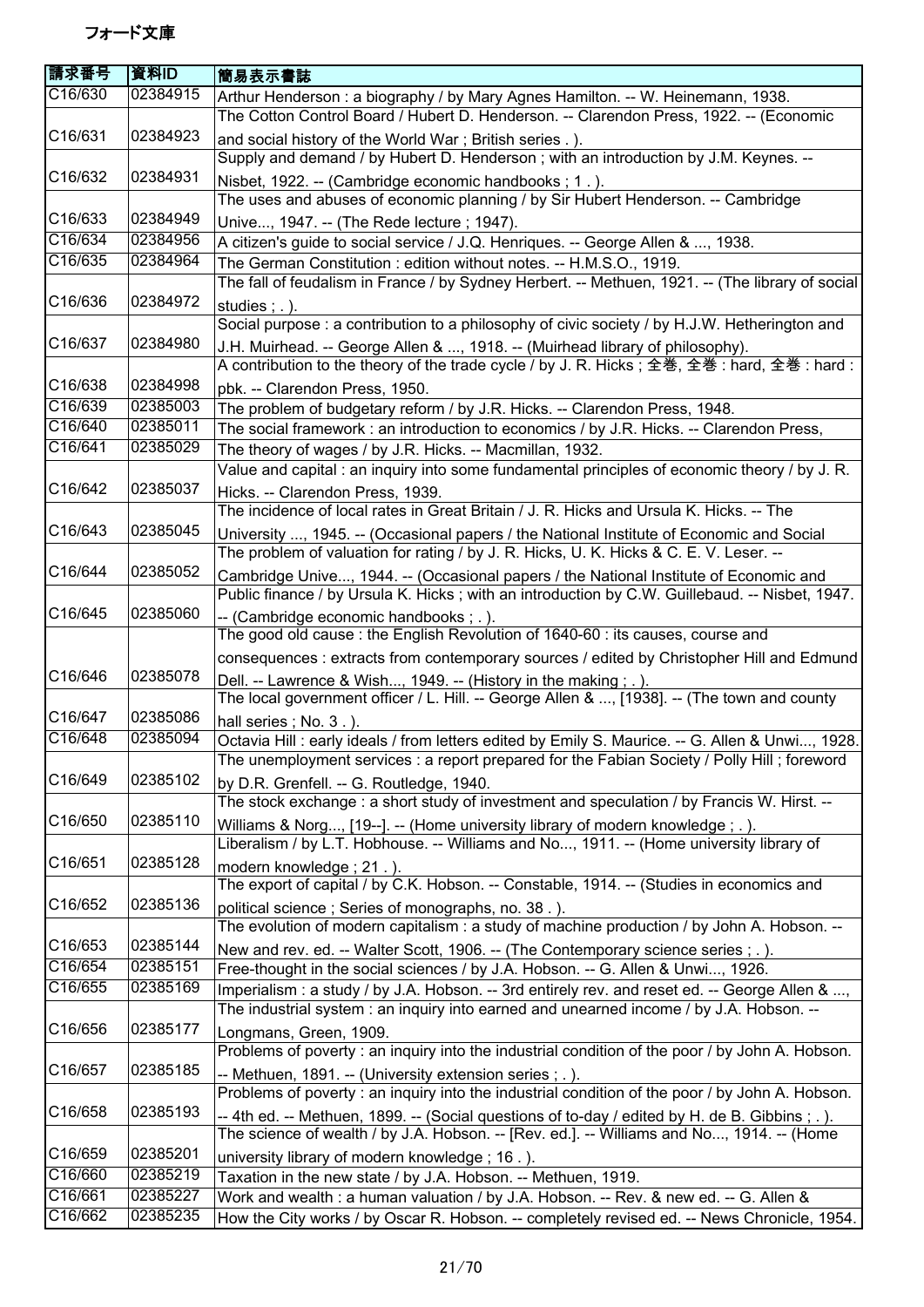| 請求番号    | 資料ID     | 簡易表示書誌                                                                                                                                                                             |
|---------|----------|------------------------------------------------------------------------------------------------------------------------------------------------------------------------------------|
|         |          | Guild principles in war and peace / S.G. Hobson; with introductry essay by A.R. Orage. -- G.                                                                                       |
| C16/663 | 02385243 | Bell, 1917.                                                                                                                                                                        |
|         |          | Workers' control in the coal mining industry / by Frank Hodges. -- Mines for the N, [1919]. --                                                                                     |
| C16/664 | 02385250 | (The Mines for the nation).                                                                                                                                                        |
|         |          | Nationalisation of the mines / by Frank Hodges; with foreword by John R. Clynes. -- Parsons,                                                                                       |
| C16/665 | 02385268 | 1920. -- (The new era series; v. 1.).                                                                                                                                              |
|         |          | Labour defended against the claims of capital, or, The unproductiveness of capital proved                                                                                          |
|         |          | with reference to the present combinations amongst journeymen / by Thomas Hodgskin; with                                                                                           |
| C16/666 | 02385276 | an introduction by G.D.H. Cole. -- Labour Publishi, 1922. -- (The Workers' library; First<br>Popular political economy / by Thomas Hodgskin. -- A.M. Kelley, 1966. -- (Reprints of |
| C16/667 | 02385284 | economic classics ; . ).                                                                                                                                                           |
| C16/668 | 02385292 | Thomas Hodgskin (1787-1869) / par Élie Halévy. -- Société nouve, 1903.                                                                                                             |
|         |          | The government of Great Britain: and the dominions and colonies / by Albert E. Hogan and                                                                                           |
| C16/669 | 02385300 | Isabel G. Powell. -- 9th ed. -- University Tuto, 1937.                                                                                                                             |
|         |          | Medical inspection of schools / by A.H. Hogarth. -- H. Frowde, 1909. -- (Oxford medical                                                                                            |
| C16/670 | 02385318 | publications; .).                                                                                                                                                                  |
|         |          | The development of social insurance and minimum wage legislation in Great Britain : a study                                                                                        |
|         |          | of British social legislation in relation to a minimum standard of living / by Helen Fisher                                                                                        |
| C16/671 | 02385326 | Hohman. -- Houghton Miffli, 1933. -- (Hart, Schaffner & Marx prize essays; 53).                                                                                                    |
|         |          | Old age in Sweden : a program of social security / by Helen Fisher Hohman. -- U.S.                                                                                                 |
| C16/672 | 02385334 | Government, 1940.                                                                                                                                                                  |
|         |          | The three trials of William Hone, for publishing three parodies : viz. the late John Wilkes's                                                                                      |
|         |          | Catechism, the political litany, and the sinecurist's creed : on three ex-officio informations, at                                                                                 |
| C16/673 | 02385342 | Guildhall, London, during three successive days, December, 18, 19, &, 20, 1817. -- Printed                                                                                         |
| C16/674 | 02385359 | Sixty years of an agitator's life / by George Jacob Holyoake. -- T. Fisher Unwin, 1906.                                                                                            |
|         |          | Towards the understanding of Karl Marx : a revolutionary interpretation / by Sidney Hook. --                                                                                       |
| C16/675 | 02385367 | Victor Gollancz, 1933.<br>The silver pound and England's monetary policy since the Restoration : together with the                                                                 |
| C16/676 | 02385375 |                                                                                                                                                                                    |
|         |          | history of the guinea illustrated by contemporary documents / by S. Dana Horton. --<br>The chartist movement / Mark Hovell ; ed. and comp., with a memoir, by T.F. Tout ; 全巻, 全    |
|         |          | 巻: hbk, 全巻: hbk: pbk. -- Manchester Univ, 1918. -- (Publications of the University of                                                                                              |
| C16/677 | 02385383 | Manchester; 116. )(Historical series; no. 31.).                                                                                                                                    |
|         |          | The London compositor: documents relating to wages, working conditions and customs of                                                                                              |
| C16/678 | 02385391 | the London printing trade, 1785-1900 / edited by Ellic Howe. -- Bibliographical, 1947. --                                                                                          |
|         |          | (Bibliographical Society publication; 1944.).<br>The conflicts of capital and labour historically and economically considered : being a history                                    |
|         |          | and review of the trade unions of Great Britain, showing their origin, progress, constitution,                                                                                     |
| C16/679 | 02385409 | and objects in their political, social, economical, and industrial aspects / by George Howell. --                                                                                  |
| C16/680 | 02385417 | A paper read at the Trades Union Congress, Sheffield / by George Howell. -- Printed by                                                                                             |
| C16/681 |          | Trade unionism: new and old / George Howell. -- 4th ed., rev. to 1907, with suppl. chapter. --                                                                                     |
|         | 02385425 | Methuen, [1907].<br>Trade unionism in the United States / by Robert Franklin Hoxie; with an introduction by E.H.                                                                   |
| C16/682 | 02385433 |                                                                                                                                                                                    |
|         |          | Downey. -- D. Appleton, c1917.<br>Our national resources, and how they are wasted : an omitted chapter in political economy /                                                      |
| C16/683 | 02385441 |                                                                                                                                                                                    |
| C16/684 | 02385458 | by William Hoyle. -- Simpkin, Marsha, [1871?].<br>Soviet trade and distribution / by Leonard E. Hubbard. -- Macmillan, 1938.                                                       |
|         |          | Citizens to be: a social study of health, wisdom and goodness with special reference to                                                                                            |
| C16/685 | 02385466 | elementary schools / M.L.V. Hughes; with a preface by J.H. Muirhead. -- Constable, 1915.                                                                                           |
| C16/686 | 02385474 | Facts about Communist Hungary, May, 1919 / by Alice Riggs Hunt. -- Workers' Social,                                                                                                |
|         |          | The trial of Henry Hunt, John Knight, Joseph Johnson, John Thacker Saxton, Samuel                                                                                                  |
|         |          | Bamford, Joseph Healey, James Moorhouse, Robert Jones, George Swift, and Robert Wilde,                                                                                             |
|         |          | for an alleged conspiracy, to alter the law by force and threats : and for convening and                                                                                           |
| C16/687 | 02385482 |                                                                                                                                                                                    |
|         |          | attending an illegal, riotous, and tumultuous meeting at Manchester, on Monday the 16th of The Master and Servant Act, 1867 and the first report of the Royal Commission, 1874 : a |
| C16/688 | 02385490 | lecture delivered before the Dialectical Society, London, on 20th January 1875 / by W.A.                                                                                           |
|         |          | Hunter. -- "Examiner" Offi, 1875.                                                                                                                                                  |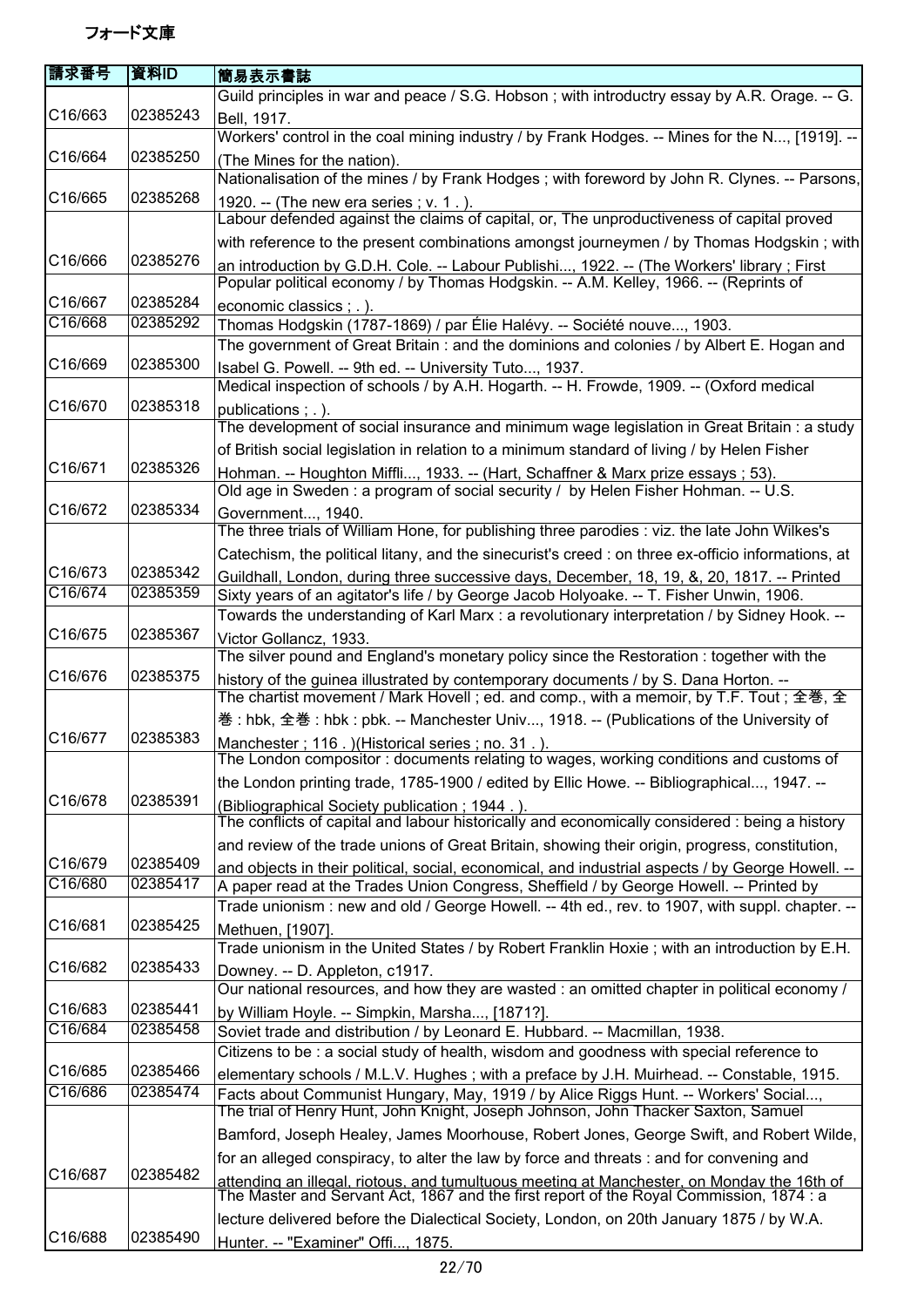| 請求番号    | 資料ID     | 簡易表示書誌                                                                                                                                                                                  |
|---------|----------|-----------------------------------------------------------------------------------------------------------------------------------------------------------------------------------------|
|         |          | The control of raw materials / by J. Hurstfield. -- H.M. Stationery, 1953. -- (History of the                                                                                           |
| C16/689 | 02385508 | Second World War: United Kingdom civil series ; . ).                                                                                                                                    |
| C16/690 | 02385516 | Huskisson and his age / by C.R. Fay. -- Longmans, Green, 1951.                                                                                                                          |
| C16/691 | 02385524 | Economists and the public : a study of competition and opinion / W.H. Hutt. -- Cape, 1936.                                                                                              |
|         |          | The theory of collective bargaining : a history, analysis and criticism of the principal theories                                                                                       |
|         |          | which have sought to explain the effects of trade unions and employers' associations upon                                                                                               |
| C16/692 | 02385532 |                                                                                                                                                                                         |
|         |          | the distribution of the product of industry / by W.H. Hutt. -- P.S. King, 1930.<br>What are you going to do about it? : the case for constructive peace / by Aldous Huxley. --          |
| C16/693 | 02385540 |                                                                                                                                                                                         |
| C16/694 | 02385557 | Chatto & Windus, 1936.                                                                                                                                                                  |
|         |          | An encyclopaedia of pacifism / Aldous Huxley. -- Chatto & Windus, 1937.                                                                                                                 |
| C16/695 | 02385565 | The economics of socialism : being a series of seven lectures on political economy / by H.M.                                                                                            |
| C16/696 | 02385573 | Hyndman. -- 4th ed. -- Twentieth Centu, [19--].                                                                                                                                         |
|         |          | The evolution of revolution / by H. M. Hyndman. -- Grant Richards, 1920.                                                                                                                |
| C16/697 | 02385581 | The record of an adventurous life / by Henry Mayers Hyndman. -- Macmillan, 1911.                                                                                                        |
|         |          | Parliament : its history, constitution and practice / by Sir Courtenay Ilbert. -- Williams and                                                                                          |
| C16/698 | 02385599 | No, [19--]. -- (Home university library of modern knowledge).                                                                                                                           |
| C16/699 | 02385607 | I.L.P. song book. -- "The Worker" So, [1---].                                                                                                                                           |
|         |          | International socialism and world peace : resolutions of the berne conference, February                                                                                                 |
| C16/700 | 02385615 | 1919. -- The Independent, 1919. -- (I.L.P. phamphlets; New series no.1.).                                                                                                               |
| C16/701 | 02385623 | The Mineowners in the dock. -- The Independent, 1919. -- (I.L.P. pamphlets; New series                                                                                                  |
|         |          | The coming crash / J.T. Walton Newbold. -- Independent Lab, 1919. -- (I.L.P. pamphlets;                                                                                                 |
| C16/702 | 02385631 | New series no. 9.).                                                                                                                                                                     |
|         |          | The hidden hand in politics / by J.W. Kneeshaw. -- The Independent, 1919. -- (I.L.P.                                                                                                    |
| C16/703 | 02385649 | pamphlets; New series no.12.).                                                                                                                                                          |
|         |          | Trade unionism : a new model / by R. Page Arnot. -- Independent Lab, 1919. -- (I.L.P.                                                                                                   |
| C16/704 | 02385656 | pamphlets; no. 19.).                                                                                                                                                                    |
|         |          | Workers' control in industry / by G.D.H. Cole. -- Independent Lab, 1919. -- (I.L.P. pamphlets                                                                                           |
| C16/705 | 02385664 | no. 25.).                                                                                                                                                                               |
|         |          | Oil and finance: In Turkey, Persia and Mesopotamia / George Horwill. -- The Independent,                                                                                                |
| C16/706 | 02385672 | 1921. -- (I.L.P. pamphlets; New series no. 44.).                                                                                                                                        |
| C16/707 | 02385680 | The living income. -- The Independent, [s.n.], [1---].                                                                                                                                  |
|         |          | Make the workers free : the industrial policy of the I.L.P. / by A. Fenner Brockway. --                                                                                                 |
| C16/708 | 02385698 | Independent Lab, [19--].                                                                                                                                                                |
| C16/709 | 02385706 | Profiteering in bread : how to stop it / evidence given by E. F. Wise. -- I.L.P. Publicat, [19--].                                                                                      |
| C16/710 | 02385714 | Labour's song book. -- I. L. P. Public, 1924.                                                                                                                                           |
|         |          | The land revolution in Russia: being aspeech on the land question by Lenin inDecember,                                                                                                  |
|         |          | 1918, together with the two fundamental land decrees of the Russian Soviet Republic / by                                                                                                |
| C16/711 | 02385722 |                                                                                                                                                                                         |
| C16/712 | 02385730 | Vladimir Il'ich Lenin. -- Independent Lab, n.d.].<br>The reform of parliament / edited by Independent Labour Party. -- Independent Lab, 1925.                                           |
| C16/713 | 02385748 | The report of the annual conference : held at Birmingham 1930. -- Independent Lab, 1930.                                                                                                |
|         |          | Songs of the workers : on the road in the jungles and in the shops. -- 14th ed. -- I.W.W.                                                                                               |
| C16/714 | 02385755 |                                                                                                                                                                                         |
|         |          | Publishi, 1918.<br>A history of political economy / by John Kells Ingram. -- New & enlarged ed. / with a                                                                                |
| C16/715 | 02385763 |                                                                                                                                                                                         |
|         |          | supplementary chapter by William A. Scott; and introduction by Richard T. Ely. -- A. & C.<br>An investigation into the problem of assessment scales / by the Associates' Section of the |
| C16/716 | 02385771 |                                                                                                                                                                                         |
|         |          | Metropolitan and Home Counties Branch of the Institute. -- Institute of Mu, 1954.                                                                                                       |
|         |          | Boletim do gabinete de documentação económica e financeira Britânica ; no. 1. -- Instituto                                                                                              |
| C16/717 | 02385789 | Super, 1936.                                                                                                                                                                            |
| C16/718 | 02385797 | The german revolution. -- American Associ, [1919?]. -- (International conciliation; no. 137).                                                                                           |
| C16/719 | 02385805 | A league of nations. -- American Associ, 1919. -- (International conciliation; no. 134).                                                                                                |
|         |          | The league of nations : proposed constitution of the league of nations : speeches delivered                                                                                             |
|         |          | before the Peace conference by members of the Commission on the League of Nations :                                                                                                     |
|         |          | addresses delivered by President Wilson in Boston, February 24, 1919, and in New York,                                                                                                  |
| C16/720 | 02385813 | March 4. 1919. -- American Associ 1919. -- (International conciliation: . Special bulletin).                                                                                            |
|         |          | The political and social doctrine of communism. -- Carnegie Endowm, 1934. --                                                                                                            |
| C16/721 | 02385821 | (International conciliation; no. 305).                                                                                                                                                  |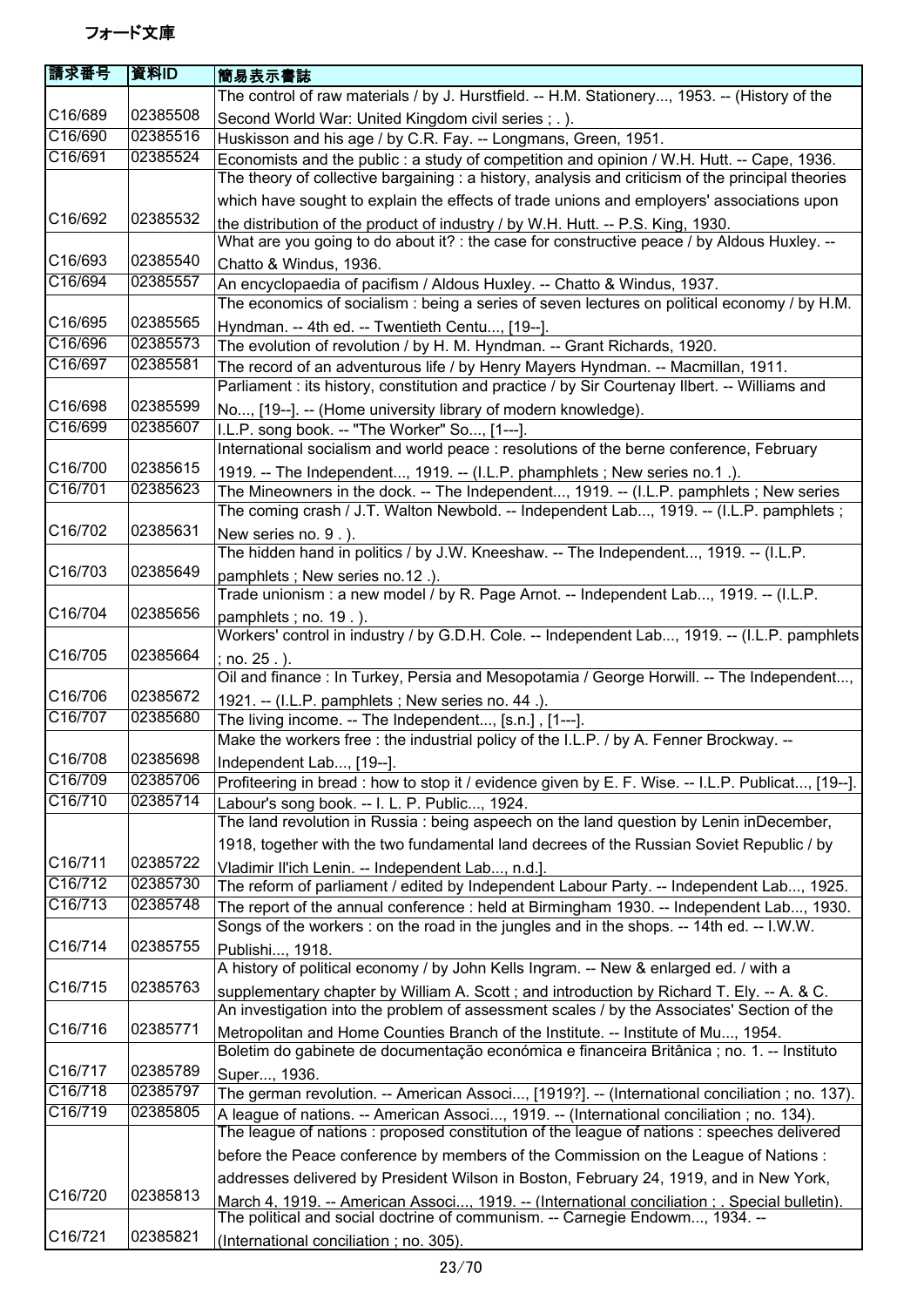| 請求番号                 | 資料ID     | 簡易表示書誌                                                                                                                                                               |
|----------------------|----------|----------------------------------------------------------------------------------------------------------------------------------------------------------------------|
|                      |          | The problems of reconstruction : international and national / edited by Lindsay Rogers. --                                                                           |
| C16/722              | 02385839 | American Associ, 1919. -- (International conciliation; no. 135).                                                                                                     |
|                      |          | Russian documents; the Russian constitution; the Russian land law; the Franco-Russian                                                                                |
| C16/723              | 02385847 | alliance. -- American Associ, 1919. -- (International conciliation ; no. 136).                                                                                       |
| C16/724              | 02385854 | Penal servitude for politics. -- International L, [19--].                                                                                                            |
| C16/725              | 02385862 | Wages policy and the price level / by K.S. Isles. -- P.S. King, 1934.                                                                                                |
| C16/726              | 02385870 | Southampton : a civic survey / edited by P. Ford. -- Southampton Civ, 1931.                                                                                          |
|                      |          | Law and public policy, the English connection : an inaugural lecture delivered at the                                                                                |
| C <sub>16</sub> /727 | 02385888 |                                                                                                                                                                      |
|                      |          | University, 23 October 1973 / by D. C. Jackson. -- University of S, 1974.                                                                                            |
| C16/728              | 02385896 | Jean Jaurès : socialist and humanitarian / by Margaret Pease ; with introduction by J.                                                                               |
| C16/729              | 02385904 | Ramsay MacDonald. -- Headley Bros., 1916.                                                                                                                            |
| C16/730              | 02385912 | The socialist case / by Douglas Jay. -- Faber and Faber, 1937.                                                                                                       |
|                      |          | The Empire in eclipse. -- Chapman and Hal, 1926.                                                                                                                     |
| C16/731              | 02385920 | The Paris Commune of 1871 / by Frank Jellinek. -- Victor Gollancz, 1937.                                                                                             |
|                      |          | The graphic representation of the laws of supply and demand, and other essays on political                                                                           |
|                      |          | economy / by Fleeming Jenkin. -- London School o, 1931. -- (Series of reprints of scarce                                                                             |
| C16/732              | 02385938 | tracts in economic and political science; no. 9. ).                                                                                                                  |
|                      |          | Social security in international perspective : essays in honor of Eveline M. Burns / edited by                                                                       |
|                      |          | Shirley Jenkins; contributors, Henning Friis  [et al.]. -- Columbia Univer, 1969. -- (Social                                                                         |
| C16/733              | 02385946 | work and social issues ; . ).                                                                                                                                        |
|                      |          | A manual of archive administration : including the problems of war archives and archive                                                                              |
|                      |          | making / by Hilary Jenkinson. -- Clarendon Press, 1922. -- (Economic and social history of                                                                           |
| C16/734              | 02385953 | the World War; British series .).                                                                                                                                    |
|                      |          | The migration of British capital to 1875 / Leland Hamilton Jenks. -- Alfred A. Knopf, 1927. --                                                                       |
| C16/735              | 02385961 | (Borzoi political science texts; .).                                                                                                                                 |
|                      |          | The sedition bill explained / by Ivor Jennings ; with a preface by J.B. Priestley. -- New                                                                            |
| C16/736              | 02385979 | Statesman a, 1934.                                                                                                                                                   |
| $\overline{C16/737}$ | 02385987 | Principles of local government law / by W. Ivor Jennings. -- 2nd ed. -- University of L, 1939.                                                                       |
| C16/738              | 02385995 | The sanitary evolution of London / by Henry Jephson. -- T. Fisher Unwin, 1907.                                                                                       |
|                      |          | Reports of the Nineteenth National Conference of Labour Women : held at the Town Hall,                                                                               |
| C16/739              | 02386001 |                                                                                                                                                                      |
|                      |          | Leamington Spa, May 10th, 11th, 12th, 1938. -- Labour Party, [1938].<br>Elementary lessons in logic : deductive and inductive : with copious questions and examples, |
|                      |          | and a vocabulary of logical terms / by W. Stanley Jevons. -- Macmillan, 1870. -- (Macmillan's                                                                        |
| C16/740              | 02386019 |                                                                                                                                                                      |
| C16/741              | 02386027 | school class books).                                                                                                                                                 |
| C16/742              | 02386035 | Letters & journal of W. Stanley Jevons / edited by his wife. -- Macmillan, 1886.                                                                                     |
|                      |          | Methods of social reform and other papers / by W. Stanley Jevons. -- Macmillan, 1883.                                                                                |
|                      |          | Money and the mechanism of exchange / by W. Stanley Jevons. -- 23rd ed -- K. Paul,                                                                                   |
| C16/743              | 02386043 | Trench, 1910. -- (The international scientific series ; v. 17.).                                                                                                     |
| C16/744              | 02386050 | Political economy / W. Stanley Jevons. -- 5th ed -- Macmillan, 1887. -- (Science primers ; . ).                                                                      |
|                      |          | The principles of economics : a fragment of a treatise on the industrial mechanism of society                                                                        |
| C16/745              | 02386068 | and other papers / by W. Stanley Jevons; with a preface by Henry Higgs. -- Macmillan, 1905.                                                                          |
|                      |          | Pure logic, or, The logic of quality apart from quantity : with remarks on Boole's system and                                                                        |
| C16/746              | 02386076 | on the relation of logic and mathematics / by W. Stanley Jevons. -- Edward Stanford, 1864.                                                                           |
| C16/747              | 02386084 | Theory of political economy / by W. Stanley Jevons. -- 2nd ed., rev. and enl. -- Macmillan,                                                                          |
|                      |          | The disappearance of the small landowner: Ford lectures, 1909 / by Arthur H. Johnson. --                                                                             |
| C16/748              | 02386092 | Clarendon Press, 1909.                                                                                                                                               |
|                      |          | A history of emigration from the United Kingdom to North America, 1763-1912 / Stanley C.                                                                             |
| C16/749              | 02386100 | Johnson. -- G. Routledge, 1913. -- (Studies in economics and political science; .).                                                                                  |
|                      |          | The backward peoples and our relations with them / by Sir Harry Johnston. -- H. Milford                                                                              |
| C16/750              | 02386118 | Oxfo, 1920. -- (The World of to-day).                                                                                                                                |
| C16/751              | 02386126 | The story of my life / by Sir Harry H. Johnston. -- Chatto & Windus, 1923.                                                                                           |
| C16/752              | 02386134 | Juvenile delinquency and the law / by A.E. Jones. -- Penguin, 1945. -- (Pelican books ; A158                                                                         |
|                      |          | Data relating to rents and incomes in a sample of overcrowded families in Liverpool / by D.                                                                          |
| C16/753              | 02386142 |                                                                                                                                                                      |
|                      |          | Caradog Jones. -- [s.n.], [1930].<br>The social survey of merseyside : an analysis of material relating to poverty, overcrowding,                                    |
| C16/754              | 02386159 |                                                                                                                                                                      |
|                      |          | and the social services / by D. Caradog Jones. -- [s.n.], [1931].                                                                                                    |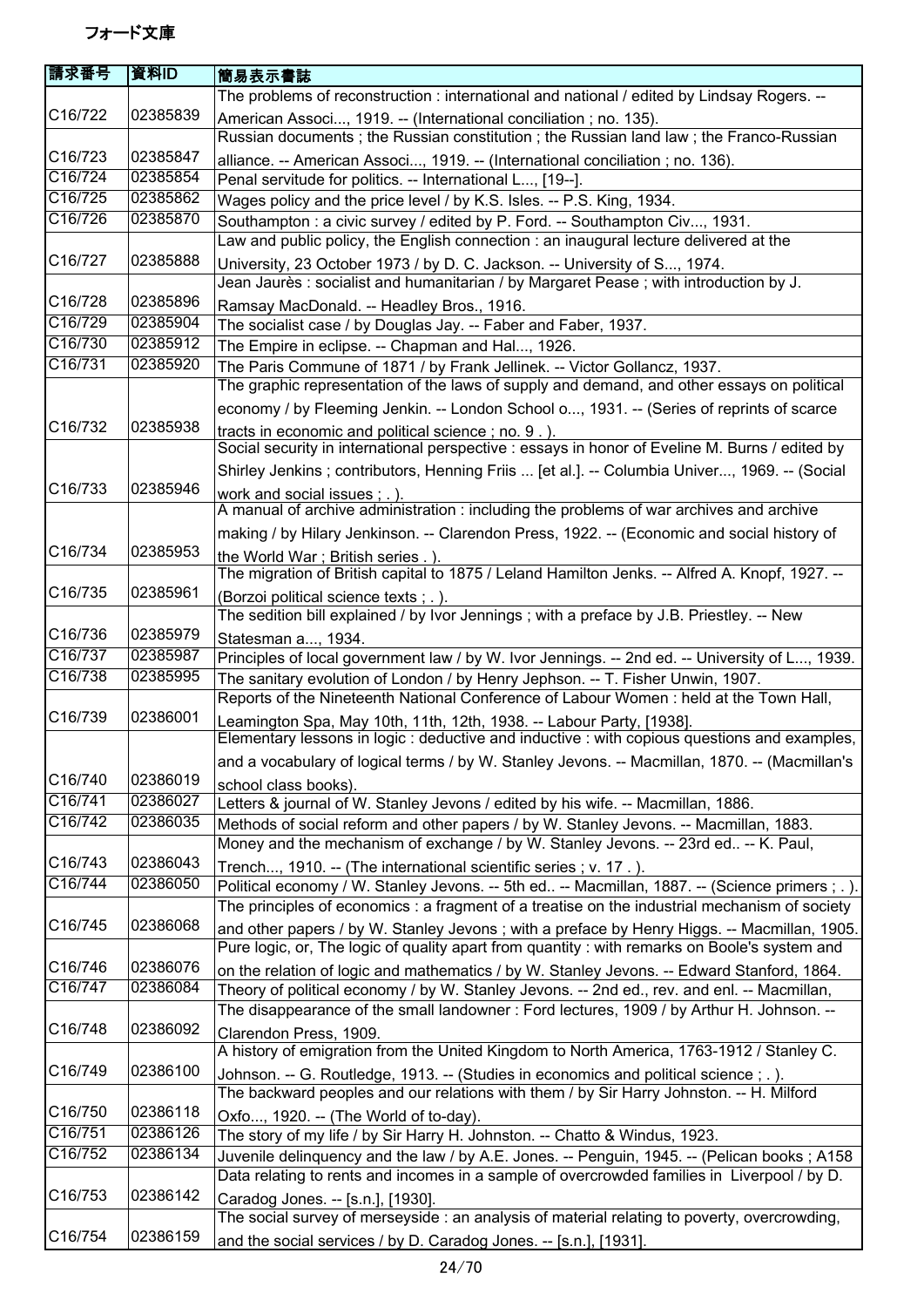| 請求番号                 | 資料ID                 | 簡易表示書誌                                                                                                                                                                    |
|----------------------|----------------------|---------------------------------------------------------------------------------------------------------------------------------------------------------------------------|
| C16/755              | 02386167             | Trade revival in a depressed area / D. Caradog Jones. -- University pres, 1937.                                                                                           |
|                      |                      | Housing in Liverpool: a survey, by sample, of present conditions / by D. Caradog Jones and                                                                                |
| C16/756              | 02386175             | Colin G. Clark. -- [s.n.], [1930].                                                                                                                                        |
|                      |                      | The development of English agriculture, 1815-1873 / prepared for the Economic History                                                                                     |
| C16/757              | 02386183             | Society by E.L. Jones. -- Macmillan Educa, 1968. -- (Studies in economic history ; . ).                                                                                   |
| C16/758              | 02386191             | The trust problem in the United States / by Eliot Jones. -- Macmillan, 1922, c1921.                                                                                       |
|                      |                      | Ernest Jones, chartist : selections from the writings and speeches of Ernest Jones / with                                                                                 |
| C16/759              | 02386209             | introduction and notes by J. Saville. -- Lawrence & Wish, 1952.                                                                                                           |
| C16/760              | 02386217             | The economics of private enterprise / by J. Harry Jones. -- 2nd ed. -- I. Pitman, 1933.                                                                                   |
|                      |                      | An essay on the distribution of wealth and on the sources of taxation / by the Rev. Richard                                                                               |
| C <sub>16</sub> /761 | 02386225             | Jones. -- John Murray, 1831.                                                                                                                                              |
|                      |                      | Economic reconstruction after the war / by M.F.W. Joseph and N. Kaldor. -- Published for t,                                                                               |
| C16/762              | 02386233             | [1943?]. -- (Handbooks for discussion groups ; no. 5.) (Unless we plan now ; .).                                                                                          |
| C16/763              | 02386241             | An expenditure tax / by Nicholas Kaldor. -- G. Allen & Unwi, 1955.                                                                                                        |
| C16/764              | 02386258             | Indian tax reform : report of a survey / by Nicholas Kaldor. -- Department of E, [1956].                                                                                  |
|                      |                      | The cost of social security / broadcast by Nicholas Kaldor and A.K.C. Ottaway. -- Social                                                                                  |
| C16/765<br>C16/766   | 02386266<br>02386274 | Security, [1944].                                                                                                                                                         |
|                      |                      | Studies in economic dynamics / by M. Kalecki. -- George Allen & , 1943.<br>The metaphysic of ethics / by Immanuel Kant; translated by by J. W. Semple; edited, with       |
| C16/767              | 02386282             |                                                                                                                                                                           |
|                      |                      | introduction by Henry Calderwood. -- 3rd edition. -- T. & T. Clark, 1871<br>The class struggle (Erfurt program) / by Karl Kautsky; translated by William E. Bohn. -- C.H. |
| C16/768              | 02386290             |                                                                                                                                                                           |
|                      |                      | Kerr, c1910.<br>The class struggle (from the Erfurt Programme) / by Karl Kautsky; translated from the                                                                     |
| C16/769              | 02386308             |                                                                                                                                                                           |
|                      |                      | German by Florence Baldwin. -- Twentieth Centu, [19--].<br>The dictatorship of the proletariat / by Karl Kautsky; translated by H.J. Stenning. -- National                |
| C16/770              | 02386316             | Labour, [19--]. -- (I.L.P. library; .).                                                                                                                                   |
|                      |                      | Ethics and the materialist conception of history / by Karl Kautsky; translated by John                                                                                    |
| C16/771              | 02386324             | B.Askew. -- 4th ed., rev. -- C.H. Kerr, 1918.                                                                                                                             |
| C16/772              | 02386332             | The social revolution / by Karl Kautsky; transleted by A.M. and May Wood Simons. -- C.H.                                                                                  |
|                      |                      | Terrorism and communism: a contribution to the natural history of revolution / by Karl                                                                                    |
| C16/773              | 02386340             | Kautsky; translated by W.H. Kerridge. -- National Labour, 1920.                                                                                                           |
|                      |                      | Thoughts and suggestions on certain social problems : contained chiefly in addresses to                                                                                   |
| C16/774              | 02386357             | meetings of workmen in Lancashire / by James Kay-Shuttleworth. -- Longmans, Green, 1873.                                                                                  |
| C16/775              | 02386365             | Bolshevism: Mr. K.'s five years in Russia / by H. V. Keeling. -- Hodder & Stough, 1919                                                                                    |
|                      |                      | English taxation, 1640-1799 : an essay on policy and opinion / by William Kennedy. -- G. Bell,                                                                            |
|                      |                      | 1913. -- (Studies in economics and political science ; no. 33 in the series of the London                                                                                 |
| C16/776              | 02386373             | School of Economics and Political Science).                                                                                                                               |
| C16/777              | 02386381             | The economic consequences of Mr. Churchill / John Maynard Keynes. -- Leonard and Vir,                                                                                     |
| C16/778              | 02386399             | The economic consequences of the peace / by John Maynard Keynes. -- Macmillan, 1919.                                                                                      |
| C16/779              | 02386407             | Essays in biography / by John Maynard Keynes. -- Macmillan, 1933.                                                                                                         |
| C16/780              | 02386415             | Essays in persuasion / by John Maynard Keynes. -- Macmillan, 1931.                                                                                                        |
| C16/781              | 02386423             | The general theory of employment, interest and money / by John Maynard Keynes. --                                                                                         |
|                      |                      | How to pay for the war : a radical plan for the Chancellor of the Exchequer / by John Maynard                                                                             |
| C16/782              | 02386431             | Keynes. -- Macmillan, 1940.                                                                                                                                               |
| C16/783              | 02386449             | The means to prosperity / by John Maynard Keynes. -- Macmillan, 1933.                                                                                                     |
| C16/784              | 02386456             | A revision of the treaty / by John Maynard Keynes. -- Macmillan, 1922.                                                                                                    |
| C16/785              | 02386464             | A tract on monetary reform / by John Maynard Keynes. -- Macmillan, 1923.                                                                                                  |
|                      |                      | The pure theory of money / by John Maynard Keynes. -- Macmillan, 1930. -- (A treatise on                                                                                  |
| C16/786/1            | 02386472             | money / John Maynard Keynes; v. 1).                                                                                                                                       |
|                      |                      | The applied theory of money / by John Maynard Keynes. -- Macmillan, 1930. -- (A treatise on                                                                               |
| C16/786/2<br>C16/787 | 02386480             | money / John Maynard Keynes; v. 2).                                                                                                                                       |
|                      | 02386498             | The life of John Maynard Keynes / by R.F. Harrod. -- Macmillan, 1951.                                                                                                     |
| C16/788              | 02386506             | The scope and method of political economy / by John Neville Keynes. -- 3rd ed., revised. --                                                                               |
|                      |                      | Macmillan, 1904.<br>Co-operations' prophet : the life and letters of Dr. William King of Brighton, with a reprint of                                                      |
| C16/789              | 02386514             |                                                                                                                                                                           |
|                      |                      | the Co-operator, 1828-1830 / T.W. Mercer. -- Co-operative Un                                                                                                              |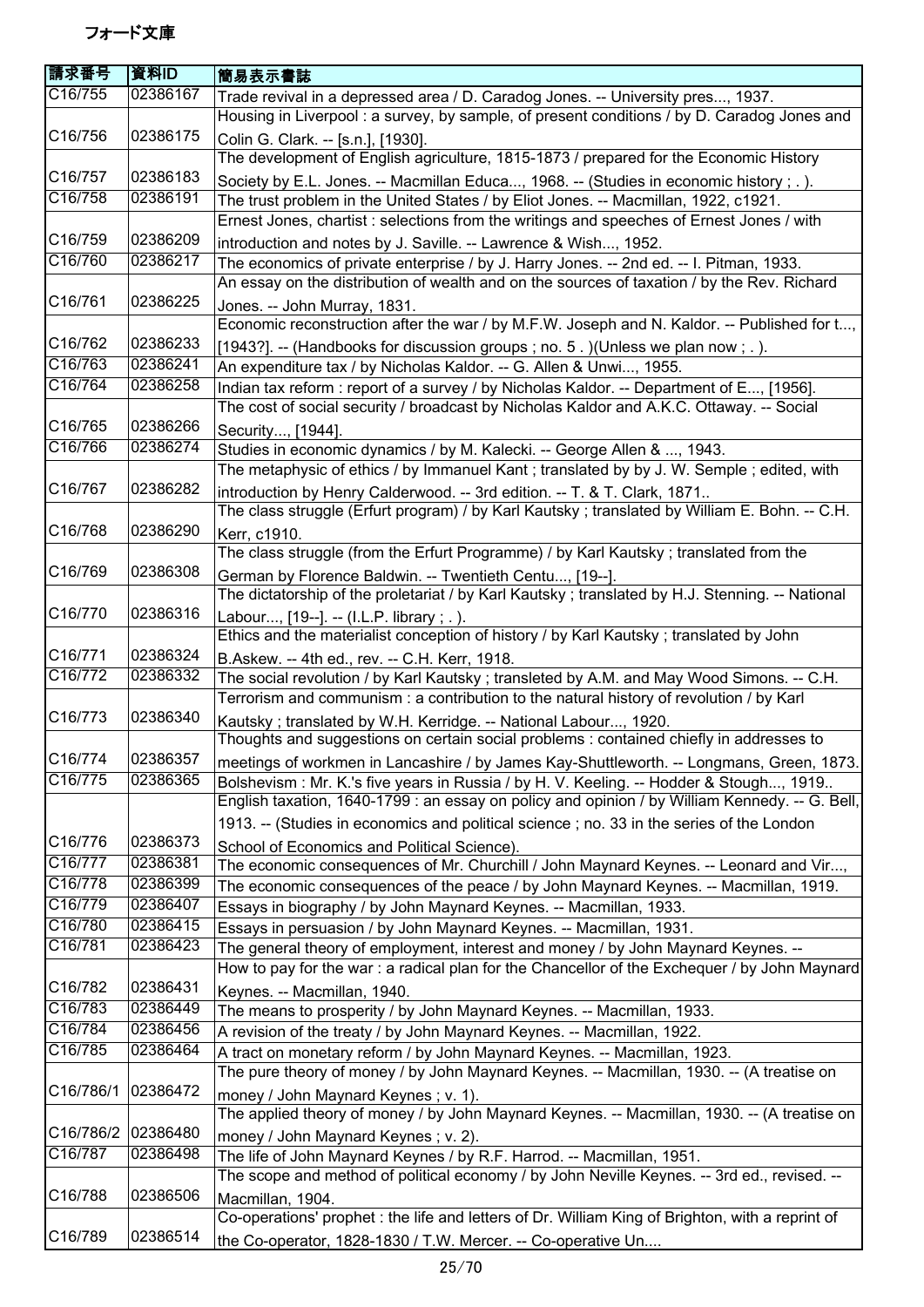| 請求番号    | 資料ID     | 簡易表示書誌                                                                                                                                                                                |
|---------|----------|---------------------------------------------------------------------------------------------------------------------------------------------------------------------------------------|
|         |          | History in Hansard, 1803-1900 : an anthology of wit, wisdom, nonsense and curious                                                                                                     |
| C16/790 | 02386522 | observations to be found in the debates of Parliament / [edited by] Stephen King-Hall, Ann                                                                                            |
|         |          | A social study of Pittsburgh : community problems and social services of Allegheny County /                                                                                           |
| C16/791 | 02386530 | by Philip Klein  and collaborators. -- Pub. for the So, 1938                                                                                                                          |
| C16/792 | 02386548 | The condition of clerical labour in Britain / by F.D. Klingender. -- Lawrence, 1935.                                                                                                  |
| C16/793 | 02386555 | The ethics of competition and other essays / by Frank Hyneman Knight. -- George Allen &                                                                                               |
|         |          | Risk, uncertainty and profit / by Frank H. Knight. -- London School o, 1933. -- (Series of                                                                                            |
| C16/794 | 02386563 | reprints of scarce tracts in economic and political science; no. 16.).                                                                                                                |
|         |          | The economic development of the British overseas empire / L.C.A. Knowles; 全巻 - v. 3. --                                                                                               |
| C16/795 | 02386571 | Routledge, 1924-1936. -- (Studies in economics and political science; no. 76, 103, 110.).                                                                                             |
|         |          | The industrial and commercial revolutions in Great Britain during the nineteenth century / by                                                                                         |
| C16/796 | 02386589 | L.C.A. Knowles. -- 3rd rev. ed. -- G. Routledge ;  -- (Studies in economics and political                                                                                             |
| C16/797 | 02386597 | Principles and methods of municipal trading / by Douglas Knoop. -- Macmillan, 1912.                                                                                                   |
|         |          | Dreams from China and Japan : being transfusions from the Japanese and Chinese                                                                                                        |
| C16/798 | 02386605 | languages / by Gonnoské Komai. -- Eastern Press, 1918.                                                                                                                                |
| C16/799 | 02386613 | An appeal to the young / by P. Kropotkin. -- W. Reeves, [1---].                                                                                                                       |
| C16/800 | 02386621 | The wage system / by Peter Kropotkine. -- New ed. -- Freedom, 1920. -- (Freedom pamphlet                                                                                              |
|         |          | The new population statistics / by R.R. Kuczynski. -- Cambridge at th, 1942. -- (Occasional                                                                                           |
| C16/801 | 02386639 | papers / National Institute of Economic and Social Research; 1).                                                                                                                      |
| C16/802 | 02386647 | The Finnish Revolution : a self-criticism / by O.W. Kuusinen. -- The Workers' So, 1919.                                                                                               |
|         |          | Cyclical fluctuations : retail and wholesale trade, United States, 1919-1925 / by Simon S.                                                                                            |
| C16/803 | 02386654 | Kuznets ; prefatory note by Wesley C. Mitchell. -- Adelphia Compan, c1926.                                                                                                            |
|         |          | Report of the Special and Annual Conferences of the Labour Party : held in the City Hall,                                                                                             |
| C16/804 | 02386662 | Glasgow, on Tuesday, January 27th, 1914, and three following days. -- Labour Party, [1914].                                                                                           |
|         |          | Report of the Annual Conference of the Labour Party held in the Victoria Rooms, Clifton,                                                                                              |
| C16/805 | 02386670 | Bristol, on Wednesday, January 26th, 1916, and two following days. -- Labour Party, [1916].                                                                                           |
| C16/806 | 02386688 | Report of the Annual Conference of the Labour Party held in the Albert Hall, Peter Street,                                                                                            |
|         |          | Manchester, on Tuesday, January 23rd, 1917, and three following days. -- Labour Party,<br>Report of the Annual Conference of the Labour Party held in the Albert Hall, Nottingham, on |
|         |          |                                                                                                                                                                                       |
| C16/807 | 02386696 | Wednesday, January 23rd, 1918, and two following days: and the Adjourned Conference                                                                                                   |
|         |          | held in the Central Hall, Westminster, London S.W., on Thesday, February 26th, 1918. --<br>Report of the Eighteenth Annual Conference of the Labour Party held in the Central Hall,   |
| C16/808 | 02386704 |                                                                                                                                                                                       |
|         |          | Westminster, London, S.W., on Wednesday, June 26th, 1918, and two following days. --<br>Report of the Nineteenth Annual Conference held in the Palladium, Southport, on June 25th,    |
| C16/809 | 02386712 |                                                                                                                                                                                       |
|         |          | 26th and 27th, 1919. -- [Labour Party], [1919].<br>Report of the Twentieth Annual Conference held in the Olympia, Scarborough, on June 22nd,                                          |
| C16/810 | 02386720 |                                                                                                                                                                                       |
|         |          | 23rd, 24th and 25th, 1920. -- [Labour Party], [1920].<br>Report of the Twenty-first Annual Conference held in the Dome, Brighton, on June 21st,                                       |
| C16/811 | 02386738 | 22nd, 23rd, and 24th, 1921. -- [The Labour Par, [1921].                                                                                                                               |
| C16/812 | 02386746 | Report of the Executive Committee. -- The Labor Party, [1922].                                                                                                                        |
|         |          | Report of the 23rd Annual Conference, held in the Queen's Hall, Langham Place, London, on                                                                                             |
| C16/813 | 02386753 | June 26th, 27th, 28th, and 29th, 1923. -- Labour Party, [1923].                                                                                                                       |
|         |          | Report of the 24th Annual Conference, held in the Queen's Hall, Langham Place, London, on                                                                                             |
| C16/814 | 02386761 | October 7th, 8th, 9th, and 10th, 1924. -- [Labour Party], [1924].                                                                                                                     |
|         |          | Report of the executive committee to the 25th Annual Conference, to be held in the St.                                                                                                |
| C16/815 | 02386779 | George's Hall, Liverpool, on September 29th and 30th, and October 1st and 2nd, 1925. --                                                                                               |
|         |          | Report of the 27th Annual Conference, held in the Hippodrome, Blackpool, October 3rd to                                                                                               |
| C16/816 | 02386787 | 7th, 1927. -- [The Labour Par, [1927].                                                                                                                                                |
|         |          | Report of the 28th Annual Conference, held in the Town Hall, Birmingham October 1st to 5th,                                                                                           |
| C16/817 | 02386795 | 1928. -- Labour Party, [1928].                                                                                                                                                        |
|         |          | Report of the 29th Annual Conference, held in the Dome, Birghton, September 30 - October                                                                                              |
| C16/818 | 02386803 | 4, 1929. -- [Labour Party], [1929].                                                                                                                                                   |
|         |          | Report of the 36th Annual Conference, held in the Usher Hall, Edinburgh, October 5th -                                                                                                |
| C16/819 | 02386811 | October 9th, 1936. -- Labour Party, [1936].                                                                                                                                           |
|         |          | Report of the 37th Annual Conference, held in the pavilion, Bournemouth October 4th -                                                                                                 |
| C16/820 | 02386829 | October 8th, 1937. -- Labour Party, [1937].                                                                                                                                           |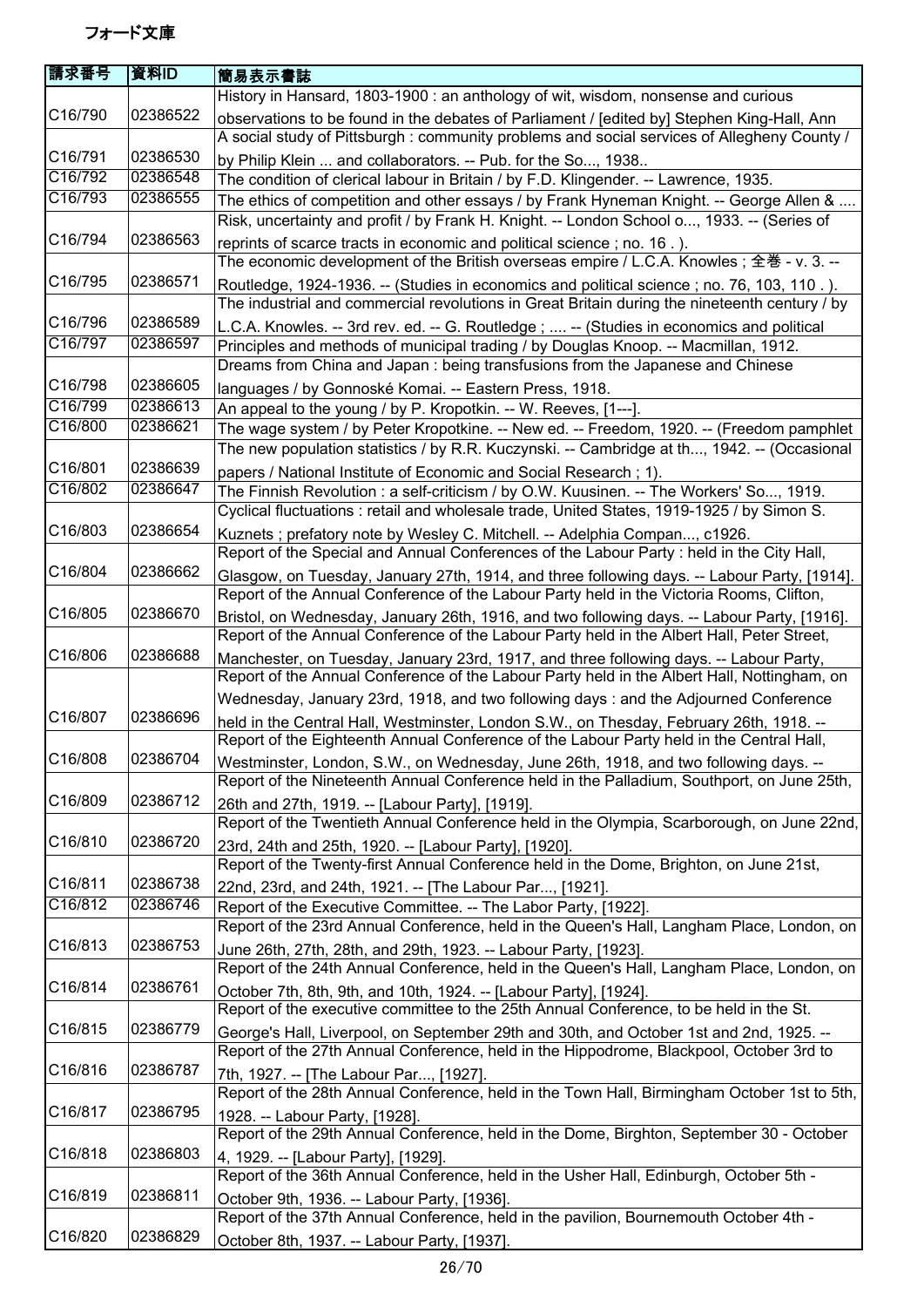| 請求番号    | 資料ID     | 簡易表示書誌                                                                                                                                           |
|---------|----------|--------------------------------------------------------------------------------------------------------------------------------------------------|
|         |          | Report of the 44th Annual Conference, held in the Empress Ballroom, Winter Gardens,                                                              |
| C16/821 | 02386837 | Blackpool May 21st to May 25th, 1945. -- Transport House, [1945].                                                                                |
|         |          | Report of the 47th Annual Conference held in the Spa Grand Hall, Scarborough, May 17 to                                                          |
| C16/822 | 02386845 | May 21, 1948. -- Transport House, [1948].                                                                                                        |
|         |          | Report of the 48th Annual Conference held in Empress Ballroom, Winter gardens, Blackpool,                                                        |
| C16/823 | 02386852 | June 6 to June 10, 1949. -- Transport House, [1949].                                                                                             |
| C16/824 | 02386860 | Boys and girls : their education and employment. -- Labour Party, [19--].                                                                        |
|         |          | The colonies: the Labour party's post-war policy for the African and Pacific colonies. --                                                        |
| C16/825 | 02386878 | Transport House, [1943].                                                                                                                         |
| C16/826 | 02386886 | Control of foreign policy : Labour's programme / the Labour Party. -- [Labour Party], [19--].                                                    |
| C16/827 | 02386894 | For socialism and peace : the Labour Party's programme of action. -- Labour Party, [1934].                                                       |
| C16/828 | 02386902 | Full employment and financial policy / the Labour Party. -- [Labour Party], [1944].                                                              |
|         |          | The future of local government : the Labour Party's post-war policy / the Labour Party. -- The                                                   |
| C16/829 | 02386910 | Labour Part, [19--?].                                                                                                                            |
| C16/830 | 02386928 | The government of greater London / the Labour Party. -- [Labour Party], [19--].                                                                  |
|         |          | Labour and the peace treaty : an examination of labour declarations and the treaty terms. --                                                     |
| C16/831 | 02386936 | Labour Party, [1919?].                                                                                                                           |
| C16/832 | 02386944 | The housewife and world supplies. -- Labour Party, [19--].                                                                                       |
|         |          | Industrial legislation / memoranda drafted by the Labour Party's Advisory Committee on                                                           |
| C16/833 | 02386951 | Industrial Policy. -- Labour Party, [1920?].                                                                                                     |
|         |          | The replies of the socialist parties of the central powers to the 'Memorandum on war aims':                                                      |
|         |          | the preliminary draft of a peace programme by a committee of neutral socialists / Inter-Allied                                                   |
| C16/834 | 02386969 | Labour and Socialist Conference. -- [s.n.], [191-].                                                                                              |
|         |          | The international post-war settlement : report by the National Executive Committee of the                                                        |
|         |          | Labour Party to be presented to the annual conference to be held in London from May 29th to                                                      |
| C16/835 | 02386977 | June 2nd, 1944 / the Labour Party. -- [Labour Party], [19--].                                                                                    |
| C16/836 | 02386985 | Labour and education. -- [Labour Party]                                                                                                          |
|         |          | Labour and the liquor trade : report of the special committee appointed by the Labour Party to                                                   |
| C16/837 | 02386993 | inquire into the question of the liquor trade. -- Labour Party, [19--].                                                                          |
| C16/838 | 02387009 | Labour and the nation / the Labour Party. -- 2nd ed. -- Labour Party, [19--].                                                                    |
| C16/839 | 02387017 | Labour and the new social order : a report on reconstruction. -- [revised]. -- Labour Party,                                                     |
|         |          | Labour and the war debt : a statement of policy for the redemption of war debt by a levy on                                                      |
| C16/840 | 02387025 | accumulated wealth. -- Labour Party, [1922?].                                                                                                    |
|         |          | Labour's great record : an outline of the first six months' work of the Labour Government. --                                                    |
| C16/841 | 02387033 | Labour Publicat, [1924].                                                                                                                         |
| C16/842 | 02387041 | Labour's immediate programme. -- [Labour Party], 1937.                                                                                           |
|         |          | Let us face the future : a declaration of labour policy for the consideration of the nation. --                                                  |
| C16/843 | 02387058 | Labour party, 1945.                                                                                                                              |
| C16/844 | 02387066 | The men who work must eat : labour denounces food profiteering. -- Labour Publicat, [19--].                                                      |
| C16/845 | 02387074 | National service for health / the Labour Party. -- 2 d. -- Labour Party, 1943.                                                                   |
|         |          | New frontiers for social security : a statement of comprehensive and radical proposals for the                                                   |
| C16/846 | 02387082 | reform of our social security services. -- Labour Party, [1963].                                                                                 |
|         |          | No surrender! : the prime minister's fighting lead : labour will attack its enemies. -- Labour                                                   |
| C16/847 | 02387090 | Publicat, [1924].                                                                                                                                |
|         |          | The old world and the new society: a report on the problems of war and peace reconstruction                                                      |
| C16/848 | 02387108 |                                                                                                                                                  |
| C16/849 | 02387116 | / the Labour Party. -- The Labour Part, [1942].<br>Our land : the future of Britain's agriculture. -- Labour Party, 1943.                        |
| C16/850 | 02387124 | The people's savings. -- Labour Party, [19--].                                                                                                   |
|         |          | Post-war organisation of British transport / report by the National Executive Committee of the                                                   |
| C16/851 | 02387132 |                                                                                                                                                  |
|         |          | Labour Party. -- [Labour Party], [19--].<br>Protective legislation and women workers / by the Standing Joint Committee of Industrial             |
| C16/852 | 02387140 |                                                                                                                                                  |
| C16/853 | 02387157 | Women's Organisations. -- Labour Party, [1927].                                                                                                  |
|         |          | Protect the nation's mothers. -- Labour Party, 1936.<br>Report of the Eighteenth National Conference of Labour women : held at St.Andrew's Hall, |
| C16/854 | 02387165 |                                                                                                                                                  |
| C16/855 | 02387173 | Norwich, April 27th, 28th, and 29th, 1937. -- Labour Party, 1937.                                                                                |
|         |          | Report of the Labour commission to Ireland. -- Labour party, [1921].                                                                             |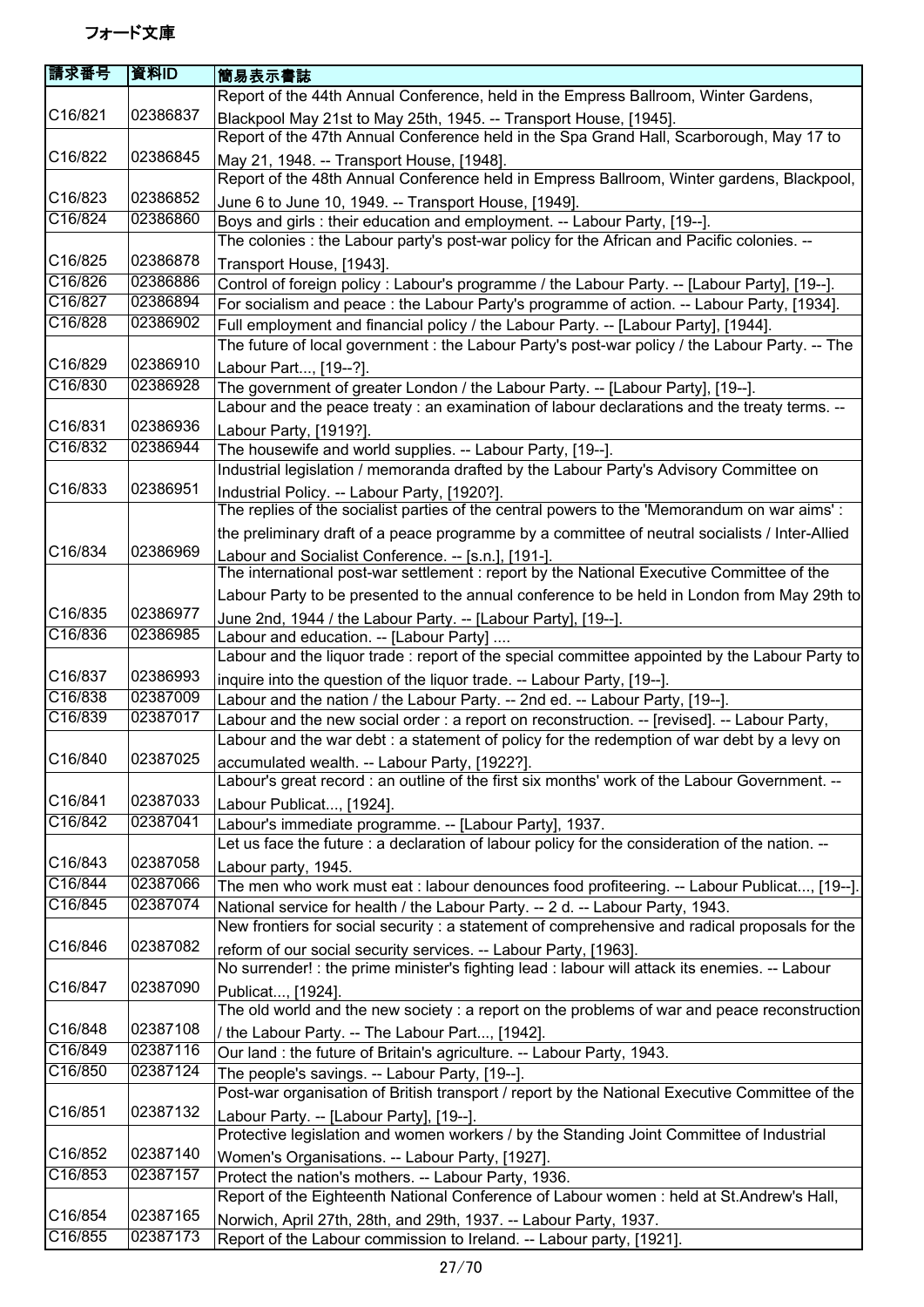| 請求番号                | 資料ID     | 簡易表示書誌                                                                                                                                                                                       |
|---------------------|----------|----------------------------------------------------------------------------------------------------------------------------------------------------------------------------------------------|
| C16/856             | 02387181 | Sweated imports and international labour standards. -- Labour Party, [19--].                                                                                                                 |
| C16/857             | 02387199 | Why a Labour Party. -- Labour Party, [19--].                                                                                                                                                 |
| C16/858             | 02387207 | Labour and education. -- Labour Party, [1934]. -- (Policy report / the Labour Party; no. 8).                                                                                                 |
| C16/859             | 02387215 | Fair rents and no profiteering. -- Labour Party, [1934]. -- (Policy report / the Labour Party ; no.                                                                                          |
|                     |          | Up with the houses! Down with the slums!. -- Labour Party, [1934]. -- (Policy report / the                                                                                                   |
| C16/860             | 02387223 | Labour Party; no. 10).                                                                                                                                                                       |
| C16/861             | 02387231 | Noncocformity and Ireland / An appeal by Arthur Henderson. -- Labour Party, [19--].                                                                                                          |
| C16/862             | 02387249 | Civil liberty in Ireland : under martial law and otherwise. -- Labour Party, [19--].                                                                                                         |
|                     |          | From Irish labour to British labour : an open letter / [the National Executive of the Irish Labour                                                                                           |
| C16/863             | 02387256 | Party and Trade Union Congress]. -- Labour Party, [1921].                                                                                                                                    |
| C16/864             | 02387264 | The Ruin of Ireland and the cost to England. -- Labour Party, [19--].                                                                                                                        |
| C16/865             | 02387272 | The strangling of Ireland : an appeal to British women / by a British women. -- Labour Party,                                                                                                |
| C16/866             | 02387280 | Britain's disgrace: what the world thinks of British rule in Ireland. -- Labour Party, [19--].                                                                                               |
|                     |          | The road to peace : the cessation of violence and the opening up of negotiations. -- Labour                                                                                                  |
| C16/867             | 02387298 | Party, [19--].                                                                                                                                                                               |
| C16/868             | 02387306 | Cardinal logue and the terror in Ireland. -- Peace with Irel, [19--].                                                                                                                        |
| C16/869             | 02387314 | The Labour Party and Ireland. -- Labour Party, [19--].                                                                                                                                       |
| C16/870             | 02387322 | The right to shoot : from hansard / Hamar Greenwood. -- Peace with Irel, [1920].                                                                                                             |
| C16/871             | 02387330 | The portrait of a minister: painted by himself. -- Labour Party, [19--].                                                                                                                     |
| C16/872             | 02387348 | Then and now / Lloyd George answers the Prime Minister. -- Labour Party, [19--].                                                                                                             |
|                     |          | Labour looking after agriculture : better farming : better business : better living. -- Joint Labour                                                                                         |
| C16/872(2) 02387355 |          | Pu, [19--]. -- (Can labour rule?; no. 1).                                                                                                                                                    |
|                     |          | The new spirit in education / by Susan Lawrence ; with an introduction by Charles Trevelyan.                                                                                                 |
| C16/873             | 02387363 | -- Labour Publicat, [1924]. -- (Can labour rule? ; no. 2).                                                                                                                                   |
|                     |          | Labour and war pensions / with an introduction by F.O. Roberts. -- Joint Labour Pu, [19--]. -                                                                                                |
| C16/874             | 02387371 | - (Can labour rule?; no. 3).                                                                                                                                                                 |
|                     |          | Labour and industrial peace / with an introduction by Thomas Shaw. -- Labour Publicat, [19-                                                                                                  |
| C16/875             | 02387389 | $-$ ]. $-$ (Can labour rule?; no. 4).                                                                                                                                                        |
|                     |          | Labour solves the housing problem : an exposition of the wheatley scheme / with a foreword                                                                                                   |
| C16/876             | 02387397 | by John Wheatley. -- Labour Publicat, [19--]. -- (Can labour rule?; no. 5).                                                                                                                  |
|                     |          | The Anglo-Soviet treaties / with an introduction by Arthur Ponsonby. -- Labour Joint Pu,                                                                                                     |
| C16/877             | 02387405 | [1924]. -- (Can labour rule?; no. 6).                                                                                                                                                        |
| C16/878             | 02387413 | Legislation for the workers : Labour Government's output of new labour laws / with an                                                                                                        |
|                     |          | introduction by the Home Secretary. -- Labour Publicat, [19--]. -- (Can labour rule?; no. 8).                                                                                                |
| C16/879             | 02387421 | Work for the workless: how the Labour government has handled unemployment / with an                                                                                                          |
|                     |          | introduction by Sidney Webb. -- Labour Publicat, [19--]. -- (Can Labour rule?; no. 9).<br>Labour's work for peace at Geneva : with full text of draft protocol for the pacific settlement of |
|                     |          |                                                                                                                                                                                              |
| C16/880             | 02387439 | international disputes / by Charles Roden Buxton. -- Labour Publicat, [19--]. -- (Can labour                                                                                                 |
| C16/881             | 02387447 | rule?; no. 11).                                                                                                                                                                              |
|                     |          | Engineers & reconstruction / with a foreword by Jack Tanner. -- Labour Research, [19--].<br>Trade unions in Soviet Russia : a collection of Russian trade union documents / compiled by      |
|                     |          |                                                                                                                                                                                              |
| C16/882             | 02387454 | the I.L.P. Information Committee and the International Section of the Labour Research                                                                                                        |
|                     |          | Department. -- Labour Research, [1920].<br>Wages, prices and profits / a report prepared by the Labour Research Department ; preface                                                         |
| C16/883             | 02387462 |                                                                                                                                                                                              |
|                     |          | by Sidney Webb. -- Labour Research, 1922.<br>Essays on the materialistic conception of history / by Antonio Labriola ; translated by Charles                                                 |
| C16/884             | 02387470 |                                                                                                                                                                                              |
| C16/885             | 02387488 | H. Kerr. -- C.H. Kerr, c1908.<br>The evolution of property from savagery to civilization / by Paul Lafargue. -- The Socialist L                                                              |
| C16/886             | 02387496 | Britain's way to social security / by François Lafitte. -- Pilot, 1945.                                                                                                                      |
|                     |          | Sir John Simon, 1816-1904, and English social administration / Royston Lambert. --                                                                                                           |
| C16/887             | 02387504 | Macgibbon & Kee, 1963.                                                                                                                                                                       |
|                     |          | A discourse of the common weal of this realm of England / first printed in 1581 and commonly                                                                                                 |
| C16/888             | 02387512 | attributed to W.S.; edited from the MSS. by the late Elizabeth Lamond. -- At the Universi,                                                                                                   |
|                     |          | The Land: the report of the Land Enquiry Committee; 全巻, v. 1: Rural, v. 2: Urban. --                                                                                                         |
| C16/889/1           | 02387520 | Hodder and Stou, 1913-1914.                                                                                                                                                                  |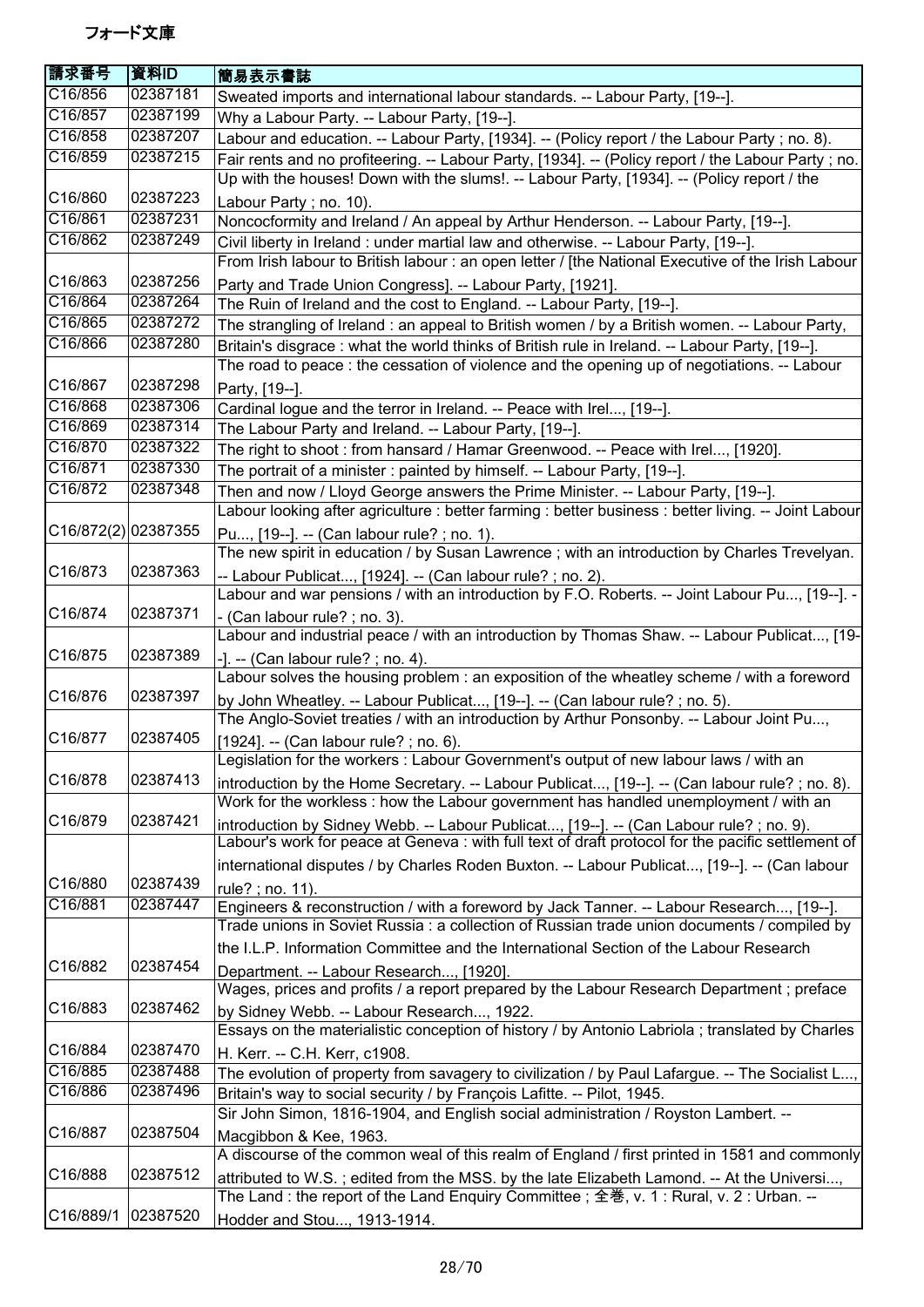| 請求番号               | 資料ID     | 簡易表示書誌                                                                                                                                                                                      |
|--------------------|----------|---------------------------------------------------------------------------------------------------------------------------------------------------------------------------------------------|
|                    |          | The Land : the report of the Land Enquiry Committee ; 全巻, v. 1 : Rural, v. 2 : Urban. --                                                                                                    |
| C16/889/2 02387538 |          | Hodder and Stou, 1913-1914.<br>Price flexibility and employment / by Oscar Lange. -- Williams & Norg, [19--]. -- (Monograph                                                                 |
| C16/890            | 02387546 | / Cowles Commission for Research in Economics; no.8. ).                                                                                                                                     |
|                    |          | Dock labour and decasualisation / by E.C.P. Lascelles and S.S. Bullock. -- P.S. King, 1924. --                                                                                              |
| C16/891            | 02387553 | (Studies in economics and political science; no. 74.).                                                                                                                                      |
|                    |          | Communism / by Harold J. Laski. -- Williams & Norg, 1927. -- (Home university library of                                                                                                    |
| C16/892            | 02387561 | modern knowledge; 131.).                                                                                                                                                                    |
| C16/893            | 02387579 | Reflections on the revolution of our time / by Harold J. Laski. -- G. Allen & Unwi, 1943.                                                                                                   |
| C16/894            | 02387587 | The socialist tradition in the French Revolution / by Harold J. Laski. -- Fabian Society, 1930.                                                                                             |
| C16/895            | 02387595 | The state in theory and practice / Harold J. Laski. -- Allen & Unwin, 1935.                                                                                                                 |
| C16/896            | 02387603 | Will planning restrict freedom? / [by] Harold J. Laski. -- [Architectural , 1944.                                                                                                           |
|                    |          | An inquiry into the nature and origin of public wealth : and into the means and causes of its                                                                                               |
| C16/897            | 02387611 | increase / by the Earl of Lauderdale. -- Arch. Constable, 1804.                                                                                                                             |
| C16/898            | 02387629 | The English capital market / by F. Lavington. -- Methuen, 1921.                                                                                                                             |
|                    |          | The trade cycle : an account of the causes producing rhythmical changes in the activity of                                                                                                  |
| C16/899            | 02387637 | business / F. Lavington. -- P.S. King, 1922.                                                                                                                                                |
|                    |          | John Law : a fantastic financier 1671-1729 / by George Oudard ; transl. from the French by                                                                                                  |
| C16/900            | 02387645 | G.C.E. Massé. -- Cape, 1928.                                                                                                                                                                |
| C16/901            | 02387652 | Budget of 1933 / by W.T. Layton. -- Daily News, [19--]. -- (The new way series; no. 2.).                                                                                                    |
| C16/902            | 02387660 | The economic situation of Great Britain / Walter T. Layton. -- General Press, [1931].                                                                                                       |
| C16/903            | 02387678 | The relations of capital and labour / W.T. Layton. -- Collins' Clear-, [19--]. -- (The nation's                                                                                             |
|                    |          | Indices of industrial production : report / drawn up by the Committee of Statistical Experts. --                                                                                            |
|                    |          | League of Natio, 1939. -- (Series of League of Nations publications ; 2. ) (Economic and                                                                                                    |
| C16/904            | 02387686 | financial; 1939.II.A.7. ) (Studies and reports on statistical methods; no. 6.).                                                                                                             |
|                    |          | International credits: (the "Ter Meulin" scheme) / Sir Drummond Drummond Fraser. --                                                                                                         |
| C16/905            | 02387694 | Harrison and So, [1921?].                                                                                                                                                                   |
|                    |          | The transition from war to peace economy. -- League of Natio, 1943. -- (Report of the                                                                                                       |
| C16/906/1          | 02387702 | Delegation on Economic Depressions; pt. 1.).                                                                                                                                                |
|                    |          | Economic stability in the post-war world : the conditions of prosperity after the transition from                                                                                           |
|                    |          | war to peace. -- League of Natio, 1945. -- (Report of the Delegation on Economic                                                                                                            |
| C16/906/2          | 02387710 | Depressions; pt. 2) (Series of League of Nations publications; 2. Economic and financial;<br>Statistics relating to capital formation : a note on methods / by the Committee of Statistical |
|                    |          | Experts. -- League of Natio, 1938. -- (Series of League of Nations publications ; 2.                                                                                                        |
| C16/907            | 02387728 | )(Economic and financial; 1938.II.A.16.)(Studies and reports on statistical methods; no. 4.                                                                                                 |
|                    |          | The transition from war to peace economy. -- League of Natio, 1943. -- (Report of the                                                                                                       |
| C16/908            | 02387736 | Delegation on Economic Depressions; pt. 1.).<br>World economic survey; 全巻 - Eleventh year: 1942-44. -- League of Natio, 1932. --                                                            |
|                    |          | (Series of League of Nations publications; 1932.II.A.18, 1933.II.A.16, 1934.II.A.16,                                                                                                        |
| C16/909            | 02387744 | 1935.II.A.14, 1936.II.A.15, 1936.II.A.13, 1938.II.A.13, 1939.II.A.18, 1941.II.A.2, 1942.II.A.5,<br>Memorandum on cotton. -- League of Natio, 1927. -- (Documentation / International        |
| C16/910            | 02387751 |                                                                                                                                                                                             |
|                    |          | Economic Conference ; . )(Publications of the League of Nations ; 2. )(Economic and<br>Tariff level indices. -- League of Natio, 1927. -- (Documentation / International Economic           |
| C16/911            | 02387769 |                                                                                                                                                                                             |
|                    |          | Conference; .) (Publications of the League of Nations; 2.) (Economic and financial;<br>Quantitative trade controls : their causes and nature / Economic, Financial and Transit              |
| C16/912            | 02387777 | Department. -- League of Natio, 1943.<br>Trade relations between free-market and controlled economies / Economic, Financial and                                                             |
| C16/913            | 02387785 |                                                                                                                                                                                             |
| C16/914            | 02387793 | Transit Department. -- League of Natio, 1943.                                                                                                                                               |
| C16/915            | 02387801 | The structure of British industry / by H. Leak and A. Maizels. -- Royal Statistic, 1945.                                                                                                    |
|                    |          | Aspects of land economics / by W. Lean and B. Goodall. -- Estates Gazette, 1966.                                                                                                            |
| C16/916            | 02387819 | Social-democracy in Britain: fifty years of the socialist movement / part 1 by H.W. Lee; part 2                                                                                             |
| C16/917            | 02387827 | by E. Archbold; edited (with an introduction) by Herbert Tracey. -- Social-Democrat, 1935.                                                                                                  |
|                    |          | A history of police in England / by W.L. Melville Lee. -- Methuen, 1901.                                                                                                                    |
|                    |          |                                                                                                                                                                                             |
| C16/918            | 02387835 | The proletarian revolution and Kautsky the renegade / by V. I. Ulianov (N. Lenin). -- British<br>Sociali, [1918].                                                                           |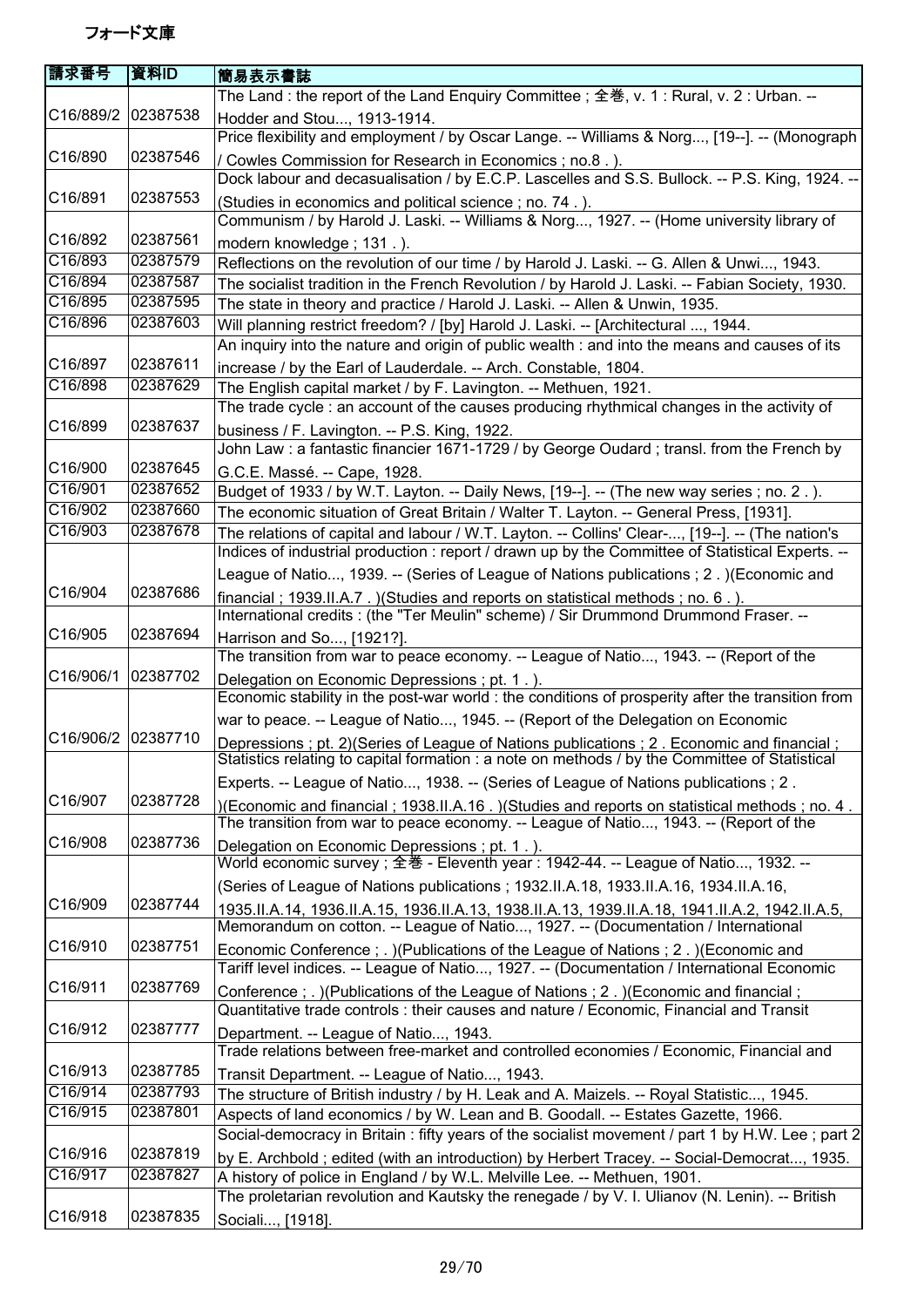| 請求番号                 | 資料ID     | 簡易表示書誌                                                                                                                                                                              |
|----------------------|----------|-------------------------------------------------------------------------------------------------------------------------------------------------------------------------------------|
|                      |          | The state and revolution: Marxist teaching on the state and the task of the proletariat in the                                                                                      |
| C16/919              | 02387843 | revolution / by V.I. Ulianov(N. Lenin). -- British Sociali, 1919.<br>Towards Soviets: theses and a letter on tactics / by N. Lenin. -- British Sociali, [1919?]. --                 |
| C16/920              | 02387850 | (International socialist library; 14.).                                                                                                                                             |
|                      |          | Lesson of the Russian revolution / by N. Lenin. -- British Sociali, 1918. -- (International                                                                                         |
| C <sub>16</sub> /921 | 02387868 | socialist library; 9).                                                                                                                                                              |
| C16/922              | 02387876 | The Soviets at work: a discussion of the problems faced by the Soviet Government of Russia<br>after the Revolution / by Lenin. -- Socialist Infor, 1919.                            |
| C16/923              | 02387884 | The land revolution in Russia / being a speech on the land question by Lenin. -- Independent                                                                                        |
| C16/924              | 02387892 | Lab, [1919].                                                                                                                                                                        |
|                      |          | Bourgeois democracy and the dictatorship of the proletariat / by N. Lenin. -- Workers'                                                                                              |
| C16/925              | 02387900 | Lenin : three speeches about Lenin, one delivered during his lifetime, the others immediately<br>after his death / by Joseph Stalin. -- Martin Lawrence, 1934.                      |
|                      |          | Will the Bolsheviks maintain power? / by N. Lenin. -- Labour Pub., 1922. -- (The Workers'                                                                                           |
| C16/926              | 02387918 | library; First series .).                                                                                                                                                           |
| C16/927              | 02387926 | The economics of control: principles of welfare economics / by Abba P. Lerner. -- Macmillan,                                                                                        |
|                      |          | Le collectivisme : examen critique du nouveau socialisme / par Paul Leroy-Beaulieu. --                                                                                              |
| C16/928              | 02387934 | Guillaumin, 1884.                                                                                                                                                                   |
|                      |          | Essai sur la répartition des richesses et sur la tendance à une moindre inégalité des                                                                                               |
|                      |          | conditions / par Paul Leroy-Beaulieu. -- 2e éd., rev. et corr. -- Guillaumin, 1883. --                                                                                              |
| C16/929              | 02387942 | (Économistes et publicistes contemporains; .).                                                                                                                                      |
|                      |          | Essays in political economy / Thomas Edward Cliffe Leslie. -- 2nd ed. -- Hodges, Figgis,                                                                                            |
| C16/930              | 02387959 | 1888. -- (Dublin University Press series; .).                                                                                                                                       |
|                      |          | Histoire des classes ouvrières en France depuis 1789 jusqu'à nos jours / par E. Levasseur ;                                                                                         |
| C16/931/1            | 02387967 |                                                                                                                                                                                     |
|                      |          | 全巻, t. 1, t. 2. -- L. Hachette, 1867.<br>Histoire des classes ouvrières en France depuis 1789 jusqu'à nos jours / par E. Levasseur ;                                                |
| C16/931/2 02387975   |          |                                                                                                                                                                                     |
|                      |          | 全巻, t. 1, t. 2. -- L. Hachette, 1867.                                                                                                                                               |
| C16/932              | 02387983 | The history of British commerce: and of the economic progress of the British nation, 1763-                                                                                          |
| C16/933              | 02387991 | 1878 / by Leone Levi. -- 2nd ed. -- John Murray, 1880.                                                                                                                              |
|                      |          | Wages and earnings of the working classes / by Leone Levi. -- J. Murray, 1867.                                                                                                      |
|                      |          | Large and small holdings : a study of English agricultural economics / by Hermann Levy;                                                                                             |
| C16/934              | 02388007 | translated by Ruth Kenyon with considerable additions by the author. -- At the Universi,<br>Monopoly and competition : a study in English industrial organisation / Hermann Levy. - |
| C16/935              | 02388015 | Macmillan, 1911.                                                                                                                                                                    |
|                      |          | National health insurance : a critical study / by Hermann Levy. -- Cambridge Unive, 1944. --                                                                                        |
| C16/936              | 02388023 | (Economic and social studies / National Institute of Economic and Social Research; 4.).                                                                                             |
|                      |          | Retail trade associations : a new from monopolist organisation in Britain, a report to the                                                                                          |
|                      |          | fabian society / Hermann Levy. -- Kegan Paul, Tre, 1942. -- (International library of                                                                                               |
| C16/937              | 02388031 | sociology and social reconstruction ; . ).                                                                                                                                          |
|                      |          | The Shops of Britain: a study of retail distribution / Hermann Levy. -- Routledge & Keg,                                                                                            |
| C16/938              | 02388049 | 1949. -- (International library of sociology and social reconstruction; .).                                                                                                         |
| C16/939              | 02388056 | Meaning and modality / Casimir Lewy. -- Cambridge Unive, 1976.                                                                                                                      |
| C16/940              | 02388064 | Economic problems of to-day / by W. Arthur Lewis. -- Longmans, Green, 1940.                                                                                                         |
| C16/941              | 02388072 | Economic survey, 1919-1939 / by W. Arthur Lewis. -- G. Allen and Un, 1949.                                                                                                          |
|                      |          | Monopoly in British industry / by W.Arthur Lewis. -- Fabian Publicat, 1945. -- (Fabian                                                                                              |
| C16/942              | 02388080 | research series; No.91.).                                                                                                                                                           |
| C16/943              | 02388098 | The theory of economic growth / by W. Arthur Lewis. -- Allen & Unwin, 1955.                                                                                                         |
| C16/944              | 02388106 | Map reading for the home guard / by W. Stanley Lewis and F.W. Morgan. -- A. Wheaton, [19-                                                                                           |
| C16/945              | 02388114 | Men, money and markets / M.D.R. Leys. -- Longmans, Green                                                                                                                            |
|                      |          | Family allowances and social security : lady Rhys-Williams' scheme : with the report of a                                                                                           |
| C16/946              | 02388122 | Liberal Committee thereon. -- Liberal Publica, [19--].                                                                                                                              |
| C16/947              | 02388130 | Heading for the abyss: reminiscences / by Prince Lichnowsky. -- Constable, 1928.                                                                                                    |
|                      |          | Cartels, concerns and trusts / Robert Liefmann; with an introduction by D.H. MacGregor. --                                                                                          |
| C16/948              | 02388148 | Methuen, 1932.                                                                                                                                                                      |
| C16/949              | 02388155 | The Christian revolution / by William Samuel Lilly. -- Catholic Truth , [1---].                                                                                                     |
|                      |          |                                                                                                                                                                                     |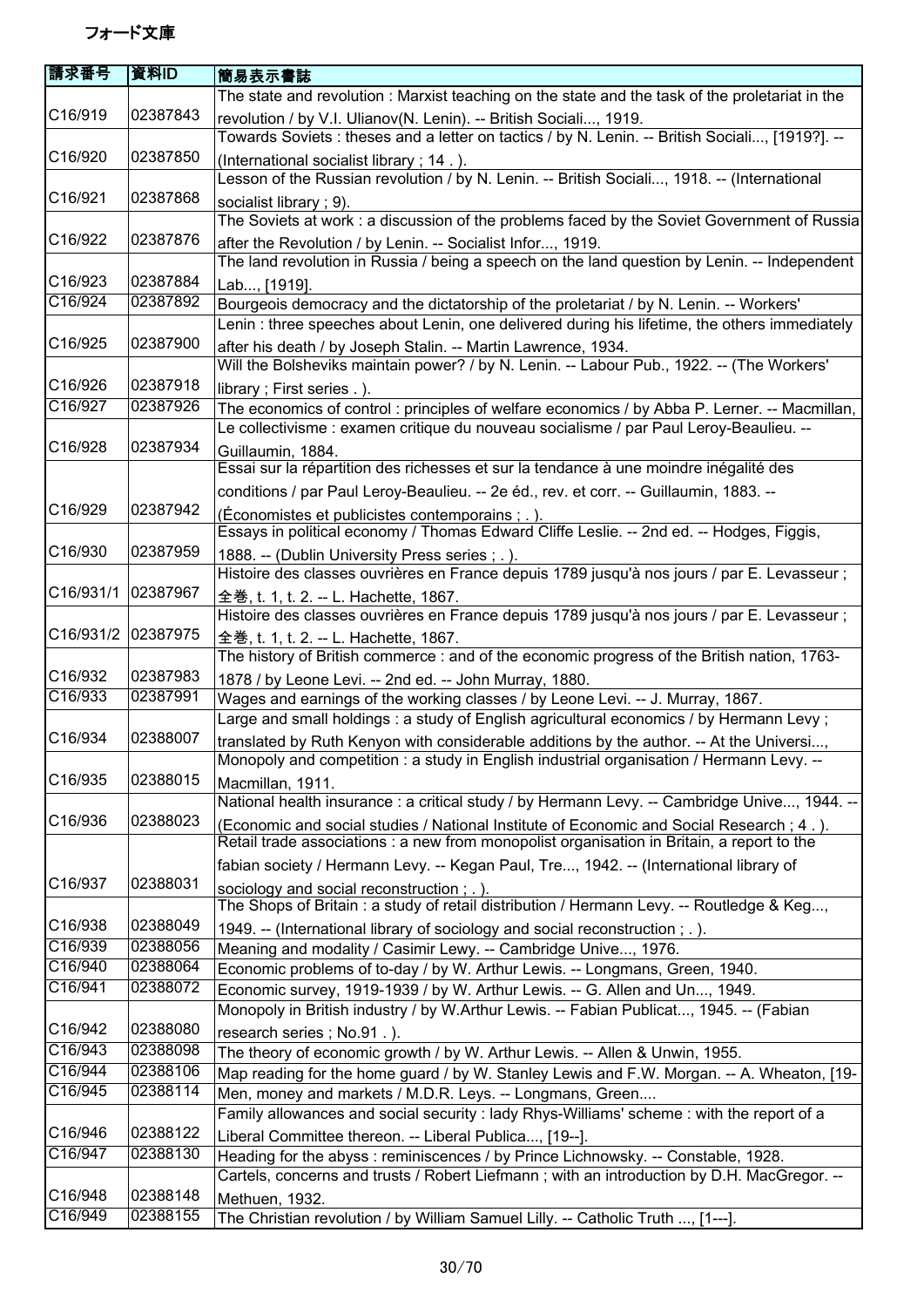| 請求番号                   | 資料ID     | 簡易表示書誌                                                                                                                                                                 |
|------------------------|----------|------------------------------------------------------------------------------------------------------------------------------------------------------------------------|
|                        |          | National income of Sweden 1861-1930 / [by Erik Lindahl, Einar Dahlgren and Karin Kock]; 全                                                                              |
| C16/950/1              |          | 卷, pt. 1, pt. 2. -- P.S. King & Son, 1937. -- (Stockholm economic studies ; no. 5, a-b.                                                                                |
|                        | 02388163 | )(Wages, cost of living and national income in Sweden, 1860-1930; v. 3.).<br>National income of Sweden 1861-1930 / [by Erik Lindahl, Einar Dahlgren and Karin Kock]; 全 |
|                        |          | 巻, pt. 1, pt. 2. -- P.S. King & Son, 1937. -- (Stockholm economic studies; no. 5, a-b.                                                                                 |
| C16/950/2              | 02388171 | )(Wages, cost of living and national income in Sweden, 1860-1930; v. 3.).                                                                                              |
|                        |          | Property rights of Soviet citizens / by Mikhail Liptsker. -- Soviet News, 1946. -- (Illustrated                                                                        |
| C16/951                | 02388189 | Soviet shilling booklets).                                                                                                                                             |
|                        |          | Essays in the public philosophy / by Walter Lippmann. -- [1st ed.]. -- Little, Brown, c1955. --                                                                        |
| C16/952                | 02388197 | (An Atlantic Monthly Press book; .).<br>The middle ages / by E. Lipson. -- 7th edition, revised and enlarged. -- Adam and Charle,                                      |
| C <sub>16</sub> /953   | 02388205 | 1937. -- (The economic history of England / by E. Lipson; v. 1.).                                                                                                      |
|                        |          | The age of mercantilism / by E. Lipson ; 全巻, v. 2, v. 3. -- 3th ed. -- Adam and Charle,                                                                                |
| C16/953/2              | 02388213 | 1943. -- (The economic history of England / by E. Lipson; v. 2-3.).                                                                                                    |
|                        |          | The age of mercantilism / by E. Lipson ; 全巻, v. 2, v. 3. -- 3th ed. -- Adam and Charle,                                                                                |
| C <sub>16</sub> /953/3 | 02388221 | 1943. -- (The economic history of England / by E. Lipson; v. 2-3.).                                                                                                    |
|                        |          | Europe in the nineteenth century : an outline history / Ephraim Lipson. -- 3rd ed -- A. & C.                                                                           |
| C16/954                | 02388239 | Black, 1928.                                                                                                                                                           |
|                        |          | The history of the woollen and worsted industries / by E. Lipson. -- A. & C. Black, 1921. --                                                                           |
| C16/955                | 02388247 | (The histories of English industries; .).                                                                                                                              |
|                        |          | The national system of political economy / by Friedrich List; translated by Sampson S. Lloyd                                                                           |
| C16/956                | 02388254 | with an introduction by J. Shield Nicholson. -- Longmans, Green, 1916.                                                                                                 |
|                        |          | The Bolshevik revolution : its rise and meaning / by Maxim Litvinoff; with foreword by E.C.                                                                            |
| C16/957                | 02388262 | Fairchild. -- 2nd ed. -- British Sociali, 1918.                                                                                                                        |
| C16/958                | 02388270 | Tracts of the Liverpool Financial Reform Association. -- Standard of fre, 1851                                                                                         |
|                        |          | The Present state of the poor law / by C.M. Lloyd; with foreword by George Lansbury. --                                                                                |
| C16/959                | 02388288 | Labour Party, [1920?].                                                                                                                                                 |
|                        |          | The reorganisation of local government. -- Labour Research, [1919]. -- (Local government                                                                               |
| C16/960                | 02388296 | series; no. 1.).                                                                                                                                                       |
| C16/961                | 02388304 | Trade unionism / by C.M. Lloyd. -- A. & C. Black, 1915. -- (The Social workers series; .).                                                                             |
|                        |          | Experiments in state control : at the War Office and the Ministry of Food / E.M.H. Lloyd. --                                                                           |
| C16/962                | 02388312 | Clarendon, 1924. -- (Economic and social history of the World War; British series.).                                                                                   |
|                        |          | How to tackle unemployment : the liberal plans as laid before the Government and the Nation                                                                            |
| C16/963                | 02388320 | / by D. Lloyd George. -- Press Printers, 1930.                                                                                                                         |
| C16/964                | 02388338 | Local government areas : the Boundary Commission problems and opportunities. -- Argus                                                                                  |
|                        |          | An essay concerning human understanding / written by John Locke; v.1, v.2. -- 22nd ed. --                                                                              |
| C16/965/1              | 02388346 | Printed for W. , 1812.                                                                                                                                                 |
|                        |          | An essay concerning human understanding / written by John Locke; v.1, v.2. -- 22nd ed. --                                                                              |
| C16/965/2              | 02388353 | Printed for W. , 1812.                                                                                                                                                 |
| C16/966                | 02388361 | Housing of the working classes in London / London County Council. -- London County C,                                                                                  |
|                        |          | Administration of relief / London County Council, Public Assistance Committee. -- London                                                                               |
| C16/967                | 02388379 | County C, 1932.                                                                                                                                                        |
| C16/968                | 02388387 | Assesment and collection / E.C. Blight. -- [London County , 1938.                                                                                                      |
|                        |          | The case against socialism : a handbook for speakers and candidates / with prefatory letter                                                                            |
| C16/969                | 02388395 | by A.J. Balfour. -- G. Allen & Sons, 1908.                                                                                                                             |
| C16/970                | 02388403 | London Trade's Council: annual report & balance sheet. -- [Kenny, printer, [1873].                                                                                     |
|                        |          | A critical examination of Mr. George's "Progress and poverty" and Mr. Mill's theory of wages /                                                                         |
| C16/971                | 02388411 | by Francis D. Longe. -- Simpkin & Marsh, [1883].                                                                                                                       |
|                        |          | Lectures on political economy : delivered in Trinity and Michaelmas terms, 1833 / by                                                                                   |
| C16/972                | 02388429 | Mountifort Longfield. -- Richard Millike, 1834.                                                                                                                        |
|                        |          | Britain & world trade: Quo vadimus and other economic essays / by A. Loveday. --                                                                                       |
| C16/973                | 02388437 | Longmans Green, 1931.                                                                                                                                                  |
|                        |          | The victims of Whiggery: being a statement of the persecutions experienced by the                                                                                      |
|                        |          | Dorchester labourers in 1834 / by George Loveless. -- New ed. with a pref. / by J. Charles                                                                             |
| C16/974                | 02388445 | Cox. -- J.H. Bartlett, 1875.                                                                                                                                           |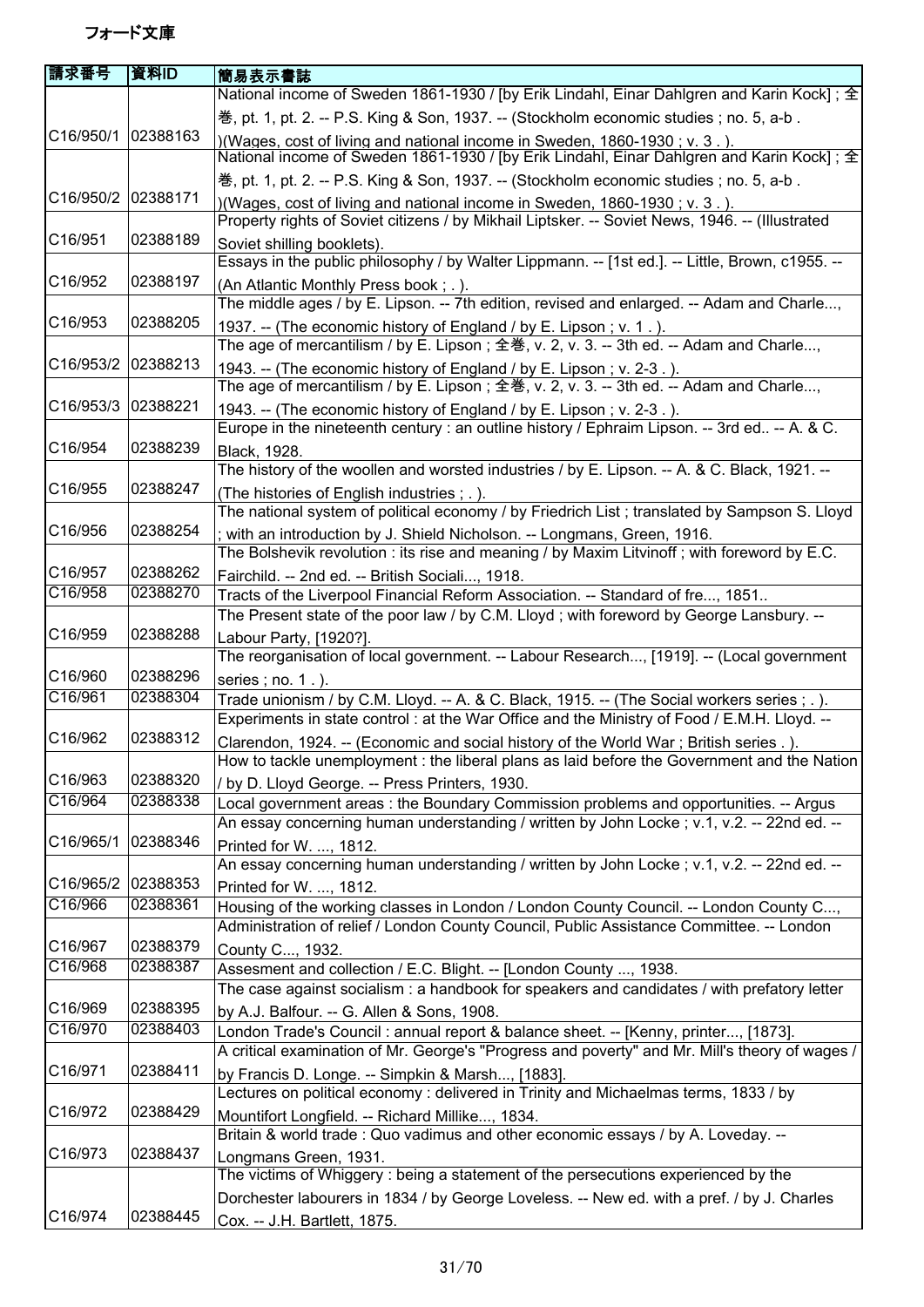| 請求番号                 | 資料ID     | 簡易表示書誌                                                                                                                                                                                   |
|----------------------|----------|------------------------------------------------------------------------------------------------------------------------------------------------------------------------------------------|
|                      |          | The life and struggles of William Lovett : in his pursuit of bread, knowledge and freedom ;                                                                                              |
| C16/975/1            | 02388452 | 全巻, v. 1, v. 2. -- G. Bell and Son, 1920.                                                                                                                                                |
|                      |          | The life and struggles of William Lovett : in his pursuit of bread, knowledge and freedom ;                                                                                              |
| C16/975/2            | 02388460 | 全巻, v. 1, v. 2. -- G. Bell and Son, 1920.                                                                                                                                                |
| C16/976              | 02388478 | The governance of England / by Sidney Low. -- T. Fisher Unwin, 1904.                                                                                                                     |
| C16/977/1            | 02388486 | The government of England / by A. Lawrence Lowell ; 全巻, v. 1., v. 2 -- New ed --                                                                                                         |
| C16/977/2            | 02388494 | The government of England / by A. Lawrence Lowell; 全巻, v. 1., v. 2 -- New ed --                                                                                                          |
|                      |          | Self-education of the workers : the cultural task of the struggling proletariat / by A.                                                                                                  |
| C16/978              | 02388502 | Lunacharski. -- Workers' Social, [19--].                                                                                                                                                 |
|                      |          | Wages policy under full employment / by Erik Lundberg  [et al.]; edited and translated [from                                                                                             |
| C16/979              | 02388510 | the Swedish] by Ralph Turvey. -- W. Hodge, 1952.                                                                                                                                         |
|                      |          | Public finance / Harley Leist Lutz. -- 3rd ed. -- Appleton-Centar, 1936, c1924. -- (The                                                                                                  |
| C16/980              | 02388528 | century studies in economics ; . ).                                                                                                                                                      |
|                      |          | Middletown : a study in contemporary American culture / by Robert S. Lynd and Helen Merrell                                                                                              |
| C16/981              | 02388536 | Lynd; foreword by Clark Wissler. -- Constable, 1929.                                                                                                                                     |
|                      |          | The new philanthropy: a study of the relations between the statutory and voluntary social                                                                                                |
| C16/982              | 02388544 | services / by Elizabeth Macadam. -- George Allen & , 1934.                                                                                                                               |
|                      |          | Observations on the management of trusts for the care of turnpike roads / by John Loudon                                                                                                 |
| C16/983              | 02388551 | McAdam. -- Longman, 1825.                                                                                                                                                                |
|                      |          | Remarks on the present system of road making : with observations, deduced from practice                                                                                                  |
|                      |          | and experience, with a view to a revision of the existing laws, and the introduction of                                                                                                  |
|                      |          | improvement in the method of making, repairing, and preserving roads, and defending the                                                                                                  |
| C16/984              | 02388569 |                                                                                                                                                                                          |
|                      |          | road funds from misapplication / by John Loudon McAdam. -- 8th ed., carefully rev., with an<br>Walls have mouths : a records of ten years' penal servitude / by Wilfred Macartney ; with |
|                      |          | prologue, epilogue and comments at the end of the majority of the chapters by Compton                                                                                                    |
| C16/985              | 02388577 | Mackenzie. -- Victor Gollancz, 1936.                                                                                                                                                     |
| C16/986              | 02388585 | English radicalism / by S. Maccoby; 全巻 - The end?. -- George Allen, 1955-.                                                                                                               |
| C16/987              | 02388593 | Scotland's future : the economics of nationalism / by Gavin McCrone. -- Blackwell, 1969.                                                                                                 |
|                      |          | A dictionary, practical, theoretical, and historical, of commerce and commercial navigation /                                                                                            |
|                      |          | by J.R. McCulloch, Esq. -- A new edition, corrected and improved: with an enlarged                                                                                                       |
| C16/988              | 02388601 | supplement. -- Printed for Lon, 1837.                                                                                                                                                    |
|                      |          | The principles of political economy : with a sketch of the rise and progress of the science / by                                                                                         |
| C16/989              | 02388619 | J.R. M'Culloch. -- Printed for Wil, 1825.                                                                                                                                                |
|                      |          | The principles of political economy : with sketch of the rise and progress of the science / by                                                                                           |
| C16/990              | 02388627 | J.R. M'Culloch. -- Alex, Murray an, 1870.                                                                                                                                                |
|                      |          | The socialist movement / by J. Ramsay MacDonald. -- Thornton Butter, 1911. -- (Home                                                                                                      |
| C16/991              | 02388635 | university library of modern knowledge; 10.).                                                                                                                                            |
| C16/992              | 02388643 | Makers of modern agriculture / by William Macdonald. -- Macmillan, 1913.                                                                                                                 |
|                      |          | An introduction to social psychology / by William McDougall. -- 14th ed., with three                                                                                                     |
| C16/993              | 02388650 | supplementary chapters. -- Methuen, 1919.                                                                                                                                                |
|                      |          | Economic thought and policy / D.H. Macgregor. -- Oxford Universi, 1949. -- (Home                                                                                                         |
| C16/994              | 02388668 | university library of modern knowledge; 216.).                                                                                                                                           |
|                      |          | The evolution of industry / by D.H. Macgregor. -- Williams and No, [1911]. -- (Home                                                                                                      |
| C16/995              | 02388676 | university library of modern knowledge; .).                                                                                                                                              |
|                      |          | Industrial combination / by D. H. Macgregor. -- London School o, 1935. -- (Series of reprints                                                                                            |
| C16/996<br>C16/997   | 02388684 | of scarce works on political economy; no. 1.).                                                                                                                                           |
|                      | 02388692 | Public aspects of finance / by D.H. Macgregor. -- Clarendon Press, 1939.                                                                                                                 |
| C <sub>16</sub> /998 | 02388700 | Community : a sociological study : being an attempt to set out the nature and fundamental                                                                                                |
|                      |          | laws of social life / by R.M. MacIver. -- 3rd ed. -- Macmillan, 1924.                                                                                                                    |
| C16/999              | 02388718 | The metropolitan community / R.D. McKenzie. -- McGraw-Hill, 1933. -- (Monographs : recent                                                                                                |
|                      |          | social trends in the United States ; . ).                                                                                                                                                |
| C16/1000             | 02388726 | Health and disease / by W. Leslie Mackenzie. -- Williams and No, [1911?]. -- (Home                                                                                                       |
|                      |          | university library of modern knowledge; .).<br>Vindiciæ gallicæ: defence of the French Revolution and its English admirers against the                                                   |
|                      |          | accusations of the Right Hon. Edmund Burke : including some strictures on the late                                                                                                       |
| C16/1001             | 02388734 |                                                                                                                                                                                          |
|                      |          | production of Mons. de Calonne / James Mackintosh. -- Robinson, 1791.                                                                                                                    |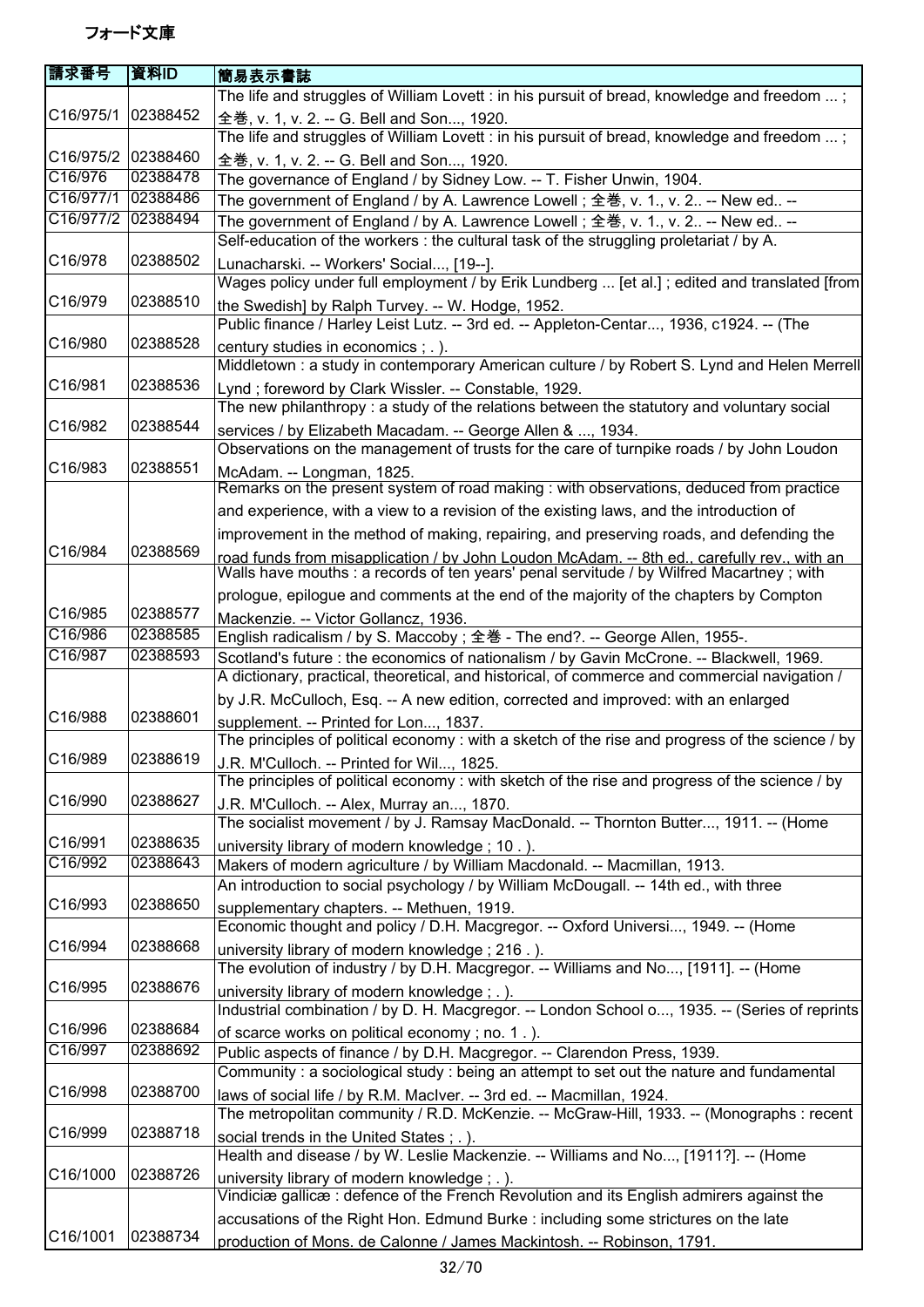| 請求番号                  | 資料ID     | 簡易表示書誌                                                                                                                                                                                                          |
|-----------------------|----------|-----------------------------------------------------------------------------------------------------------------------------------------------------------------------------------------------------------------|
|                       |          | Britain's malaise, political or economic? / by John P. Mackintosh. -- University of S, 1977. --                                                                                                                 |
| C16/1002              | 02388742 | (Fawley Foundation lecture ; 23.).                                                                                                                                                                              |
|                       |          | The war after the war: in the light of the elements of working-class economics / John                                                                                                                           |
| C16/1003              | 02388759 | Maclean. -- Issued by John , [19--]. -- (Glasgow economic class pamphlets ; no. 1).                                                                                                                             |
|                       |          | Warning from the West Indies : a tract for Africa and the Empire / by W. M. Macmillan. --                                                                                                                       |
| C16/1004              | 02388767 |                                                                                                                                                                                                                 |
| C16/1005              | 02388775 | Faber and Faber, [1936].<br>The reform of the public health services / by Sir Arthur S. McNalty. -- Oxford Universi, 1943.                                                                                      |
| C16/1006              | 02388783 | The economic revolution in British West Africa / by Allan McPhee. -- G. Routledge, 1926.                                                                                                                        |
|                       |          | Trusts and the state: a sketch of competition / by Henry W. Macrosty. -- G. Richards, 1901. --                                                                                                                  |
| C16/1007              | 02388791 | (The Fabian series; 1.).                                                                                                                                                                                        |
| C16/1008              | 02388809 | The tools of social science / John Madge. -- Longmans, 1953.                                                                                                                                                    |
|                       |          | The early history of the property of married women, as collected from and hindoo law : a                                                                                                                        |
| C16/1009              | 02388817 | lecture, delivered at birmingham, March 25, 1873 / by Henry Sumner Maine. -- A. Ireland,<br>British budgets / by Bernard Mallet and C. Oswald George; 全巻 - 3rd ser. 1921-22 to 1932-                            |
| C16/1010              | 02388825 | 33. -- Macmillan, 1913-1933.                                                                                                                                                                                    |
|                       |          | British budgets / by Bernard Mallet and C. Oswald George; 全巻 - 3rd ser. 1921-22 to 1932-                                                                                                                        |
| C16/1011              | 02388833 | 33. -- Macmillan, 1913-1933.                                                                                                                                                                                    |
|                       |          | British budgets / by Bernard Mallet and C. Oswald George; 全巻 - 3rd ser. 1921-22 to 1932-                                                                                                                        |
| C16/1012              | 02388841 | 33. -- Macmillan, 1913-1933.                                                                                                                                                                                    |
|                       |          | Crime and custom in savage society / by Bronislaw Malinowski. -- Routledge & Keg, 1926. -                                                                                                                       |
| C16/1013              | 02388858 |                                                                                                                                                                                                                 |
|                       |          | - (International library of psychology, philosophy and scientific method; .).<br>The Government of Northern Ireland, 1922-72 : a catalogue and breviate of parliamentary                                        |
| C16/1014              | 02388866 |                                                                                                                                                                                                                 |
|                       |          | papers / Arthur Maltby. -- Irish Universit, 1974.<br>An essay on the principle of population, or, A view of its past and present effects on human                                                               |
|                       |          |                                                                                                                                                                                                                 |
| C16/1015/102388874    |          | happiness, with an inquiry into our prospects respecting the future removal or mitigation of                                                                                                                    |
|                       |          | the evils which it occasions / by T.R. Malthus; $\pm \frac{4}{5}$ - v. 3. -- 5th ed., with important additions.<br>An essay on the principle of population, or, A view of its past and present effects on human |
|                       |          | happiness, with an inquiry into our prospects respecting the future removal or mitigation of                                                                                                                    |
| C16/1015/202388882    |          | the evils which it occasions / by T.R. Malthus ; 全巻 - v. 3. -- 5th ed., with important additions.<br>An essay on the principle of population, or, A view of its past and present effects on human               |
|                       |          | happiness, with an inquiry into our prospects respecting the future removal or mitigation of                                                                                                                    |
| C16/1015/302388890    |          | the evils which it occasions / by T.R. Malthus ; 全巻 - v. 3. -- 5th ed., with important additions.                                                                                                               |
|                       |          | First essay on population, 1798 / Thomas Robert Malthus; with notes by James Bonar. --                                                                                                                          |
| C <sub>16</sub> /1016 | 02388908 | Reprinted for t, 1926.                                                                                                                                                                                          |
|                       |          | Observations on the effects of the corn laws, and of a rise of fall in the price of corn on the                                                                                                                 |
| C16/1017              | 02388916 | agriculture and general wealth of the country / Thomas Robert Malthus. -- 3rd ed. -- John                                                                                                                       |
|                       |          | The principles of political economy / Thomas Robert Malthus. -- 2nd ed. -- International E,                                                                                                                     |
| C16/1018              | 02388924 | 1936. -- (Series of reprints of scarce works on political economy; no. 3.).                                                                                                                                     |
| C16/1019              | 02388932 | Manifesto of English socialists. -- Printed by the , [1893].                                                                                                                                                    |
|                       |          | Man and society in an age of reconstruction : studies in modern social structure / by Karl                                                                                                                      |
|                       |          | Mannheim; [translated from the German by Edward Shils]; [revised and considerably                                                                                                                               |
| C16/1020              | 02388940 | enlarged by the author]. -- K. Paul, Trench, 1940.                                                                                                                                                              |
|                       |          | The Industrial Revolution in the eighteenth century : an outline of the beginnings of the                                                                                                                       |
| C16/1021              | 02388957 | modern factory system in England / by Paul Mantoux. -- Rev. ed. / translated by Marjorie                                                                                                                        |
|                       |          | The floating republic : an account of the mutinies at spithead and the nore in 1797 / [by] G. E.                                                                                                                |
| C16/1022              | 02388965 | Manwaring and Bonamy Dobrée. -- Penguin Books, 1937. -- (Pelican books; .).                                                                                                                                     |
|                       |          | Conversations on political economy : in which the elements of that science are familiarly                                                                                                                       |
| C16/1023              | 02388973 | explained / Marcet. -- 7th ed., rev. & enl. -- Longman, Orme, , 1839.                                                                                                                                           |
|                       |          | Rebuilding family life in the post-war world : an enquiry with recommendations / [editor, Sir                                                                                                                   |
| C16/1024              | 02388981 | James Marchant]; introduction by Lord Horder. -- Odhams Press, [19--].                                                                                                                                          |
| C16/1025              | 02388999 | A history of socialism / by S.F. Markham. -- A.C. Black, 1930.                                                                                                                                                  |
|                       |          | Wage drift : origins, measurement and behaviour / By Judith Marquand. -- Woolwich Polyte,                                                                                                                       |
| C16/1026              | 02389005 | 1967. -- (The wWoolwich economic paper; no.14.).                                                                                                                                                                |
| C16/1027              | 02389013 | English political institutions : an introductory study / by J.A.R. Marriott. -- 2nd ed. --                                                                                                                      |
|                       |          | Elements of economics of industry : being the first volume of Elements of economics/ by                                                                                                                         |
| C16/1028              | 02389021 | Alfred Marshall. -- 3rd ed. -- Macmillan, 1899. -- (Elements of economics ; v. 1).                                                                                                                              |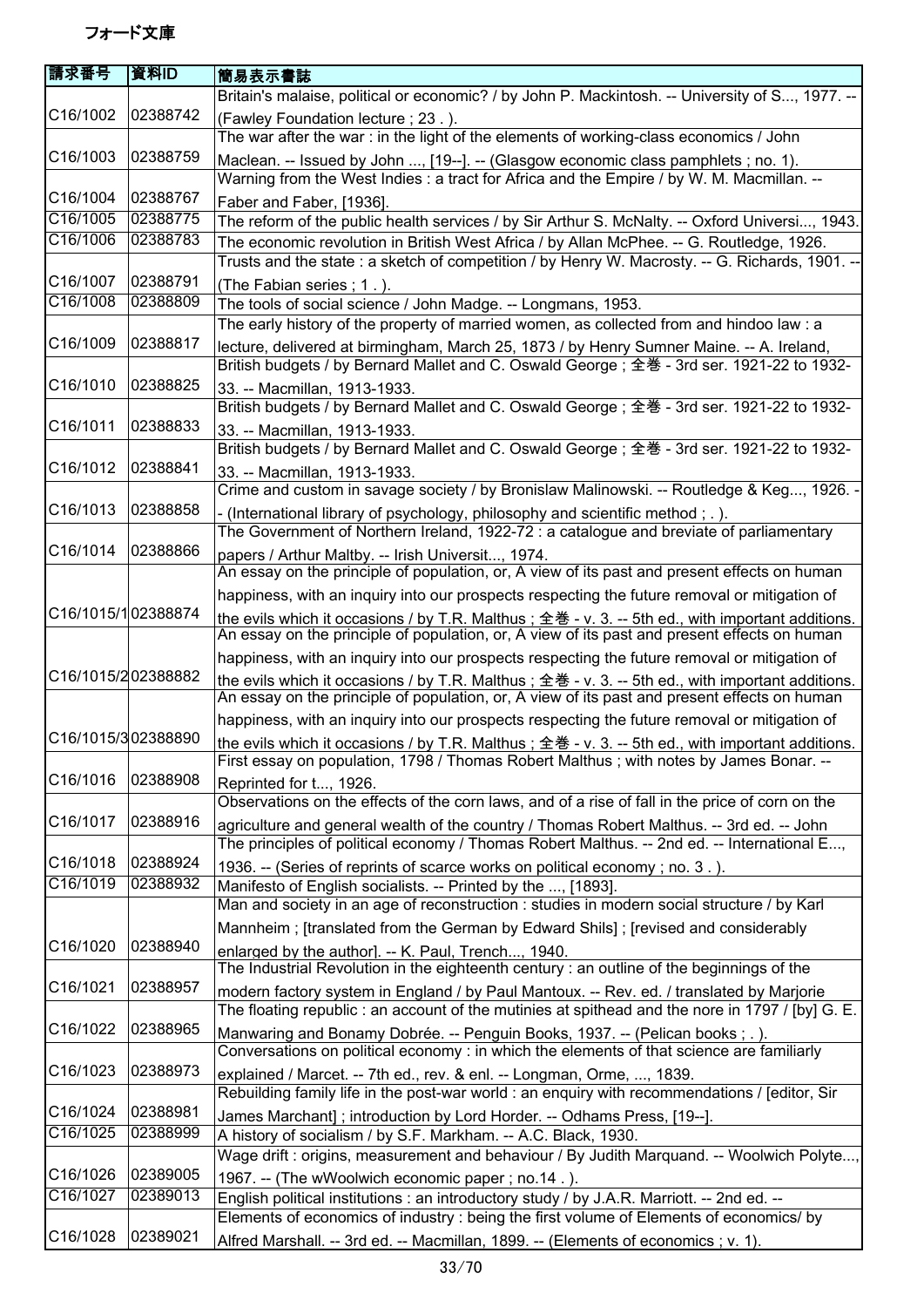| 請求番号               | 資料ID     | 簡易表示書誌                                                                                                                                                  |
|--------------------|----------|---------------------------------------------------------------------------------------------------------------------------------------------------------|
| C16/1029           | 02389039 | Money credit & commerce / by Alfred Marshall. -- Macmillan, 1923.                                                                                       |
| C16/1030           | 02389047 | Official papers / by Alfred Marshall. -- Published for t, 1926.                                                                                         |
| C16/1031           | 02389054 | Principles of economics : an introductory volume / Alfred Marshall. -- 8th ed. -- Macmillan,                                                            |
|                    |          | The pure theory of foreign trade; The pure theory of domestic values / by Alfred Marshall. --                                                           |
| C16/1032           | 02389062 | London School o, 1930. -- (Series of reprints of scarce tracts in economic and political                                                                |
| C16/1033           | 02389070 | The economics of industry / by Alfred Marshall and Mary Paley Marshall. -- Macmillan, 1879.                                                             |
|                    |          | The English poor in the eighteenth century : a study in social and administrative history / by                                                          |
| C16/1034           | 02389088 | Dorothy Marshall. -- George Routledg, 1926.                                                                                                             |
|                    |          | The Old Poor Law, 1795-1834 / prepared for the Economic History Society by J.D. Marshall. -                                                             |
| C16/1035           | 02389096 | - Macmillan, 1968. -- (Studies in economic history) (Papermac ; 2503).                                                                                  |
| C16/1036           | 02389104 | The living past : a sketch of Western progress / by F. S. Marvin. -- 2nd ed -- Clarendon                                                                |
|                    |          | International shipping cartels : a study of industrial self-regulation by shipping conferences /                                                        |
| C16/1037           | 02389112 | by Daniel Marx. -- Princeton Unive, 1953.                                                                                                               |
|                    |          | Capital : a critical analysis of capitalist production / by Karl Marx ; translated from the third                                                       |
| C16/1038/102389120 |          | German edition, by Samuel Moore and Edward Aveling ; and edited by Frederick Engels ; 全                                                                 |
|                    |          | 卷, v. 1, v. 2. -- Swan Sonnensche, 1887.<br>Capital : a critical analysis of capitalist production / by Karl Marx ; translated from the third           |
|                    |          |                                                                                                                                                         |
| C16/1038/202389138 |          | German edition, by Samuel Moore and Edward Aveling ; and edited by Frederick Engels ; 全                                                                 |
|                    |          | 卷, v. 1, v. 2. -- Swan Sonnensche, 1887.<br>The process of circulation of capital / by Karl Marx ; edited by Frederick Engels ; translated              |
|                    |          | from the second German edition by Ernest Untermann. -- C.H. Kerr, 1919. -- (Capital : a                                                                 |
| C16/1039/202389146 |          |                                                                                                                                                         |
|                    |          | critique of political economy / by Karl Marx ; v. 2).<br>The process of capitalist production as a whole / edited by Frederick Engels; translated from  |
|                    |          | the first German edition by Ernest Untermann. -- C.H. Kerr, c1909. -- (Capital : a critique of                                                          |
| C16/1039/302389153 |          | political economy / by Karl Marx; v. 3).                                                                                                                |
|                    |          | The Civil War in France / by Karl Marx ; with an introduction by Frederick Engels ; translated                                                          |
| C16/1040           | 02389161 | from the German by E. Belfort Bax. -- C.H. Kerr, [1---].                                                                                                |
| C16/1041           | 02389179 | The class struggles in France, 1848 - 50 / by Karl Marx. -- International P, [1935?].                                                                   |
|                    |          | A contribution to the critique of political economy / by Karl Marx ; translated from the second                                                         |
| C16/1042           | 02389187 | German edition by N.I. Stone. -- Charles H. Kerr, c1904.                                                                                                |
|                    |          | The eighteenth Brumaire of Louis Bonaparte / by Karl Marx ; translated by Daniel De Leon. --                                                            |
| C16/1043           | 02389195 | 3rd ed. -- Charles H. Kerr, 1919.                                                                                                                       |
| C16/1044 02389203  |          | Letters to Dr. Kugelmann / by Karl Marx. -- International P, 1934. -- (Marxist library ; v. 17.                                                         |
|                    |          | Revolution and counter-revolution or Germany in 1848 / Karl Marx ; edited by Eleanor Marx                                                               |
| C16/1045           | 02389211 | Aveling. -- Socialist Labou, 1918                                                                                                                       |
| C16/1046           | 02389229 | The civil war in the United States / by Karl Marx and Frederick Engels. -- Lawrence and Wi,                                                             |
|                    |          | Correspondence, 1846-1895 : a selection with commentary and notes / Karl Marx and                                                                       |
| C16/1047           | 02389237 | Friedrich Engels. -- Lawrence and Wi, 1934.                                                                                                             |
|                    |          | The Life and teaching of Karl Marx / by M. Beer; translated by T. C. Partington and H. J.                                                               |
| C16/1048           | 02389245 | Stenning. -- National Labour, 1921. -- (Social studies series ; 2.).                                                                                    |
| C16/1049           | 02389252 | Karl Marx: an essay / by Harold J. Laski. -- Fabian Society , [1922?].                                                                                  |
|                    |          | The red Prussian: the life and legend of Karl Marx / Leopold Schwarzschild; [translated from                                                            |
| C16/1050           | 02389260 | the German by Margaret Wing]. -- H. Hamilton, 1948.                                                                                                     |
| C16/1051           | 02389278 | Initiation économique / par Daniel Massé. -- Hachette, 1927. -- (Collection des initiations ; . ).                                                      |
|                    |          | Parliament and the people : a course of lectures deliverd in the Royal Gallery of the House of                                                          |
| C16/1052           | 02389286 | Lords in May, 1909 / by J. Howard B. Masterman. -- 2nd ed. -- Headley Brother, 1909.                                                                    |
|                    |          | Chartism / by F. C. Mather. -- Historical Asso, 1965. -- (General series / Historical                                                                   |
| C16/1053           | 02389294 | Association; no. 61.).                                                                                                                                  |
| C16/1054           | 02389302 | Germany in revolution : the first phase / by Louise E. Matthaei. -- Swarthmore Pres, 1920.                                                              |
|                    | 02389310 | A study in trade-cycle history : economic fluctuations in Great Britain, 1833-1842 / by R.C.O.                                                          |
| C16/1055           |          | Matthews. -- Cambridge Unive, 1954.                                                                                                                     |
| C16/1056           | 02389328 | Local government in modern England / John P.R. Maud. -- Thornton Butter, [1932]. --                                                                     |
|                    |          | (Home university library of modern knowledge; 159.).<br>Employment in an underdeveloped area : a sample survey of Kingston, Jamaica / by W.F.           |
| C16/1057           | 02389336 |                                                                                                                                                         |
| C16/1058           | 02389344 | Maunder. -- Yale University, c1960. -- (Caribbean series ; 3.).<br>Some addresses delivered at Amherst College commencement time 1923. -- [s.n.], 1924. |
|                    |          |                                                                                                                                                         |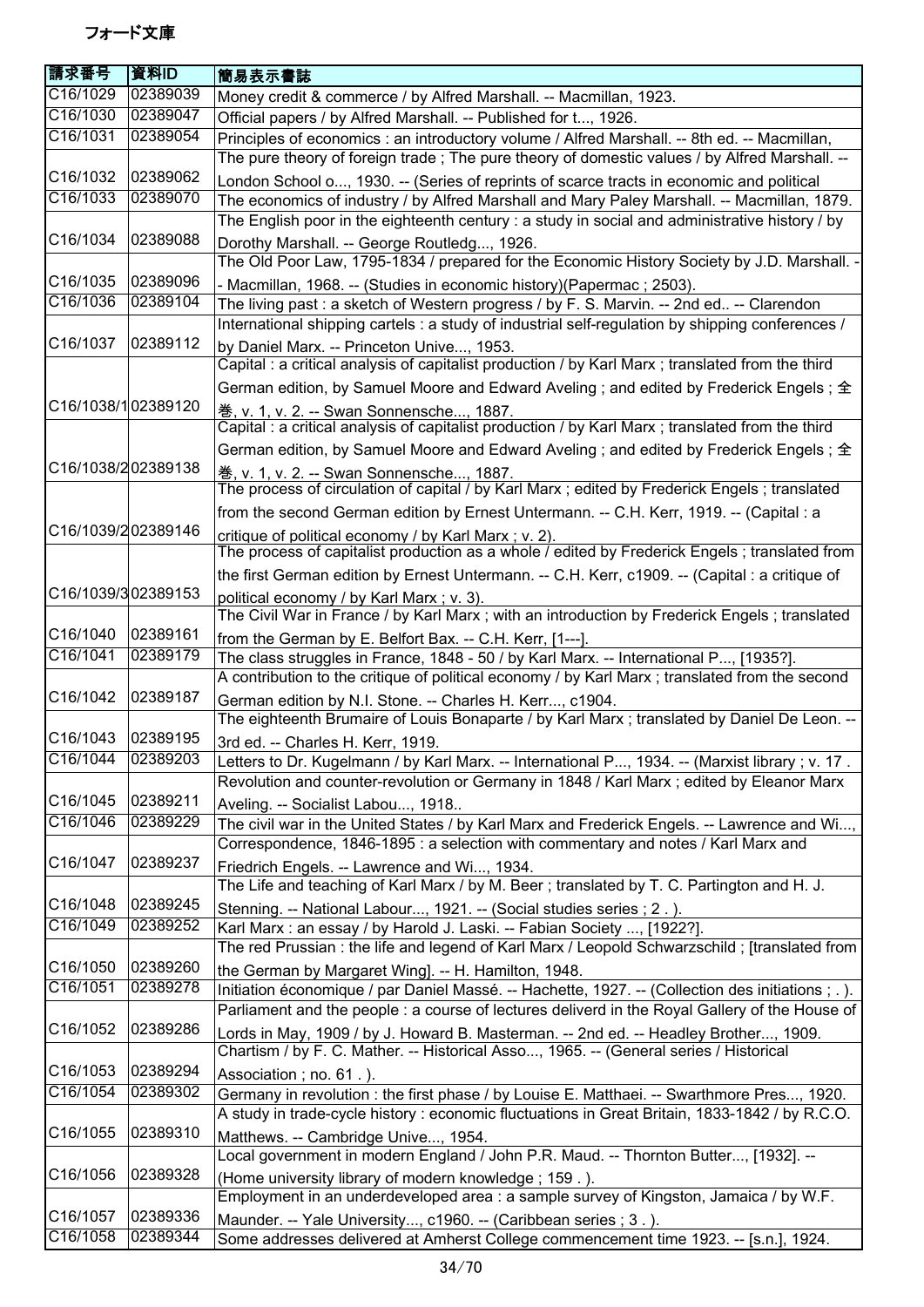| 請求番号               | 資料ID     | 簡易表示書誌                                                                                                                                                                                    |
|--------------------|----------|-------------------------------------------------------------------------------------------------------------------------------------------------------------------------------------------|
|                    |          | Sir Thomas Erskine May's treatise on the law, privileges, proceedings and usage of                                                                                                        |
| C16/1059           | 02389351 | parliament. -- 15th ed. / editor, Lord Campion ; assistant editor, T.G.B. Cocks. -- Butterworth,<br>The Thames Valley from cricklade to staines : a survey of its existing state and some |
|                    |          | suggestions for its future preservation / prepared by the Earl of Mayo, S.D. Adshead and                                                                                                  |
| C16/1060           | 02389369 | Patrick Abercrombie ; with a preface by John Buchan. -- University of L, 1929.<br>The social problems of an industrial civilization : with an appendix on the political problem / by      |
|                    |          | Elton Mayo; 全巻, (), () : pbk. -- [1st ed. reprinted] / foreword by J.H. Smith. -- Routledge and                                                                                           |
| C16/1061           | 02389377 | K, 1975. -- (International library of sociology; .).                                                                                                                                      |
| C16/1062           | 02389385 | The Churches and the Labour movement / by Stephen Mayor. -- Independent Pre, 1967.                                                                                                        |
| C16/1063           | 02389393 | The economic basis of a durable peace / by J. E. Meade. -- G. Allen & Unwi, 1940.                                                                                                         |
| C16/1064           | 02389401 | An introduction to economic analysis and policy / by J.E. Meade. -- Clarendon Press, 1936.                                                                                                |
| C16/1065           | 02389419 | The rate of interest in a progressive state / by J.E. Meade. -- Macmillan, 1933.                                                                                                          |
| C16/1066           | 02389427 | National income and expenditure / by J.E. Meade and Richard Stone. -- Oxford Universi,<br>National income and expenditure / by J.E. Meade and Richard Stone. -- 2nd ed., rev. --          |
| C16/1067           | 02389435 | Bowes & Bowes, 1948.                                                                                                                                                                      |
| C16/1068           | 02389443 | The Irish economy since 1922 / [by] James Meenan. -- Liverpool Unive, 1970.                                                                                                               |
| C16/1069           | 02389450 | The Experimental College / by Alexander Meiklejohn. -- Harper & Brothe, c1932.                                                                                                            |
| C16/1070           | 02389468 | The liberal college / by Alexander Meiklejohn. -- Jones, 1920. -- (The Amherst books; .).                                                                                                 |
|                    |          | The right to the whole produce of labour: the origin and development of the theory of labour's                                                                                            |
|                    |          | claim to the whole product of industry / by Anton Menger; translated by M.E. Tanner; with an                                                                                              |
| C16/1071           | 02389476 | introduction and bibliography by H.S. Foxwell. -- Macmillan, 1899.                                                                                                                        |
|                    |          | Outlines of the economic history of England : a study in social development / by H. O.                                                                                                    |
| C16/1072           | 02389484 | Meredith. -- I. Pitman, [1908].                                                                                                                                                           |
| C16/1073           | 02389492 | Casual labour at the docks / by H. A. Mess. -- Bell, 1916.                                                                                                                                |
| C16/1074           | 02389500 | The elements of economics mathematically interpreted / by J.K. Mehta. -- G. Routledge,<br>The food production in war / by Thomas Hudson Middleton. -- Clarendon Press, 1923. --           |
| C16/1075           | 02389518 | (Economic and social history of the World war. British ser.; .).                                                                                                                          |
|                    |          | The economic organisation of soviet Russia : a brief sketch of the organisation and the                                                                                                   |
| C16/1076           | 02389526 | present situation of industry in Russia / by V.P. Miliutin. -- Communist party, [1---].                                                                                                   |
| C16/1077           | 02389534 | Autobiography / by John Stuart Mill. -- Longmans, Green, 1873                                                                                                                             |
|                    |          | Considerations on representative government / by John Stuart Mill. -- People's ed --                                                                                                      |
| C16/1078           | 02389542 | Longman, Green,, 1865.                                                                                                                                                                    |
|                    |          | Principles of political economy: with some of their applications to social philosophy / by John                                                                                           |
| C16/1079/102389559 |          | Stuart Mill ; 全巻, v. 1, v. 2. -- 4th ed. -- John W. Parker , 1857.                                                                                                                        |
|                    |          | Principles of political economy : with some of their applications to social philosophy / by John                                                                                          |
| C16/1079/202389567 |          | Stuart Mill; 全巻, v. 1, v. 2. -- 4th ed. -- John W. Parker , 1857.                                                                                                                         |
|                    |          | The subjection of women / by John Stuart Mill. -- New ed. / edited, with introduction analysis                                                                                            |
| C16/1080           | 02389575 | by Stanton Coit. -- Longmans, Green, 1906.<br>A system of logic, ratiocinative and inductive : being a connected view of the principles of                                                |
|                    |          | evidence and the methods of scientific investigation / by John Stuart Mill. -- New impression. -                                                                                          |
| C16/1081           | 02389583 | - Longmans, Green, 1906. -- (The silver library ; .).                                                                                                                                     |
|                    |          | Statistical methods applied to economics and business / Frederick Cecil Mills. -- Pitman,                                                                                                 |
| C16/1082           | 02389591 | 1930. -- (American business series).<br>The colonization of Australia (1829-42) : the Wakefield experiment in empire building / by                                                        |
|                    |          | Richard Charles Mills; with an introduction by Graham Wallas. -- Sidgwick & Jack, 1915. --                                                                                                |
| C16/1083           | 02389609 |                                                                                                                                                                                           |
|                    |          | (Studies in economics and political science; no. 44.).<br>Trade union documents / compiled and edited with an introduction by W. Milne-Bailey. -- G.                                      |
| C16/1084           | 02389617 | Bell & Sons, 1929.                                                                                                                                                                        |
|                    |          | Facts from the Coal Commission / compiled by R. Page Arnot for the Miners' Federation of                                                                                                  |
| C16/1085           | 02389625 | Great Britain, with a preface by Robert Smillie and Frank Hodges. -- Labour Research,                                                                                                     |
|                    |          | Further facts from the Coal Commission : being a history of the second stage of the Coal                                                                                                  |
|                    |          | Industry Commission, with excerpts from the evidence / compiled by R. Page Arnot for the                                                                                                  |
| C16/1086           | 02389633 | Miners' Federation of Great Britain; with a preface by Robert Smillie & Frank Hodges. --                                                                                                  |
| C16/1087           | 02389641 | Semi-starvation. -- Clements Press, [1919?].                                                                                                                                              |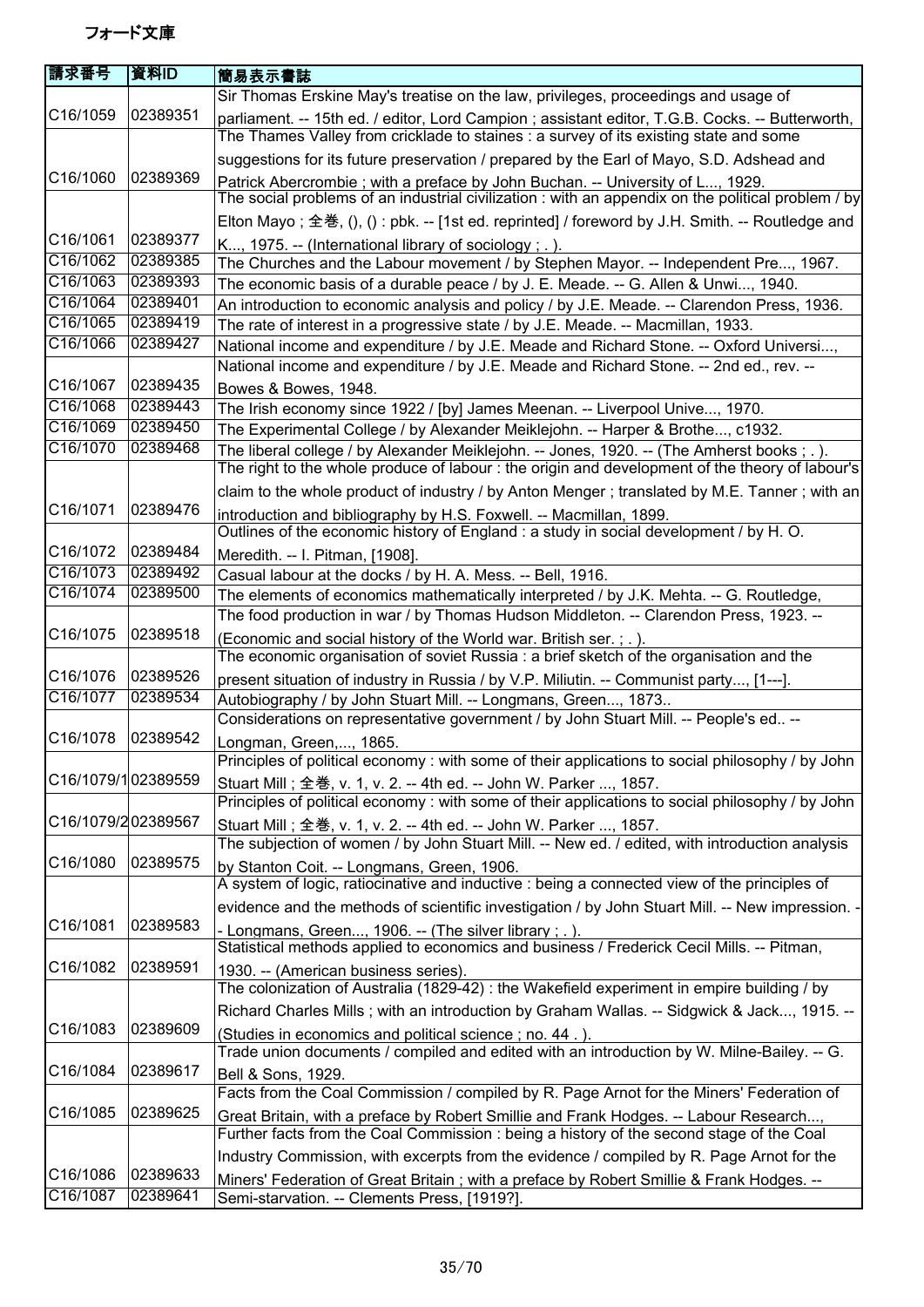| 請求番号                  | 資料ID                 | 簡易表示書誌                                                                                                                                                                    |
|-----------------------|----------------------|---------------------------------------------------------------------------------------------------------------------------------------------------------------------------|
|                       |                      | Coal dispute: official report of prodeedings of coference between representatives of the                                                                                  |
|                       |                      | GovernmentOn April 11th and 12th, 1921 / Miners' Federation of Great Britain. -- Co-                                                                                      |
| C16/1088              | 02389658             | operative Pr, [1921].                                                                                                                                                     |
|                       |                      | Annual Conference : held at the Town Hall, Llandudno, commencing on wednesday, August                                                                                     |
| C16/1089              | 02389666             | 17th, 1921 / Miners' Federation of Great Britain. -- Co-operative Pr, [1921].                                                                                             |
|                       |                      | Reduction of Wages: in the various Coal Districts involved in the Owners' Proposals (Per                                                                                  |
| C16/1090              | 02389674             | week of five days) / Miners' Federation of Great Britain. -- Co-operative Pr, [1921].                                                                                     |
| C16/1091              | 02389682             | Facts about the coal dispute / Triple Industrial Alliance. -- Triple Industri, [19--].                                                                                    |
|                       |                      | Enclosure and the small farmer in the age of the Industrial Revolution / prepared for the                                                                                 |
| C16/1092              | 02389690             | Economic History Society by G.E. Mingay. -- Macmillan, 1973, c1968. -- (Studies in economic                                                                               |
|                       |                      | Industrial councils: the Whitley report, together with the letter of the Minister of Labour                                                                               |
|                       |                      | explaining the Government's view of its proposals. -- Ministry of Lab, 1917. -- (Industrial                                                                               |
| C16/1093              | 02389708             | reports / Ministry of Labour; no. 1).                                                                                                                                     |
|                       |                      | The trade unions: organisation and action / by J.T. Murphy, John W. Muir, William Graham. -                                                                               |
| C16/1096              | 02389716             | - Ruskin College, 1919. -- (The reorganisation of industry series ; 5.).                                                                                                  |
|                       |                      | The stabilization of business / by Wesley C. Mitchell, Irving Fisher  [et al.]; with an                                                                                   |
| C16/1097              | 02389724             | introduction by Herbert Hoover; edited by Lionel D. Edie. -- Macmillan, 1923.                                                                                             |
| C16/1098              | 02389732             | Marx against the peasant : a study in social dogmatism / by David Mitrany. -- Weidenfeld &                                                                                |
| C16/1099              | 02837201             | Occupation and liberation / by E. Mönick; 1940-1944. -- [s.n.], [1976].                                                                                                   |
|                       |                      | Child health and the state / by Alan Moncrieff. -- Geoffrey Cumber, 1953. -- (Newsholme                                                                                   |
| C16/1100              | 02389757             | lectures series; 1953.).                                                                                                                                                  |
| C16/1101              | 02389765             | Riches and poverty / by L.G. Chiozza Money. -- Methuen, 1905.                                                                                                             |
| C16/1102              | 02389773             | The triumph of nationalization / by Leo Chiozza Money. -- Cassell, 1920.                                                                                                  |
| C16/1103              | 02389781             | Utopia / Thomas More. -- [2nd ed.]. -- Cambridge Unive, 1883. -- (Pitt Press series; .).                                                                                  |
| C16/1104              | 02389799             | The revolt of the bees. -- 4th ed. -- C. Gilpin, 1850. -- (The Phoenix library).                                                                                          |
| C16/1105/102389807    |                      | Recollections / by John Viscount Morley; 全巻, v. 1, v. 2. -- Macmillan, 1917.                                                                                              |
| C16/1105/202389815    |                      | Recollections / by John Viscount Morley; 全巻, v. 1, v. 2. -- Macmillan, 1917.                                                                                              |
| C16/1106              | 02389823             | The struggle for national education / by John Morley. -- Chapman and Hal, 1873.                                                                                           |
| C16/1107              | 02389831             | An essay on the relations between labour and capital / by C. Morrison. -- Longman, Brown,,                                                                                |
|                       |                      | Better times for the housewife! : labour's policy for the home-maker / by Herbert Morrison;                                                                               |
| C16/1108              | 02389849             | with a preface by Robert Smille. -- Labour Party, 1923.                                                                                                                   |
| C16/1109              | 02389856             | Government and parliament : a survey from the inside / Herbert Morrison. -- Geoffrey                                                                                      |
|                       |                      | Health and welfare services handbook: being a general guide to the health and welfare                                                                                     |
|                       |                      | services administered by local authorities, together with National Insurance and National                                                                                 |
| C16/1110<br>C16/1111  | 02389864<br>02389872 | Assistance. -- 2nd ed. -- Hadden, Best, 1955.                                                                                                                             |
| C16/1112              | 02389880             | Trade unionism and the trade union bill / by Ramsay Muir. -- 2nd ed. -- Williams & Norg,                                                                                  |
|                       |                      | Crime and psychology / by Claud Mullins. -- 5th ed. -- Methuen, 1949.<br>Why crime?: some causes and remedies from the psychological standpoint / by Claud                |
| C16/1113              | 02389898             |                                                                                                                                                                           |
|                       |                      | Mullins. -- Methuen, 1945.<br>A discourse of trade, from England unto the East-Indies, 1621 / T. M -- Facsimile Text ,                                                    |
| C <sub>16</sub> /1114 | 02389906             |                                                                                                                                                                           |
|                       |                      | 1930. -- (The Facsimile Text Society series; v. 1.).<br>England's treasure by forraign trade / by Thomas Mun. -- Published for t, 1928. -- (Reprints                      |
| C16/1115              | 02389914             |                                                                                                                                                                           |
|                       |                      | of economic history classics; no. 1.).<br>Modern trade unionism : a study of the present tendencies and the future of trade unions in                                     |
| C16/1116              | 02389922             |                                                                                                                                                                           |
|                       |                      | Britain / by J.T. Murphy. -- Routledge, 1935. -- (The new world series ; . ).<br>The workers' committee : an outline of its principles and structure / by J.T. Murphy. -- |
| C16/1117              | 02389930             | Sheffield Worke, 1918.                                                                                                                                                    |
|                       |                      | Leçons d'économie politique suivant la doctrine de l'École de Lausanne / R. A. Murray;                                                                                    |
| C <sub>16</sub> /1118 | 02389948             | édition française, traduit et adaptée de l'italien par Pierre Boven. -- Payot, 1920.                                                                                      |
|                       |                      | Nation and family : the Swedish experiment in democratic family and population policy / by                                                                                |
| C16/1119              | 02389955             | Alva Myrdal. -- Kegan Paul, Tre, 1945. -- (International library of sociology and social                                                                                  |
| C16/1120              | 02389963             | Monetary equilibrium / by Gunnar Myrdal. -- W. Hodge, 1939.                                                                                                               |
|                       |                      | The political element in the development of economic theory / Gunnar Myrdal ; translated                                                                                  |
|                       |                      | from the German by Paul Streeten. -- Routledge & K. , 1953. -- (International library of                                                                                  |
| C16/1121              | 02389971             | sociology and social reconstruction ; . ).                                                                                                                                |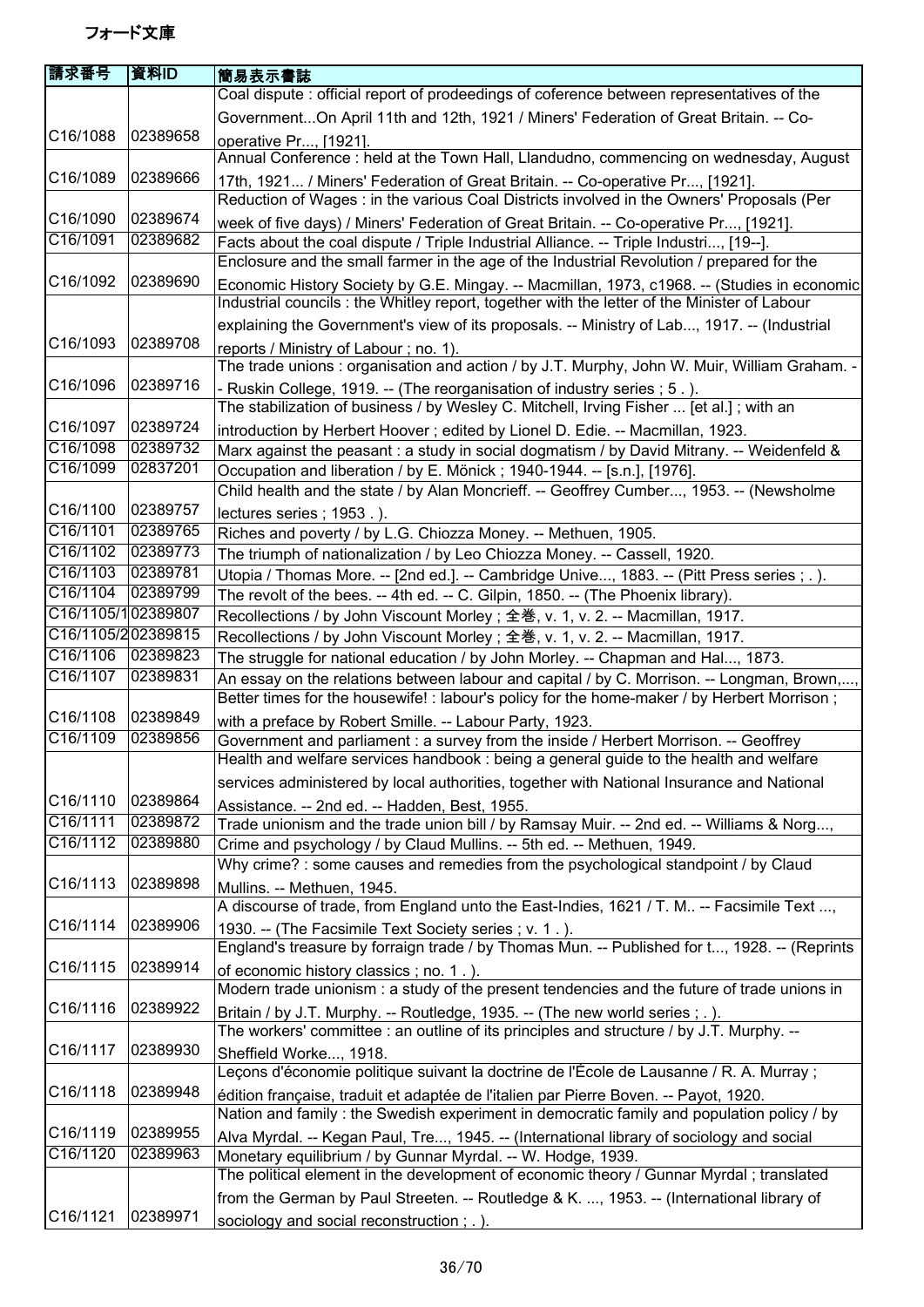| 請求番号                  | 資料ID     | 簡易表示書誌                                                                                                                                                                             |
|-----------------------|----------|------------------------------------------------------------------------------------------------------------------------------------------------------------------------------------|
|                       |          | The failure of the poor law / National Committee to Promote the Break-up of the Poor Law. --                                                                                       |
| C16/1122              | 02389989 | Printed for the, [19--].                                                                                                                                                           |
|                       |          | Annual report and balnace sheet of hte National Federation of Women Workers; 5th. --                                                                                               |
| C16/1123              | 02389997 | National Labour, 1912.                                                                                                                                                             |
|                       |          | National guilds: an appeal to trade unionists. -- National Guilds, [19--]. -- (Pamphlets of the                                                                                    |
| C16/1124              | 02390003 | National Guilds League; no. 1).                                                                                                                                                    |
|                       |          | National guilds or Whitley councils? : being a reprint, with a new introduction, of two                                                                                            |
|                       |          | pamphlets, entitled, "Observations on the Whitley report," and "Notes for trade unionists on                                                                                       |
| C16/1125              | 02390011 | the Whitley report". -- National Guilds, [1918?].                                                                                                                                  |
|                       |          | Towards a miners' guild. -- National Guilds, [19--]. -- (Pamphlets of the National Guilds                                                                                          |
| C <sub>16</sub> /1126 | 02390029 | League; $no. 3$ ).                                                                                                                                                                 |
|                       |          | Public regulation of competitive practices. -- National Indust, 1929. -- (Studies in public                                                                                        |
| C16/1127              | 02390037 |                                                                                                                                                                                    |
| C16/1128/102390045    |          | policy toward business; .).<br>The second industrial survey of South Wales; 全巻 - v. 3. -- University Pres, 1937.                                                                   |
| C16/1128/202390052    |          | The second industrial survey of South Wales; 全巻 - v. 3. -- University Pres, 1937.                                                                                                  |
| C16/1128/302390060    |          | The second industrial survey of South Wales ; 全巻 - v. 3. -- University Pres, 1937.                                                                                                 |
|                       |          | Trade regulations & commercial policy of the United Kingdom / by the research staff of the                                                                                         |
|                       |          | National Institute of Economic and Social Research. -- At the Universi, 1943. -- (Economic                                                                                         |
| C16/1129              | 02390078 |                                                                                                                                                                                    |
|                       |          | and social studies / National Institute of Economic and Social Research ; 3.).<br>National Joint Industrial Council for the Electricity Supply Industry : formed 1st may, 1919. -- |
| C16/1130              | 02390086 |                                                                                                                                                                                    |
|                       |          | Hornsey Journal, 1927.                                                                                                                                                             |
|                       |          | Planning for abundance / Nicolas Kaldor[et al.]. -- National Peace , 1943. -- (Peace aims                                                                                          |
| C16/1131              | 02390094 | pamphlet series; no.21.).                                                                                                                                                          |
|                       |          | How to run coal : suggestions for a plan of public ownership, public control, and democratic                                                                                       |
|                       |          | management in the coal industry / issued by Nationalization Research Committee, United                                                                                             |
| C16/1132              | 02390102 | Mine Workers of America. -- Nationalization, 1922.                                                                                                                                 |
|                       |          | Security, work, and relief policies, 1942 : report of the Committee on Long-Range Work and                                                                                         |
| C16/1133              | 02390110 | Relief Policies to the National Resources Planning Board. -- U.S. Gov. Print, 1942.                                                                                                |
| C16/1134              | 02390128 | Retailing and the public / Lawrence E. Neal. -- G. Allen & Unwi, [1932].                                                                                                           |
| C16/1135              | 02390136 | Economic organization of the British coal industry / A.M. Neuman. -- George Routledg,                                                                                              |
|                       |          | Marx and modern capitalism / by J.T. Walton Newbold. -- British Sociali, 1918. --                                                                                                  |
| C16/1136              | 02390144 | (International socialist library; 8.).                                                                                                                                             |
|                       |          | The health of the State / by George Newman. -- 3rd ed -- Headley brother, 1913. -- (Social                                                                                         |
| C16/1137              | 02390151 | service handbooks; no. 2.).                                                                                                                                                        |
| C16/1138              | 02390169 | Infant mortality : a social problem / by George Newman. -- Methuen, 1906.                                                                                                          |
|                       |          | National health insurance manual : being a handbook to the law and practice of national                                                                                            |
| C16/1139              | 02390177 | health insurance / by T.S. Newman and A.G. Lee. -- McCorquodale, 1934.                                                                                                             |
|                       |          | Health problems in organized society : studies in the social aspects of public health / by                                                                                         |
| C16/1140              | 02390185 | Arthur Newsholme. -- P.S. King, 1927.                                                                                                                                              |
| C16/1141              | 02390193 | Public health and insurance / Arthur Newsholme. -- King, 1920.                                                                                                                     |
| C16/1142              | 02390201 | A programme of priorities. -- Issued by the ', 1937.                                                                                                                               |
| C16/1143              | 02390219 | New towns after the war: an argument for garden cities / by new townsmen. -- J.M. Dent,                                                                                            |
|                       |          | A history of the English poor law, in connexion with the legislation and other circumstances                                                                                       |
| C16/1144/102390227    |          | affecting the condition of the people / by Sir George Nicholls; 全巻, v. 1, v. 2. -- J. Murray,                                                                                      |
|                       |          | A history of the English poor law, in connexion with the legislation and other circumstances                                                                                       |
| C16/1144/202390235    |          | affecting the condition of the people / by Sir George Nicholls; 全巻, v. 1, v. 2. -- J. Murray,                                                                                      |
| C16/1145              | 02390243 | The effects of machinery on wages / by J. Shield Nicholson. -- New and rev. ed. -- G. Allen,                                                                                       |
| C16/1146              | 02390250 | Elements of political economy / by J. Shield Nicholson. -- 2nd ed. -- A. & C. Black, 1906.                                                                                         |
|                       |          | The relations of rents, wages and profits in agriculture, and their bearing on rural                                                                                               |
| C16/1147              | 02390268 | depopulation / by J.S. Nicholson. -- S. Sonnenschein, 1906. -- (Social science series ; 109.).                                                                                     |
|                       |          | A treatise on money and essays on monetary problems / by J. Shield Nicholson. -- 2nd ed.,                                                                                          |
| C16/1148              | 02390276 | rev. and enl. -- Adam and C. Bla, 1893.                                                                                                                                            |
|                       |          | The private manufacture of armaments / by Philip Noel-Baker ; with a prefatory note by                                                                                             |
| C16/1149              | 02390284 | Viscount Cecil; v. 1. -- Victor Gollancz, 1936.                                                                                                                                    |
| C16/1150              | 02390292 | Discourses upon trade / by Sir Dudley North. -- Adam and Charle, 1846.                                                                                                             |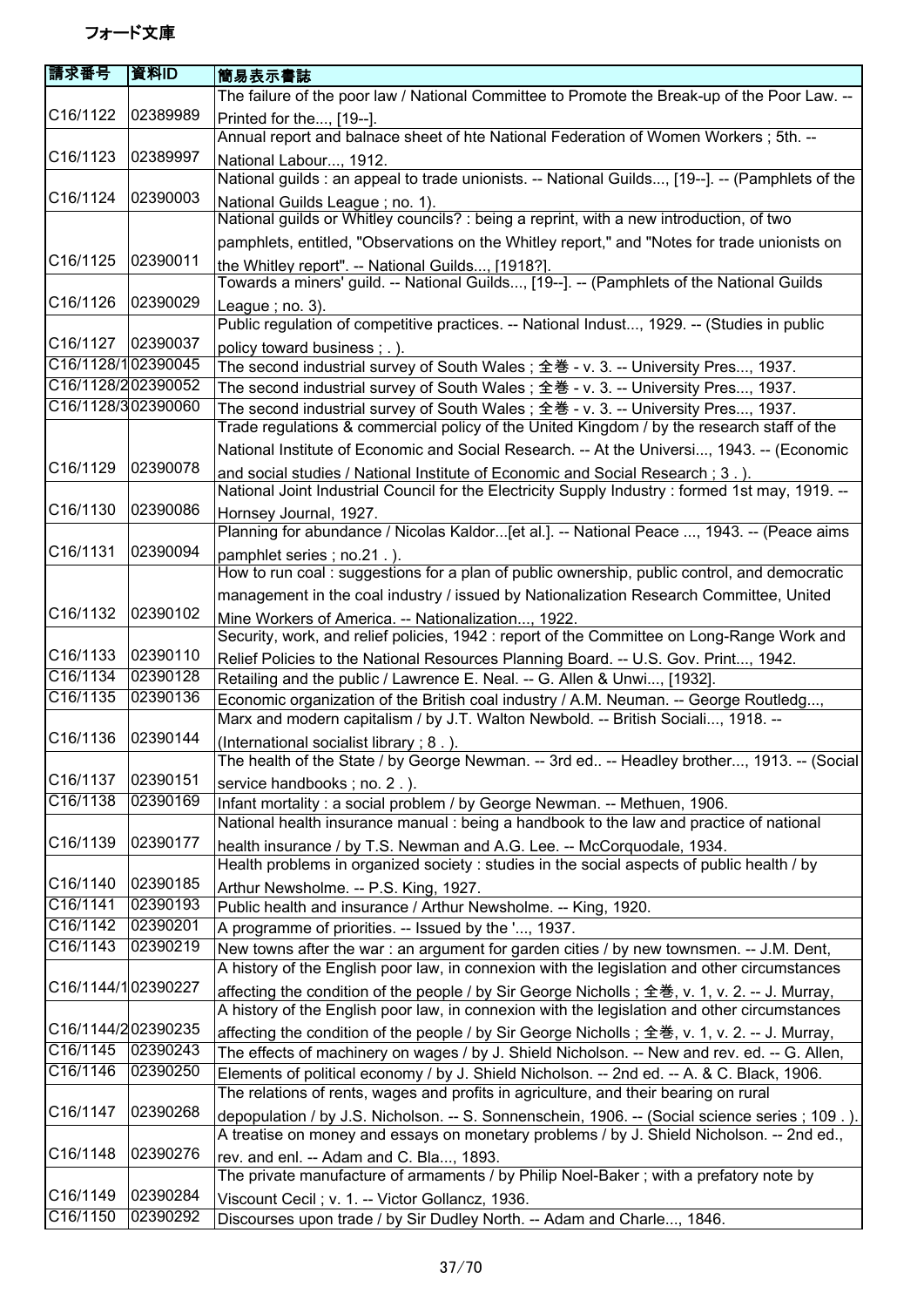| 請求番号                  | 資料ID     | 簡易表示書誌                                                                                                                                                               |
|-----------------------|----------|----------------------------------------------------------------------------------------------------------------------------------------------------------------------|
|                       |          | Britain's town and country pattern : a summary of the Barlow, Scott, and Uthwatt reports /                                                                           |
|                       |          | prepared by the Nuffield College Social Reconstruction Survey; with an introduction by                                                                               |
| C16/1151              | 02390300 | G.D.H. Cole. -- Faber and Faber, 1943. -- (Rebuilding Britain series; no. 2.).                                                                                       |
|                       |          | Education : its data and first principles / by Percy Nunn. -- Edward Arnold, [1920]. -- (The                                                                         |
| C16/1152              | 02390318 | modern educator's library / general editor, A. A. Cock; .).                                                                                                          |
|                       |          | Richard Oastler's repley to Richard Cobden's speech : at leeds, 18th december, 1849. --                                                                              |
| C <sub>16</sub> /1153 | 02390326 | People's ed -- Pavey, 1850.                                                                                                                                          |
| C16/1154              | 02390334 | Local government / William Blake Odgers. -- 2nd ed. -- Macmillan, 1909.                                                                                              |
| C16/1155              | 02390342 | White capital & coloured labour / Lord Olivier. -- New ed., rewritten and rev. -- Leonard &                                                                          |
| C16/1156              | 02390359 | The Irish case stated. -- [s.n.], [19--].                                                                                                                            |
|                       |          | Political and economic writings, from the New English weekly, 1932-1934 : with a preliminary                                                                         |
|                       |          | section from the New age, 1912 / A.R. Orage; arranged by Montgomery Butchart with the                                                                                |
| C16/1157              | 02390367 | advice of Maurice Colbourne  [et al.]. -- S. Nott, 1936.                                                                                                             |
|                       |          | The road to Wigan Pier / by George Orwell; with a foreword by Victor Gollancz. -- Victor                                                                             |
| C16/1158              | 02390375 | Gollancz, 1937.                                                                                                                                                      |
| C16/1159              | 02390383 | The tenure of agricultural land / by C.S. Orwin and W.R. Peel. -- 2nd ed. -- University Pres,                                                                        |
|                       |          | Théorie mathématique de l'échange / par Antonio Osorio ; avec une introduction de Vilfredo                                                                           |
| C16/1160              | 02390391 | Pareto; traduit par José D'Almada. -- M. Giard & É. , 1913.                                                                                                          |
|                       |          | The chief task of our times and the political forces & currents facing the Russian Revolution /                                                                      |
| C16/1161              | 02390409 | by Vladimir Oulianoff (Lenin). -- Workers' Social, [19--].                                                                                                           |
| C16/1162              | 02390417 | A new view of society & other writings / by Robert Owen; introduction by G.D.H. Cole. -- J.M.                                                                        |
|                       |          | Dent, 1927. -- (Everyman's library; Science.).<br>Report to the county of Lanark, of a plan for relieving public distress and removing discontent,                   |
|                       |          |                                                                                                                                                                      |
|                       |          | by giving permanent, productive employment to the poor and working classes, under                                                                                    |
| C16/1163              | 02390425 | arrangements which will essentially improve their character, and ameliorate their condition;                                                                         |
| C16/1164              | 02390433 | diminish the expenses of production and consumption, and create markets co-extensive with                                                                            |
|                       |          | Robert Owen: a biography / by Frank Podmore. -- George Allen & , 1923.<br>Robert Owen: prophet of the poor: essays in honour of the two hundredth anniversary of his |
| C16/1165              | 02390441 | birth / edited by Sidney Pollard and John Salt; with an introduction by Sidney Pollard. --                                                                           |
| C16/1166/102390458    |          | Fifty years of Parliament / by The Earl of Oxford and Asquith; 全巻, Vol. 1, Vol. 2. -- Cassell,                                                                       |
| C16/1166/202390466    |          | Fifty years of Parliament / by The Earl of Oxford and Asquith; 全巻, Vol. 1, Vol. 2. -- Cassell,                                                                       |
|                       |          | The economics of full employment : six studies in applied economics / prepared at the Oxford                                                                         |
| C16/1167 02390474     |          | University Institute of Statistics. -- Basil Blackwell, 1944.                                                                                                        |
|                       |          | Studies in war economics : a selection of articles reprinted from the Bulletin of the Institute of                                                                   |
| C16/1168              | 02390482 | Statistics and other periodicals / prepared at the Oxford University. Institute of Statistics. -- B.                                                                 |
| C16/1169              | 02390490 | The age of reason / by Thomas Paine. -- Watts, 1938. -- (The Thinker's library; no. 69.).                                                                            |
|                       |          | Rights of man: being an answer to Mr. Burke's attack on the French Revolution / by Thomas                                                                            |
|                       |          | Paine; edited by Hypatia Bradlaugh Bonner; with an introduction by G.D.H. Cole. --                                                                                   |
| C16/1170              | 02390508 | Unabridged ed. -- Watts, 1937. -- (The Thinker's library; no. 63.).                                                                                                  |
|                       |          | The life of Thomas Paine: with a history of his literary, political, and religious career in                                                                         |
|                       |          | America, France, and England / by Moncure Daniel Conway ; to which is added a sketch of                                                                              |
| C16/1171              | 02390516 | Paine by William Cobbett; edited by Hypatia Bradlaugh Bonner. -- Watts, 1909.                                                                                        |
|                       |          | The suffragette movement : an intimate account of persons and ideals / by E. Sylvia                                                                                  |
| C16/1172              | 02390524 | Pankhurst. -- Longmans, Green, 1931.                                                                                                                                 |
|                       |          | The paper pound of 1797-1821 : a reprint of the bullion report / with an introduction by Edwin                                                                       |
| C16/1173              | 02390532 | Cannan. -- P.S. King, 1919.                                                                                                                                          |
|                       |          | Co-operative agriculture : a solution of the land question, as exemplified in the history of The                                                                     |
|                       |          | Ralahine Co-operative Agricultural Association, County Clare, Ireland / by William Pare. --                                                                          |
| C16/1174              | 02390540 | Longmans, Green, 1870.                                                                                                                                               |
|                       |          | Manuel d'économie politique / par Vilfredo Pareto ; traduit sur l'édition italienne par Alfred                                                                       |
| C16/1175              | 02390557 | Bonnet (revue par l'auteur). -- 2e éd. -- Marcel Giard, 1927. -- (Bibliothèque internationale                                                                        |
|                       |          | The independent worker and the small family business : a study of their importance on                                                                                |
| C16/1176              | 02390565 | Merseyside / by H.J.H. Parker. -- [s.n.], [1932].                                                                                                                    |
|                       |          | Radical Leicester : a history of Leicester, 1780-1850 / Alfred Temple Patterson. -- Leicester                                                                        |
| C16/1177              | 02390573 | Unive, 1954.                                                                                                                                                         |
| C16/1178              | 02390581 | Creative revolution : a study of communist ergatocracy / by Eden & Cedar Paul. -- Plebs                                                                              |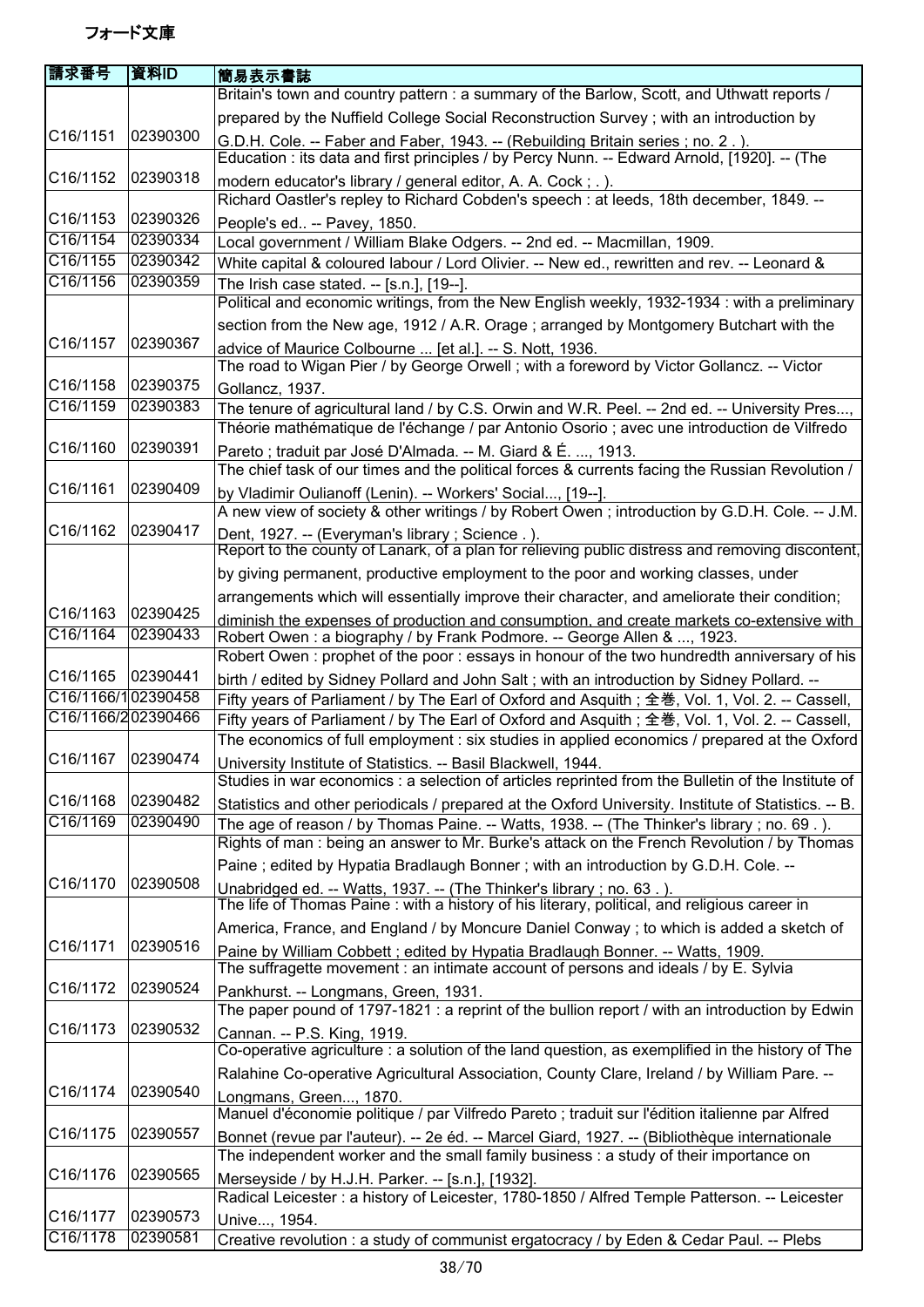| 請求番号                  | 資料ID     | 簡易表示書誌                                                                                                                                                                         |
|-----------------------|----------|--------------------------------------------------------------------------------------------------------------------------------------------------------------------------------|
|                       |          | Proletcult (proletarian culture) / by Eden & Cedar Paul. -- Leonard Parsons, 1921. -- (The                                                                                     |
| C16/1179              | 02390599 | new era series; vol. 12.).                                                                                                                                                     |
| C16/1180              | 02390607 | The economics of national insurance / by Alan T. Peacock. -- Hodge, 1952.                                                                                                      |
|                       |          | The ethic of freethought and other addresses and essays / by Karl Pearson. -- 2nd ed. (rev.).                                                                                  |
| C16/1181              | 02390615 | -- A & C Black, 1901.                                                                                                                                                          |
|                       |          | The history of the Fabian Society / by Edward R. Pease. -- 2nd ed. / with a supplementary                                                                                      |
| C16/1182              | 02390623 | chapter. -- Fabian Society, 1925.                                                                                                                                              |
|                       |          | Economic writings of James Pennington / edited with an essay on the life and work of James                                                                                     |
|                       |          | Pennington by R. S. Sayers. -- London School o, 1963. -- (Series of reprints of scarce                                                                                         |
| C16/1183              | 02390631 | works on political economy; no. 17.).                                                                                                                                          |
|                       |          | The first code of laws of the Russian Socialist Federal Soviet Republic / edited by the                                                                                        |
| C16/1184              | 02390649 | People's Commissariat of Justice, Petrograd. -- Socialist Infor, 1920.                                                                                                         |
| C16/1185              | 02390656 | An eye-witness from Russia / by John Rickman. -- People's Russia, 1919.                                                                                                        |
|                       |          | Constitution of the Russian Socialist Federal Soviet Republic : order of the Fifth All-Russia                                                                                  |
| C16/1186              | 02390664 | Congress of Soviets passed on the 10th of July, 1918. -- People's Russia, 1919.                                                                                                |
|                       |          | The Russian plan for the League of Nations: Text of the Russian Soviet Government's                                                                                            |
| C <sub>16</sub> /1187 | 02390672 | Peace proposals sent by Tchicherine to President Wilson. -- People's Russia, [1918].                                                                                           |
|                       |          | The aims of the Bolsheviki: addendum to the Party Programme / by B. Shumiatzki. --                                                                                             |
| C16/1188              | 02390680 | People's Russia, [19--].                                                                                                                                                       |
|                       |          | Allied agents in Soviet Russia: complete text of the letter of M. René Marchand, to M.                                                                                         |
| C16/1189              | 02390698 | Poincaré, September, 1918. -- People's Russia, 1918.                                                                                                                           |
|                       |          | The Socialist Soviet Republic of Russia : its rise and organisation / by Jacques Sadoul. --                                                                                    |
| C16/1190              | 02390706 | People's Russia, [19--].                                                                                                                                                       |
| C16/1191              | 02390714 | Russian code of labour laws / by the People's Commissariat of Justice. -- People's Russia,                                                                                     |
| C16/1192              | 02390722 | The origin and growth of the Russian Soviets / by M. Philips Price. -- People's Russia,                                                                                        |
| C16/1193              | 02390730 | A sketch of the Russian trade union movement. -- People's Russia, ca. 1918.                                                                                                    |
|                       |          | British consul replies to anti-Bolshevik slanders / correspondence between Rear-Admiral                                                                                        |
| C <sub>16</sub> /1194 | 02390748 | Kemp & Douglas Young. -- People's Russia, [1919?].                                                                                                                             |
|                       |          | How a city Soviet is elected in Russia : taken from accounts of the elections to the Moscow                                                                                    |
| C16/1195              | 02390755 | Soviet, April. 1918. -- People's Russia, 1919.                                                                                                                                 |
|                       |          | The Care Committee, the child and the parent : a small volume containing the history of the                                                                                    |
|                       |          | provision of meals to the children of poor parents; and an account of Children's Care                                                                                          |
|                       |          | Committees, their work and organisation, with particular reference to the place of the                                                                                         |
| C16/1196              | 02390763 | voluntary worker and the duties of an official / by Douglas Pepler. -- Constable. 1912.                                                                                        |
|                       |          | Left-wing democracy in the English Civil War : a study of the social philosophy of Gerrard                                                                                     |
| C16/1197              | 02390771 | Winstanley / by David W. Petegorsky. -- V. Gollancz, 1940.                                                                                                                     |
| C16/1198              | 02390789 | Essays on mankind and political arithmetic / by Sir William Petty. -- Cassell, 1894. --                                                                                        |
| C16/1199              | 02390797 | (Cassell's national library; .).                                                                                                                                               |
| C16/1200              | 02390805 | Aspects of British economic history / by A.C. Pigou. -- Macmillan, 1947.                                                                                                       |
| C16/1201              | 02390813 | Economics in practice : six lectures on current issues / by A. C. Pigou. -- Macmillan, c1935.                                                                                  |
| C16/1202              | 02390821 | The economics of stationary states / by A. C. Pigou. -- Macmillan, 1935.                                                                                                       |
| C16/1203              | 02390839 | The economics of welfare / by A. C. Pigou. -- Macmillan and c, 1920.                                                                                                           |
|                       |          | The economics of welfare / by A.C. Pigou. -- 4th ed. -- Macmillan & Co , 1932.<br>The economy and finance of the war : being a discussion of the real costs of the war and the |
| C16/1204              | 02390847 |                                                                                                                                                                                |
| C16/1205              | 02390854 | way in which they should be met / by A.C. Pigou. -- Rev. ed -- Dent, 1916.                                                                                                     |
| C16/1206              | 02390862 | Employment & equilibrium : a theoretical discussion / by A. C. Pigou. -- Macmillan, 1941.                                                                                      |
| C16/1207              | 02390870 | Income: an introduction to economics / by A. C. Pigou. -- Macmillan, 1946.                                                                                                     |
| C16/1208              | 02390888 | Industrial fluctuations / by A.C. Pigou. -- Macmillan, 1927.                                                                                                                   |
| C16/1209              | 02390896 | Lapses from full employment / by A. C. Pigou. -- Macmillan, 1945.<br>The policy of land taxation / by A.C. Pigou. -- Longmans, Green, 1909.                                    |
| C16/1210              | 02390904 | The political economy of war / by A. C. Pigou. -- A new and rev. ed. -- Macmillan, 1940.                                                                                       |
| C16/1211              | 02390912 | Principles & methods of industrial peace / by A. C. Pigou. -- Macmillan, 1905.                                                                                                 |
| C16/1212              | 02390920 | Protective and preferential import duties / A.C. Pigou. -- Macmillan, 1906.                                                                                                    |
| C16/1213              | 02390938 | Socialism versus capitalism / by A.C. Pigou. -- Macmillan, 1937.                                                                                                               |
| C16/1214              | 02390946 | A study in public finance / by A.C. Pigou. -- 3rd (rev.) ed. -- Macmillan, 1947.                                                                                               |
| C16/1215              | 02390953 | The theory of unemployment / by A.C. Pigou. -- Macmillan, 1933.                                                                                                                |
|                       |          |                                                                                                                                                                                |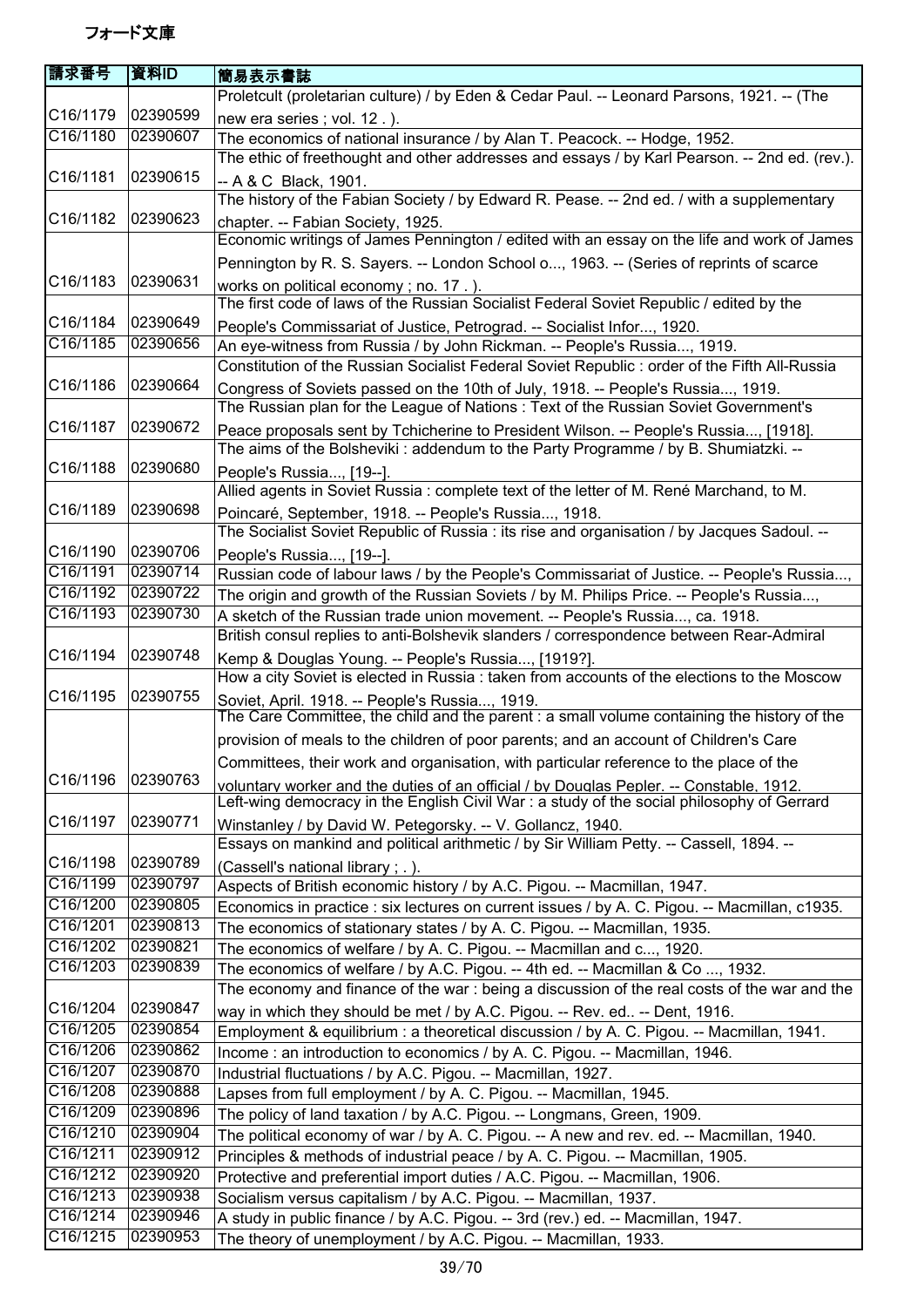| 請求番号               | 資料ID     | 簡易表示書誌                                                                                                                                                                                           |
|--------------------|----------|--------------------------------------------------------------------------------------------------------------------------------------------------------------------------------------------------|
|                    |          | Unemployment / by A.C. Pigou. -- Williams & Norg, 1913. -- (Home university library of                                                                                                           |
| C16/1216           | 02390961 | modern knowledge; .).<br>The economic position of Great Britain (1935) / by A.C. Pigou and Colin Clark. -- Royal                                                                                 |
| C16/1217           | 02390979 | Economic , 1936.                                                                                                                                                                                 |
| C16/1218           | 02390987 | Social theory and social policy / Robert Pinker; 全巻, (), () : pbk. -- Heinemann Educa,                                                                                                           |
|                    |          | 1971. -- (Heinemann studies in sociology; .).<br>The pioneers of land reform / Thomas Spence, William Ogilvie, Thomas Paine; with an                                                             |
| C16/1219           | 02390995 | introduction by M. Beer. -- G. Bell and Son, 1920. -- (Bohn's popular library; .).                                                                                                               |
| C16/1220/102391001 |          | Social politics and modern democracies / by Charles W. Pipkin; 全巻, v. 1, v. 2. -- Macmillan,                                                                                                     |
| C16/1220/202391019 |          | Social politics and modern democracies / by Charles W. Pipkin; 全巻, v. 1, v. 2. -- Macmillan,                                                                                                     |
| C16/1221           | 02391027 | The life of Francis Place 1771-1854 / Graham Wallas. -- Longmans, Green, 1898.                                                                                                                   |
| C16/1222           | 02391035 | An outline of psychology / [The Plebs Textbook Committee]. -- 2nd ed -- Plebs League,<br>[1921]. -- (Plebs textbooks; no. 1.).                                                                   |
| C16/1223           | 02391043 | A bill to provide for the survey of certain shipping, and to prevent overloding -- Virtue and                                                                                                    |
| C16/1224           | 02391050 | Unseaworthy ships : report of the Royal Commission / [George Howell]. -- [s.n.], [1---].                                                                                                         |
|                    |          | An examination of the reports and evidence of the commission / by George Howell. -- Judd &                                                                                                       |
| C16/1225           | 02391068 | Co., 1874.                                                                                                                                                                                       |
|                    |          | A letter addressed to His Grace the Duke of Somerset, chairman of the Royal Comission on                                                                                                         |
| C16/1226           | 02391076 | Unseaworthy Ships / by Samuel Plimsoll. -- [Virtur and Co, [1874].                                                                                                                               |
|                    |          | Speech delivered in the House of Commons, March 4, 1873 : in moving for a royal                                                                                                                  |
|                    |          | commission to inquire into the condition of the mercantile marine of the United Kingdom / by                                                                                                     |
| C16/1227           | 02391084 | Samuel Plimsoll. -- [s.n.], 1873.<br>Copy of correspondence between Mr. W. W. Rundell and J. G. Lawrie, Esq. : Freeboard and                                                                     |
| C16/1228           | 02391092 | structural weakness of iron steam vessels. -- Judd & Co., 1875.<br>A pamphlet upon the system of manufacturing rope yarns for rope cordage : with the results,                                   |
|                    |          | &c. / by the Counsil of the National United Association of rope and twine spinners of Great                                                                                                      |
| C16/1229           | 02391100 | Britain and Ireland. -- [s.n.], 1874.                                                                                                                                                            |
| C16/1230           | 02391118 | Testing of rope cordage / [David Kirkaldy]. -- [s.n.], [1874].                                                                                                                                   |
| C16/1231           | 02391126 | The British fuel and power industries : a report / by PEP. -- PEP, 1947.                                                                                                                         |
| C16/1232           | 02391134 | British trade unionism : six studies / by PEP. -- PEP (Political , 1948.                                                                                                                         |
| C16/1233           | 02391142 | Early days of P.E.P.: a fragment of history / by Kenneth Lindsay. -- [s.n.], [1973].                                                                                                             |
| C16/1234           | 02391159 | Population policy in Great Britain : a report by PEP, April 1948. -- PEP (Political , 1948.<br>Report on the British health services : a survey of the existing Health Services in Great Britain |
| C16/1235           | 02391167 | with proposals for future development / PEP (Political and Economic Planning). -- PEP, 1937.<br>Report on the British social services : a survey of the existing public social services in Great |
| C16/1236           | 02391175 | Britain with proposals for future development / PEP (Political and Economic Planning). --<br>Report on the location of industry : a survey of present trends in Great Britain affecting          |
|                    |          | industrial location and regional economic development, with proposals for future policy /                                                                                                        |
| C16/1237           | 02391183 |                                                                                                                                                                                                  |
|                    |          | PEP(Political and Economic Planning). -- PEP, 1939.<br>Political dictionary : forming a work of universal reference, both constitutional and legal, and                                          |
|                    |          | embracing the terms of civil administration, of political economy and social relations, and of                                                                                                   |
|                    |          | all the more important statistical departments of finance and commerce; 全巻, v. 1, v. 2. --                                                                                                       |
| C16/1238/102391191 |          | Charles knight , 1845-1846. -- (Knight's books of reference : . ).<br>Political dictionary : forming a work of universal reference, both constitutional and legal, and                           |
|                    |          | embracing the terms of civil administration, of political economy and social relations, and of                                                                                                   |
|                    |          | all the more important statistical departments of finance and commerce; 全巻, v. 1, v. 2. --                                                                                                       |
| C16/1238/202391209 |          | Charles knight , 1845-1846. -- (Knight's books of reference : . ).                                                                                                                               |
| C16/1239           | 02391217 | Wage policy in relation to industrial fluctuations / A.G. Pool. -- Macmillan, 1938.                                                                                                              |
|                    |          | New poor law or no poor law : being a description of the majority and minority reports of the                                                                                                    |
| C16/1240           | 02391225 | Poor Law Commission / with an introductory note by Canon Barnett. -- Dent, 1909.                                                                                                                 |
| C16/1241           | 02391233 | The fiscal and diplomatic freedom of the British oversea dominions / by Edward Porritt;                                                                                                          |
|                    |          | edited by David Kinley. -- Clarendon Press, 1922.<br>Marx and modern thought / by G.V. Portus. -- Students' ed. -- Workers' Educat, 1921. --                                                     |
| C16/1242           | 02391241 |                                                                                                                                                                                                  |
| C16/1243           | 02391258 | (W.E.A. series; .) (Economic, political, and social studies; no. 4.).<br>How to make a revolution / Raymond Postgate. -- Hogarth Press, 1934                                                     |
| C16/1244           | 02391266 | The builders' history / by R.W. Postgate. -- National Federa, 1923.                                                                                                                              |
|                    |          |                                                                                                                                                                                                  |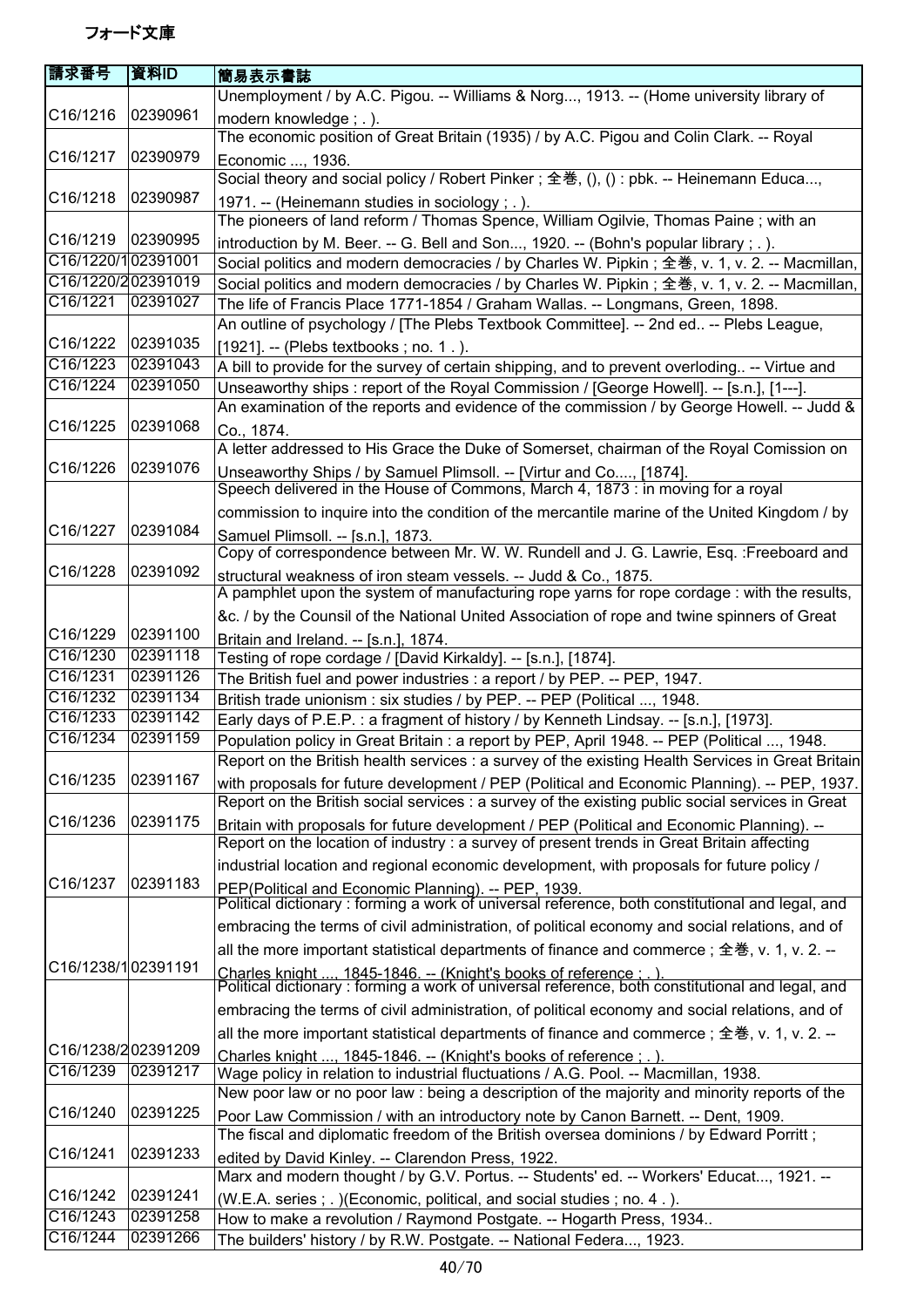| 請求番号                  | 資料ID     | 簡易表示書誌                                                                                                                                                                             |
|-----------------------|----------|------------------------------------------------------------------------------------------------------------------------------------------------------------------------------------|
|                       |          | Revolution from 1789 to 1906 / documents selected and edited with notes and introductions                                                                                          |
| C16/1245              | 02391274 | by R.W. Postgate. -- Grand Richards, 1920.                                                                                                                                         |
| C16/1246              | 02391282 | Medieval people / by Eileen Power. -- 2nd ed. -- Methuen, 1925.                                                                                                                    |
| $\overline{C16/12}47$ | 02391290 | British canals : is their resuscitation practicable? / by Edwin A. Pratt. -- J. Murray, 1906.                                                                                      |
|                       |          | Railways and their rates : with an appedix on the British canal problem / by Edwin A. Pratt. --                                                                                    |
| C16/1248              | 02391308 | John Murray, 1905.                                                                                                                                                                 |
|                       |          | The royal road to emancipation : all wage slaves may start now / by E.L. Pratt. -- Industrial                                                                                      |
| C16/1249              | 02391316 | Work, [19--].                                                                                                                                                                      |
|                       |          | Economic science and practice, or, Essays on various aspects of the relations of economic                                                                                          |
| C16/1250              | 02391324 | science to practical affairs / by L.L. Price. -- Methuen, 1896.                                                                                                                    |
|                       |          | A short history of political economy in England : from Adam Smith to Arnold Toynbee / by L.L.                                                                                      |
| C16/1251              | 02391332 | Price. -- Methuen, 1891. -- (University extension series ; . ).                                                                                                                    |
|                       |          | Capitalist europe and Socialist Russia / by M. Philips Price. -- British Sociali, 1919. --                                                                                         |
| C16/1252              | 02391340 | (International socialist library; 12.).                                                                                                                                            |
|                       |          | The English patents of monopoly / by William Hyde Price. -- Houghton, Miffl, 1906. --                                                                                              |
| C16/1253              | 02391357 | (Harvard economic studies; v. 1.).                                                                                                                                                 |
|                       |          | Local government and taxation in the United Kingdom : a series of essays published under                                                                                           |
| C16/1254              | 02391365 |                                                                                                                                                                                    |
| C16/1255              | 02391373 | the sanction of the Cobden Club / edited by J.W. Probyn. -- Cassell, Petter, 1882.<br>Property : its duties and rights / by L.T. Hobhouse  [et al.]. -- Macmillan and C, 1913.     |
| C16/1256              | 02391381 | English farming, past and present / by Rowland E. Prothero. -- 2nd ed. -- Longmans,                                                                                                |
|                       |          | General idea of the revolution in the nineteenth century / Translated from the French by John                                                                                      |
| C16/1257              | 02391399 |                                                                                                                                                                                    |
| $\overline{C16/1258}$ | 02391407 | Beverley Robinson. -- Haskell House P, 1969.                                                                                                                                       |
| C16/1259              | 02391415 | John Pym 1583-1643 : the statesman of the Puritan Revolution / S. Reed Brett. -- Murray,                                                                                           |
|                       |          | Housing and slum clearance in London / by Hugh Quigley and Ismay Goldie. -- Methuen,                                                                                               |
| C16/1260              | 02391423 | The country banker: his clients, cares, and work from an experience of forty years / by                                                                                            |
|                       |          | George Rae. -- 5th ed. -- J. Murray, 1903.                                                                                                                                         |
| C16/1261              | 02391431 | Trade unionism and co-operation in action : a record of joint action during the railway dispute,                                                                                   |
|                       |          | 1919. -- United Advisory, 1920.                                                                                                                                                    |
| C16/1262              | 02391449 | Railway Dispute 1919 : report to the labour movement of Great Britain by the committee                                                                                             |
|                       |          | appointed at the Caxton Hall Conference. -- National Transp, 1919.                                                                                                                 |
| C16/1263              | 02391456 | Arbitration and conciliation in Australasia : the legal wage in Victoria & New Zealand / Mary                                                                                      |
| C16/1264              | 02391464 | <u> Theresa Rankin. -- G. Allen &amp; Unwi, [1916].</u>                                                                                                                            |
| C16/1265              | 02391472 | Six weeks in Russia in 1919 / by Arthur Ransome. -- Socialist Labou, 1919.                                                                                                         |
| C16/1266              | 02391480 | The truth about Russia / by Arthur Ransome. -- The Workers' So, 1918?.                                                                                                             |
|                       |          | Pioneers of the Russian revolution / by Angelo S. Rappoport. -- Stanley Paul, 1918<br>Financial policy of Czechoslovakia during the first year of its history / by Alois Rašin. -- |
|                       |          |                                                                                                                                                                                    |
| C16/1267              | 02391498 | Clarendon Press, 1923. -- (Economic and social history of the World War; .) (Czechoslovak                                                                                          |
| C16/1268              | 02391506 | series; English Version.)                                                                                                                                                          |
|                       |          | Rates levied in various towns 1946-1947 : 62nd annual statement. -- Seed, [1947].                                                                                                  |
| C16/1269              | 02391514 | Family allowances : a new edition of the disinherited family / Eleanor Rathbone. -- enlarged                                                                                       |
|                       |          | new ed. -- G. Allen, [1949].<br>A few doubts as to the correctness of some opinions generally entertained on the subjects of                                                       |
|                       |          |                                                                                                                                                                                    |
|                       |          | population and political economy / by Piercy Ravenstone ; with an introductory essay, Piercy                                                                                       |
| C16/1270              |          | Ravenstone and his radical Tory treatise by Joseph Dorfman. -- A.M. Kelley, 1966. --                                                                                               |
|                       | 02391522 | (Reprints of economic classics : . ).                                                                                                                                              |
|                       |          | Thoughts on the funding system and its effects. -- A.M. Kelley, 1966. -- (Reprints of economic                                                                                     |
| C16/1271              | 02391530 | classics $;$ $\ldots$ ).                                                                                                                                                           |
|                       |          | The economic history of England, (1760-1860) / by Arthur Redford. -- Longmans, Green,                                                                                              |
| C16/1272              | 02391548 | 1931. -- (The economic history of Great Britain; .).                                                                                                                               |
|                       |          | Local government in England / by Josef Redlich; edited with additions by Francis W. Hirst;                                                                                         |
| C16/1273/102391555    |          | 全巻, v. 1, v. 2. -- Macmillan, 1903.                                                                                                                                                |
|                       |          | Local government in England / by Josef Redlich; edited with additions by Francis W. Hirst;                                                                                         |
| C16/1273/202391563    |          | 全巻, v. 1, v. 2. -- Macmillan, 1903.                                                                                                                                                |
| C16/1274              | 02391571 | A phase in the development of Mill's ideas on liberty / J.C. Rees. -- [s.n.], [1958].                                                                                              |
| C16/1275              | 02391589 | A short fiscal and financial history of England 1815-1918 / J. F. Rees. -- Methuen, 1921.                                                                                          |
| C16/1276              | 02391597 | A social & industrial history of England, 1815-1918 / by J.F. Rees. -- Methuen, 1920.                                                                                              |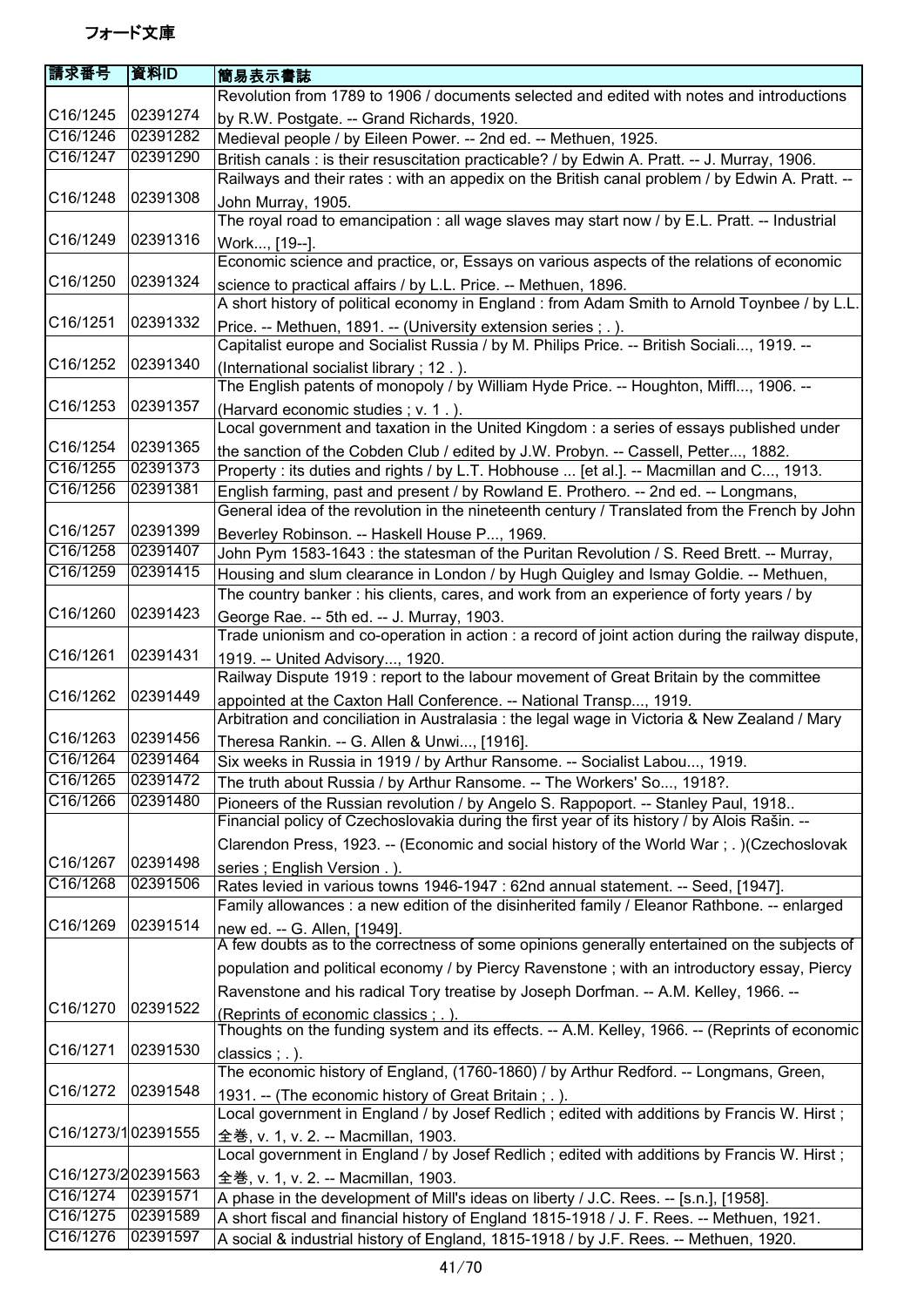| 請求番号                 | 資料ID                 | 簡易表示書誌                                                                                                                                                                                |
|----------------------|----------------------|---------------------------------------------------------------------------------------------------------------------------------------------------------------------------------------|
| C16/1277             | 02391605             | Equality / John Rees. -- Macmillan, 1972. -- (Key concepts in political science; .).                                                                                                  |
|                      |                      | An inquiry into the human mind, on the principles of common sense / by Thomas Reid. --                                                                                                |
| C16/1278             | 02391613             | Printed for And, 1818.                                                                                                                                                                |
| C16/1279             | 02391621             | The home I want / by Richard Reiss. -- [2nd ed.]. -- Hodder and Stou, [1919].                                                                                                         |
|                      |                      | Guilds in the middle ages / by Georges Renard; translated by Dorothy Terry and edited with                                                                                            |
| C16/1280             | 02391639             | an introduction by G.D.H. Cole. -- Bell, 1918.                                                                                                                                        |
|                      |                      | The report of the Royal Commission, appointed under order in Counsil P.C. 411 of February                                                                                             |
|                      |                      | 5, 1946, to Investigate the Facts Relating to and the Circumstances Surrounding the                                                                                                   |
|                      |                      | Communication, by Public Officials and Other Persons in Positions of Trust of Secret and                                                                                              |
| C16/1281             | 02391647             | Confidential Information to Agents of a Foreign Power, June 27, 1946 / Robert Taschereau.<br>Report on the steel strike of 1919 / by the Commission of Inquiry, the Interchurch World |
|                      |                      | Movement; Francis J. McConnell, chairman  [et al.]; with the technical assistance of the                                                                                              |
| C16/1282             | 02391654             | Bureau of Industrial Research, New York. -- Harcourt, Brace, 1920.<br>Elementary statistical methods / by E. C. Rhodes. -- Routledge & Keg, c1933. -- (London                         |
| C16/1283             | 02391662             | School of Economics and Political Science ; . ) (Studies in statistics and scientific method ; no.                                                                                    |
|                      |                      | An essay on the influence of a low price of corn on the profits of stock, shewing the                                                                                                 |
|                      |                      | inexpediency of restrictions on importation : with remarks on Mr. Malthus' two last                                                                                                   |
| C16/1284             | 02391670             | publications / by David Ricardo. -- 2nd ed. -- Printed for Joh, 1815.                                                                                                                 |
|                      |                      | The high price of bullion : a proof of the depreciation of bank notes / by David Ricardo. -- The                                                                                      |
| C16/1285<br>C16/1286 | 02391688<br>02391696 | fourth edition, corrected. -- Printed for Joh, 1811.                                                                                                                                  |
|                      |                      | On the principles of political economy, and taxation / by David Ricardo. -- 2nd ed. -- John                                                                                           |
| C16/1287             | 02391704             | Principles of political economy and taxation / by David Ricardo; edited, with introductory                                                                                            |
|                      |                      | essay, notes, and appendices, by E.C.K. Gonner. -- George Bell and, 1891.<br>Proposals for an economical and secure currency : with observations on the profits of the                |
|                      |                      | Bank of England, as they regard the public and the proprietors of bank stock / by David                                                                                               |
| C16/1288             | 02391712             | Ricardo, Esq. -- 2nd ed. -- John Murray, 1816.                                                                                                                                        |
|                      |                      | Reply to Mr. Bosanquet's Practical observations on the report of the Bullion Committee / by                                                                                           |
| C16/1289             | 02391720             | David Ricardo. -- Printed for Joh, 1811.                                                                                                                                              |
| C16/1290             | 02391738             | Delegation in local government : county to district councils / by Peter G. Richards. -- Allen &                                                                                       |
|                      |                      | Unwin, 1956. -- (New town and county hall series; .).<br>Honourable members : a study of the British backbencher / Peter G. Richards. -- Faber and                                    |
| C16/1291             | 02391746             |                                                                                                                                                                                       |
|                      |                      | Faber, 1959.<br>The economic basis of class conflict and other essays in political economy / by Lionel                                                                                |
| C16/1292             | 02391753             | Robbins. -- Macmillan, 1939.                                                                                                                                                          |
| C16/1293             | 02391761             | The economic causes of war / by Lionel Robbins. -- J. Cape, 1939.                                                                                                                     |
|                      |                      | The economic problem in peace and war: some reflections on objectives and mechanisms /                                                                                                |
| C16/1294             | 02391779             | by Lionel Robbins. -- Macmillan, 1947.                                                                                                                                                |
| C16/1295             | 02391787             | An essay on the nature & significance of economic science / by Lionel Robbins. -- Macmillan,                                                                                          |
| C16/1296             | 02391795             | The great depression / by Lionel Robbins. -- Macmillan, 1934.                                                                                                                         |
|                      |                      | The theory of economic policy : in English classical political economy / by Lionel Robbins. --                                                                                        |
| C16/1297             | 02391803             | Macmillan, 1952.                                                                                                                                                                      |
| C16/1298             | 02391811             | An outline of the economic history of England / D.W. Roberts. -- Longmans, Green, 1931.                                                                                               |
|                      |                      | Banking policy and the price level : an essay in the theory of the trade cycle / by D.H.                                                                                              |
| C16/1299             | 02391829             | Robertson. -- P.S. King, 1926.                                                                                                                                                        |
|                      |                      | The ebb and flow of unemployment / by D. H. Robertson. -- Daily News, [19--]. -- (The new                                                                                             |
| C16/1300             | 02391837             | way series; $no. 6.$ ).                                                                                                                                                               |
| C16/1301             | 02391845             | Economic fragments / by Dennis H. Robertson. -- P.S. King, 1931.                                                                                                                      |
|                      |                      | Money / by D.H. Robertson; with an introduction by J.M. Keynes. -- New edition revised. --                                                                                            |
| C16/1302             | 02391852             | Nisbet, 1932. -- (Cambridge economic handbooks; 2.).                                                                                                                                  |
|                      |                      | A study of industrial fluctuation : an enquiry into the character and causes of the so-called                                                                                         |
| C16/1303             | 02391860             | cyclical movements of trade / by Dennis Holme Robertson. -- P.S. King, 1915.                                                                                                          |
| C16/1304             | 02391878             | A market for labour / D.J. Robertson. -- Published for t, 1961. -- (Hobart paper ; 12.).                                                                                              |
|                      |                      | Housing and the public health / by John Robertson. -- Cassell, 1919. -- (English public health                                                                                        |
| C16/1305             | 02391886             | series $; . ).$                                                                                                                                                                       |
| C16/1306             | 02391894             | Monopoly / by E.A.G. Robinson; with an introduction by C.W. Guillebaud. -- Nisbet, 1941. --                                                                                           |
|                      |                      | (Cambridge economic handbooks; 11.).                                                                                                                                                  |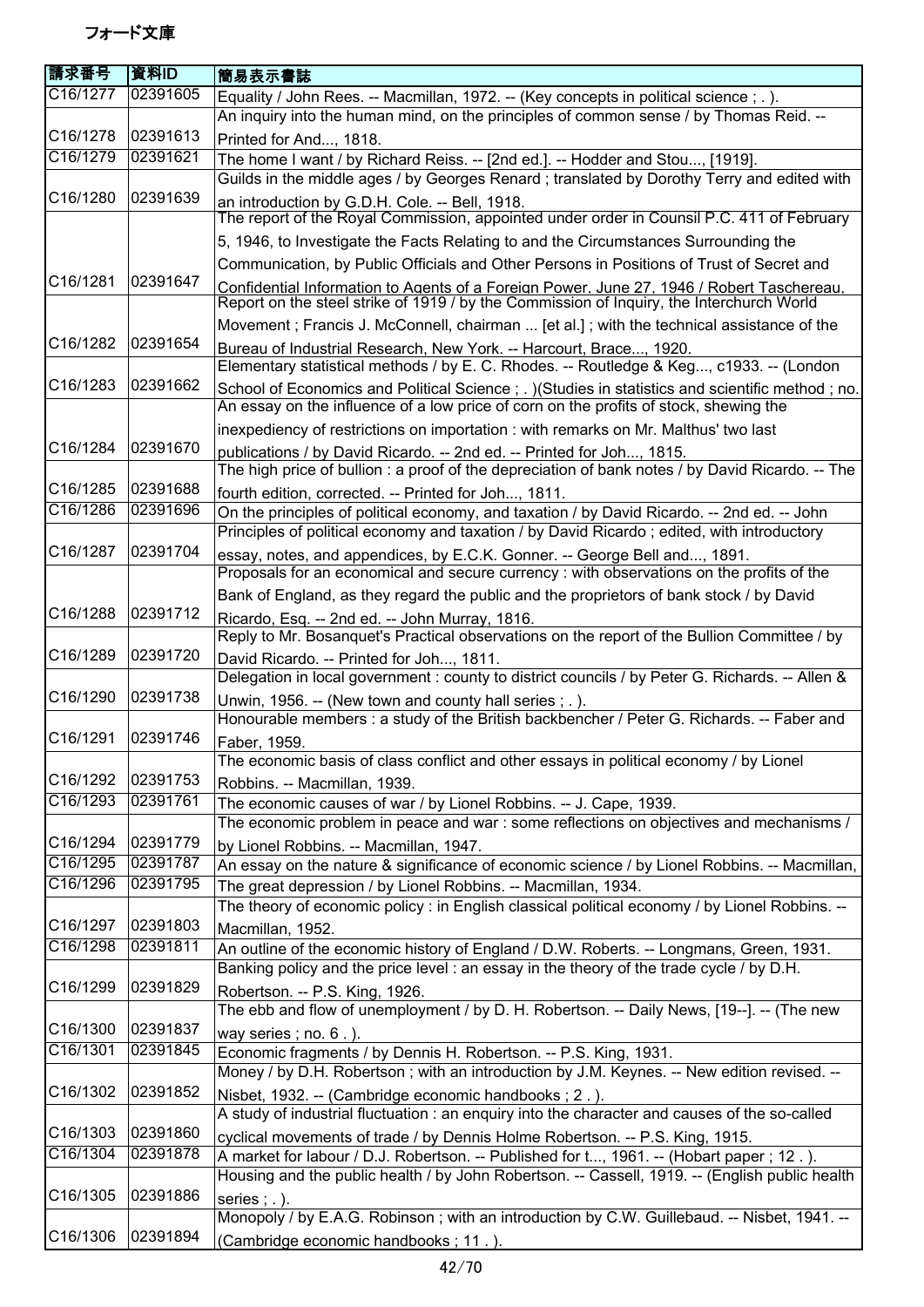| 請求番号                  | 資料ID                 | 簡易表示書誌                                                                                                                                                                                      |
|-----------------------|----------------------|---------------------------------------------------------------------------------------------------------------------------------------------------------------------------------------------|
|                       |                      | The structure of competitive industry / by E.A.G. Robinson; with an<br>introduction by J.M.                                                                                                 |
| C16/1307              | 02391902             | Keynes. -- Nisbet, 1931. -- (Cambridge economic handbooks; 7.).<br>The structure of competitive industry / by E.A.G. Robinson; with an introduction by C.W.                                 |
| C16/1308              | 02391910             | Guillebaud. -- Revised. -- James Nisbet, 1935. -- (Cambridge economic handbooks; 7.).                                                                                                       |
|                       |                      | The power of the purse : a brief study of constitutional history / H. James Robinson. -- J.                                                                                                 |
| C16/1309              | 02391928             | Murray, [1928].                                                                                                                                                                             |
|                       |                      | The mind in the making: the relation of intelligence to social reform / by James Harvey                                                                                                     |
| C16/1310              | 02391936             | Robinson. -- Harper & Bros., c1921.                                                                                                                                                         |
| C16/1311              | 02391944             | The accumulation of capital / by Joan Robinson. -- Macmillan, 1956.                                                                                                                         |
| $\overline{C16/13}12$ | 02391951             | The economics of imperfect competition / by Joan Robinson. -- Macmillan, 1933.                                                                                                              |
| C16/1313              | 02391969             | Essays in the theory of employment / by Joan Robinson. -- Macmillan, 1937.                                                                                                                  |
| C16/1314              | 02391977             | Introduction to the theory of employment / by Joan Robinson. -- Macmillan, 1937.                                                                                                            |
|                       |                      | Private enterprise or public control / by Joan Robinson. -- Published for t, [19--]. --                                                                                                     |
| C16/1315              | 02391985             | (Handbooks for discussion groups; no. 11. Unless we plan now).                                                                                                                              |
| C16/1316              | 02391993             | The development of local government / by William A. Robson. -- 2nd ed -- Allen & Unwin,<br>From patronage to proficiency in the public service : an inquiry into professional qualification |
|                       |                      | and methods of recruitment in the civil service and the municipal service / William A. Robson.                                                                                              |
| C16/1317              | 02392009             | -- The Fabian Soci, 1922.                                                                                                                                                                   |
| C16/1318              | 02392017             | The government and misgovernment of London / by William A. Robson. -- Allen & Unwin,                                                                                                        |
|                       |                      | The mechanism of exchange : a handbook of currency, banking & trade in peace and in war /                                                                                                   |
| C16/1319              | 02392025             | by John A. Todd. -- [2nd ed.]. -- H. Milford: Ox, 1919.                                                                                                                                     |
|                       |                      | Crises and cycles / by Wilhelm Röpke; adapted from the German and revised by Vera C.                                                                                                        |
| C16/1320              | 02392033             | Smith. -- W. Hodge, [1936?].                                                                                                                                                                |
|                       |                      | Crisis government / by Lindsay Rogers. -- Allen & Unwin, 1934. -- (Social action books /                                                                                                    |
| C16/1321              | 02392041             | edited by Alvin Johnson; .).                                                                                                                                                                |
| C16/1322              | 02392058             | The meaning and validity of economic theory : a historical approach / by Leo Rogin. --                                                                                                      |
| C16/1323              | 02392066             | About money / by Erich Roll. -- Faber, [1934].                                                                                                                                              |
| C16/1324              | 02392074             | Elements of economic theory / by Erich Roll. -- H. Milford: Ox, 1937.                                                                                                                       |
| C16/1325              | 02392082             | A history of economic thought / by Erich Roll. -- 2nd ed., rev. and enl. -- Faber and Faber,                                                                                                |
| C16/1326              | 02392090             | British economy of the nineteenth century / W. W. Rostow. -- Clarendon Press, 1948.                                                                                                         |
| C16/1327              | 02392108             | The theory of wages / by K.W. Rothschild. -- Blackwell, 1954.                                                                                                                               |
|                       |                      | The reign of the House of Rothschild / Count Corti ; translated from the German by Brian &                                                                                                  |
| C16/1328 02392116     |                      | Beatrix Lunn. -- V. Gollancz, 1928.                                                                                                                                                         |
|                       |                      | Du Contrat social, ou, Principes du droit politique ; Lettre à M. d'Alembert sur les spectacles /                                                                                           |
|                       |                      | J.-J. Rousseau. -- Ernest Flammari, [19--?]. -- (Les meilleurs auteurs classiques : français                                                                                                |
| C16/1329              | 02392124             | et étrangers ; . ).                                                                                                                                                                         |
|                       |                      | Jean-Jacques Rousseau and the cosmopolitan spirit literature : a study of the literary                                                                                                      |
| C16/1330              | 02392132             | relations between France and England during the eighteenth century / tr. by J.W. Matthews. -                                                                                                |
| C16/1331              | 02392140             | Radcliffe monetary theory / by D.C. Rowan. -- [s.n.], [19--].                                                                                                                               |
| C16/1332              | 02392157             | Radcliffe monetary theory : a distant view / by D.C. Rowan. -- [s.n.], [19--].                                                                                                              |
|                       |                      | Wages in practice and theory / by J.W.F. Rowe. -- George Routledg, 1928. -- (Studies in                                                                                                     |
|                       |                      | economics and political science; no. 94 in the Series of Monographs by writers connected                                                                                                    |
| C16/1333              | 02392165             | with the London School of Economics and Political Science.).                                                                                                                                |
| C16/1334<br>C16/1335  | 02392173<br>02392181 | The price of full employment / by B. Seebohm Rowntree. -- Liberal Publica, 1944.                                                                                                            |
|                       |                      | Poverty : a study of town life / by B. Seebohm Rowntree. -- 4th ed. -- Macmillan, 1902.                                                                                                     |
|                       | 02392199             | Poverty and progress : a second social survey of York / by B. Seebohm Rowntree. --                                                                                                          |
| C16/1336<br>C16/1337  | 02392207             | Longmans, Green, 1941.                                                                                                                                                                      |
|                       |                      | Unemployment : a social study / by B. Seebohm Rowntree, Bruno Lasker. -- Macmillan and                                                                                                      |
|                       |                      | The state in relation to railways: papers read at the Congress of the Royal Economic                                                                                                        |
| C16/1338              | 02392215             | Society, January 11 th, 1912. -- Royal Economic , 1912.                                                                                                                                     |
|                       |                      | The trade unions and output / papers by J. T. Brownlie and H. A. Grimshaw. -- Ruskin                                                                                                        |
| C16/1339              | 02392223             | College, 1920. -- (The reorganisation of industry series; 7.).                                                                                                                              |
| C16/1340              | 02392231             | Principles of social reconstruction / by Bertrand Russell. -- George Allen an, 1916.                                                                                                        |
|                       | 02392249             | Co-operation and nationality : a guide for rural reformers from this to the next generation / by                                                                                            |
| C16/1341              |                      | George W. Russell (Æ). -- Maunsel, 1912.                                                                                                                                                    |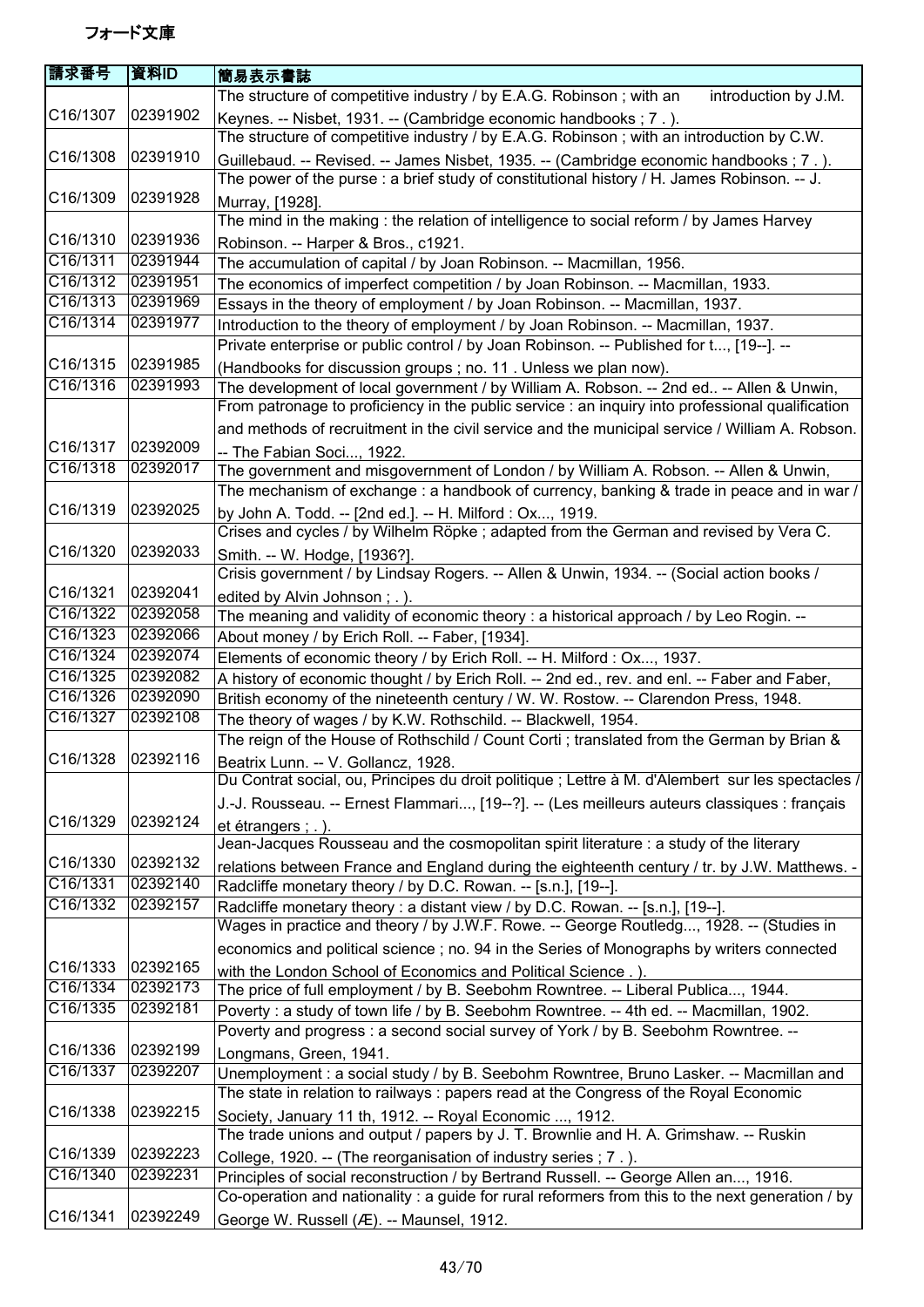| 請求番号               | 資料ID                 | 簡易表示書誌                                                                                                                                                                                       |
|--------------------|----------------------|----------------------------------------------------------------------------------------------------------------------------------------------------------------------------------------------|
|                    |                      | All power to the workers! : four speeches delivered at the tenth congress, Russian                                                                                                           |
| C16/1342           | 02392256             | Communist Party (Bolshevists), 1921: Radek, Lenin, Krestinsky, and Zinoviev. -- Information<br>The restoration of agriculture in the famine area of Russia : being the interim report of the |
|                    |                      | State Economic Planning Commission of the Council for Labour and Defence of the Russian                                                                                                      |
| C16/1343           | 02392264             | Socialist Federal Soviet Republic / translated from the Russian by Eden and Cedar Paul. --                                                                                                   |
| C16/1344           | 02392272             | Recovery: the second effort / by Sir Arthur Salter. -- G. Bell & sons, 1932.                                                                                                                 |
|                    |                      | Allied shipping control: an experiment in international administration / by J.A. Salter. --                                                                                                  |
| C16/1345           | 02392280             | Clarendon Press, 1921. -- (Economic and social history of the World War; .) (British series; .)                                                                                              |
|                    |                      | The industrial worker's guide to his rights and duties / by H. Samuels ; with a foreword by                                                                                                  |
| C16/1346           | 02392298             | Charles Dukes. -- Isaac Pitman, 1943.                                                                                                                                                        |
| C16/1347           | 02392306             | Economics : an introductory analysis / by Paul A. Samuelson. -- McGraw-Hill, 1948.                                                                                                           |
| C16/1348           | 02392314             | Disarmament and the displaced worker / by William Stephen Sanders. -- League of Natio,                                                                                                       |
| C16/1349           | 02392322             | Pan-German socialism / by Wm. Stephen Sanders. -- W. H. Smith, [191-].                                                                                                                       |
|                    | 02392330             | Trade unionism in Germany / by Wm. Stephen Sanders; wiht a preface by Sidney Webb. --                                                                                                        |
| C16/1350           |                      | Fabian Research, 1916.                                                                                                                                                                       |
| C16/1351           | 02392348             | Reason in art / by George Santayana. -- Constable, c1905. -- (The life of reason, or, the                                                                                                    |
|                    |                      | phases of human progress / by George Santayana; .).<br>The myth of the Great Depression, 1873-1896 / prepared for the Economic History Society by                                            |
| C16/1352           | 02392355             |                                                                                                                                                                                              |
|                    |                      | S.B. Saul. -- Macmillan, 1969. -- (Studies in economic history ; .) (Macmillan student editions ;<br>Scottish democracy, 1815-1840 : the social and intellectual background / Laurence James |
| C16/1353           | 02392363             | Saunders. -- Oliver & Boyd, 1950.                                                                                                                                                            |
| C16/1354           | 02392371             | Food and the public health / by William G. Savage. -- 1919. -- (English public health series ; .                                                                                             |
|                    |                      | Cours complet d'économie politique pratique : ouvrage destiné à mettre sous les yeux des                                                                                                     |
|                    |                      | hommes d'État, des propriétaires fonciers et des capitalistes, des savants, des agriculteurs,                                                                                                |
|                    |                      | des manufacturiers, des négociants, et en général de tous les citoyens, l'économie des                                                                                                       |
| C16/1355/102392389 |                      |                                                                                                                                                                                              |
|                    |                      | sociétés / par Jean-Baptiste Say ; 全巻 - t. 5. -- H. Dumont, 1832-1833.<br>Cours complet d'économie politique pratique : ouvrage destiné à mettre sous les yeux des                           |
|                    |                      | hommes d'État, des propriétaires fonciers et des capitalistes, des savants, des agriculteurs,                                                                                                |
|                    |                      | des manufacturiers, des négociants, et en général de tous les citoyens, l'économie des                                                                                                       |
| C16/1355/202392397 |                      | sociétés / par Jean-Baptiste Say : 全巻 - t. 5. -- H. Dumont, 1832-1833.<br>Cours complet d'économie politique pratique : ouvrage destiné à mettre sous les yeux des                           |
|                    |                      | hommes d'État, des propriétaires fonciers et des capitalistes, des savants, des agriculteurs,                                                                                                |
|                    |                      | des manufacturiers, des négociants, et en général de tous les citoyens, l'économie des                                                                                                       |
| C16/1355/302392405 |                      | sociétés / par Jean-Baptiste Say : 全巻 - t. 5. -- H. Dumont, 1832-1833.<br>Cours complet d'économie politique pratique : ouvrage destiné à mettre sous les yeux des                           |
|                    |                      |                                                                                                                                                                                              |
|                    |                      | hommes d'État, des propriétaires fonciers et des capitalistes, des savants, des agriculteurs,                                                                                                |
| C16/1355/402392413 |                      | des manufacturiers, des négociants, et en général de tous les citoyens, l'économie des                                                                                                       |
| C16/1356/102392421 |                      | sociétés / par Jean-Baptiste Sav : 全巻 - t. 5. -- H. Dumont. 1832-1833.                                                                                                                       |
| C16/1356/202392439 |                      | The Bank of England, 1891-1944 / R.S. Sayers; 全巻 - Appendixes. -- Cambridge Unive,<br>The Bank of England, 1891-1944 / R.S. Sayers ; 全巻 - Appendixes. -- Cambridge Unive,                    |
| C16/1356/302392447 |                      | The Bank of England, 1891-1944 / R.S. Sayers; 全巻 - Appendixes. -- Cambridge Unive,                                                                                                           |
|                    |                      | A history of economic change in England, 1880-1939 / R.S. Sayers. -- Oxford Universi,                                                                                                        |
| C16/1357           | 02392454             | 1967. -- (OPUS; 34.).                                                                                                                                                                        |
| C16/1358           | 02392462             | Lloyds Bank in the history of English banking / R.S. Sayers. -- Clarendon Press, 1957.                                                                                                       |
| C16/1359           | 02392470             | Modern banking / by R.S. Sayers. -- 3rd ed. -- Clarendon Press, 1951.                                                                                                                        |
| C16/1360           | 02392488             | The return to gold, 1925 / by R.S. Sayers. -- [s.n.], 1960.                                                                                                                                  |
| C16/1361           | 02392496             | A scrapbook on Angro-French financial relations : 1919-1939 / [Richard S. Sayers]. -- [s.n.],                                                                                                |
|                    |                      | The welfare of the expectant mother / by Mary Scharlieb. -- Cassell, [1919]. -- (English public                                                                                              |
| C16/1362           | 02392504             | health series ; . ).                                                                                                                                                                         |
|                    |                      | Memoirs of a social democrat / by Philip Scheidmann ; translated by J. E. Michell ; 全巻, v. 1,                                                                                                |
| C16/1363/102392512 |                      | v. 2. -- Hodder and Stou, 1929.                                                                                                                                                              |
|                    |                      | Memoirs of a social democrat / by Philip Scheidmann ; translated by J. E. Michell ; 全巻, v. 1,                                                                                                |
| C16/1363/202392520 |                      | v. 2. -- Hodder and Stou, 1929.                                                                                                                                                              |
| C16/1364           |                      | German business cycles : 1924-1933 / Carl T. Schmidt. -- National Bureau, 1934. --                                                                                                           |
| C16/1365           | 02392538<br>02392546 | (Publications of the National Bureau of Economic Research; no. 25.).                                                                                                                         |
|                    |                      | Woman and labour / by Olive Schreiner. -- Cheap ed. -- T.F. Unwin, 1914.                                                                                                                     |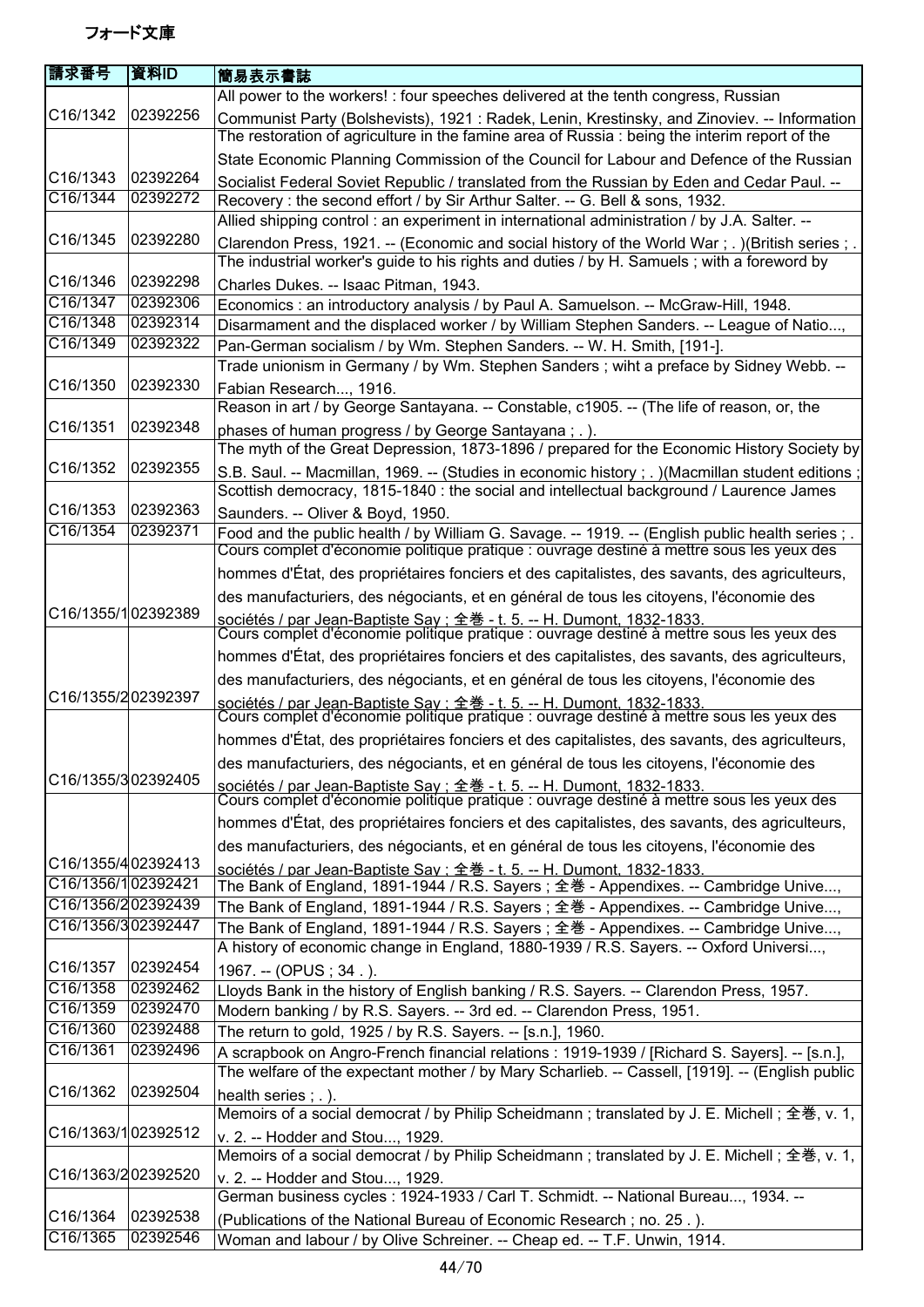| 請求番号               | 資料ID     | 簡易表示書誌                                                                                               |
|--------------------|----------|------------------------------------------------------------------------------------------------------|
| C16/1366           | 02392553 | What will planning mean in terms of money? / E.F. Schumacher. -- Architectural P, [19--].            |
|                    |          | Business cycles: a theoretical, historical, and statistical analysis of the capitalist process / by  |
| C16/1367/102392561 |          | Joseph Alois Schumpeter; v. 1, v. 2. -- McGraw-Hill, 1939.                                           |
|                    |          | Business cycles : a theoretical, historical, and statistical analysis of the capitalist process / by |
| C16/1367/202392579 |          | Joseph Alois Schumpeter; v. 1, v. 2. -- McGraw-Hill, 1939.                                           |
|                    |          | Capitalism, socialism, and democracy / by Joseph A. Schumpeter. -- Rev. 2d, ed -- G. Allen           |
| C16/1368           | 02392587 | & Unwi, 1943.                                                                                        |
|                    |          | History of economic analysis / by Joseph A. Schumpeter ; edited from manuscript by                   |
| C16/1369           | 02392595 | Elizabeth Boody Schumpeter. -- Oxford Universi, c1954.                                               |
|                    |          | Imperialism and social classes / by Joseph A. Schumpeter ; translated by Heinz Norden;               |
| C16/1370           | 02392603 | edited and with an introduction by Paul M. Sweezy. -- B. Blackwell, 1951.                            |
|                    |          | The theory of economic development : an inquiry into profits, capital, credit, interest, and the     |
|                    |          | business cycle / by Joseph A. Schumpeter ; translated from the German by Redvers Opie. --            |
| C16/1371           | 02392611 | Harvard Univers, 1934. -- (Harvard economic studies; v. 46.).                                        |
| C16/1372           | 02392629 | Eugenics / by Edcar Schuster. -- Collins' Clear , [1912]. -- (The nation's library ; . ).            |
|                    |          | Prices and profits : a form of instruction for archbishops, impenitent planners, and all other       |
| C16/1373           | 02392637 | people walking in darkness / by G. L. Schwartz. -- Discussion Grou, [19--].                          |
|                    |          | The industries of the Clyde valley during the war / by W.R.scott and J.Cunni. -- Clarendon           |
| C16/1374           | 02392645 | Press, 1924. -- (Economic and social history of the World War; .) (British ser.; .).                 |
|                    |          | Infant and young child welfare / by Harold Scurfield. -- Cassell, 1919. -- (English public health    |
| C16/1375           | 02392652 | series $; . ).$                                                                                      |
|                    |          | An introduction to statistical methods; a textbook for college students; a manual for                |
| C16/1376           | 02392660 | statisticians and business executives / by Horace Secrist. -- Macmillan, 1918, c1917.                |
|                    |          | The English village community: examined in its relations to the manorial and tribal systems          |
|                    |          | and to the common or open field system of husbandry : An essay in economic history / by              |
| C16/1377           | 02392678 | Frederic Seebohm. -- Longmans, Green, 1915                                                           |
| C16/1378           | 02392686 | The levelling of incomes since 1938 / by Dudley Seers. -- Blackwell, [1951?].                        |
|                    |          | The economic interpretation of history / by Edwin R.A. Seligman. -- 2nd ed. rev. -- Columbia         |
| C16/1379           | 02392694 | Univer, 1907.                                                                                        |
|                    |          | The income tax: a study of the history, theory, and practice of income taxation at home and          |
| C16/1380           | 02392702 | abroad / Edwin R.A. Seligman. -- 2nd rev. and enl. with a new chapter. -- Macmillan, 1914.           |
|                    |          | The shifting and incidence of taxation / by Edwin R.A. Seligman. -- 2nd ed, completely               |
| C16/1381           | 02392710 | revised and enlarged. -- Macmillan, 1899.                                                            |
| C16/1382           | 02392728 | Studies in public finance / by Edwin R.A. Seligman. -- Macmillan, 1925.                              |
|                    |          | Encyclopaedia of the social sciences / editor-in-chief, Edwin R.A. Seligman; associate editor,       |
| C16/1383/102392736 |          | Alvin Johnson; 全巻 - v. 15 : Tra-Zwi. -- Macmillan, 1935-1937.                                        |
|                    |          | Encyclopaedia of the social sciences / editor-in-chief, Edwin R.A. Seligman; associate editor,       |
| C16/1383/202392744 |          | Alvin Johnson; 全巻 - v. 15 : Tra-Zwi. -- Macmillan, 1935-1937.                                        |
|                    |          | Encyclopaedia of the social sciences / editor-in-chief, Edwin R.A. Seligman; associate editor,       |
| C16/1383/302392751 |          | Alvin Johnson; 全巻 - v. 15 : Tra-Zwi. -- Macmillan, 1935-1937.                                        |
|                    |          | Encyclopaedia of the social sciences / editor-in-chief, Edwin R.A. Seligman; associate editor,       |
| C16/1383/402392769 |          | Alvin Johnson; 全巻 - v. 15 : Tra-Zwi. -- Macmillan, 1935-1937.                                        |
|                    |          | Encyclopaedia of the social sciences / editor-in-chief, Edwin R.A. Seligman; associate editor,       |
| C16/1383/502392777 |          | Alvin Johnson; 全巻 - v. 15 : Tra-Zwi. -- Macmillan, 1935-1937.                                        |
|                    |          | Encyclopaedia of the social sciences / editor-in-chief, Edwin R.A. Seligman; associate editor,       |
| C16/1383/602392785 |          | Alvin Johnson; 全巻 - v. 15 : Tra-Zwi. -- Macmillan, 1935-1937.                                        |
|                    |          | Encyclopaedia of the social sciences / editor-in-chief, Edwin R.A. Seligman ; associate editor,      |
| C16/1383/702392793 |          | Alvin Johnson; 全巻 - v. 15 : Tra-Zwi. -- Macmillan, 1935-1937.                                        |
|                    |          | Encyclopaedia of the social sciences / editor-in-chief, Edwin R.A. Seligman ; associate editor,      |
| C16/1383/802392801 |          | Alvin Johnson; 全巻 - v. 15 : Tra-Zwi. -- Macmillan, 1935-1937.                                        |
| C16/1384           | 02392819 | Village trade unions in two centuries / by Ernest Selley. -- G. Allen & Unwi, 1919.                  |
| C16/1385           | 02392827 | American history and its geographic conditions / by Ellen Churchill Semple. -- Houghton,             |
|                    |          | Political economy / by Nassau William Senior. -- R. Griffin, 1858. -- (Encyclopædia                  |
| C16/1386           | 02392835 | metropolitana, or, System of universal knowledge).                                                   |
| C16/1387           | 02392843 | Suggestions on popular education / by Nassau W. Senior. -- J. Murray, 1861.                          |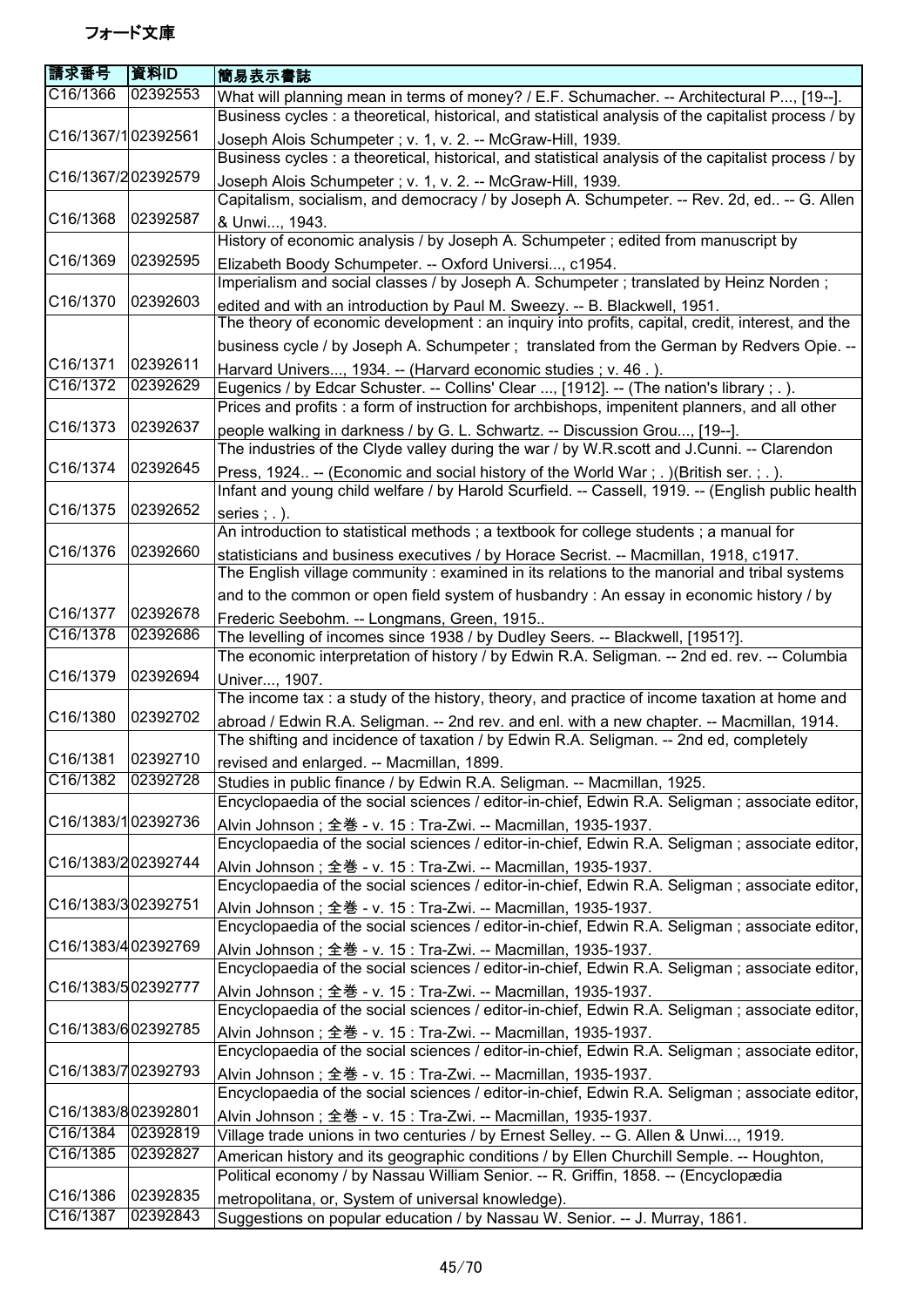| by Nassau W. Senior. -- London School o, [193-]. -- (Series of reprints of scarce tracts in<br>C16/1388<br>02392850<br>economic and political science; no. 5).<br>Nassau W. Senior. -- London School o, [193-]. -- (Series of reprints of scarce tracts in<br>C16/1389<br>02392868<br>economic and political science; no. 3).<br>The value of money / by Nassau W. Senior. -- London School o, 1931. -- (Series of reprints<br>C16/1390<br>02392876<br>of scarce tracts in economic and political science; no. 4).<br>C16/1391<br>02392884<br>Economics for pleasure / G.L.S. Shackle. -- Cambridge Unive, 1959.<br>C16/1392<br>02392892<br>Expectation in economics / by G.L.S. Shackle. -- 2nd ed. -- University Pres, 1952.<br>Lord Shaftesbury / by J.L. Hammond and Barbara Hammond. -- 4th ed. -- Penguin Books,<br>C16/1393<br>02392900<br>1939. -- (Pelican books; A 48).<br>C16/1394<br>02392918<br>Irish nationalism and labour internationalism / by Bernard Shaw; with a foreword by J.R.<br>C16/1395<br>02392926<br>Clynes. -- Labour Party, [1920].<br>C16/1396<br>02392934<br>Peace conference hints / by Bernard Shaw. -- Constable, 1919.<br>Fabian essays in socialism / by G. Bernard Shaw, Sidney Webb, William Clarke, Sydney<br>C16/1397<br>02392942<br>Olivier, Annie Besant, Graham Wallas, and Hubert Bland; edited by G. Bernard Shaw. -- W.<br>Currency : more particularly with reference to the British empire / by William A. Shaw. -- G.G.<br>C16/1398<br>02392959<br>Harrap, 1927.<br>Select tracts and documents illustrative of English monetary history, 1626-1730 : comprising<br>C16/1399<br>02392967<br>works of  / by Wm. A. Shaw. -- G. Harding, 1935. -- (Wheeler economic and historical<br>C16/1400<br>02392975<br>1932. -- (Survey pamphlet; no.5).<br>A report on unemployment in Sheffield / by A.D.K. Owen. -- Sheffield Socia, 1932. --<br>C16/1401<br>02392983<br>(Survey pamphlet; no.4).<br>Joining in public discussion : a study of effective speechmaking for members of labor unions,<br>gonferences, forms, and other discussion groups / by Alfred Dwight Sheffield. -- George H.<br>C16/1402<br>02392991<br>Doran, c1922.<br>English hunger and industrial disorders : a study of social conflict during the first decade of<br>C16/1403<br>02393007<br>George III's reign / [by] Walter J. Shelton. -- Macmillan, 1973.<br>The burden of British taxation / by G. Findlay Shirras and L. Rostas. -- Cambridge Unive,<br>C16/1404 02393015<br>1943. -- (Economic and social studies ; 2).<br>C16/1405<br>02393023<br>Russia under the Bolsheviks / Dioneo (I.V. Shklovsky). -- Wilkinson, [1919].<br>Joint Engineering Shop Stewards and Workers Committees : N.A.C. : misc. correspondence<br>Geroge [i.e. George?] Peet. 1917-1918 ; List of pamphlets at Nuffield College. 5/1969 / Shop<br>C16/1406<br>02393031<br>Stewards and Workers Committees. -- [s.n.], [19--].<br>C16/1407<br>02393049<br>Trade union wage policy / Arthur M. Ross. -- University of C, c1948.<br>Towards industrial democracy : a memorandum on workshop control / by W. Gallacher and J.<br>02393056<br>C <sub>16</sub> /1408<br>Paton. -- [Civic Press], [1---].<br>02393064<br>C16/1409<br>stewards / explained by Tom Dingley. -- [Coventry Shop , [19--].<br>C16/1410<br>02393072<br>[Letter] Maryhill [to] National Industrial Council for Scotland / J.M. Messer. -- Civic Press, [1---<br>C16/1410(204658159<br>The workers committee propaganda movement of the U.V.W -- [s.n.], [1---].<br>C16/1411<br>02393080<br>The methods of ethics / by Henry Sidgwick. -- 7th ed. -- Macmillan, c1907.<br>C16/1412<br>02393098<br>The principles of political economy / by Henry Sidgwick. -- Macmillan, 1883.<br>Socialised medicine in the Soviet Union / by Henry E. Sigerist; with a foreword by Sidney<br>C16/1413<br>02393106<br>Webb. -- Victor Gollancz, 1937.<br>C16/1414<br>02393114<br>Taxation its incidence and effects / by H. A. Silverman. -- Macmillan, 1931.<br>C16/1415<br>02393122<br>The anti-slum campaign / by Sir E.D. Simon. -- Longmans, Green, 1933.<br>C16/1416<br>02393130<br>Rebuilding Britain: a twenty year plan / by E.D. Simon. -- V. Gollancz, 1945.<br>English sanitary institutions : reviewed in their course of development, and in some of their<br>C16/1417<br>02393148<br>political and social relations / by Sir John Simon. -- 2nd ed. -- Smith, Elder & , 1897.<br>An essay on the employment of the poor / by Robert A. Slaney ; to which is prefixed, a letter<br>02393155<br>C16/1418<br>to the author by James Scarlett. -- 2nd ed., with additions. -- Printed for J. , 1822. | 請求番号 | 資料ID | 簡易表示書誌                                                                                  |
|--------------------------------------------------------------------------------------------------------------------------------------------------------------------------------------------------------------------------------------------------------------------------------------------------------------------------------------------------------------------------------------------------------------------------------------------------------------------------------------------------------------------------------------------------------------------------------------------------------------------------------------------------------------------------------------------------------------------------------------------------------------------------------------------------------------------------------------------------------------------------------------------------------------------------------------------------------------------------------------------------------------------------------------------------------------------------------------------------------------------------------------------------------------------------------------------------------------------------------------------------------------------------------------------------------------------------------------------------------------------------------------------------------------------------------------------------------------------------------------------------------------------------------------------------------------------------------------------------------------------------------------------------------------------------------------------------------------------------------------------------------------------------------------------------------------------------------------------------------------------------------------------------------------------------------------------------------------------------------------------------------------------------------------------------------------------------------------------------------------------------------------------------------------------------------------------------------------------------------------------------------------------------------------------------------------------------------------------------------------------------------------------------------------------------------------------------------------------------------------------------------------------------------------------------------------------------------------------------------------------------------------------------------------------------------------------------------------------------------------------------------------------------------------------------------------------------------------------------------------------------------------------------------------------------------------------------------------------------------------------------------------------------------------------------------------------------------------------------------------------------------------------------------------------------------------------------------------------------------------------------------------------------------------------------------------------------------------------------------------------------------------------------------------------------------------------------------------------------------------------------------------------------------------------------------------------------------------------------------------------------------------------------------------------------------------------------------------------------------------------------------------------------------------------------------------------------------------------------------------------------------------------------------------------------------------------------------------------------------------------------------------------------------------------------------------------------------------------------------------------------------------------------------------------------------------------------------------------------------------------------------------------------------------------------------------------------------------------------------------------------------------------------------------------------------------------------------------------------------------------------------------------------------------------------------------------------------------------------------------------------------------------------------------------------|------|------|-----------------------------------------------------------------------------------------|
| Transmission of the precious metals from country to country : mercantile theory of wealth / by<br>International liquidity : a study in the economic functions of gold / Ian Shannon. -- H. Regnery,<br>A report on the development adult education in Sheffield / by G.P. Jones. -- Sheffield Socia,<br>The shop stewards and workers' committee movement : with rules and duties governing shop                                                                                                                                                                                                                                                                                                                                                                                                                                                                                                                                                                                                                                                                                                                                                                                                                                                                                                                                                                                                                                                                                                                                                                                                                                                                                                                                                                                                                                                                                                                                                                                                                                                                                                                                                                                                                                                                                                                                                                                                                                                                                                                                                                                                                                                                                                                                                                                                                                                                                                                                                                                                                                                                                                                                                                                                                                                                                                                                                                                                                                                                                                                                                                                                                                                                                                                                                                                                                                                                                                                                                                                                                                                                                                                                                                                                                                                                                                                                                                                                                                                                                                                                                                                                                                                                         |      |      | The cost of obtaining money and on some effects of private and government paper money / |
|                                                                                                                                                                                                                                                                                                                                                                                                                                                                                                                                                                                                                                                                                                                                                                                                                                                                                                                                                                                                                                                                                                                                                                                                                                                                                                                                                                                                                                                                                                                                                                                                                                                                                                                                                                                                                                                                                                                                                                                                                                                                                                                                                                                                                                                                                                                                                                                                                                                                                                                                                                                                                                                                                                                                                                                                                                                                                                                                                                                                                                                                                                                                                                                                                                                                                                                                                                                                                                                                                                                                                                                                                                                                                                                                                                                                                                                                                                                                                                                                                                                                                                                                                                                                                                                                                                                                                                                                                                                                                                                                                                                                                                                                          |      |      |                                                                                         |
|                                                                                                                                                                                                                                                                                                                                                                                                                                                                                                                                                                                                                                                                                                                                                                                                                                                                                                                                                                                                                                                                                                                                                                                                                                                                                                                                                                                                                                                                                                                                                                                                                                                                                                                                                                                                                                                                                                                                                                                                                                                                                                                                                                                                                                                                                                                                                                                                                                                                                                                                                                                                                                                                                                                                                                                                                                                                                                                                                                                                                                                                                                                                                                                                                                                                                                                                                                                                                                                                                                                                                                                                                                                                                                                                                                                                                                                                                                                                                                                                                                                                                                                                                                                                                                                                                                                                                                                                                                                                                                                                                                                                                                                                          |      |      |                                                                                         |
|                                                                                                                                                                                                                                                                                                                                                                                                                                                                                                                                                                                                                                                                                                                                                                                                                                                                                                                                                                                                                                                                                                                                                                                                                                                                                                                                                                                                                                                                                                                                                                                                                                                                                                                                                                                                                                                                                                                                                                                                                                                                                                                                                                                                                                                                                                                                                                                                                                                                                                                                                                                                                                                                                                                                                                                                                                                                                                                                                                                                                                                                                                                                                                                                                                                                                                                                                                                                                                                                                                                                                                                                                                                                                                                                                                                                                                                                                                                                                                                                                                                                                                                                                                                                                                                                                                                                                                                                                                                                                                                                                                                                                                                                          |      |      |                                                                                         |
|                                                                                                                                                                                                                                                                                                                                                                                                                                                                                                                                                                                                                                                                                                                                                                                                                                                                                                                                                                                                                                                                                                                                                                                                                                                                                                                                                                                                                                                                                                                                                                                                                                                                                                                                                                                                                                                                                                                                                                                                                                                                                                                                                                                                                                                                                                                                                                                                                                                                                                                                                                                                                                                                                                                                                                                                                                                                                                                                                                                                                                                                                                                                                                                                                                                                                                                                                                                                                                                                                                                                                                                                                                                                                                                                                                                                                                                                                                                                                                                                                                                                                                                                                                                                                                                                                                                                                                                                                                                                                                                                                                                                                                                                          |      |      |                                                                                         |
|                                                                                                                                                                                                                                                                                                                                                                                                                                                                                                                                                                                                                                                                                                                                                                                                                                                                                                                                                                                                                                                                                                                                                                                                                                                                                                                                                                                                                                                                                                                                                                                                                                                                                                                                                                                                                                                                                                                                                                                                                                                                                                                                                                                                                                                                                                                                                                                                                                                                                                                                                                                                                                                                                                                                                                                                                                                                                                                                                                                                                                                                                                                                                                                                                                                                                                                                                                                                                                                                                                                                                                                                                                                                                                                                                                                                                                                                                                                                                                                                                                                                                                                                                                                                                                                                                                                                                                                                                                                                                                                                                                                                                                                                          |      |      |                                                                                         |
|                                                                                                                                                                                                                                                                                                                                                                                                                                                                                                                                                                                                                                                                                                                                                                                                                                                                                                                                                                                                                                                                                                                                                                                                                                                                                                                                                                                                                                                                                                                                                                                                                                                                                                                                                                                                                                                                                                                                                                                                                                                                                                                                                                                                                                                                                                                                                                                                                                                                                                                                                                                                                                                                                                                                                                                                                                                                                                                                                                                                                                                                                                                                                                                                                                                                                                                                                                                                                                                                                                                                                                                                                                                                                                                                                                                                                                                                                                                                                                                                                                                                                                                                                                                                                                                                                                                                                                                                                                                                                                                                                                                                                                                                          |      |      |                                                                                         |
|                                                                                                                                                                                                                                                                                                                                                                                                                                                                                                                                                                                                                                                                                                                                                                                                                                                                                                                                                                                                                                                                                                                                                                                                                                                                                                                                                                                                                                                                                                                                                                                                                                                                                                                                                                                                                                                                                                                                                                                                                                                                                                                                                                                                                                                                                                                                                                                                                                                                                                                                                                                                                                                                                                                                                                                                                                                                                                                                                                                                                                                                                                                                                                                                                                                                                                                                                                                                                                                                                                                                                                                                                                                                                                                                                                                                                                                                                                                                                                                                                                                                                                                                                                                                                                                                                                                                                                                                                                                                                                                                                                                                                                                                          |      |      |                                                                                         |
|                                                                                                                                                                                                                                                                                                                                                                                                                                                                                                                                                                                                                                                                                                                                                                                                                                                                                                                                                                                                                                                                                                                                                                                                                                                                                                                                                                                                                                                                                                                                                                                                                                                                                                                                                                                                                                                                                                                                                                                                                                                                                                                                                                                                                                                                                                                                                                                                                                                                                                                                                                                                                                                                                                                                                                                                                                                                                                                                                                                                                                                                                                                                                                                                                                                                                                                                                                                                                                                                                                                                                                                                                                                                                                                                                                                                                                                                                                                                                                                                                                                                                                                                                                                                                                                                                                                                                                                                                                                                                                                                                                                                                                                                          |      |      |                                                                                         |
|                                                                                                                                                                                                                                                                                                                                                                                                                                                                                                                                                                                                                                                                                                                                                                                                                                                                                                                                                                                                                                                                                                                                                                                                                                                                                                                                                                                                                                                                                                                                                                                                                                                                                                                                                                                                                                                                                                                                                                                                                                                                                                                                                                                                                                                                                                                                                                                                                                                                                                                                                                                                                                                                                                                                                                                                                                                                                                                                                                                                                                                                                                                                                                                                                                                                                                                                                                                                                                                                                                                                                                                                                                                                                                                                                                                                                                                                                                                                                                                                                                                                                                                                                                                                                                                                                                                                                                                                                                                                                                                                                                                                                                                                          |      |      |                                                                                         |
|                                                                                                                                                                                                                                                                                                                                                                                                                                                                                                                                                                                                                                                                                                                                                                                                                                                                                                                                                                                                                                                                                                                                                                                                                                                                                                                                                                                                                                                                                                                                                                                                                                                                                                                                                                                                                                                                                                                                                                                                                                                                                                                                                                                                                                                                                                                                                                                                                                                                                                                                                                                                                                                                                                                                                                                                                                                                                                                                                                                                                                                                                                                                                                                                                                                                                                                                                                                                                                                                                                                                                                                                                                                                                                                                                                                                                                                                                                                                                                                                                                                                                                                                                                                                                                                                                                                                                                                                                                                                                                                                                                                                                                                                          |      |      |                                                                                         |
|                                                                                                                                                                                                                                                                                                                                                                                                                                                                                                                                                                                                                                                                                                                                                                                                                                                                                                                                                                                                                                                                                                                                                                                                                                                                                                                                                                                                                                                                                                                                                                                                                                                                                                                                                                                                                                                                                                                                                                                                                                                                                                                                                                                                                                                                                                                                                                                                                                                                                                                                                                                                                                                                                                                                                                                                                                                                                                                                                                                                                                                                                                                                                                                                                                                                                                                                                                                                                                                                                                                                                                                                                                                                                                                                                                                                                                                                                                                                                                                                                                                                                                                                                                                                                                                                                                                                                                                                                                                                                                                                                                                                                                                                          |      |      |                                                                                         |
|                                                                                                                                                                                                                                                                                                                                                                                                                                                                                                                                                                                                                                                                                                                                                                                                                                                                                                                                                                                                                                                                                                                                                                                                                                                                                                                                                                                                                                                                                                                                                                                                                                                                                                                                                                                                                                                                                                                                                                                                                                                                                                                                                                                                                                                                                                                                                                                                                                                                                                                                                                                                                                                                                                                                                                                                                                                                                                                                                                                                                                                                                                                                                                                                                                                                                                                                                                                                                                                                                                                                                                                                                                                                                                                                                                                                                                                                                                                                                                                                                                                                                                                                                                                                                                                                                                                                                                                                                                                                                                                                                                                                                                                                          |      |      |                                                                                         |
|                                                                                                                                                                                                                                                                                                                                                                                                                                                                                                                                                                                                                                                                                                                                                                                                                                                                                                                                                                                                                                                                                                                                                                                                                                                                                                                                                                                                                                                                                                                                                                                                                                                                                                                                                                                                                                                                                                                                                                                                                                                                                                                                                                                                                                                                                                                                                                                                                                                                                                                                                                                                                                                                                                                                                                                                                                                                                                                                                                                                                                                                                                                                                                                                                                                                                                                                                                                                                                                                                                                                                                                                                                                                                                                                                                                                                                                                                                                                                                                                                                                                                                                                                                                                                                                                                                                                                                                                                                                                                                                                                                                                                                                                          |      |      |                                                                                         |
|                                                                                                                                                                                                                                                                                                                                                                                                                                                                                                                                                                                                                                                                                                                                                                                                                                                                                                                                                                                                                                                                                                                                                                                                                                                                                                                                                                                                                                                                                                                                                                                                                                                                                                                                                                                                                                                                                                                                                                                                                                                                                                                                                                                                                                                                                                                                                                                                                                                                                                                                                                                                                                                                                                                                                                                                                                                                                                                                                                                                                                                                                                                                                                                                                                                                                                                                                                                                                                                                                                                                                                                                                                                                                                                                                                                                                                                                                                                                                                                                                                                                                                                                                                                                                                                                                                                                                                                                                                                                                                                                                                                                                                                                          |      |      |                                                                                         |
|                                                                                                                                                                                                                                                                                                                                                                                                                                                                                                                                                                                                                                                                                                                                                                                                                                                                                                                                                                                                                                                                                                                                                                                                                                                                                                                                                                                                                                                                                                                                                                                                                                                                                                                                                                                                                                                                                                                                                                                                                                                                                                                                                                                                                                                                                                                                                                                                                                                                                                                                                                                                                                                                                                                                                                                                                                                                                                                                                                                                                                                                                                                                                                                                                                                                                                                                                                                                                                                                                                                                                                                                                                                                                                                                                                                                                                                                                                                                                                                                                                                                                                                                                                                                                                                                                                                                                                                                                                                                                                                                                                                                                                                                          |      |      |                                                                                         |
|                                                                                                                                                                                                                                                                                                                                                                                                                                                                                                                                                                                                                                                                                                                                                                                                                                                                                                                                                                                                                                                                                                                                                                                                                                                                                                                                                                                                                                                                                                                                                                                                                                                                                                                                                                                                                                                                                                                                                                                                                                                                                                                                                                                                                                                                                                                                                                                                                                                                                                                                                                                                                                                                                                                                                                                                                                                                                                                                                                                                                                                                                                                                                                                                                                                                                                                                                                                                                                                                                                                                                                                                                                                                                                                                                                                                                                                                                                                                                                                                                                                                                                                                                                                                                                                                                                                                                                                                                                                                                                                                                                                                                                                                          |      |      |                                                                                         |
|                                                                                                                                                                                                                                                                                                                                                                                                                                                                                                                                                                                                                                                                                                                                                                                                                                                                                                                                                                                                                                                                                                                                                                                                                                                                                                                                                                                                                                                                                                                                                                                                                                                                                                                                                                                                                                                                                                                                                                                                                                                                                                                                                                                                                                                                                                                                                                                                                                                                                                                                                                                                                                                                                                                                                                                                                                                                                                                                                                                                                                                                                                                                                                                                                                                                                                                                                                                                                                                                                                                                                                                                                                                                                                                                                                                                                                                                                                                                                                                                                                                                                                                                                                                                                                                                                                                                                                                                                                                                                                                                                                                                                                                                          |      |      |                                                                                         |
|                                                                                                                                                                                                                                                                                                                                                                                                                                                                                                                                                                                                                                                                                                                                                                                                                                                                                                                                                                                                                                                                                                                                                                                                                                                                                                                                                                                                                                                                                                                                                                                                                                                                                                                                                                                                                                                                                                                                                                                                                                                                                                                                                                                                                                                                                                                                                                                                                                                                                                                                                                                                                                                                                                                                                                                                                                                                                                                                                                                                                                                                                                                                                                                                                                                                                                                                                                                                                                                                                                                                                                                                                                                                                                                                                                                                                                                                                                                                                                                                                                                                                                                                                                                                                                                                                                                                                                                                                                                                                                                                                                                                                                                                          |      |      |                                                                                         |
|                                                                                                                                                                                                                                                                                                                                                                                                                                                                                                                                                                                                                                                                                                                                                                                                                                                                                                                                                                                                                                                                                                                                                                                                                                                                                                                                                                                                                                                                                                                                                                                                                                                                                                                                                                                                                                                                                                                                                                                                                                                                                                                                                                                                                                                                                                                                                                                                                                                                                                                                                                                                                                                                                                                                                                                                                                                                                                                                                                                                                                                                                                                                                                                                                                                                                                                                                                                                                                                                                                                                                                                                                                                                                                                                                                                                                                                                                                                                                                                                                                                                                                                                                                                                                                                                                                                                                                                                                                                                                                                                                                                                                                                                          |      |      |                                                                                         |
|                                                                                                                                                                                                                                                                                                                                                                                                                                                                                                                                                                                                                                                                                                                                                                                                                                                                                                                                                                                                                                                                                                                                                                                                                                                                                                                                                                                                                                                                                                                                                                                                                                                                                                                                                                                                                                                                                                                                                                                                                                                                                                                                                                                                                                                                                                                                                                                                                                                                                                                                                                                                                                                                                                                                                                                                                                                                                                                                                                                                                                                                                                                                                                                                                                                                                                                                                                                                                                                                                                                                                                                                                                                                                                                                                                                                                                                                                                                                                                                                                                                                                                                                                                                                                                                                                                                                                                                                                                                                                                                                                                                                                                                                          |      |      |                                                                                         |
|                                                                                                                                                                                                                                                                                                                                                                                                                                                                                                                                                                                                                                                                                                                                                                                                                                                                                                                                                                                                                                                                                                                                                                                                                                                                                                                                                                                                                                                                                                                                                                                                                                                                                                                                                                                                                                                                                                                                                                                                                                                                                                                                                                                                                                                                                                                                                                                                                                                                                                                                                                                                                                                                                                                                                                                                                                                                                                                                                                                                                                                                                                                                                                                                                                                                                                                                                                                                                                                                                                                                                                                                                                                                                                                                                                                                                                                                                                                                                                                                                                                                                                                                                                                                                                                                                                                                                                                                                                                                                                                                                                                                                                                                          |      |      |                                                                                         |
|                                                                                                                                                                                                                                                                                                                                                                                                                                                                                                                                                                                                                                                                                                                                                                                                                                                                                                                                                                                                                                                                                                                                                                                                                                                                                                                                                                                                                                                                                                                                                                                                                                                                                                                                                                                                                                                                                                                                                                                                                                                                                                                                                                                                                                                                                                                                                                                                                                                                                                                                                                                                                                                                                                                                                                                                                                                                                                                                                                                                                                                                                                                                                                                                                                                                                                                                                                                                                                                                                                                                                                                                                                                                                                                                                                                                                                                                                                                                                                                                                                                                                                                                                                                                                                                                                                                                                                                                                                                                                                                                                                                                                                                                          |      |      |                                                                                         |
|                                                                                                                                                                                                                                                                                                                                                                                                                                                                                                                                                                                                                                                                                                                                                                                                                                                                                                                                                                                                                                                                                                                                                                                                                                                                                                                                                                                                                                                                                                                                                                                                                                                                                                                                                                                                                                                                                                                                                                                                                                                                                                                                                                                                                                                                                                                                                                                                                                                                                                                                                                                                                                                                                                                                                                                                                                                                                                                                                                                                                                                                                                                                                                                                                                                                                                                                                                                                                                                                                                                                                                                                                                                                                                                                                                                                                                                                                                                                                                                                                                                                                                                                                                                                                                                                                                                                                                                                                                                                                                                                                                                                                                                                          |      |      |                                                                                         |
|                                                                                                                                                                                                                                                                                                                                                                                                                                                                                                                                                                                                                                                                                                                                                                                                                                                                                                                                                                                                                                                                                                                                                                                                                                                                                                                                                                                                                                                                                                                                                                                                                                                                                                                                                                                                                                                                                                                                                                                                                                                                                                                                                                                                                                                                                                                                                                                                                                                                                                                                                                                                                                                                                                                                                                                                                                                                                                                                                                                                                                                                                                                                                                                                                                                                                                                                                                                                                                                                                                                                                                                                                                                                                                                                                                                                                                                                                                                                                                                                                                                                                                                                                                                                                                                                                                                                                                                                                                                                                                                                                                                                                                                                          |      |      |                                                                                         |
|                                                                                                                                                                                                                                                                                                                                                                                                                                                                                                                                                                                                                                                                                                                                                                                                                                                                                                                                                                                                                                                                                                                                                                                                                                                                                                                                                                                                                                                                                                                                                                                                                                                                                                                                                                                                                                                                                                                                                                                                                                                                                                                                                                                                                                                                                                                                                                                                                                                                                                                                                                                                                                                                                                                                                                                                                                                                                                                                                                                                                                                                                                                                                                                                                                                                                                                                                                                                                                                                                                                                                                                                                                                                                                                                                                                                                                                                                                                                                                                                                                                                                                                                                                                                                                                                                                                                                                                                                                                                                                                                                                                                                                                                          |      |      |                                                                                         |
|                                                                                                                                                                                                                                                                                                                                                                                                                                                                                                                                                                                                                                                                                                                                                                                                                                                                                                                                                                                                                                                                                                                                                                                                                                                                                                                                                                                                                                                                                                                                                                                                                                                                                                                                                                                                                                                                                                                                                                                                                                                                                                                                                                                                                                                                                                                                                                                                                                                                                                                                                                                                                                                                                                                                                                                                                                                                                                                                                                                                                                                                                                                                                                                                                                                                                                                                                                                                                                                                                                                                                                                                                                                                                                                                                                                                                                                                                                                                                                                                                                                                                                                                                                                                                                                                                                                                                                                                                                                                                                                                                                                                                                                                          |      |      |                                                                                         |
|                                                                                                                                                                                                                                                                                                                                                                                                                                                                                                                                                                                                                                                                                                                                                                                                                                                                                                                                                                                                                                                                                                                                                                                                                                                                                                                                                                                                                                                                                                                                                                                                                                                                                                                                                                                                                                                                                                                                                                                                                                                                                                                                                                                                                                                                                                                                                                                                                                                                                                                                                                                                                                                                                                                                                                                                                                                                                                                                                                                                                                                                                                                                                                                                                                                                                                                                                                                                                                                                                                                                                                                                                                                                                                                                                                                                                                                                                                                                                                                                                                                                                                                                                                                                                                                                                                                                                                                                                                                                                                                                                                                                                                                                          |      |      |                                                                                         |
|                                                                                                                                                                                                                                                                                                                                                                                                                                                                                                                                                                                                                                                                                                                                                                                                                                                                                                                                                                                                                                                                                                                                                                                                                                                                                                                                                                                                                                                                                                                                                                                                                                                                                                                                                                                                                                                                                                                                                                                                                                                                                                                                                                                                                                                                                                                                                                                                                                                                                                                                                                                                                                                                                                                                                                                                                                                                                                                                                                                                                                                                                                                                                                                                                                                                                                                                                                                                                                                                                                                                                                                                                                                                                                                                                                                                                                                                                                                                                                                                                                                                                                                                                                                                                                                                                                                                                                                                                                                                                                                                                                                                                                                                          |      |      |                                                                                         |
|                                                                                                                                                                                                                                                                                                                                                                                                                                                                                                                                                                                                                                                                                                                                                                                                                                                                                                                                                                                                                                                                                                                                                                                                                                                                                                                                                                                                                                                                                                                                                                                                                                                                                                                                                                                                                                                                                                                                                                                                                                                                                                                                                                                                                                                                                                                                                                                                                                                                                                                                                                                                                                                                                                                                                                                                                                                                                                                                                                                                                                                                                                                                                                                                                                                                                                                                                                                                                                                                                                                                                                                                                                                                                                                                                                                                                                                                                                                                                                                                                                                                                                                                                                                                                                                                                                                                                                                                                                                                                                                                                                                                                                                                          |      |      |                                                                                         |
|                                                                                                                                                                                                                                                                                                                                                                                                                                                                                                                                                                                                                                                                                                                                                                                                                                                                                                                                                                                                                                                                                                                                                                                                                                                                                                                                                                                                                                                                                                                                                                                                                                                                                                                                                                                                                                                                                                                                                                                                                                                                                                                                                                                                                                                                                                                                                                                                                                                                                                                                                                                                                                                                                                                                                                                                                                                                                                                                                                                                                                                                                                                                                                                                                                                                                                                                                                                                                                                                                                                                                                                                                                                                                                                                                                                                                                                                                                                                                                                                                                                                                                                                                                                                                                                                                                                                                                                                                                                                                                                                                                                                                                                                          |      |      |                                                                                         |
|                                                                                                                                                                                                                                                                                                                                                                                                                                                                                                                                                                                                                                                                                                                                                                                                                                                                                                                                                                                                                                                                                                                                                                                                                                                                                                                                                                                                                                                                                                                                                                                                                                                                                                                                                                                                                                                                                                                                                                                                                                                                                                                                                                                                                                                                                                                                                                                                                                                                                                                                                                                                                                                                                                                                                                                                                                                                                                                                                                                                                                                                                                                                                                                                                                                                                                                                                                                                                                                                                                                                                                                                                                                                                                                                                                                                                                                                                                                                                                                                                                                                                                                                                                                                                                                                                                                                                                                                                                                                                                                                                                                                                                                                          |      |      |                                                                                         |
|                                                                                                                                                                                                                                                                                                                                                                                                                                                                                                                                                                                                                                                                                                                                                                                                                                                                                                                                                                                                                                                                                                                                                                                                                                                                                                                                                                                                                                                                                                                                                                                                                                                                                                                                                                                                                                                                                                                                                                                                                                                                                                                                                                                                                                                                                                                                                                                                                                                                                                                                                                                                                                                                                                                                                                                                                                                                                                                                                                                                                                                                                                                                                                                                                                                                                                                                                                                                                                                                                                                                                                                                                                                                                                                                                                                                                                                                                                                                                                                                                                                                                                                                                                                                                                                                                                                                                                                                                                                                                                                                                                                                                                                                          |      |      |                                                                                         |
|                                                                                                                                                                                                                                                                                                                                                                                                                                                                                                                                                                                                                                                                                                                                                                                                                                                                                                                                                                                                                                                                                                                                                                                                                                                                                                                                                                                                                                                                                                                                                                                                                                                                                                                                                                                                                                                                                                                                                                                                                                                                                                                                                                                                                                                                                                                                                                                                                                                                                                                                                                                                                                                                                                                                                                                                                                                                                                                                                                                                                                                                                                                                                                                                                                                                                                                                                                                                                                                                                                                                                                                                                                                                                                                                                                                                                                                                                                                                                                                                                                                                                                                                                                                                                                                                                                                                                                                                                                                                                                                                                                                                                                                                          |      |      |                                                                                         |
|                                                                                                                                                                                                                                                                                                                                                                                                                                                                                                                                                                                                                                                                                                                                                                                                                                                                                                                                                                                                                                                                                                                                                                                                                                                                                                                                                                                                                                                                                                                                                                                                                                                                                                                                                                                                                                                                                                                                                                                                                                                                                                                                                                                                                                                                                                                                                                                                                                                                                                                                                                                                                                                                                                                                                                                                                                                                                                                                                                                                                                                                                                                                                                                                                                                                                                                                                                                                                                                                                                                                                                                                                                                                                                                                                                                                                                                                                                                                                                                                                                                                                                                                                                                                                                                                                                                                                                                                                                                                                                                                                                                                                                                                          |      |      |                                                                                         |
|                                                                                                                                                                                                                                                                                                                                                                                                                                                                                                                                                                                                                                                                                                                                                                                                                                                                                                                                                                                                                                                                                                                                                                                                                                                                                                                                                                                                                                                                                                                                                                                                                                                                                                                                                                                                                                                                                                                                                                                                                                                                                                                                                                                                                                                                                                                                                                                                                                                                                                                                                                                                                                                                                                                                                                                                                                                                                                                                                                                                                                                                                                                                                                                                                                                                                                                                                                                                                                                                                                                                                                                                                                                                                                                                                                                                                                                                                                                                                                                                                                                                                                                                                                                                                                                                                                                                                                                                                                                                                                                                                                                                                                                                          |      |      |                                                                                         |
|                                                                                                                                                                                                                                                                                                                                                                                                                                                                                                                                                                                                                                                                                                                                                                                                                                                                                                                                                                                                                                                                                                                                                                                                                                                                                                                                                                                                                                                                                                                                                                                                                                                                                                                                                                                                                                                                                                                                                                                                                                                                                                                                                                                                                                                                                                                                                                                                                                                                                                                                                                                                                                                                                                                                                                                                                                                                                                                                                                                                                                                                                                                                                                                                                                                                                                                                                                                                                                                                                                                                                                                                                                                                                                                                                                                                                                                                                                                                                                                                                                                                                                                                                                                                                                                                                                                                                                                                                                                                                                                                                                                                                                                                          |      |      |                                                                                         |
|                                                                                                                                                                                                                                                                                                                                                                                                                                                                                                                                                                                                                                                                                                                                                                                                                                                                                                                                                                                                                                                                                                                                                                                                                                                                                                                                                                                                                                                                                                                                                                                                                                                                                                                                                                                                                                                                                                                                                                                                                                                                                                                                                                                                                                                                                                                                                                                                                                                                                                                                                                                                                                                                                                                                                                                                                                                                                                                                                                                                                                                                                                                                                                                                                                                                                                                                                                                                                                                                                                                                                                                                                                                                                                                                                                                                                                                                                                                                                                                                                                                                                                                                                                                                                                                                                                                                                                                                                                                                                                                                                                                                                                                                          |      |      |                                                                                         |
|                                                                                                                                                                                                                                                                                                                                                                                                                                                                                                                                                                                                                                                                                                                                                                                                                                                                                                                                                                                                                                                                                                                                                                                                                                                                                                                                                                                                                                                                                                                                                                                                                                                                                                                                                                                                                                                                                                                                                                                                                                                                                                                                                                                                                                                                                                                                                                                                                                                                                                                                                                                                                                                                                                                                                                                                                                                                                                                                                                                                                                                                                                                                                                                                                                                                                                                                                                                                                                                                                                                                                                                                                                                                                                                                                                                                                                                                                                                                                                                                                                                                                                                                                                                                                                                                                                                                                                                                                                                                                                                                                                                                                                                                          |      |      |                                                                                         |
|                                                                                                                                                                                                                                                                                                                                                                                                                                                                                                                                                                                                                                                                                                                                                                                                                                                                                                                                                                                                                                                                                                                                                                                                                                                                                                                                                                                                                                                                                                                                                                                                                                                                                                                                                                                                                                                                                                                                                                                                                                                                                                                                                                                                                                                                                                                                                                                                                                                                                                                                                                                                                                                                                                                                                                                                                                                                                                                                                                                                                                                                                                                                                                                                                                                                                                                                                                                                                                                                                                                                                                                                                                                                                                                                                                                                                                                                                                                                                                                                                                                                                                                                                                                                                                                                                                                                                                                                                                                                                                                                                                                                                                                                          |      |      |                                                                                         |
|                                                                                                                                                                                                                                                                                                                                                                                                                                                                                                                                                                                                                                                                                                                                                                                                                                                                                                                                                                                                                                                                                                                                                                                                                                                                                                                                                                                                                                                                                                                                                                                                                                                                                                                                                                                                                                                                                                                                                                                                                                                                                                                                                                                                                                                                                                                                                                                                                                                                                                                                                                                                                                                                                                                                                                                                                                                                                                                                                                                                                                                                                                                                                                                                                                                                                                                                                                                                                                                                                                                                                                                                                                                                                                                                                                                                                                                                                                                                                                                                                                                                                                                                                                                                                                                                                                                                                                                                                                                                                                                                                                                                                                                                          |      |      |                                                                                         |
|                                                                                                                                                                                                                                                                                                                                                                                                                                                                                                                                                                                                                                                                                                                                                                                                                                                                                                                                                                                                                                                                                                                                                                                                                                                                                                                                                                                                                                                                                                                                                                                                                                                                                                                                                                                                                                                                                                                                                                                                                                                                                                                                                                                                                                                                                                                                                                                                                                                                                                                                                                                                                                                                                                                                                                                                                                                                                                                                                                                                                                                                                                                                                                                                                                                                                                                                                                                                                                                                                                                                                                                                                                                                                                                                                                                                                                                                                                                                                                                                                                                                                                                                                                                                                                                                                                                                                                                                                                                                                                                                                                                                                                                                          |      |      |                                                                                         |
|                                                                                                                                                                                                                                                                                                                                                                                                                                                                                                                                                                                                                                                                                                                                                                                                                                                                                                                                                                                                                                                                                                                                                                                                                                                                                                                                                                                                                                                                                                                                                                                                                                                                                                                                                                                                                                                                                                                                                                                                                                                                                                                                                                                                                                                                                                                                                                                                                                                                                                                                                                                                                                                                                                                                                                                                                                                                                                                                                                                                                                                                                                                                                                                                                                                                                                                                                                                                                                                                                                                                                                                                                                                                                                                                                                                                                                                                                                                                                                                                                                                                                                                                                                                                                                                                                                                                                                                                                                                                                                                                                                                                                                                                          |      |      |                                                                                         |
|                                                                                                                                                                                                                                                                                                                                                                                                                                                                                                                                                                                                                                                                                                                                                                                                                                                                                                                                                                                                                                                                                                                                                                                                                                                                                                                                                                                                                                                                                                                                                                                                                                                                                                                                                                                                                                                                                                                                                                                                                                                                                                                                                                                                                                                                                                                                                                                                                                                                                                                                                                                                                                                                                                                                                                                                                                                                                                                                                                                                                                                                                                                                                                                                                                                                                                                                                                                                                                                                                                                                                                                                                                                                                                                                                                                                                                                                                                                                                                                                                                                                                                                                                                                                                                                                                                                                                                                                                                                                                                                                                                                                                                                                          |      |      |                                                                                         |
|                                                                                                                                                                                                                                                                                                                                                                                                                                                                                                                                                                                                                                                                                                                                                                                                                                                                                                                                                                                                                                                                                                                                                                                                                                                                                                                                                                                                                                                                                                                                                                                                                                                                                                                                                                                                                                                                                                                                                                                                                                                                                                                                                                                                                                                                                                                                                                                                                                                                                                                                                                                                                                                                                                                                                                                                                                                                                                                                                                                                                                                                                                                                                                                                                                                                                                                                                                                                                                                                                                                                                                                                                                                                                                                                                                                                                                                                                                                                                                                                                                                                                                                                                                                                                                                                                                                                                                                                                                                                                                                                                                                                                                                                          |      |      |                                                                                         |
|                                                                                                                                                                                                                                                                                                                                                                                                                                                                                                                                                                                                                                                                                                                                                                                                                                                                                                                                                                                                                                                                                                                                                                                                                                                                                                                                                                                                                                                                                                                                                                                                                                                                                                                                                                                                                                                                                                                                                                                                                                                                                                                                                                                                                                                                                                                                                                                                                                                                                                                                                                                                                                                                                                                                                                                                                                                                                                                                                                                                                                                                                                                                                                                                                                                                                                                                                                                                                                                                                                                                                                                                                                                                                                                                                                                                                                                                                                                                                                                                                                                                                                                                                                                                                                                                                                                                                                                                                                                                                                                                                                                                                                                                          |      |      |                                                                                         |
|                                                                                                                                                                                                                                                                                                                                                                                                                                                                                                                                                                                                                                                                                                                                                                                                                                                                                                                                                                                                                                                                                                                                                                                                                                                                                                                                                                                                                                                                                                                                                                                                                                                                                                                                                                                                                                                                                                                                                                                                                                                                                                                                                                                                                                                                                                                                                                                                                                                                                                                                                                                                                                                                                                                                                                                                                                                                                                                                                                                                                                                                                                                                                                                                                                                                                                                                                                                                                                                                                                                                                                                                                                                                                                                                                                                                                                                                                                                                                                                                                                                                                                                                                                                                                                                                                                                                                                                                                                                                                                                                                                                                                                                                          |      |      |                                                                                         |
|                                                                                                                                                                                                                                                                                                                                                                                                                                                                                                                                                                                                                                                                                                                                                                                                                                                                                                                                                                                                                                                                                                                                                                                                                                                                                                                                                                                                                                                                                                                                                                                                                                                                                                                                                                                                                                                                                                                                                                                                                                                                                                                                                                                                                                                                                                                                                                                                                                                                                                                                                                                                                                                                                                                                                                                                                                                                                                                                                                                                                                                                                                                                                                                                                                                                                                                                                                                                                                                                                                                                                                                                                                                                                                                                                                                                                                                                                                                                                                                                                                                                                                                                                                                                                                                                                                                                                                                                                                                                                                                                                                                                                                                                          |      |      |                                                                                         |
|                                                                                                                                                                                                                                                                                                                                                                                                                                                                                                                                                                                                                                                                                                                                                                                                                                                                                                                                                                                                                                                                                                                                                                                                                                                                                                                                                                                                                                                                                                                                                                                                                                                                                                                                                                                                                                                                                                                                                                                                                                                                                                                                                                                                                                                                                                                                                                                                                                                                                                                                                                                                                                                                                                                                                                                                                                                                                                                                                                                                                                                                                                                                                                                                                                                                                                                                                                                                                                                                                                                                                                                                                                                                                                                                                                                                                                                                                                                                                                                                                                                                                                                                                                                                                                                                                                                                                                                                                                                                                                                                                                                                                                                                          |      |      |                                                                                         |
|                                                                                                                                                                                                                                                                                                                                                                                                                                                                                                                                                                                                                                                                                                                                                                                                                                                                                                                                                                                                                                                                                                                                                                                                                                                                                                                                                                                                                                                                                                                                                                                                                                                                                                                                                                                                                                                                                                                                                                                                                                                                                                                                                                                                                                                                                                                                                                                                                                                                                                                                                                                                                                                                                                                                                                                                                                                                                                                                                                                                                                                                                                                                                                                                                                                                                                                                                                                                                                                                                                                                                                                                                                                                                                                                                                                                                                                                                                                                                                                                                                                                                                                                                                                                                                                                                                                                                                                                                                                                                                                                                                                                                                                                          |      |      |                                                                                         |
|                                                                                                                                                                                                                                                                                                                                                                                                                                                                                                                                                                                                                                                                                                                                                                                                                                                                                                                                                                                                                                                                                                                                                                                                                                                                                                                                                                                                                                                                                                                                                                                                                                                                                                                                                                                                                                                                                                                                                                                                                                                                                                                                                                                                                                                                                                                                                                                                                                                                                                                                                                                                                                                                                                                                                                                                                                                                                                                                                                                                                                                                                                                                                                                                                                                                                                                                                                                                                                                                                                                                                                                                                                                                                                                                                                                                                                                                                                                                                                                                                                                                                                                                                                                                                                                                                                                                                                                                                                                                                                                                                                                                                                                                          |      |      |                                                                                         |
|                                                                                                                                                                                                                                                                                                                                                                                                                                                                                                                                                                                                                                                                                                                                                                                                                                                                                                                                                                                                                                                                                                                                                                                                                                                                                                                                                                                                                                                                                                                                                                                                                                                                                                                                                                                                                                                                                                                                                                                                                                                                                                                                                                                                                                                                                                                                                                                                                                                                                                                                                                                                                                                                                                                                                                                                                                                                                                                                                                                                                                                                                                                                                                                                                                                                                                                                                                                                                                                                                                                                                                                                                                                                                                                                                                                                                                                                                                                                                                                                                                                                                                                                                                                                                                                                                                                                                                                                                                                                                                                                                                                                                                                                          |      |      |                                                                                         |
|                                                                                                                                                                                                                                                                                                                                                                                                                                                                                                                                                                                                                                                                                                                                                                                                                                                                                                                                                                                                                                                                                                                                                                                                                                                                                                                                                                                                                                                                                                                                                                                                                                                                                                                                                                                                                                                                                                                                                                                                                                                                                                                                                                                                                                                                                                                                                                                                                                                                                                                                                                                                                                                                                                                                                                                                                                                                                                                                                                                                                                                                                                                                                                                                                                                                                                                                                                                                                                                                                                                                                                                                                                                                                                                                                                                                                                                                                                                                                                                                                                                                                                                                                                                                                                                                                                                                                                                                                                                                                                                                                                                                                                                                          |      |      |                                                                                         |
|                                                                                                                                                                                                                                                                                                                                                                                                                                                                                                                                                                                                                                                                                                                                                                                                                                                                                                                                                                                                                                                                                                                                                                                                                                                                                                                                                                                                                                                                                                                                                                                                                                                                                                                                                                                                                                                                                                                                                                                                                                                                                                                                                                                                                                                                                                                                                                                                                                                                                                                                                                                                                                                                                                                                                                                                                                                                                                                                                                                                                                                                                                                                                                                                                                                                                                                                                                                                                                                                                                                                                                                                                                                                                                                                                                                                                                                                                                                                                                                                                                                                                                                                                                                                                                                                                                                                                                                                                                                                                                                                                                                                                                                                          |      |      |                                                                                         |
|                                                                                                                                                                                                                                                                                                                                                                                                                                                                                                                                                                                                                                                                                                                                                                                                                                                                                                                                                                                                                                                                                                                                                                                                                                                                                                                                                                                                                                                                                                                                                                                                                                                                                                                                                                                                                                                                                                                                                                                                                                                                                                                                                                                                                                                                                                                                                                                                                                                                                                                                                                                                                                                                                                                                                                                                                                                                                                                                                                                                                                                                                                                                                                                                                                                                                                                                                                                                                                                                                                                                                                                                                                                                                                                                                                                                                                                                                                                                                                                                                                                                                                                                                                                                                                                                                                                                                                                                                                                                                                                                                                                                                                                                          |      |      |                                                                                         |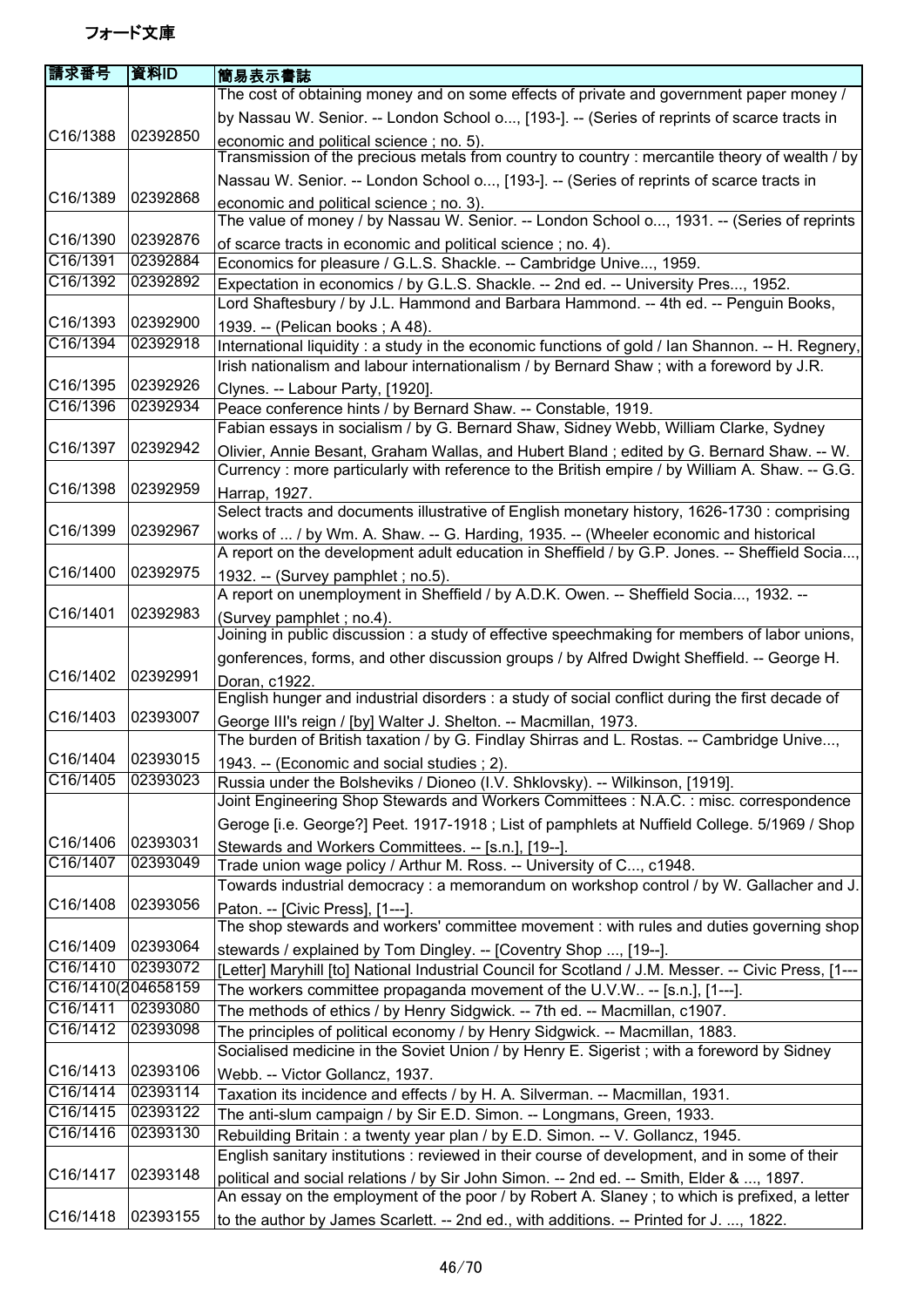| 請求番号               | 資料ID     | 簡易表示書誌                                                                                                                                                                            |
|--------------------|----------|-----------------------------------------------------------------------------------------------------------------------------------------------------------------------------------|
|                    |          | The inclosure of common fields considered geographically / by Gilbert Slater. -- Commons                                                                                          |
| C16/1419           | 02393163 | and Foo, [1907].                                                                                                                                                                  |
|                    |          | An introduction to trade union law / by Henry H. Slesser. -- Ruskin College, 1919. -- (The                                                                                        |
| C16/1420           | 02393171 | reorganisation of industry series; 6).                                                                                                                                            |
|                    |          | The law relating to trade unions: four lectures delivered for the Council of Legal Education,                                                                                     |
|                    |          | Michaelmas term, 1920 / by Henry H. Slesser; with a foreword by Lord Justice Atkin. --                                                                                            |
| C16/1421           | 02393189 | Labour Pub. Co, 1921. -- (Trade union manuals).                                                                                                                                   |
| C16/1422           | 02393197 | The economics of the coal industry / by R.C. Smart. -- P.S. King, [1929?].                                                                                                        |
|                    |          | The distribution of income: being a study of what the national wealth is and of how it is                                                                                         |
| C16/1423           | 02393205 | distributed according to economic worth / by William Smart. -- 2nd ed. -- Macmillan, 1912.                                                                                        |
|                    |          | A history of local government / by K.B. Smellie. -- Allen & Unwin, 1946. -- (New town and                                                                                         |
| C16/1424           | 02393213 | county hall series; no. 2).                                                                                                                                                       |
| C16/1425           | 02393221 | My life for labour / by Robert Smillie ; foreword by J. Ramsay MacDonald. -- Mills & Boon,                                                                                        |
|                    |          | The development of rates of postage : an historical and analytical study / A.D. Smith. -- Allen                                                                                   |
| C16/1426           | 02393239 | & Unwin, [1917]. -- (Studies in economics and political science; no. 50).                                                                                                         |
|                    |          | An Inquiry into the nature and causes of the wealth of nations / by Adam Smith; 全巻 - v. 3. --                                                                                     |
| C16/1427/102393247 |          | The fourth Edition. -- Printed for A. , 1786.                                                                                                                                     |
|                    |          | An Inquiry into the nature and causes of the wealth of nations / by Adam Smith; 全巻 - v. 3. --                                                                                     |
| C16/1427/202393254 |          | The fourth Edition. -- Printed for A. , 1786.                                                                                                                                     |
|                    |          | An Inquiry into the nature and causes of the wealth of nations / by Adam Smith; 全巻 - v. 3. --                                                                                     |
| C16/1427/302393262 |          | The fourth Edition. -- Printed for A. , 1786.                                                                                                                                     |
|                    |          | An inquiry into the nature and causes of the wealth of nations / by Adam Smith; with a life of                                                                                    |
|                    |          | the author, an introductory discourse, notes, and supplemental dissertations, by J.R.                                                                                             |
| C16/1428           | 02393270 | M'Culloch. -- New ed., rev. corr. and improved. -- Adam and Charle, 1863.                                                                                                         |
|                    |          | An inquiry into the nature and causes of the wealth of nations / by Adam Smith; edited, with                                                                                      |
|                    |          | an introduction, notes, marginal summary and an enlarged index by Edwin Cannan; 全巻, v.                                                                                            |
| C16/1429/102393296 |          | 1, v. 2. -- 5th ed. -- Methuen, 1930.                                                                                                                                             |
|                    |          | An inquiry into the nature and causes of the wealth of nations / by Adam Smith; edited, with                                                                                      |
| C16/1429/202516342 |          | an introduction, notes, marginal summary and an enlarged index by Edwin Cannan; 全巻, v.                                                                                            |
| C16/1430           | 02393304 | 1, v. 2. -- 5th ed. -- Methuen, 1930.                                                                                                                                             |
|                    |          | I was a Soviet worker / Andrew Smith; and supplemented by Maria Smith. -- R. Hale, 1937.<br>The working man's way in the world / Charles Manby Smith; with a preface and notes by |
| C16/1431 02393312  |          |                                                                                                                                                                                   |
| C16/1432           | 02393320 | Ellic Howe. -- Printing Histor, 1967. -- (Publication ; no. 3.).<br>Maternity and child welfare : a plea for the little ones / E.J. Smith. -- P.S. King, 1915.                    |
|                    |          | The strategy of minerals: A study of the mineral factor in the world position of America in war                                                                                   |
|                    |          |                                                                                                                                                                                   |
| C16/1433           | 02393338 | and in peace / edited by George Otis Smith ; with an introduction by Franklin K. Lane. --                                                                                         |
| C16/1434           | 02393346 | Appleton, 1919. -- (Problems of war and of reconstruction; .).<br>Female suffrage / by Goldwin Smith. -- Macmillan, 1875.                                                         |
|                    |          | The wage fixers : a study of arbiration in a free society / Henry Smith. -- Institute of Ec,                                                                                      |
| C16/1435           | 02393353 | 1962. -- (Hobart paper; 18.).                                                                                                                                                     |
|                    |          | Production : a plan for war industry / by Hephaestus Smith. -- New Statesman a, 1942. --                                                                                          |
| C16/1436           | 02393361 | (New statesman pamphlet; .).                                                                                                                                                      |
| C16/1437           | 02393379 | Municipal and local government law (England) / by Herbert Emerson Smith. -- I. Pitman,                                                                                            |
| C16/1438           | 02393387 | Organised produce markets / John George Smith. -- Longmans, Green, 1922.                                                                                                          |
|                    |          | Essays, social and political / by Sydney Smith. -- Ward, Lock & Wa, [1882?]. -- (The world                                                                                        |
| C16/1439           | 02393395 | library of standard books; 24.).                                                                                                                                                  |
| C16/1440           | 02393403 | The living wage / by Philip Snowden ; with a preface by Harold Spender. -- Hodder and                                                                                             |
| C16/1441           | 02393411 | Socialism and syndicalism / by Philip Snowden. -- Collins' Clear , [1913]. -- (The nation's                                                                                       |
|                    |          | Socialism or capitalism, which? : full report of the great debate in the House of Commons :                                                                                       |
|                    |          | taken from the Official Parliamentaly Dabates by permission of the Controller of the                                                                                              |
| C16/1442           | 02393429 | Stationery Office. -- Herbert S. Oakl, [19--].                                                                                                                                    |
|                    |          | Hands off Russia : an analysis of the economics of allied intervention in Russia / by Wm.                                                                                         |
| C16/1443-102393437 |          | Paul. -- [s.n.], [19--].                                                                                                                                                          |
|                    |          | Socialism and the social movement / by Werner Sombart ; translated from the sixth                                                                                                 |
| C16/1447           | 02393445 | (enlarged) German edtion, with introduction and notes by M. Epstein. -- J. M. Dent, 1909.                                                                                         |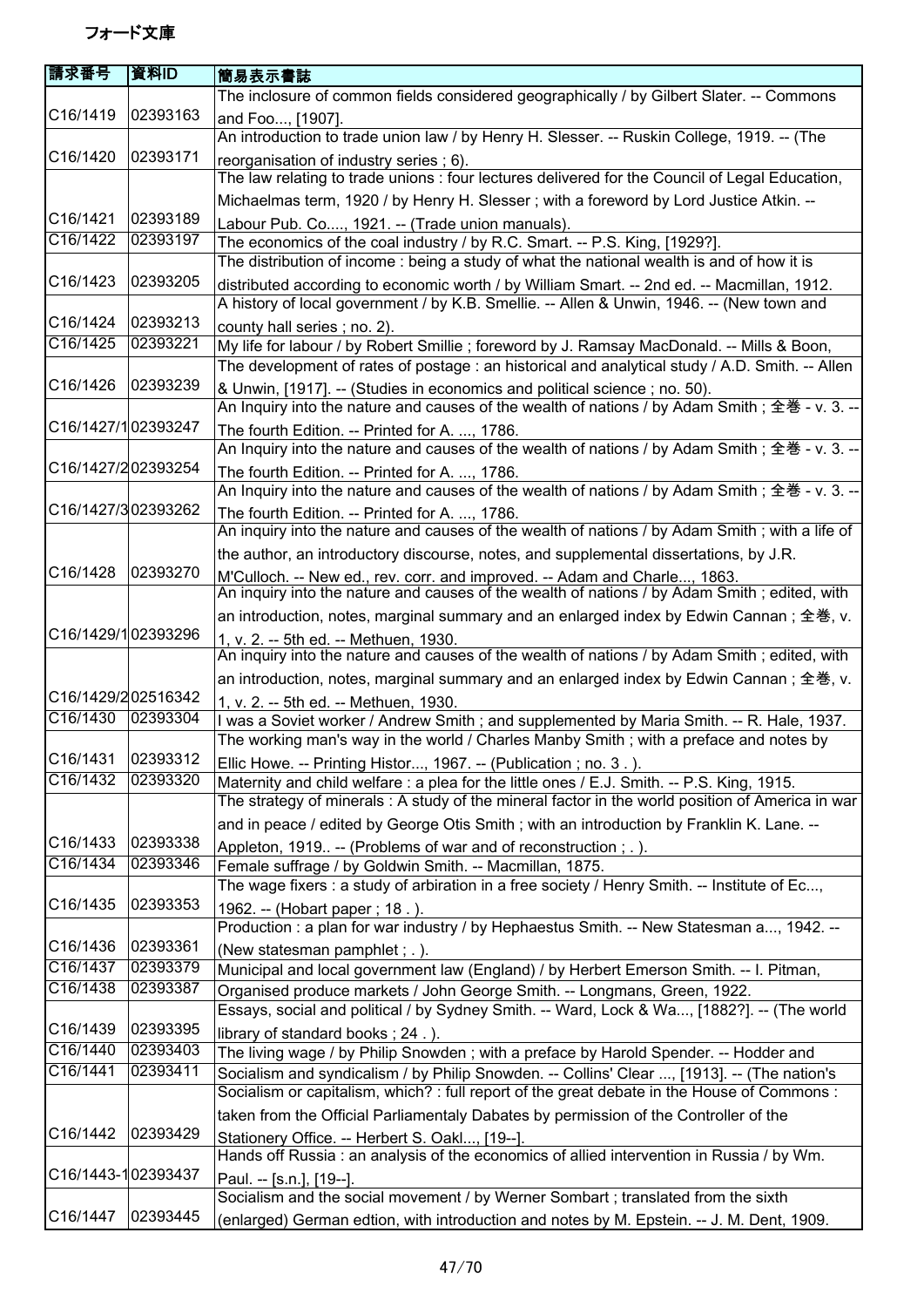| <b>請求番号</b>           | 資料ID     | 簡易表示書誌                                                                                                                                                                              |
|-----------------------|----------|-------------------------------------------------------------------------------------------------------------------------------------------------------------------------------------|
|                       |          | The new communist manifesto of the Third International / with preface by Wm. Paul. --                                                                                               |
| C16/1448              | 02393452 | Socialist Labou, [1919].                                                                                                                                                            |
| C16/1449              | 02393460 | Family allowances : a socialist analysis / [Socialist Party of Great Britain]. -- Socialist Party,                                                                                  |
|                       |          | Of the education of the poor : being the first part of a digest of the reports of the Society for                                                                                   |
| C16/1450              | 02393478 | Bettering the Condition of the Poor. -- Printed for the, 1809.                                                                                                                      |
| C16/1451              | 02393486 | Science and life: Aberdeen addresses / by Frederick Soddy. -- John Murray, 1920.                                                                                                    |
|                       |          | Die gewerbliche Arbeiterfrage / von Werner Sombart. -- 2., verb. Aufl. -- G.J. Göschen, 1912.                                                                                       |
| C16/1452              | 02393494 | -- (Sammlung Göschen; 209.).                                                                                                                                                        |
|                       |          | Industrial democracy for miners : a plan for the democratic control of the mining industry /                                                                                        |
| C16/1453              | 02393502 | [South Wales Socialist Society]. -- Industrial Comm, 1919.                                                                                                                          |
| C16/1454              | 02393510 | Thomas Spence and his connections / by Olive D. Rudkin. -- Allen & Unwin, 1927.                                                                                                     |
|                       |          | The future of Catholic education in England & Wales : a report / prepared by A.E.C.W.                                                                                               |
| C16/1455              | 02393528 | Spencer for the National Executive of the Catholic Renewal Movement. -- Catholic Renewa,                                                                                            |
| C16/1456              | 02393536 | Sociology / W.J.H. Sprott. -- Hutchinson, [19--]. -- (Hutchinson university library; no. 34,                                                                                        |
|                       |          | Mysticism in English literature / by Caroline F.E. Spurgeon. -- Cambridge Unive, 1913. --                                                                                           |
| C16/1457              | 02393544 | (The Cambridge manuals of science and literature ; . ).                                                                                                                             |
|                       |          | Marxism and the national and colonial question : a collection of articles and speeches / by                                                                                         |
| C16/1458              | 02393551 | Joseph Stalin. -- 2nd ed. -- Lawrence & Wish, 1936.                                                                                                                                 |
| C16/1459              | 02393569 | Stalin: a political biography / I. Deutscher. -- Oxford Unversit, 1949.                                                                                                             |
| C16/1460              | 02393577 | The financial aftermath of war / by Josiah Stamp. -- Benn, 1932.                                                                                                                    |
|                       |          | The fundamental principles of taxation in the light of modern developments (The Newmarch                                                                                            |
| C16/1461              | 02393585 | lectures for 1919) / by Sir Josiah Stamp. -- Macmillan, 1921.                                                                                                                       |
| C16/1462              | 02393593 | The science of social adjustment / by Sir Josiah Stamp. -- Macmillan, 1937.                                                                                                         |
| C16/1463              | 02393601 | Some economic factors in modern life / by Sir Josiah Stamp. -- P. S. King, 1929.                                                                                                    |
|                       |          | Wealth and taxable capacity : the Newmarch Lectures for 1920-1 on current statistical                                                                                               |
| C16/1464              | 02393619 | problems in wealth and industry / by Sir Josiah Stamp. -- P.S. King, 1922.                                                                                                          |
|                       |          | James Stansfeld : a Victorian champion of sex equality / by J. L. Hammond and Barbara                                                                                               |
| C16/1465              | 02393627 | Hammond. -- Longmans, Green                                                                                                                                                         |
|                       |          | Town and country planning : as portrayed in the reports of the Barlow Commission and the                                                                                            |
|                       |          | Scott and Uthwatt Committees. -- Staples and Sta, 1942. -- (Staples Reconstruction                                                                                                  |
| C16/1466              | 02393635 | Digests: what people think; 1.).                                                                                                                                                    |
|                       |          | A worker looks at history : being outlines of industrial history specially written for labour                                                                                       |
| C16/1467 02393643     |          | college-plebs classes / by Mark Starr ; with a foreword by George Barker. -- 2nd ed. -- Plebs                                                                                       |
|                       |          | Life of Joseph Rayner Stephens : preacher and political orator / by George Jacob Holyoake;                                                                                          |
| C16/1468              | 02393650 | with an introductory chapter by John Stephens Storr. -- Williams and No, [1881?].                                                                                                   |
|                       |          | Civilization in the United States: an inquiry by thirty Americans / edited by Harold E. Stearns.                                                                                    |
| C <sub>16</sub> /1469 | 02393668 | -- Harcourt, Brace, 1922.                                                                                                                                                           |
|                       |          | Public opinion and the steel strike : supplementary reports of the investigators to the                                                                                             |
| C16/1470              | 02393676 | Commission of Inquiry, the Interchurch World Movement. -- Harcourt, c1921.                                                                                                          |
|                       |          | The English utilitarians / by Leslie Stephen ; 全巻 - v. 3. -- London School o, 1950. --                                                                                              |
| C16/1471/102393684    |          | (Series of reprints of scarce works on political economy; no. 9-11.).                                                                                                               |
|                       |          | The English utilitarians / by Leslie Stephen ; 全巻 - v. 3. -- London School o, 1950. --                                                                                              |
| C16/1471/202393692    |          | (Series of reprints of scarce works on political economy; no. 9-11.).                                                                                                               |
| C16/1471/302393700    |          | The English utilitarians / by Leslie Stephen ; 全巻 - v. 3. -- London School o, 1950. --                                                                                              |
|                       |          | (Series of reprints of scarce works on political economy; no. 9-11.).<br>The works: political, metaphisical, and chronological of the late Sir James Steuart of                     |
|                       |          |                                                                                                                                                                                     |
| C16/1472/102393718    |          | Coltness, Bart., now first collected by General Sir James Steuart, Bart., his son, from his                                                                                         |
|                       |          | father's corrected copies, to which are subjoined anecdotes of the author ; 全巻 - v. 6. --<br>The works: political, metaphisical, and chronological of the late Sir James Steuart of |
|                       |          |                                                                                                                                                                                     |
| C16/1472/202393726    |          | Coltness, Bart., now first collected by General Sir James Steuart, Bart., his son, from his                                                                                         |
|                       |          | father's corrected copies, to which are subjoined anecdotes of the author; 全巻 - v. 6. --<br>The works: political, metaphisical, and chronological of the late Sir James Steuart of  |
|                       |          |                                                                                                                                                                                     |
| C16/1472/302393734    |          | Coltness, Bart., now first collected by General Sir James Steuart, Bart., his son, from his                                                                                         |
|                       |          | father's corrected copies, to which are subjoined anecdotes of the author; 全巻 - v. 6. --                                                                                            |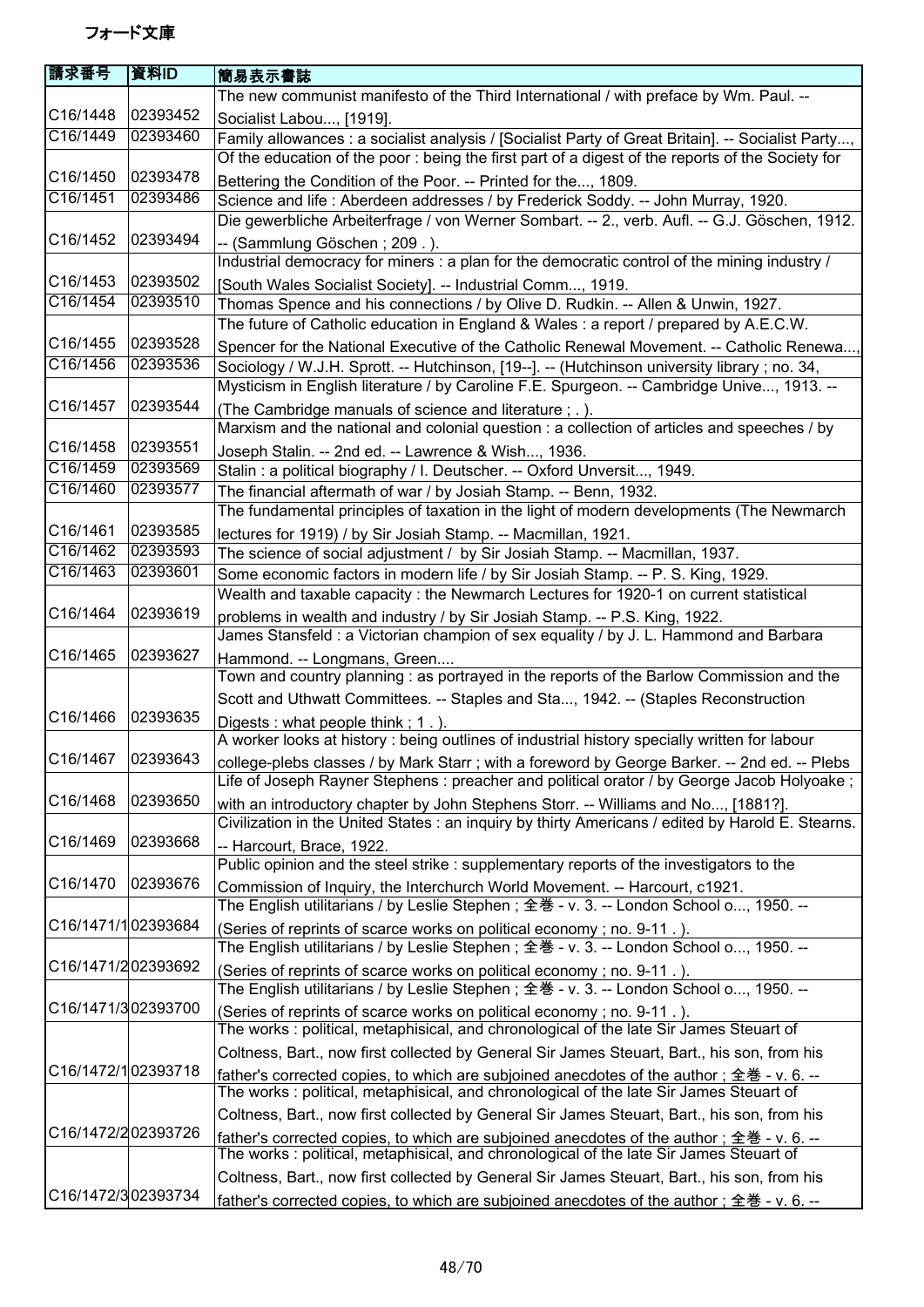| 請求番号                  | 資料ID     | 簡易表示書誌                                                                                                                                                                                    |
|-----------------------|----------|-------------------------------------------------------------------------------------------------------------------------------------------------------------------------------------------|
|                       |          | The works: political, metaphisical, and chronological of the late Sir James Steuart of                                                                                                    |
|                       |          | Coltness, Bart., now first collected by General Sir James Steuart, Bart., his son, from his                                                                                               |
| C16/1472/402393742    |          | father's corrected copies, to which are subjoined anecdotes of the author ; 全巻 - v. 6. --                                                                                                 |
|                       |          | The works : political, metaphisical, and chronological of the late Sir James Steuart of                                                                                                   |
|                       |          | Coltness, Bart., now first collected by General Sir James Steuart, Bart., his son, from his                                                                                               |
| C16/1472/502393759    |          | father's corrected copies, to which are subjoined anecdotes of the author; 全巻 - v. 6. --<br>The works: political, metaphisical, and chronological of the late Sir James Steuart of        |
|                       |          | Coltness, Bart., now first collected by General Sir James Steuart, Bart., his son, from his                                                                                               |
| C16/1472/602393767    |          | father's corrected copies, to which are subjoined anecdotes of the author; 全巻 - v. 6. --<br>Elements of the philosophy of the human mind / by Dugald Stewart. -- 3rd ed. corr. -- Printed |
| C16/1473              | 02393775 | for T. , 1808.                                                                                                                                                                            |
| C16/1474              | 02393783 | Social security / by Maxwell S. Stewart. -- Rev. and enlarged ed -- Norton, c1939.                                                                                                        |
| C16/1475              | 02393791 | Production and distribution theories : the formative period / [by] George J. Stigler. --                                                                                                  |
| C16/1476              | 02393809 | The theory of price / by George J. Stigler. -- Enlarged ed -- Macmillan, c1946.                                                                                                           |
| C16/1477              | 02393817 | A history of labour / by Gilbert Stone. -- George G. Harra, 1921.                                                                                                                         |
| C16/1478              | 02393825 | The nature of capitalist crisis / by John Strachey. -- Victor Gollancz, 1935.                                                                                                             |
| C16/1479              | 02393833 | The theory and practice of socialism / by John Strachey. -- Victor Gollancz, 1936.                                                                                                        |
|                       |          | "The cause": a short history of the women's movement in Great Britain / by Ray Strachey. --                                                                                               |
| C <sub>16</sub> /1480 | 02393841 | G. Bell and son, 1928.                                                                                                                                                                    |
|                       |          | Die deutsche Revolution : ihr Unglück und ihre Rettung / von Heinrich Ströbel;                                                                                                            |
|                       |          | herausgegeben von "Aufbau und Werden" Gesellschaft für praktische Volksaufklärung und                                                                                                     |
| C16/1481              | 02393858 | Steigerung der nationalen Arbeitskraft. -- "Der Firn", [1920].                                                                                                                            |
| C16/1482              | 02393866 | The German Revolution and after / by Heinrich Ströbel; translated by H.J. Stenning. --                                                                                                    |
|                       |          | The coal miners' struggle for industrial status : a study of the evolution of organized relations                                                                                         |
|                       |          | and industrial principles in the coal industry / by Arthur E. Suffern. -- Macmillan, 1926. --                                                                                             |
| C16/1483              | 02393874 | (Publication (Brookings Institution. Institute of Economics); .).<br>The theory of capitalist development : principles of Marxian political economy / Paul M.                             |
| C16/1484              | 02393882 | Sweezy. -- D. Dobson, 1946.                                                                                                                                                               |
|                       |          | Banking and currency / by Ernest Sykes; with an introduction by F. E. Steele. -- 7th ed --                                                                                                |
| C16/1485              | 02393890 | Butterworth, 1932.                                                                                                                                                                        |
| C16/1486              | 02393908 | British public expenditure, 1921-1931 / by Joseph Sykes. -- P.S. King, 1933.                                                                                                              |
|                       |          | Sixty years since / by Norman Sykes. -- Univ. of Southa, 1960. -- (Third Montefiore                                                                                                       |
| C16/1487 02393916     |          | memorial lecture / Montefiore Lecture Foundation ; . ).                                                                                                                                   |
| C16/1488              | 02393924 | International trade / by F. W. Taussig. -- Macmillan, 1927.                                                                                                                               |
| C16/1489/102393932    |          | Principles of economics / by F.W. Taussig; 全巻, v. 1, v. 2. -- 3rd ed. rev. -- Macmillan,                                                                                                  |
| C16/1489/202393940    |          | Principles of economics / by F.W. Taussig; 全巻, v. 1, v. 2. -- 3rd ed. rev. -- Macmillan,                                                                                                  |
|                       |          | Wages and capital : an examination of the wages fund doctrine / by F.W. Taussig. -- D.                                                                                                    |
| C16/1490              | 02393957 | Appleton, c1896.                                                                                                                                                                          |
|                       |          | Wages and capital : an examination of the wages fund doctrine / von F. W. Taussig. --                                                                                                     |
| C16/1491              | 02393965 | London School o, 1932. -- (Series of reprints of scarce tracts in economic and political                                                                                                  |
| C16/1492              | 02393973 | The agrarian problem in the sixteenth century / Richard Henry Tawney. -- Longmans, 1912.                                                                                                  |
| C16/1493              | 02393981 | The acquisitive society / by R.H. Tawney. -- G. Bell, 1921.                                                                                                                               |
|                       |          | Juvenile employment : during the War and after : the report of an enquiry. ; with a foreword                                                                                              |
| C16/1494<br>C16/1495  | 02393999 | by C. Addison / [Ministry of Reconstruction]. -- Ministry of Rec, 19--.                                                                                                                   |
|                       | 02394005 | The new children's charter / by R. H. Tawney. -- Workers' Educat, [1933?].                                                                                                                |
|                       |          | Religion and the rise of capitalism : a historical study : Holland memorial lectures, 1922 / by                                                                                           |
| C16/1496              | 02394013 | R.H. Tawney; with a prefatory note by Charles Gore. -- Penguin Books, 1938. -- (Pelican                                                                                                   |
| C16/1497              | 02394021 | The sickness of an acquisitive society / by R.H. Tawney. -- Fabian Society, 1920.<br>The establishment of minimum rates in the chain-making industry under the Trade Boards               |
| C16/1498              | 02394039 | Act of 1909 / by R.H. Tawney. -- G. Bell, 1914. -- (Studies in the minimum wage; no. 1.).                                                                                                 |
| C16/1499              | 02394047 | Principles of economics / by F. M. Taylor. -- 9th ed. -- Ronald Press Co, c1925.                                                                                                          |
| C16/1500              | 02394054 | The statesman / by Henry Taylor. -- Longman, 1836.                                                                                                                                        |
|                       |          | The mediaeval mind : a history of the development of thought and emotion in the Middle                                                                                                    |
| C16/1501/102394062    |          |                                                                                                                                                                                           |
|                       |          | Ages / by Henry Osborn Taylor; 全巻, v. 1, v. 2. -- 3rd (American) ed. -- Macmillan, 1919.<br>The mediaeval mind : a history of the development of thought and emotion in the Middle        |
| C16/1501/202394070    |          | Ages / by Henry Osborn Taylor; 全巻, v. 1, v. 2. -- 3rd (American) ed. -- Macmillan, 1919.                                                                                                  |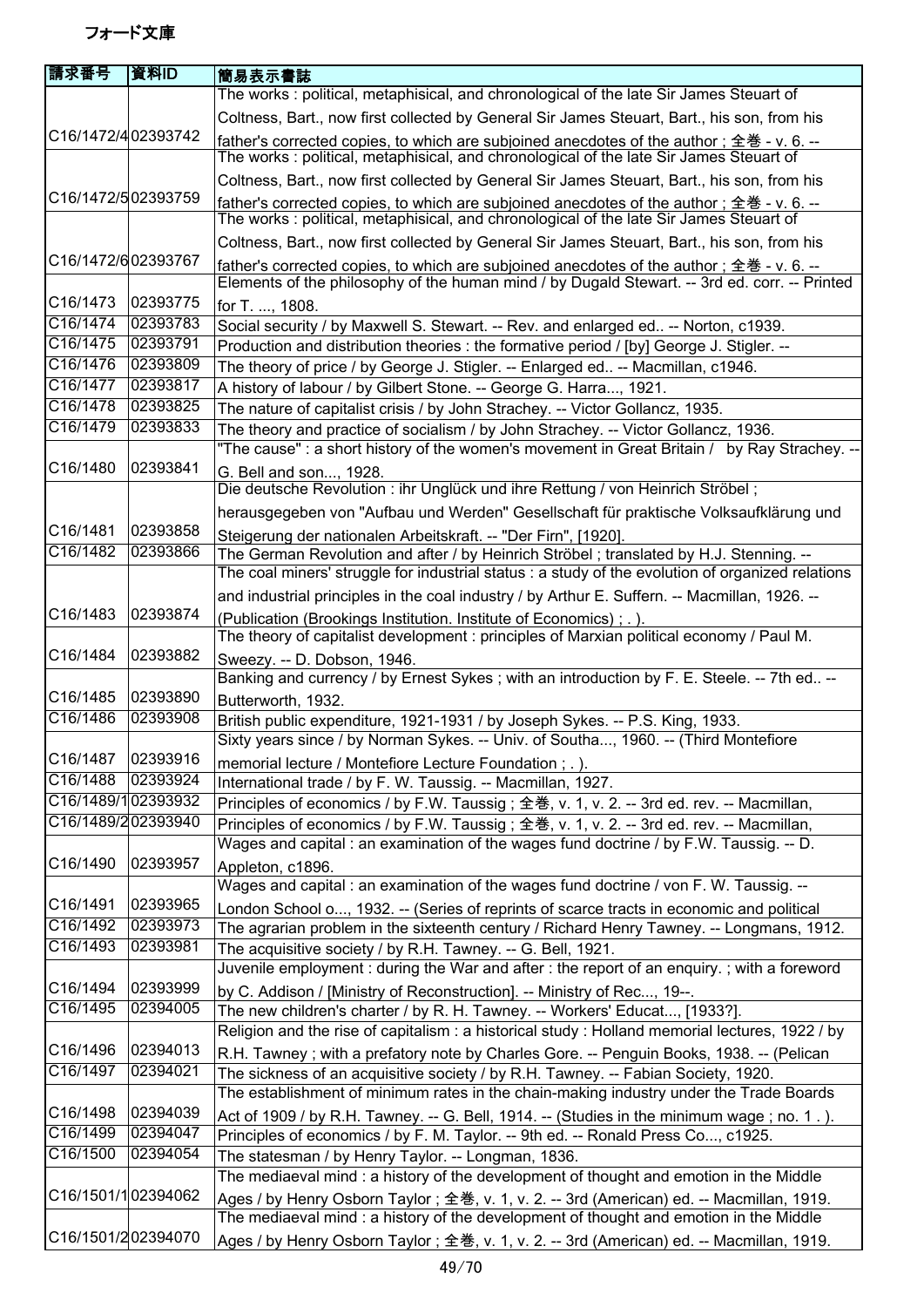| 請求番号                  | 資料ID     | 簡易表示書誌                                                                                                                                                                           |
|-----------------------|----------|----------------------------------------------------------------------------------------------------------------------------------------------------------------------------------|
| C16/1502              | 02394088 | A social survey of Plymouth: 2nd report / by R. M. Taylor. -- King, 1938                                                                                                         |
|                       |          | Concentration of capital : a Marxian fallacy / by W. Tcherkesoff. -- Freedom Press, 1911. --                                                                                     |
| C16/1503              | 02394096 | (Freedom pamphlet; .).                                                                                                                                                           |
| C16/1504              | 02394104 | Instincts in industry : a study of working-class psychology / by Ordway Tead. -- H. Mifflin,                                                                                     |
| C16/1505              | 02394112 | Christianity and social order / by William Temple. -- Penguin, 1942. -- (Penguin special; .).                                                                                    |
| C16/1506              | 02394120 | Essays in Christian politics and kindred subjects / by William Temple. -- Longmans, Green,                                                                                       |
| C16/1507              | 02394138 | Price control devices in NRA Codes / George Terborgh. -- Brookings Insti, c1934.                                                                                                 |
|                       |          | The measurement of intelligence : an explanation of and a complete guide for the use of the                                                                                      |
| C16/1508              | 02394146 | Stanford revision and extension of the Binet-Simon intelligence scale / by Lewis M. Terman. -                                                                                    |
|                       |          | Monetary policy and crises: a study of Swedish experience / by Brinley Thomas; preface by                                                                                        |
| C <sub>16</sub> /1509 | 02394153 | Hugh Dalton. -- G. Routledge, 1936.                                                                                                                                              |
|                       |          | The miners' conflict with the mineowners; ; with foreword by George Barker / by John                                                                                             |
| C16/1510              | 02394161 |                                                                                                                                                                                  |
| C16/1511              | 02394179 | Thomas. -- International B, [1921?].                                                                                                                                             |
|                       |          | The House of Commons in the eighteenth century / by P.D.G. Thomas. -- Clarendon Press,<br>Mercantilism and the East India trade : an early phase of the protection v. free trade |
| C16/1512              | 02394187 |                                                                                                                                                                                  |
|                       |          | controversy / P. J. Thomas. -- P. S. King, 1926.                                                                                                                                 |
|                       |          | The theory of wages and its application to the eight hours question and other labour problems                                                                                    |
| C16/1513              | 02394195 | / by Herbert M. Thompson. -- Macmillan, 1892.                                                                                                                                    |
|                       |          | Catechism on the Corn Laws: with a list of fallacies and the answers / by a member of the                                                                                        |
| C16/1514              | 02394203 | University of Cambridge. -- 17th ed. stereotype. -- Published for t, 1833.                                                                                                       |
| C16/1515              | 02394211 | Civil liberties / by W.H. Thompson. -- Victor Gollancz, 1938. -- (The New people's library; v.                                                                                   |
|                       |          | Appeal of one half of the human race, women, against the pretensions of the other half, men,                                                                                     |
|                       |          | to retain them in political, and thence in civil and domestic, slavery : in reply to a paragraph of                                                                              |
| C16/1516              | 02394229 | Mr. Mill's celebrated "Article on government" / by William Thompson. -- Printed for Lon,                                                                                         |
|                       |          | An inquiry into the principles of the distribution of wealth : most conducive to human                                                                                           |
|                       |          | happiness applied to the newly proposed system of voluntary ecuality of wealth / by William                                                                                      |
| C16/1517              | 02394237 |                                                                                                                                                                                  |
|                       |          | Thompson. -- New ed / by William Pare. -- Wm. S. Orr and , 1850.<br>An enquiry into the nature and effects of the paper credit of Great Britain (1802): together                 |
|                       |          | with his evidence given before the Committees of Secrecy of the two Houses of Parliament in                                                                                      |
|                       |          | the Bank of England, March and April, 1797, some manuscript notes, and his speeches on                                                                                           |
| C16/1518              | 02394245 | the bullion report. May 1811 / by Henry Thornton : edited with an introduction by F. A. v.                                                                                       |
|                       |          | On labour : its wrongful claims and rightful dues, its actual present and possible future / by                                                                                   |
| C16/1519 02394252     |          | William Thomas Thornton. -- 2nd ed. -- Macmillan, 1870.                                                                                                                          |
| C16/1520              | 02394260 | History of the London transport workers' strike, 1911 / by Ben Tillett. -- National Transp,                                                                                      |
| C16/1521              | 02394278 | Memories and reflections / by Ben Tillett; with a foreword by Philip Snowden. -- J. Long,                                                                                        |
| C16/1522              | 02394286 | British war production 1939-1945 : a record / compiled by the Times. -- [Times Publishi,                                                                                         |
| C16/1523              | 02394294 | Keynesian economics / by Mabel F. Timlin. -- University of T, 1942.                                                                                                              |
|                       |          | Business cycles in the United States of America, 1919-1932 / by J. Tinbergen. -- League of                                                                                       |
|                       |          | Natio, 1939. -- (Series of League of Nations publications ; 2. ) (Economic and financial;                                                                                        |
| C16/1524              | 02394302 |                                                                                                                                                                                  |
|                       |          | 1939.II.A.16. ) (Statistical testing of business-cycle theories ; 2.).<br>A method and its application to investment activity / by J. Tinbergen. -- League of Natio,             |
|                       |          |                                                                                                                                                                                  |
| C16/1525              | 02394310 | 1939. -- (Series of League of Nations publications ; 2. ) (Economic and financial ; 1938. II.A.23                                                                                |
|                       |          | .) (Statistical testing of business-cycle theories; 1.).                                                                                                                         |
| C16/1526              | 02394328 | The social division of welfare / by R. M. Titmuss. -- Liverpool Unive, 1956. -- (Eleanor                                                                                         |
|                       |          | Rathbone memorial lecture; .).                                                                                                                                                   |
|                       |          | To the toiling masses, of France, Britain, America, Itary & Japan: appeal of the Russian                                                                                         |
| C16/1527              | 02394336 | workers' and peasants' Soviet Government. -- [s.n.], [1---].                                                                                                                     |
|                       |          | A history of prices, and of the state of the circulation, from 1793 to 1837 : preceded by a brief                                                                                |
|                       |          | sketch of the state of the corn trade in the last two centuries / by Thomas Tooke; 全巻, v. 1,                                                                                     |
| C16/1528/102394344    |          | v. 2. -- Longman, Orme, , 1838.                                                                                                                                                  |
|                       |          | A history of prices, and of the state of the circulation, from 1793 to 1837 : preceded by a brief                                                                                |
|                       |          | sketch of the state of the corn trade in the last two centuries / by Thomas Tooke; 全巻, v. 1,                                                                                     |
| C16/1528/202394351    |          | v. 2. -- Longman, Orme, , 1838.                                                                                                                                                  |
|                       |          | A history of prices, and of the state of the circulation, in 1838 and 1839 : with remarks on the                                                                                 |
|                       |          | corn laws, and on some of the alterations proposed in our banking system / by Thomas                                                                                             |
| C16/1529              | 02394369 | Tooke. -- Longman, Orme, , 1840.                                                                                                                                                 |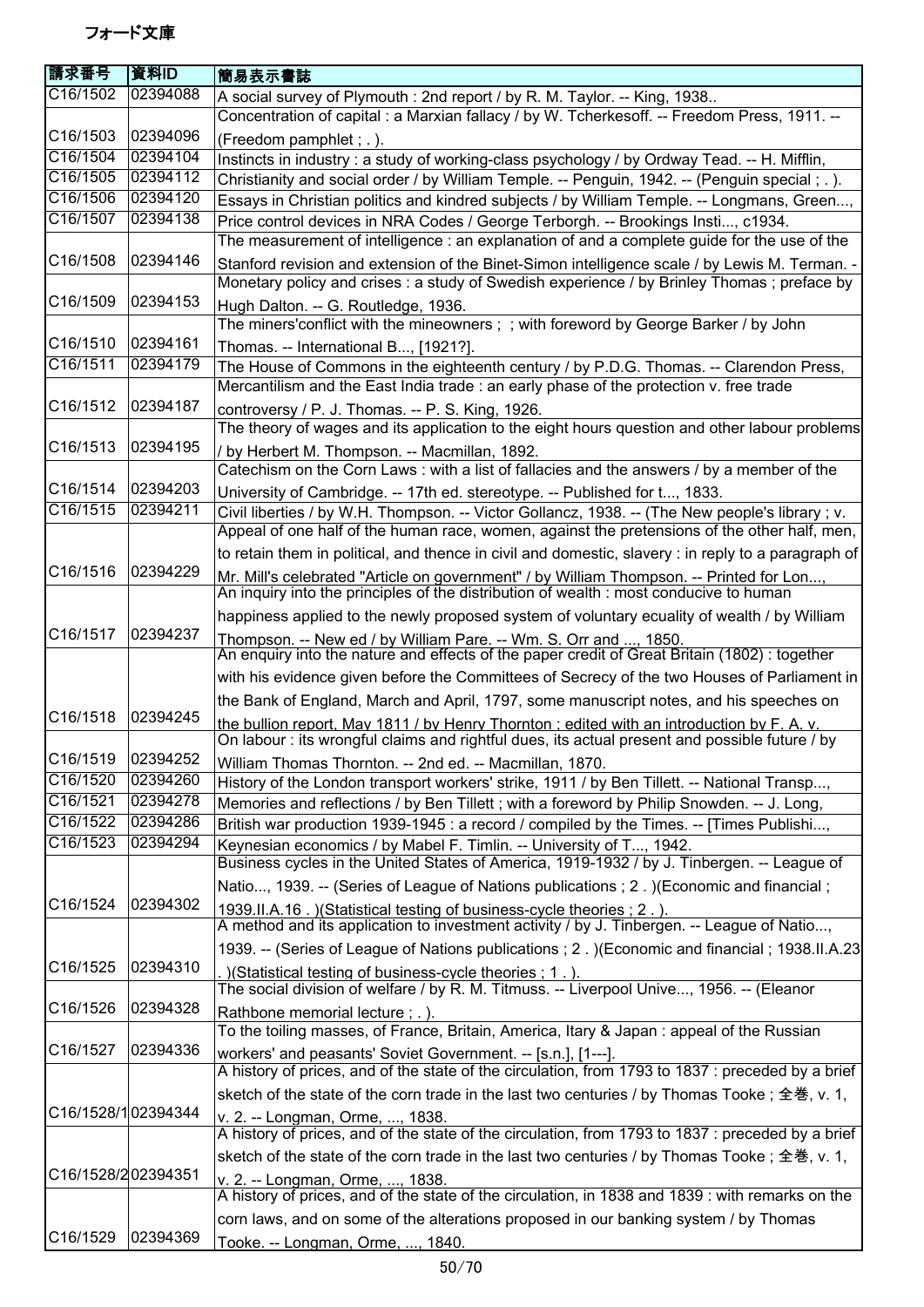| 請求番号                  | 資料ID                 | 簡易表示書誌                                                                                                                                                                                       |
|-----------------------|----------------------|----------------------------------------------------------------------------------------------------------------------------------------------------------------------------------------------|
|                       |                      | A history of prices, and of the state of the circulation, from 1839 to 1847 inclusive : with a                                                                                               |
| C16/1530              |                      | general review of the currency question, and remarks on the operation of the Act 7 & 8 Vict.                                                                                                 |
|                       | 02394377             | c. 32 / by Thomas Tooke. -- Longman, Brown,, 1848.<br>An essay on the external corn trade : containing an inquiry into the general principles of the                                         |
|                       |                      | important branch of traffic : an examination of the exceptions to which these principles are                                                                                                 |
|                       |                      | liable, and : a comparaive statement of the effects which : restrictions on importation and free                                                                                             |
| C16/1531              | 02394385             | intercourse, are calculated to produce upon subsistence, agriculture, commerce, and                                                                                                          |
| C <sub>16</sub> /1532 | 02394393             | The standard of living in Bristol: a preliminary report of the work of the University of Bristol                                                                                             |
|                       |                      | Social Survey / Herbert Tout. -- Arrowsmith, 1938.<br>"Progress and poverty," a criticism of Mr. Henry George : being two lectures delivered in St.                                          |
| C <sub>16</sub> /1533 | 02394401             |                                                                                                                                                                                              |
|                       |                      | Andrew's Hall, Newman Street, London / by the late Arnold Toynbee. -- Kegan Paul, Tre,<br>Imprisonment for breach of contract : or the Master and Servant Act / by Frederic Harrison. --     |
| C16/1534              | 02394419             |                                                                                                                                                                                              |
|                       |                      | Trades' Union C, [18--]. -- (Tracts for trades-unionists ; No.1.).<br>Workmen and the law of conspiracy / by Frederic Harrison. -- Trades' Union C, [18--]. --                               |
| C16/1535              | 02394427             |                                                                                                                                                                                              |
|                       |                      | (Tracts for trades-unionists; No.2.).<br>The Criminal Law Amendment Act / by Frederic Harrison. -- Trades' Union C, [18--]. --                                                               |
| C16/1536              | 02394435             | (Tracts for trades-unionists; No.3.).                                                                                                                                                        |
|                       |                      | The law of contract of Masters and Servants, and the law of conspiracy : report of the                                                                                                       |
|                       |                      | debates in the House of Commons and House of Lords : reprinted (by permission) from                                                                                                          |
| C16/1537              | 02394443             | "Hansard's parliamentary debates," vols. 216. & 217 -- Trades' Union C, [18--]. -- (Tracts<br>The National Federation of Associated Employers of Labour : report upon the memorial           |
|                       |                      | presented to the home secretary by the National Federation of Associated Employers of                                                                                                        |
|                       |                      | Labour, December 13th, 1873; ; together with the correspondence between Henry                                                                                                                |
| C16/1538              | 02394450             | Crompton and T. R. Jackson [i.e. R. R. Jackson] / by Henry Crompton. -- printed by orde                                                                                                      |
| C16/1539              | 02394468             | The case for amalgamation / by Jack Wills; with preface by George Hicks. -- Published for                                                                                                    |
|                       |                      | Trade union amalgamation: difficulties and how to overcome them / by W. F. Watson. --                                                                                                        |
| C16/1540              | 02394476             | Metal, Engineer, [19--].                                                                                                                                                                     |
|                       |                      | The fusion completed : report of the 6th National Rank and File Conference held under the                                                                                                    |
|                       |                      | auspices of the National Metal, Engineering and Shipbuilding Amalgamation Committee, at                                                                                                      |
| C16/1541              | 02394484             | the Milton Hall, Deansgate, Manchester, January 26th and 27th, 1918. -- W. F. Watson [M                                                                                                      |
| C16/1542              | 02394492             | A plea for the amalgamation of Existing Trade Unions. -- Provisional Com, [19--].                                                                                                            |
| C16/1543              | 02394500             | To the working men of Great Britain and Ireland. -- [s.n.], [1---].                                                                                                                          |
| C16/1544              | 02394518             | Sweden : its unions and industrial relations / [Trades Union Congress]. -- Trades Union Co,                                                                                                  |
|                       |                      | What we saw in Greece : report of the T. U. C. Delegation / [Trades Union Congress]. --                                                                                                      |
| C16/1545<br>C16/1546  | 02394526<br>02394534 | Trades Union Co, [1945].                                                                                                                                                                     |
| C16/1547              | 02394542             | British Labour Delegation to Russia, 1920 : report. -- Office of the T, [1920].                                                                                                              |
| C16/1548              | 02394559             | Industrial negotiations and agreements. -- Trades Union Co, [1922?].                                                                                                                         |
|                       |                      | The cost of living index number: what it means and how it is compiled. -- Trades Union Co,<br>The labour movement and the hospital crisis : a statement of policy with regard to hospitals / |
| C16/1549              | 02394567             | [the Trades Union Congress and the Labour Party]. -- Trades Union Co, [192-].                                                                                                                |
|                       |                      | The labour movement and preventive and curative medical services : a statement of policy                                                                                                     |
| C16/1550              | 02394575             | with regard to health / [the Trades Union Congress and the Labour Party]. -- Trades Union                                                                                                    |
|                       |                      | Staffing in public elementary schools; ; introduction by R. H. Tawney / edited for the                                                                                                       |
| C16/1551              | 02394583             | Advisory Committee on Education, by Barbara Drake. -- Trades Union Co, 1924.                                                                                                                 |
| C16/1552              | 02394591             | The new Rents Act explained / by W. H. Thompson. -- Trades Union Co, [1923?].                                                                                                                |
| C16/1553              | 02394609             | Labour and national "economy". -- National Joint                                                                                                                                             |
| C16/1554              | 02394617             | Memorandum on unemployment insurance by industry. -- National Joint                                                                                                                          |
|                       |                      | National health insurance medical benefit : report / prepared by the Joint Advisory Committee                                                                                                |
|                       |                      | on Public Health, and accepted by the Trades Union Congress General Council and the                                                                                                          |
| C16/1555              | 02394625             | National Executive of the Labour Party. -- Trades Union Co, [1923?].                                                                                                                         |
|                       |                      | Houses to let : a speech in exposition of Labour's 15 years' Housing Programme / by John                                                                                                     |
| C16/1556              | 02394633             | Wheatley. -- Trades Union Co, [1924].                                                                                                                                                        |
| C16/1557              | 02394641             | Memorandum on the Blind Persons' Act 1920. -- National Joint                                                                                                                                 |
|                       |                      | The mines for the nation; ; with a foreword by [Herbert Smith,] the President of the Miners'                                                                                                 |
| C16/1558              | 02394658             | Federation of Great Britain / by T. I. Mardy Jones and A. J. Cook. -- The Labour Publ,                                                                                                       |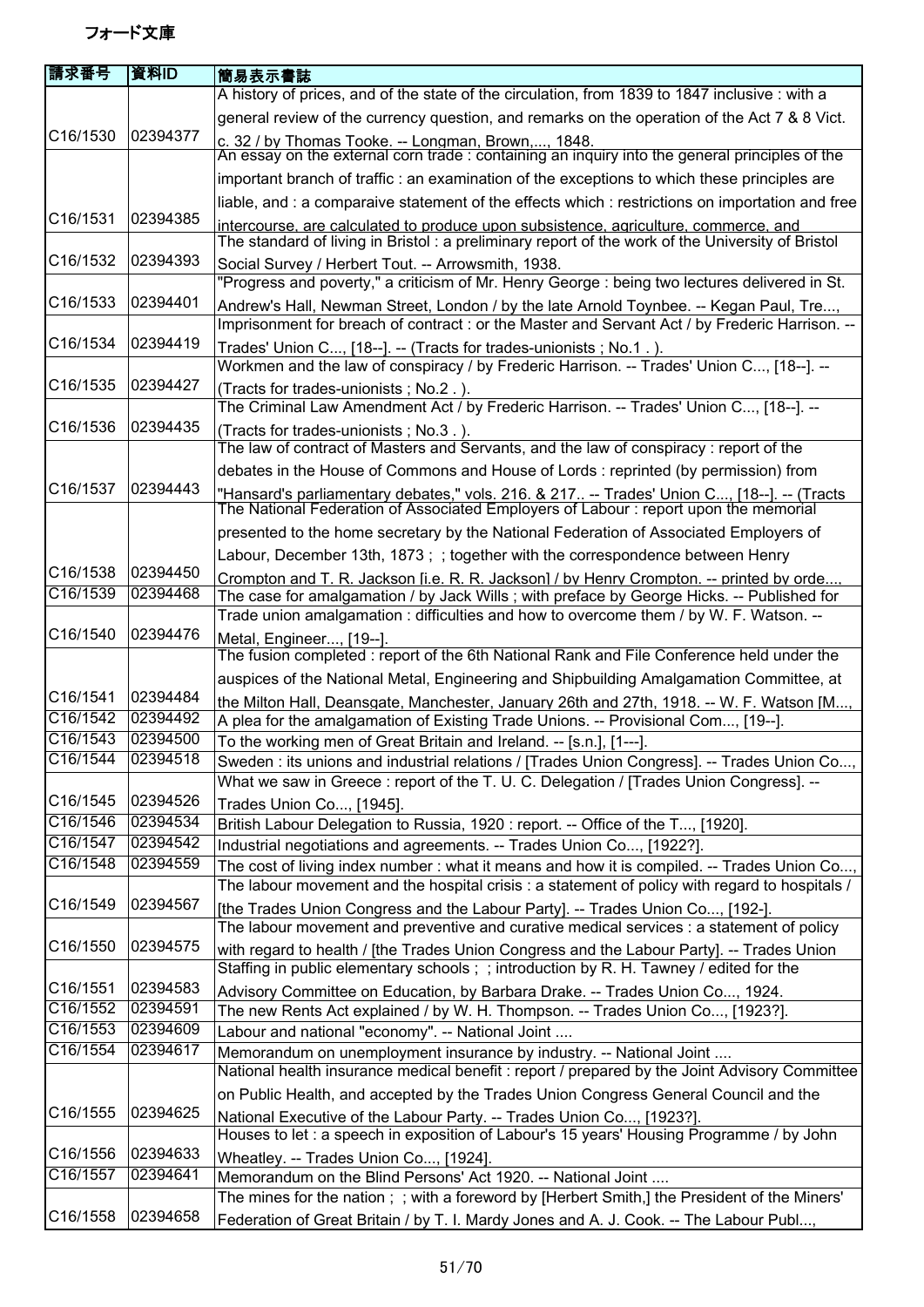| 請求番号                  | 資料ID     | 簡易表示書誌                                                                                                                                 |
|-----------------------|----------|----------------------------------------------------------------------------------------------------------------------------------------|
|                       |          | Liberalism and socialism : an open letter to Sir John Simon / by Tom Myers ; foreword by                                               |
| C16/1559              | 02394666 | Philip Snowden. -- Labour Party, 1923.                                                                                                 |
|                       |          | Capitalism in the pillory : Labour speeches in support of Snowden's socialist motion in the                                            |
| C16/1560              | 02394674 | House of Commons / J. R. MacDonald [et al.]. -- Trade Union Con, [1923?].                                                              |
|                       |          | Trade Boards and the Cave Report / [the Trades Union Congress and the Labour Party]. --                                                |
| C16/1561              | 02394682 | Trades Union Co, [1922?].                                                                                                              |
| C16/1562              | 02394690 | Unemployment : a labour policy. -- Trades Union Co, 1921.                                                                              |
|                       |          | The book of the martyrs of Tolpuddle 1834-1934 : the story of the Dorsetshire labourers who                                            |
|                       |          |                                                                                                                                        |
|                       |          | were convicted and sentenced to seven years' transportation for forming a trade union / The                                            |
| C16/1563              | 02394708 | Trades Union Congress General Council. -- The Trades Unio, 1934.                                                                       |
| C16/1564              | 02394716 | Disarm!. -- Trades Union Co, [19--].                                                                                                   |
|                       |          | Decision and report of the tribunal for the tramway industry on grouping, standardisation,                                             |
|                       |          | increase in wages, stabilisation, and night work / [National Joint Industrial Council for the                                          |
| C16/1565              | 02394724 | Tramway Industry]. -- [National Joint, 1924.                                                                                           |
|                       |          | The explanation of criminality / by G. Trasler. -- Routledge & K. , c1962. -- (International                                           |
| C16/1566              | 02394732 | library of sociology and social reconstruction; v. 175.).                                                                              |
|                       |          | In place of parents : a study of foster care / by Gordon Trasler. -- Routledge & K. , 1960. --                                         |
| C16/1567              | 02394740 | (International library of sociology and social reconstruction; v. 176.).                                                               |
| C16/1568              | 02394757 | The ragged trousered philanthropists / by Robert Tressall. -- G. Richards, 1914.                                                       |
| C16/1569              | 02394765 | The universities' alternative in quaternary education / by Ronald Tress. -- Political Quart,                                           |
|                       |          | Trial census of distribution in six towns [Chorley, Kidderminster, Weymouth, Wycombe,                                                  |
| C16/1570              | 02394773 |                                                                                                                                        |
|                       |          | Stafford and Jarrow] 1936 / conducted by Paul S. Cadbury [et al.]. -- [s.n.], [1936?].                                                 |
|                       |          | Monopolistic competition and general equilibrium theory / by Robert Triffin. -- Harvard                                                |
| C16/1571              | 02394781 | Univers, c1940. -- (Harvard economic studies ; v. 67.).                                                                                |
|                       |          | The Bolsheviki and world peace / by Leon Trotzky ; introduction by Lincoln Steffens. -- Boni                                           |
| C16/1572              | 02394799 | and Liveri, 1918.                                                                                                                      |
|                       |          | The defence of terrorism (terrorism and communism) : a reply to Karl Kautsky / by Leon                                                 |
| C <sub>16</sub> /1573 | 02394807 | Trotsky; with a prefece by H.N. Brailsford. -- Labour Publishi, 1921.                                                                  |
|                       |          | The overthrow of czarism. -- Victor Gollancz, 1932. -- (The history of the Russian Revolution /                                        |
| C16/1574/102394815    |          | Leon Trotsky; translated from the Russian by Max Eastman; v. 1.).                                                                      |
|                       |          | The attempted counter-revolution. -- Victor Gollancz, 1933. -- (The history of the Russian                                             |
| C16/1574/202394823    |          | Revolution / Leon Trotsky; translated from the Russian by Max Eastman; v. 2.).                                                         |
| C16/1575 02394831     |          | The history of the Russian Revolution to Brest-Litovsk / by L. Trotsky. -- British Sociali,                                            |
|                       |          | The lessons of October 1917 / by Leon Trotsky ; translated by Susan Lawrence and I. Olshan                                             |
| C16/1576              | 02394849 | with a preface by Susan Lawrence. -- Labour Pub., 1925.                                                                                |
| C16/1577              | 02394856 | My life : the rise and fall of a dictator / by Leon Trotsky. -- T. Butterworth, 1930.                                                  |
|                       |          | The revolution betrayed: what is the Soviet Union and where is it going? / by Leon Trotsky;                                            |
| C16/1578              | 02394864 |                                                                                                                                        |
|                       |          | trasnlated by Max Eastman. -- Faber and Faber, 1937.                                                                                   |
|                       |          | War or revolution : bolshevist socialism versus capitalistic imperialism / by Leon Trotsky. --                                         |
| C16/1579              | 02394872 | Socialist Labou, [1918].                                                                                                               |
|                       |          | Is Britain really strike-prone? : a review of the incidence, character and costs of industrial                                         |
|                       |          | conflict / by H.A. Turner. -- Cambridge Unive, 1969. -- (Occasional papers / University of                                             |
| C16/1580              | 02394880 | Cambridge. Dept. of Applied Economics; 20.).                                                                                           |
|                       |          | North-Russian Zemstvos and Municipalities. -- Union of Russia, 1919. -- (Self-government                                               |
| C16/1581              | 02394898 | in Russia = Le self-gouvernement en Russie; No. 2.).                                                                                   |
|                       |          | Measures for international economic stability : report / by a group of experts appointed by the                                        |
| C16/1582              | 02394906 | Secretary-General. -- United Nations, 1951.                                                                                            |
|                       |          | Economic report : salient features of the world economic situation 1945-47 ; [Text],                                                   |
| C16/1583              | 02394914 | Supplement. -- United Nations,, 1948.                                                                                                  |
|                       |          | International cartels : a League of Nations memorandum. -- United Nations,, 1947. --                                                   |
| C16/1584              | 02394922 |                                                                                                                                        |
|                       |          | (United Nations publication; 1948.II.D.2.).<br>National and international measures for full employment : report by a Group of Experts, |
|                       |          |                                                                                                                                        |
|                       |          | appointed by the Secretary-General. -- United Nations,, 1949. -- (United Nations publication)                                          |
| C16/1585              | 02394930 | ; sales no. 1949.II.A.3.).                                                                                                             |
| C16/1586              | 02394948 | A Survey of the economic situation and prospects of Europe / United Nations. -- United                                                 |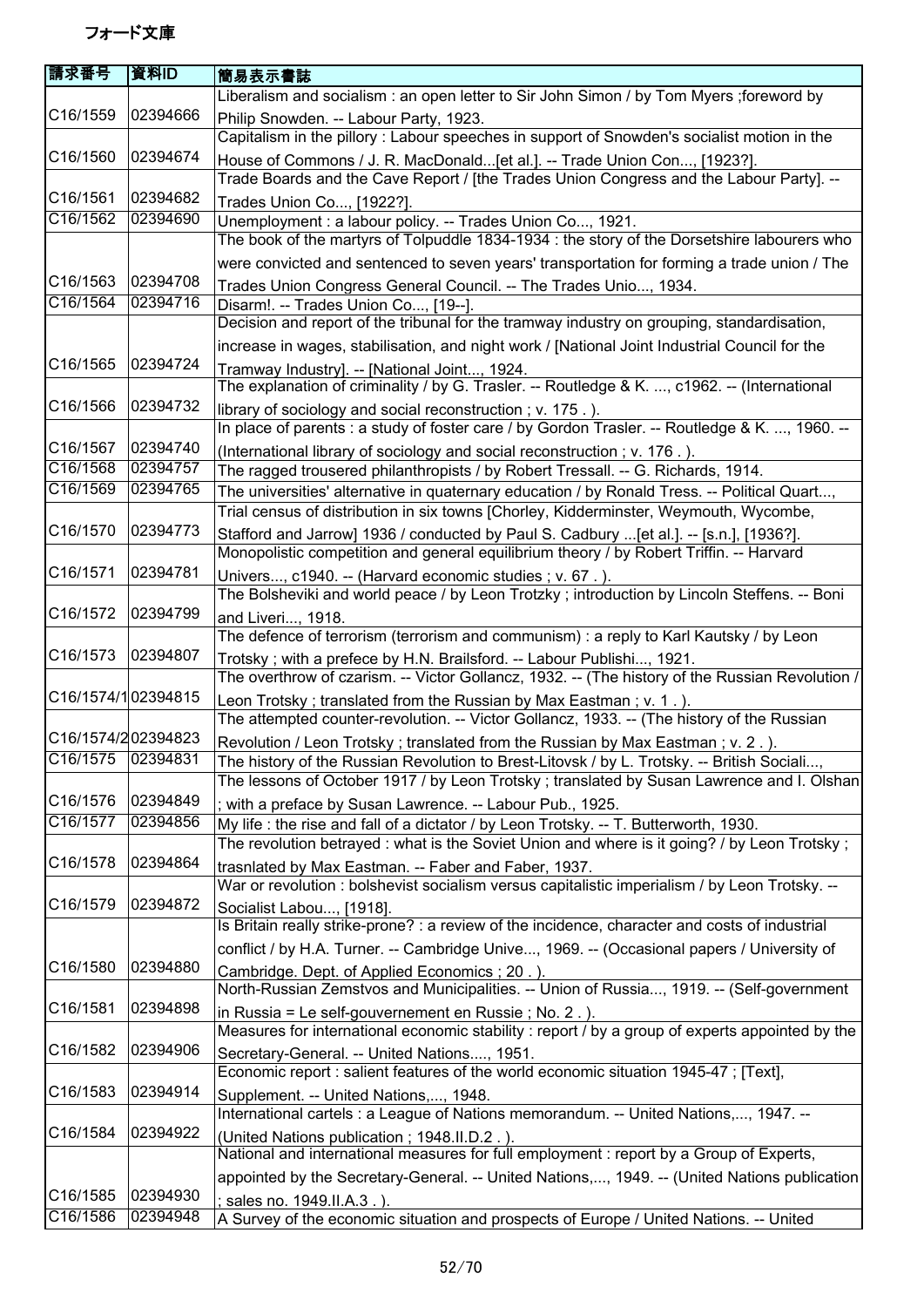| 請求番号                 | 資料ID     | 簡易表示書誌                                                                                                                                                    |
|----------------------|----------|-----------------------------------------------------------------------------------------------------------------------------------------------------------|
|                      |          | Migration to and from Merseyside : home, Irish, overseas. -- University Pres, 1938. -- (New                                                               |
| C16/1587             | 02394955 | Merseyside series ; 7).                                                                                                                                   |
|                      |          | Housing conditions in Liverpool / [with a foreword by D. Caradog Jones]. -- University of L,                                                              |
| C16/1588             | 02394963 | 1931. -- (The social survey of Merseyside; No.1.).                                                                                                        |
|                      |          | A study of migration to Merseyside : with special reference to Irish immigration / [with a                                                                |
| C16/1589             | 02394971 | foreword by D. Caradog Jones]. -- University of L, 1931. -- (The social survey of                                                                         |
|                      |          | Domestic service / [chiefly contributed by H. J. H. Parker and J. E. McCrindell; with a                                                                   |
| C16/1590             | 02394989 | foreword by D. Caradog Jones]. -- University of L, 1932. -- (The social survey of                                                                         |
|                      |          | Social factors in secondary education / [contributed by J. E. McCrindell in collaboration with                                                            |
| C16/1591             | 02394997 | D. Caradog Jones]. -- University of L, 1932. -- (The social survey of Merseyside; No.5.).                                                                 |
|                      |          | Elementary education on Merseyside / [by C. T. Saunders ; with a foreword by D. Caradog                                                                   |
| C16/1592             | 02395002 |                                                                                                                                                           |
| C16/1593             | 02395010 | Jones]. -- Daily Post Prin, 1934. -- (The social survey of Merseyside; No.8.).<br>How governments treat books / by Stanley Unwin. -- Allen & Unwin, 1950. |
| C16/1594             | 02395028 | The social good / by Edward J. Urwick. -- Methuen, 1927.                                                                                                  |
| C16/1595             | 02395036 | The principles of wages / by Willem L. Valk. -- P.S. King, 1928.                                                                                          |
|                      |          | The place of science in modern civilisation and other essays / by Thorstein Veblen. -- B.W.                                                               |
| C16/1596             | 02395044 |                                                                                                                                                           |
|                      |          | Huebsch, c1919.<br>The theory of the leisure class : an economic study of institutions / by Thorstein Veblen. --                                          |
| C16/1597             | 02395051 |                                                                                                                                                           |
|                      |          | George Allen & , 1924.<br>The vested interests and the state of the industrial arts ("the modern point of view and the                                    |
| C16/1598             | 02395069 |                                                                                                                                                           |
|                      |          | new order") / by Thorstein Veblen. -- B.W. Huebsch, 1919.                                                                                                 |
|                      |          | Advisory bodies : a study of their uses in relation to central government, 1919-1939 / edited                                                             |
| C16/1599<br>C16/1600 | 02395077 | by R.V. Vernon and N. Mansergh; with a preface by Sir Arthur Salter. -- Allen & Unwin, 1940.                                                              |
|                      | 02395085 | Studies in the theory of international trade / by Jacob Viner. -- George Allen & , [1937].                                                                |
| C16/1601             | 02395093 | The Jewish co-operative movement in Palestine / by Harry Witeles. -- Palestine Econo,                                                                     |
|                      |          | Prosperity and depression : a theoretical analysis of cyclical movements / by Gottfried von                                                               |
|                      |          | Haberler. -- League of Natio, 1937. -- (Series of League of Nations publications ; II.                                                                    |
| C16/1602             | 02395101 | )(Economic and financial 1936; .).                                                                                                                        |
|                      |          | The theory of international trade / by Gottfried von Haberler ; translated from the German by                                                             |
| C16/1603             | 02395119 | Alfred Stonier and Frederic Benham. -- Hodge, 1936.                                                                                                       |
| C16/1604             | 02395127 | Capital consumption / by F.A. von Hayek. -- [s.n.], [1---].                                                                                               |
|                      |          | The theory of money and credit / by Ludwig Von Mises; translated from the German by H.E.                                                                  |
| C16/1605             | 02395135 | Batson. -- J. Cape, 1934. -- (The Bedford series of economic handbooks ; . ).                                                                             |
|                      |          | Natural value / by Friedrich von Wieser ; edited with a preface and analysis by William Smart.                                                            |
| C16/1606             | 02395143 | -- Macmillan, 1893.                                                                                                                                       |
|                      |          | Social economics / by Friedrich von Wieser; translated by A. Ford Hinrichs; with a preface                                                                |
| C16/1607             | 02395150 | by Wesley Clair Mitchell. -- Adelphi, c1927. -- (Adelphi economic series ; . ).                                                                           |
| C16/1608             | 02395168 | The black book: or, corruption unmasked!. -- Printed and pub, 1820.                                                                                       |
|                      |          | A letter from Sydney : the principal town of Australasia : & other writings on colonization / by                                                          |
|                      |          | Edward Gibbon Wakefield; [with an introduction by R.C. Mills]. -- J.M. Dent & Son, 1929. --                                                               |
| C16/1609             | 02395176 | (Everyman's library; Travel.).                                                                                                                            |
|                      |          | A view of the art of colonization, with present reference to the British Empire : in letters                                                              |
| C16/1610             | 02395184 | between a statesman and a colonist / edited by Edward Gibbon Wakefield. -- J.W. Parker,                                                                   |
|                      |          | The wages question : a treatise on wages and the wages class / by Francis A. Walker. --                                                                   |
| C16/1611             | 02395192 | Macmillan, 1876.                                                                                                                                          |
|                      |          | Road and rail: an enquiry into the economics of competition and state control / by Gilbert                                                                |
| C16/1612             | 02395200 | Walker. -- Rev. 2nd ed. -- G. Allen and Un, 1947.                                                                                                         |
| C16/1613             | 02395218 | The great society : a psychological analysis / by Graham Wallas. -- Macmillan, 1915, c1914.                                                               |
| C16/1614             | 02395226 | Human nature in politics / by Graham Wallas. -- Constable, 1908.                                                                                          |
| C16/1615             | 02395234 | Our social heritage / by Graham Wallas. -- George Allen & , 1921.                                                                                         |
|                      |          | Éléments d'économie politique pure, ou, Théorie de la richesse sociale / par Léon Walras. --                                                              |
| C16/1616             | 02395242 | Édition définitive rev. et augm. par l'auteur. -- R. Pichon et R, 1926.                                                                                   |
| C16/1617             | 02395259 | Modern foreign exchange / by Hubert C. Walter. -- Methuen, 1923.                                                                                          |
|                      |          | The history of trade union organisation in the North Staffordshire potteries / by W.H.                                                                    |
| C16/1618             | 02395267 | Warburton; with an introduction by R.H. Tawney. -- G. Allen, 1931.                                                                                        |
| C16/1619             | 02395275 | How will planning affect land ownership? / E. S. Watkins. -- Architectural P, [19--].                                                                     |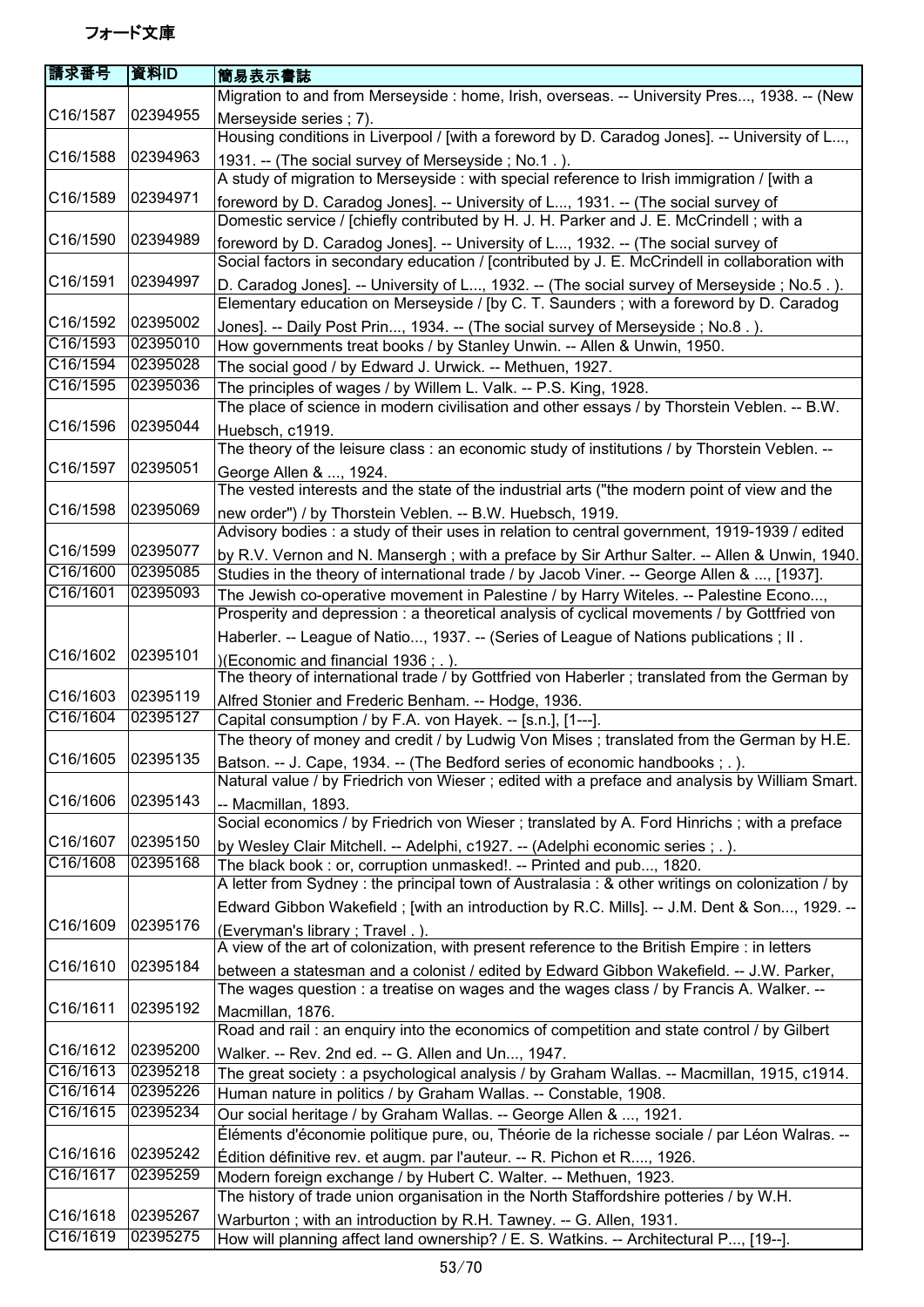| 請求番号               | 資料ID     | 簡易表示書誌                                                                                                                                                                                 |
|--------------------|----------|----------------------------------------------------------------------------------------------------------------------------------------------------------------------------------------|
|                    |          | A plan for Plymouth : the report prepared for the City Council / by J. Paton Watson and                                                                                                |
| C16/1620           | 02395283 | Patrick Abercrombie. -- Underhill (Plym, 1943.                                                                                                                                         |
|                    |          | The co-operative movement in Great Britain / by Beatrice Potter. -- 2nd ed. -- S.                                                                                                      |
| C16/1621           | 02395291 | Sonnenschein, 1893. -- (Social science series ; 33.).                                                                                                                                  |
| C16/1622           | 02395309 | My apprenticeship / by Beatrice Webb. -- Longmans, Green, 1926.                                                                                                                        |
|                    |          | Our partnership / by Beatrice Webb; edited by Barbara Drake, Margaret I. Cole. --                                                                                                      |
| C16/1623           | 02395317 | Longmans, Green, 1948.                                                                                                                                                                 |
| C16/1624           | 02395325 | Beatrice Webb / by Margaret Cole. -- Longmans, Green, 1945.                                                                                                                            |
| C16/1625           | 02395333 | London education / by Sidney Webb. -- Longmans, Green, 1904.                                                                                                                           |
| C16/1626           | 02395341 | The consumers' co-operative movement / by Sidney & Beatrice Webb. -- Longmans, Green,                                                                                                  |
|                    |          | The parish and the county / by Sidney and Beatrice Webb. -- Longmans, Green, 1906. --                                                                                                  |
| C16/1627/102395358 |          | (English local government from the revolution to the municipal corporations act / by Sidney<br>The manor and the borough / by Sidney and Beatrice Webb; 全巻, pt. 1, pt. 2. -- Longmans, |
|                    |          | Green, 1908. -- (English local government from the revolution to the municipal corporations                                                                                            |
| C16/1627/202395366 |          | act / by Sidney and Beatrice Webb; .).                                                                                                                                                 |
|                    |          | The manor and the borough / by Sidney and Beatrice Webb; 全巻, pt. 1, pt. 2. -- Longmans,                                                                                                |
|                    |          | Green, 1908. -- (English local government from the revolution to the municipal corporations                                                                                            |
| C16/1627/302395374 |          | act / by Sidney and Beatrice Webb; .).                                                                                                                                                 |
|                    |          | English local government : the story of the King's highway / by Sidney and Beatrice Webb. --                                                                                           |
| C16/1627/402395382 |          | Longmans, Green, 1913.                                                                                                                                                                 |
|                    |          | English prisons under local government / by Sidney & Beatrice Webb; with preface by                                                                                                    |
| C16/1627/502395390 |          | Bernard Shaw. -- Longmans, Green, 1922. -- (English local government; 6.).                                                                                                             |
| C16/1628           | 02395408 | English poor law policy / by Sidney and Beatrice Webb. -- Longmans, Green, 1910.                                                                                                       |
| C16/1629           | 02395416 | The history of trade unionism, 1666-1920 / by Sidney and Beatrice Webb. -- Printed by the ,                                                                                            |
|                    |          | Industrial democracy : new edition 1n two volumes bound in one / by Sidney and Beatrice                                                                                                |
| C16/1630           | 02395424 | Webb. -- Longmans, Green, 1902.                                                                                                                                                        |
| C16/1631           | 02395432 | Industrial democracy / by Sidney and Beatrice Webb. -- Printed by the , 1913.                                                                                                          |
| C16/1632           | 02395440 | Methods of social study / by Sidney and Beatrice Webb. -- Longmans, Green, 1932.                                                                                                       |
|                    |          | Soviet communism : a new civilisation / by Sidney and Beatrice Webb. -- Special limited ed. --                                                                                         |
| C16/1633           | 02395457 | Printed by the , [19--].                                                                                                                                                               |
|                    |          | Alfred Weber's theory of the location of industries. -- English ed., with introd. and notes / by                                                                                       |
| C16/1634           | 02395465 | Carl Joachim Friedrich. -- University of C, c1929. -- (Materials for the study of business ; . ).                                                                                      |
|                    |          | The theory of social and economic organization / by Max Weber; translated from the German                                                                                              |
|                    |          | by A.R. [i.e. A.M.] Henderson and Talcott Parsons; revised and edited, with an introduction by                                                                                         |
| C16/1635           | 02395473 | Talcott Parsons. -- William Hodge a, 1947.                                                                                                                                             |
|                    |          | The economics of inheritance / by Josiah Wedgwood. -- Revised ed. -- Penguin Books, 1939.                                                                                              |
| C16/1636           | 02395481 | -- (Pelican books; A45.).                                                                                                                                                              |
| C16/1637           | 02395499 | The miners' unions of Northumberland and Durham / by E. Welbourne. -- Cambridge Unive,                                                                                                 |
| C16/1638           | 02395507 | Industrial history of the United States / by Louis Ray Wells. -- Macmillan, c1922.                                                                                                     |
|                    |          | A history of the Chartist movement / by Julius West; with an introductory memoir by J.                                                                                                 |
| C16/1639           | 02395515 | C.Squire. -- Constable, 1920.                                                                                                                                                          |
|                    |          | The serfs of Great Britain: being a sequel to "the black slaves of Prussia" / by Frank Weston.                                                                                         |
| C16/1640           | 02395523 | -- Knott, [1920].                                                                                                                                                                      |
|                    |          | International trade / by Barrett Whale. -- Thornton Butter, 1932. -- (Home university library                                                                                          |
| C16/1641           | 02395531 | of modern knowledge; .).                                                                                                                                                               |
|                    |          | Introductory lectures on political economy, being part of a course delivered in Easter term,                                                                                           |
| C16/1642           | 02395549 | 1831 / Richard Whately. -- B. Fellowes, 1831.                                                                                                                                          |
|                    |          | Maladministration and its remedies / by K.C. Wheare ; pt. 2 : pbk. -- Stevens, 1973. -- (The                                                                                           |
| C16/1643           | 02395556 | Hamlyn lectures; 25th ser.).                                                                                                                                                           |
| C16/1644           | 02395564 | Labour exposes the pensions scheme / by John Wheatley, and others. -- Trades Union Co,                                                                                                 |
| C16/1645           | 02395572 | Remarks on currency and commerce / by John Wheatley. -- Cadell and Davi, 1803.                                                                                                         |
| C16/1646           | 02395580 | The new propaganda / by Amber Blanco White. -- Victor Gollancz, 1939.                                                                                                                  |
|                    |          | Industrial revolution and the economic world of to-day : a study of industrial changes and their                                                                                       |
|                    |          | effects in Great Britain and of contemporary economic structure / by L.W. White and E.W.                                                                                               |
| C16/1647           | 02395598 | Shanahan. -- Longmans, Green, 1932.                                                                                                                                                    |
| C16/1648           | 02395606 | The recommendations of the Whitley Report / Industrial Councils. -- [Industrial Cou, [1---].                                                                                           |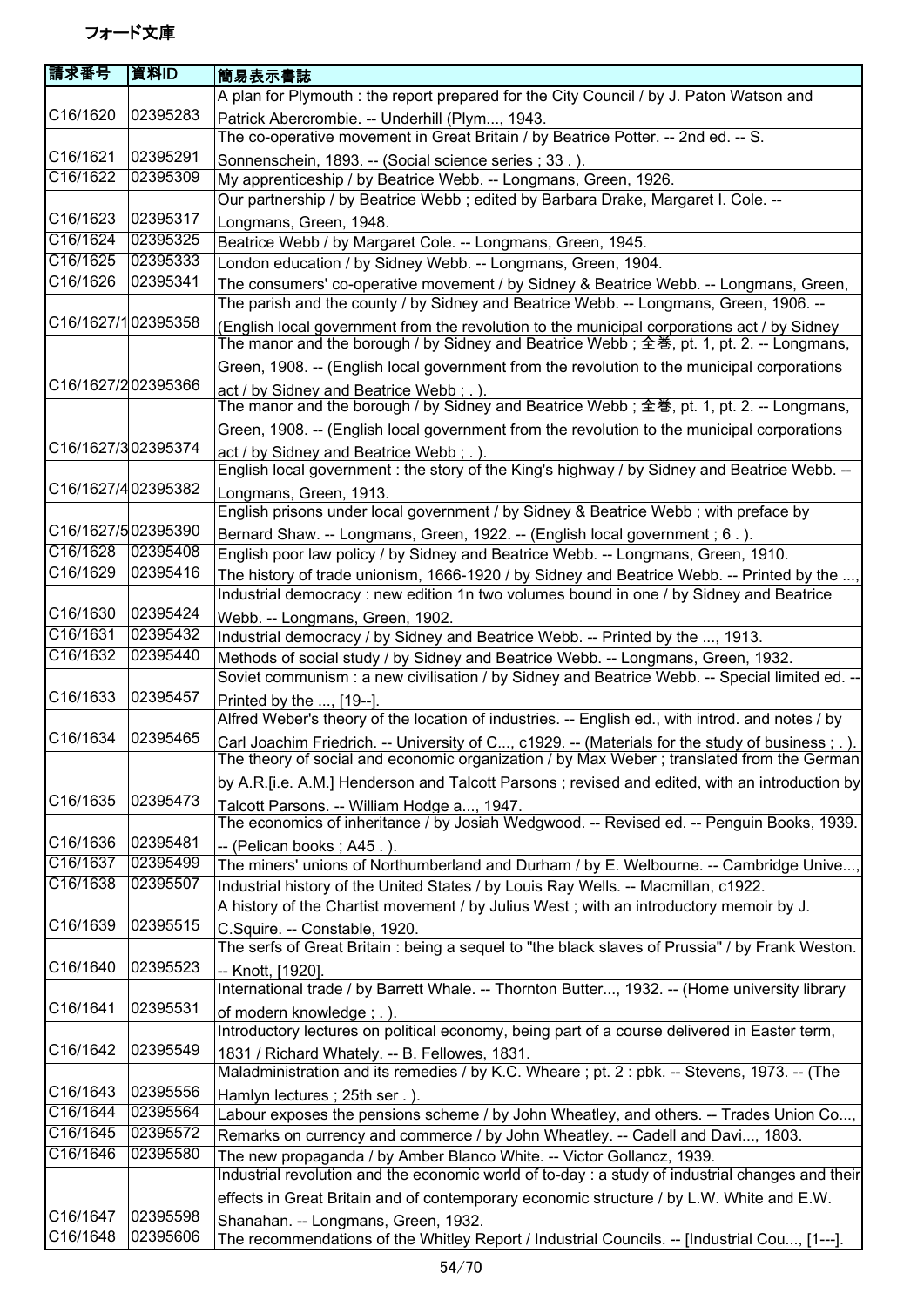| 請求番号                  | 資料ID                 | 簡易表示書誌                                                                                                                                                                                        |
|-----------------------|----------------------|-----------------------------------------------------------------------------------------------------------------------------------------------------------------------------------------------|
|                       |                      | Decasualization of dock labour: with special reference to the port of Bristol / W. Hamilton                                                                                                   |
| C16/1649              | 02395614             | Whyte. -- Published for t, [1934]. -- (University of Bristol studies; No. 2.).<br>Interest and prices (Geldzins und Güterpreise) : a study of the causes regulating the value of              |
| C16/1650              | 02395622             | money / by Knut Wicksell; translated by R.F. Kahn; with an introduction by Bertil Ohlin. --                                                                                                   |
|                       |                      | Lectures on political economy / by Knut Wicksell ; translated from the Swedish by E. Classen                                                                                                  |
| C16/1651/102395630    |                      | and edited with an introduction by Lionel Robbins; 全巻, vol. 1, vol. 2. -- G. Routledge,<br>Lectures on political economy / by Knut Wicksell; translated from the Swedish by E. Classen        |
| C16/1651/202395648    |                      | and edited with an introduction by Lionel Robbins; 全巻, vol. 1, vol. 2. -- G. Routledge,                                                                                                       |
|                       |                      | Über Wert, Kapital und Rente nach den neueren nationalökonomischen Theorien / von Knut                                                                                                        |
|                       |                      | Wicksell. -- London School o, 1933. -- (Series of reprints of scarce tracts in economic and                                                                                                   |
| C16/1652              | 02395655             | political science; no. 15.).<br>The common sense of political economy / by Philip H. Wicksteed; edited with an introduction                                                                   |
| C16/1653/102395663    |                      | by Lionel Robbins; 全巻, v. 1, v. 2. -- G. Routledge, 1933-1967.                                                                                                                                |
|                       |                      | The common sense of political economy / by Philip H. Wicksteed; edited with an introduction                                                                                                   |
| C16/1653/202395671    |                      | by Lionel Robbins; 全巻, v. 1, v. 2. -- G. Routledge, 1933-1967.                                                                                                                                |
| C16/1654              | 02395689             | An essay on the co-ordination of the laws of distribution / by Philip H. Wicksteed. -- London                                                                                                 |
|                       |                      | School o, 1932. -- (Series of reprints of scarce tracts in economic and political science ; no.<br>Time and organization / by Norbert Wiener. -- University of S, 1955. -- (Fawley Foundation |
| C16/1655              | 02395697             |                                                                                                                                                                                               |
| C16/1656              | 02395705             | $lecture$ ; $2$ .).<br>That devil Wilkes / R.W. Postgate. -- Constable, 1930.                                                                                                                 |
|                       |                      | A guide to the Education Act 1918 / by K. E. T. Wilkinson; with a foreword by Arnold S.                                                                                                       |
| C16/1657              | 02395713             |                                                                                                                                                                                               |
|                       |                      | Rowntree. -- 3rd ed -- Athenaeum, 1919.<br>The English coasting trade, 1600-1750 / by T.S. Willan. -- Manchester Univ, 1938. --                                                               |
| C16/1658              | 02395721             | (Publications of the University of Manchester; Economic history series, no. 12.).                                                                                                             |
|                       |                      | Questions and answers about Russia : an extract from a verbatim report of a conversation                                                                                                      |
| C16/1659              | 02395739             | with Albert Rhys Williams. -- Workers' Social, [19--].                                                                                                                                        |
| C16/1660              | 02395747             | Raw materials and the prevention of war / by Francis Williams. -- Labour Party, [19--].                                                                                                       |
|                       |                      | The price of social security / by Gertrude Williams. -- K. Paul, Trench, 1944. -- (International                                                                                              |
| C16/1661              | 02395754             | library of sociology and social reconstruction; .).                                                                                                                                           |
| C16/1662              | 02395762             | The state and the standard of living / by Gertrude Williams. -- P.S. King & Son, 1936.                                                                                                        |
|                       |                      | Trade board at work : a practical guide to the operation of the trade boards acts / by                                                                                                        |
| C16/1663              | 02395770             | Addington Willis; with an introduction by L.T. Hobhouse. -- Nisbet, 1920.                                                                                                                     |
| C16/1664              | 02395788             | Burial reform and funeral costs / by Arnold Wilson & Hermann Levy. -- Oxford Universi                                                                                                         |
|                       |                      | Industrial assurance : an historical and critical study / by Arnold Wilson & Hermann Levy. --                                                                                                 |
| C16/1665              | 02395796             | Oxford Universi, 1937.                                                                                                                                                                        |
|                       |                      | Old age pensions : an historical and critical study / by Arnold Wilson & G. S. Mackay. --                                                                                                     |
| C16/1666              | 02395804             | Oxford Universi, 1941.                                                                                                                                                                        |
| C16/1667              | 02395812             | Anarchism and outrage. -- C. M. Wilson, 1893. -- (Freedom pamphlet; no. 8).                                                                                                                   |
| C16/1668              | 02395820             | My stormy voyage through life / by J. Havelock Wilson; 1. -- Co-operative pr, 1925.                                                                                                           |
|                       |                      | A history of the Durham Miners' Association 1870-1904 / by Alderman John Wilson. -- J. H.                                                                                                     |
| C <sub>16</sub> /1669 | 02395838             | Veitch &                                                                                                                                                                                      |
|                       |                      | Christ and war: the reasonableness of disarmament on Christian, humanitarian and                                                                                                              |
| C16/1670              | 02395846             | economic grounds / by William E. Wilson; with a prefatory letter by Rendel Harris. -- Clarke,                                                                                                 |
|                       |                      | Fluctuations in income and employment : with special reference to recent American                                                                                                             |
|                       |                      | experience and post-war prospects / by Thomas Wilson. -- 2nd ed -- I. Pitman, 1945. --                                                                                                        |
| C16/1671<br>C16/1672  | 02395853<br>02395861 | (London School of Economics and Political Science : studies in economics and commerce ;                                                                                                       |
|                       |                      | Woodrow Wilson and his work / by William E. Dodd. -- 5th ed -- Doubleday, Page, 1922.<br>Gerrard Winstanley: selections from his works / edited by Leonald Hamilton; with an                  |
| C16/1673              | 02395879             | introduction by Christopher Hill. -- Cresset Press, 1944.                                                                                                                                     |
| C16/1674              | 02395887             | Stocks and shares / by Hartley Withers. -- Smith, Elder, 1910.                                                                                                                                |
|                       |                      | A vindication of the rights of woman / by Mary Wollstonecraft; with an introduction by                                                                                                        |
| C16/1675              | 02395895             | Elizabeth Robins Pennell. -- W. Scott, [1891?]. -- (The Scott library ; . ).                                                                                                                  |
|                       |                      | Mary Wollstonecraft (1759-1797) / by Madeline Linford. -- Leonard Parsons, 1924. -- (The                                                                                                      |
| C16/1676              | 02395903             | Roadmaker series; .).                                                                                                                                                                         |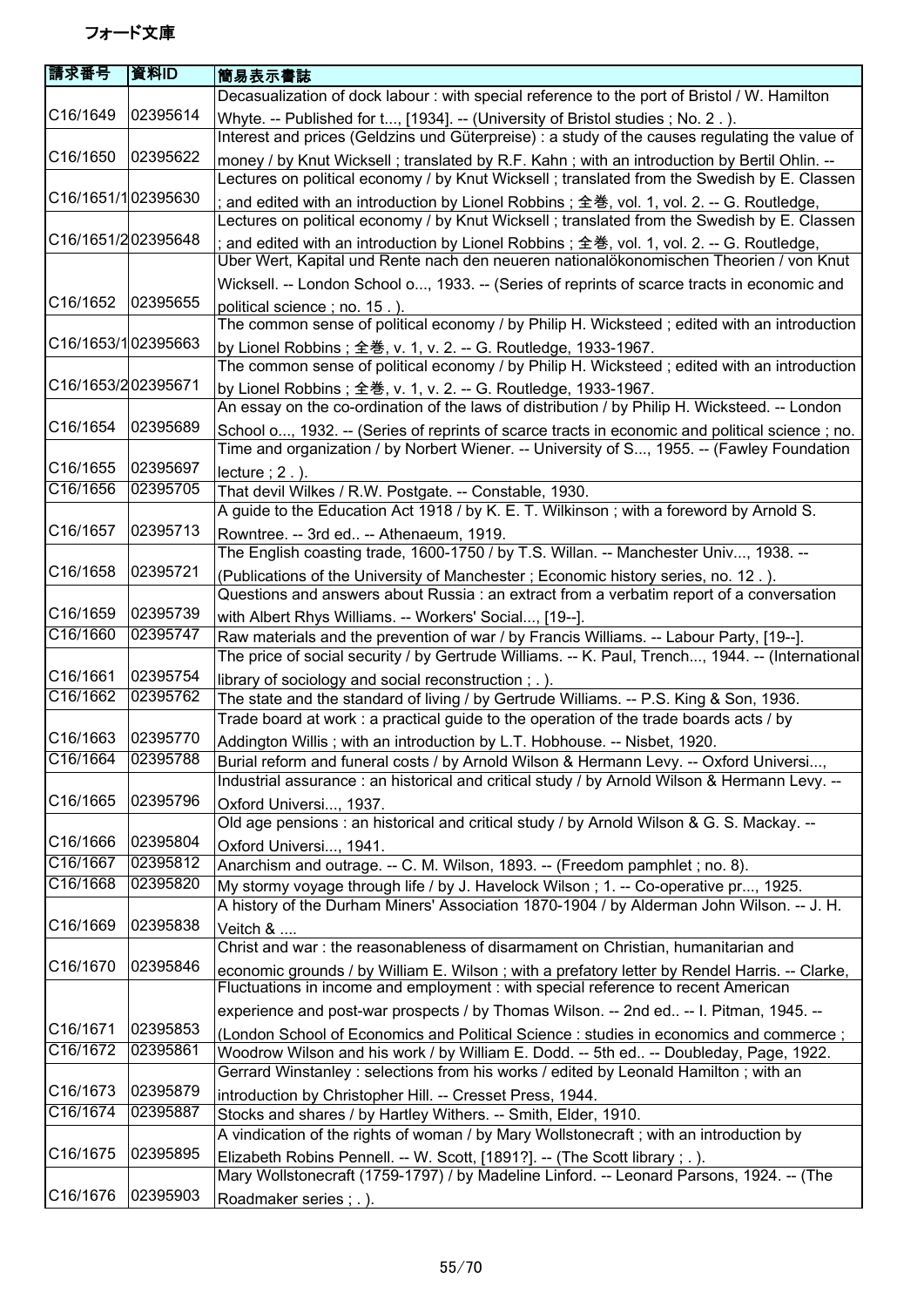| 請求番号     | 資料ID     | 簡易表示書誌                                                                                                                                                                                 |
|----------|----------|----------------------------------------------------------------------------------------------------------------------------------------------------------------------------------------|
|          |          | Our towns : a close-up : a study made in 1939-42 / with certain recommendations by the                                                                                                 |
|          |          | Hygiene Committee of the Women's Group on Public Welfare (in association with the                                                                                                      |
| C16/1677 | 02395911 | National Council of Social Service); with a preface by Margaret Bondfield. -- 2nd ed --                                                                                                |
|          |          | The future of cities and urban redevelopment / by Catherine Bauer  [et al.]; edited by                                                                                                 |
| C16/1678 | 02395929 | Coleman Woodbury. -- University of C, 1953. -- (Urban Redevelopment Study; .).                                                                                                         |
|          |          | Economic imperialism / by Leonard Woolf. -- Swarthmore Pres, 1921. -- (The Swarthmore                                                                                                  |
| C16/1679 | 02395937 | international handbooks / edited by G. Lowes Dickinson; 5).<br>Empire & commerce in Africa : a study in economic imperialism / by Leonard Woolf. -- Labour                             |
| C16/1680 | 02395945 | Research, [19--].                                                                                                                                                                      |
| C16/1681 | 02395952 | International economic policy / by L. S. Woolf. -- Labour Party, [19--].                                                                                                               |
| C16/1682 | 02395960 | The works of John Woolman: In two parts / [John Woolman]. -- Printed for and, 1775.                                                                                                    |
| C16/1683 | 02395978 | Freedom under planning / by Barbara Wootton. -- G. Allen & Unwi, 1945.                                                                                                                 |
| C16/1684 | 02395986 | Lament for economics / Barbara Wootton. -- Allen & Unwin, 1938.                                                                                                                        |
| C16/1685 | 02395994 | Plan or no plan / by Barbara Wootton. -- Gollancz, 1934.                                                                                                                               |
|          |          | The social foundations of wage policy : a study of contemporary British wage and salary                                                                                                |
| C16/1686 | 02396000 | structure / Barbara Wootton. -- George Allen & , 1955.                                                                                                                                 |
|          |          | The public schools : a statement presented in evidence to the Fleming Committee / issued by                                                                                            |
|          |          | the Workers' Educational association. -- Workers' Educat, 1943. -- (W.E.A. Educational                                                                                                 |
| C16/1687 | 02396018 | Pamphlets; no. 5.).                                                                                                                                                                    |
|          |          | The Hungarian revolution  [et al.] : an eyewitness's account of the first five days / by                                                                                               |
| C16/1688 | 02396026 | Charles Henry Schmitt ; translated by M.P. Shi[e]l. -- Workers' Social, [1919?].                                                                                                       |
|          |          | The English Channel : a history / By James A. Williamson. -- Readers Union ed -- Readers                                                                                               |
| C16/1689 | 02396034 | Union :, 1961, c1959                                                                                                                                                                   |
| C16/1692 | 02399327 | Early English adventurers in the East / by Arnold Wright. -- A. Melrose, 1914.                                                                                                         |
| C16/1693 | 02396042 | A key to modern economics / David McCord Wright. -- Macmillan, c1954.                                                                                                                  |
|          |          | Population / by Harold Wright; with a preface by J.M. Keynes. -- Nisbet, 1923. -- (Cambridge                                                                                           |
| C16/1694 | 02396059 |                                                                                                                                                                                        |
| C16/1695 | 02396067 | economic handbooks; 5.).<br>At the supreme war council / by Peter E. Wright. -- Eveleigh Nash, c1921.                                                                                  |
| C16/1696 | 02396075 | The economics of resale price maintenance / by B. S. Yamey. -- Pitman, 1954.                                                                                                           |
| C16/1697 | 02396083 | Commodity control: a study of primary products / by P. Lamartine Yates. -- Jonathan Cape,                                                                                              |
|          |          | Industrial injuries insurance : an examination of British policy / by A.F. Young. -- Routledge &                                                                                       |
| C16/1698 | 02396091 | K. , 1964. -- (International library of sociology and social reconstruction; v. 185.).<br>British social work in the nineteenth century / by A.F. Young and E.T. Ashton. -- Routledge, |
| C16/1699 | 02396109 | 1956. -- (International library of sociology and social reconstruction; .).                                                                                                            |
|          |          | Young's Travels in France during the years 1787, 1788, 1789 / edited, with introduction and                                                                                            |
| C16/1700 | 02396117 | notes, by M. Betham-Edwards. -- G. Bell, 1913. -- (Bohn's popular library).                                                                                                            |
|          |          | Travels in France, during the years 1787, 1788 & 1789 / by Arthur Young; edited by                                                                                                     |
| C16/1701 | 02396125 | Constantia Maxwell. -- Cambridge Unive, 1929.                                                                                                                                          |
|          |          | An introduction to the theory of statistics / by G. Udny Yule. -- 8th ed., rev. -- Ch. Griffin,                                                                                        |
| C16/1702 | 02396133 | 1927. -- (Griffin's scientific text-books).                                                                                                                                            |
| C16/1703 | 02396141 | Zaharoff : the armaments king / by Robert Neumann ; translated by R. T. Clark. -- Allen &                                                                                              |
|          |          | Problems of monopoly and economic warfare / by F. Zeuthen with a preface by Professor                                                                                                  |
| C16/1704 | 02396158 | Joseph A. Schumpeter. -- George Routledg, 1930.                                                                                                                                        |
| C16/1705 | 02396166 | The prospects of democracy, and other essays / by Alfred Zimmern. -- Chatto & Windus,                                                                                                  |
| C16/1706 | 02396174 | The planning of free societies / by Ferdynand Zweig. -- Secker & Warbur, 1942.                                                                                                         |
|          |          | Final report / The Ministry of Reconstruction, Adult Education Committee. -- His Majesty's                                                                                             |
| C16/1707 | 02396182 | S -- (Cmd; 321.) (House of Commons, Session 1919 vol. 28; .).                                                                                                                          |
|          |          | Report from the Select Committee appointed to inquire into the allegations of the several                                                                                              |
|          |          | petitions presented to the House in the last and present Sessions of Parliament, complaining                                                                                           |
|          |          | of the distressed state of the agriculture of the United Kingdom. -- [House of Commo, 1822.                                                                                            |
| C16/1708 | 02396190 |                                                                                                                                                                                        |
|          |          | -- (The House of Commons Sessional Papers : . ) (Reports of Committees. Session 1822 :<br>The recent development of German agriculture / by T. H. Middleton; Board of Agriculture and  |
| C16/1709 | 02396208 |                                                                                                                                                                                        |
|          |          | Fisheries. -- Published by Hi, 1916. -- (Papers by command. Cd; 8305).<br>Wages and conditions of employment in agriculture / Board of Agriculture and Fisheries; $\pm$                |
| C16/1710 | 02396216 | 巻, 1, 2. -- H.M.S.O, 1919.                                                                                                                                                             |
|          |          |                                                                                                                                                                                        |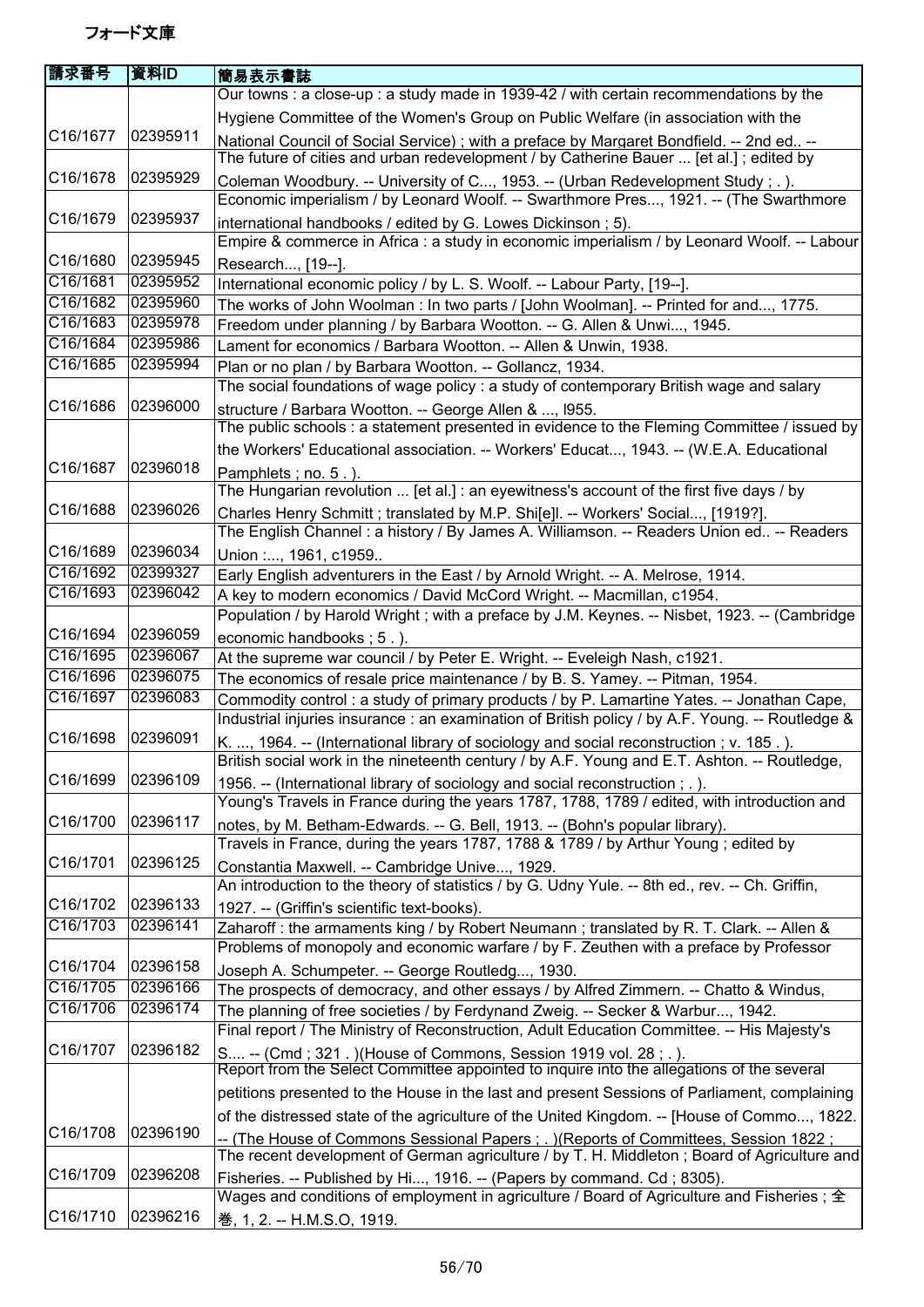| 請求番号                  | 資料ID     | 簡易表示書誌                                                                                                                                                                                    |
|-----------------------|----------|-------------------------------------------------------------------------------------------------------------------------------------------------------------------------------------------|
|                       |          | Report of the Committee appointed by the Agricultural Wages Board to enquire into the                                                                                                     |
|                       |          | financial results of the occupation of agricultural land and the cost of living of rural workers. --                                                                                      |
| C16/1711              | 02396224 | Published by Hi, 1919. -- (Cmd; 76.).<br>Agricultural tribunal of investigation : final report / presented to Parliament by Command of                                                    |
| C16/1712              | 02396232 | His Majesty. -- Published by Hi, 1924.<br>Report of the Committee on Stabilisation of Agricultural Prices. -- H.M.S.O., 1925. --                                                          |
| C16/1713              | 02396240 | (Economic series; no. 2.).                                                                                                                                                                |
| C <sub>16</sub> /1714 | 02396257 | The agricultural output and the food supplies of Great Britain / Ministry of Agriculture and<br>Fisheries. -- Published by Hi, 1929.                                                      |
|                       |          | Report of proceedings under the Agricultural Wages (Regulation) Act : for the year ending                                                                                                 |
| C <sub>16</sub> /1715 | 02396265 | 30th September, 1928 / Ministry of Agriculture and Fisheries. -- Published by Hi, 1929.                                                                                                   |
|                       |          | Report of the Standard Price Committee : Wheat Act, 1932 / presented by the Minister of                                                                                                   |
| C16/1716              | 02396273 | Agriculture and Fisheries to Parliament by Command of His Majesty, June, 1935. -- Printed                                                                                                 |
|                       |          | and pub, 1935. -- (Cmd; 4932.)<br>Report on the principles and objectives of long-term agricultural policy / Council of Agriculture                                                       |
| C16/1717              | 02396281 | for England. -- Printed and pub, 1943.                                                                                                                                                    |
| C16/1718              | 02396299 | Agriculture Bill : explanatory memorandum / Ministry of Agriculture and and Fisheries. -- His                                                                                             |
|                       |          | Majesty's S, [1946]. -- (Cmd; 6996.).<br>Agriculture Bill : a Bill to make further provision for agriculture / presented by Thomas                                                        |
| C16/1719              | 02396307 | Wiliams. -- Printed and pub, [1946]. -- (Bill; 24.) (Session 10&11 Geo. 6.; .).                                                                                                           |
|                       |          | Post-war contribution of British agriculture to the saving of foreign exchange / Ministry of                                                                                              |
| C16/1720              | 02396315 | Agriculture and Fisheries and Ministry of Food. -- His Majesty's S, [1947]. -- (Cmd ; 7072.).<br>Decontrol of food and marketing of agricultural produce / presented to Parliament by the |
|                       |          | Secretary of State for the Home Department, the Secretary of State for Scotland, the Minister                                                                                             |
| C16/1721              | 02396323 | of Agriculture and Fisheries and the Minister of Food. -- Her Majesty's S, 1953. -- (Cmd;                                                                                                 |
| C16/1722              | 02396331 | National farm survey of England and Wales (1941-1943) : a summary report / Ministry of                                                                                                    |
|                       |          | Agriculture and Fisheries. -- His Majesty's S, 1946.<br>Report of the committee appointed to review the working of the Agricultural Marketing Acts. --                                    |
| C16/1723              | 02396349 | H.M.S.O., 1947. -- (Economic series; no. 48.).<br>Second series of memoranda, statistical tables, and charts, prepared in the Board of Trade:                                             |
|                       |          | with reference to various matters bearing on British and foreign trade and industrial                                                                                                     |
| C16/1724              | 02396356 | conditions / presented to both Houses of Parliament by Command of his Majesty. -- His                                                                                                     |
|                       |          | Index to the 2 volumes of memoranda, statistical tables, and charts prepared in the Board of                                                                                              |
|                       |          | Trade with reference to various matters bearing on British and foreign trade and industrial                                                                                               |
| C16/1725              | 02396364 | conditions. -- Printed for His, 1905. -- (Papers by command. Cd; 2669.).                                                                                                                  |
| C16/1726              | 02396372 | Report of the Broadcasting Committee, 1949 / [Broadcasting Committee]. -- Her Majesty's                                                                                                   |
|                       |          | S, [1951]. -- (Cmd; 8116.).<br>Memoranda submitted to the Committee / presented by the Lord President of the Council and                                                                  |
|                       |          | the Postmaster General to Parliament by command of His Majesty, January 1951. -- His                                                                                                      |
| C16/1727              | 02396380 | Majesty's S, [1951]. -- (Cmd ; 8117 . )(Report of the Broadcasting Committee, 1949 ;<br>Minutes of evidence and appendices thereto accompanying the 1st Report (vol. 1., pt. 1.) of       |
|                       |          | the Royal Commission appointed to enquire into and to report on the canals and inland                                                                                                     |
|                       |          | navigations of the United Kingdom with indexes: Vol. 1. (pt. 2.) / Royal Commission on                                                                                                    |
| C16/1728              | 02396398 | Canals and Waterways. -- Printed for His, 1906. -- (Papers by command. Cd : 3184.).<br>Minutes of evidence and appendices thereto accompanying the 2nd Report (vol. 2., pt. 1.) of        |
|                       |          | the Royal Commission appointed to enquire into and to report on the canals and inland                                                                                                     |
|                       |          | navigations of the United Kingdom with indexes : Vol. 3. England and Wales, and Scotland /                                                                                                |
| C16/1729              | 02396406 | Royal Commission on Canals and Waterways. -- Printed for His 1908. -- (Papers by<br>Returns supplied to and prepared by the Royal Commission on Canals & Waterways 1907 :                 |
|                       |          | comprising the history, the extent, the capital of, and the traffic and works on the canals and                                                                                           |
|                       |          | inland navigations of the United Kingdom: Vol. 4. / Royal Commission on Canals and                                                                                                        |
| C16/1730              | 02396414 | Waterways. -- Printed for His, 1908. -- (Papers by command. Cd : 3719.).<br>Minutes of evidence and appendices thereto of the Royal Commission appointed to enquire                       |
|                       |          | into and to report on the canals and inland navigations of the United Kingdom with indexes :                                                                                              |
|                       |          | Vol. 5. (pt. 2.) England and Wales and Scotland / Royal Commission on Canals and                                                                                                          |
| C <sub>16</sub> /1731 | 02396422 | Waterways. -- Printed for His 1909. -- (Papers by command. Cd : 4840.)                                                                                                                    |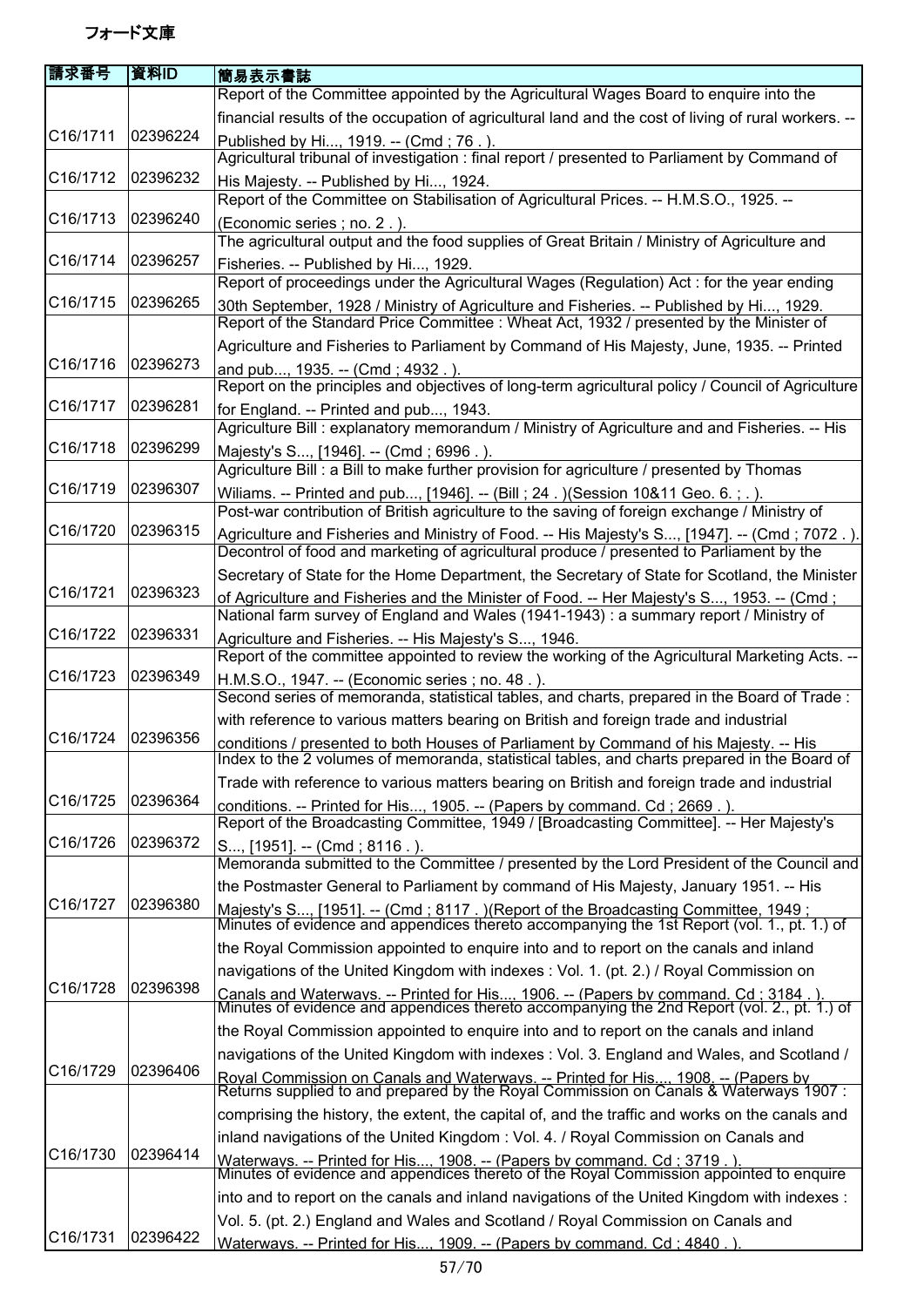| 請求番号              | 資料ID     | 簡易表示書誌                                                                                                                                                                                   |
|-------------------|----------|------------------------------------------------------------------------------------------------------------------------------------------------------------------------------------------|
|                   |          | Report on the waterways of France, Belgium, Germany, And Holland : Vol. 6. Foreign inquiry                                                                                               |
|                   |          | / by W. H. Lindley, [Royal Commission on Canals and Waterways]. -- Printed for His, 1909.                                                                                                |
| C16/1732          | 02396430 | -- (Papers by command. Cd; 4841.).<br>Fourth and Final Report of the Royal Commission appointed to enquire into and to report on                                                         |
|                   |          | the canals and inland navigations of the United Kingdom: Vol. 7. / Royal Commission on                                                                                                   |
| C16/1733          | 02396448 | Canals and Waterways. -- Printed for His, 1909. -- (Papers by command. Cd; 4979.).<br>Appendices to the Fourth and Final Report of the Royal Commission appointed to enquire             |
|                   |          | into and to report on the canals and inland navigations of the United Kingdom : Vol. 8. / Royal                                                                                          |
| C16/1734          | 02396455 | Commission on Canals and Waterways. -- Printed for His, 1910. -- (Papers by command.<br>Reports on the cost of improving canal routes to the Royal Commission appointed to enquire       |
|                   |          | into and to report on the canals and inland navigations of the United Kingdom : Vol. 9. / by Sir                                                                                         |
|                   |          | John Wolfe Barry & Partners, [Royal Commission on Canals and Waterways]. -- Printed for                                                                                                  |
| C16/1735          | 02396463 | His, 1910. -- (Papers by command. Cd; 5083.).                                                                                                                                            |
| C16/1736          | 02396471 | Report from the Select Committee on Capital Punishment. -- Printed and pub, 1930.                                                                                                        |
|                   |          | Reports by the Lords Committees appointed a secret committee to enquire into the state of                                                                                                |
| C16/1737          | 02396489 | the Bank of England. -- Ordered [by the, 1819.                                                                                                                                           |
|                   |          | Training in child care: interim report of the Care of Children Committee. -- His Majesty's S,                                                                                            |
| C16/1738          | 02396497 | $[1946]$ . -- (Cmd; 6760.).                                                                                                                                                              |
|                   |          | Report of the care of children committee / presented by the Secretary of State for the Home                                                                                              |
|                   |          | Department, the Minister of Health and the Minister of Education, to Parliament by Command                                                                                               |
| C16/1739          | 02396505 | of His Majesty. -- His Majesty's S, 1946.<br>Summary of the main provisions of the Children Bill / Home Office and Scottish Home                                                         |
| C16/1740          | 02396513 | Department. -- His Majesty's S, [1948]. -- (Cmd; 7306.).                                                                                                                                 |
|                   |          | Report of the Departmental Committee on Children and the Cinema. -- Her Majesty's S,                                                                                                     |
| C16/1741          | 02396521 | [1950]. -- (Cmd; 7945.).<br>Third report of the Commissioners: with appendix: presented to both houses of Parliament                                                                     |
| C16/1742          | 02396539 | by command of Her Majesty. -- H.M.S.O., 1864.                                                                                                                                            |
| C16/1743          | 02396547 | Fourth report of the Commissioners : with appendix. -- Printed for Her, 1865.                                                                                                            |
| C16/1744          | 02396554 | Fifth report of the Commissioners: with appendix. -- Printed for Her, 1866.                                                                                                              |
|                   |          | Sixth report of the Commissioners : with appendix : presented to both houses of Parliament                                                                                               |
| C16/1745          | 02396562 | by command of Her Majesty. -- H.M.S.O., 1867.                                                                                                                                            |
|                   |          | First report of the Royal Commission on civil service establishments of the different offices of                                                                                         |
| C16/1746 02396570 |          | state at home and abroad. -- His Majesty's S, 1912.                                                                                                                                      |
|                   |          | Report on the organisation of the permanent civil service : together with a letter from B.                                                                                               |
| C16/1747          | 02396588 | Jowett. -- Printed by G. E, 1854.                                                                                                                                                        |
|                   |          | First Report of the Civil Service Inquiry Commission : with correspondence. -- Printed by G.                                                                                             |
| C16/1748          | 02396596 | E, 1875. -- (Papers by command. C; 1113.).<br>Appendix to First Report of the Civil Service Inquiry Commissioners. -- Printed by G. E,                                                   |
| C16/1749          | 02396604 | 1875. -- (Papers by command. C; 1113-1.).                                                                                                                                                |
|                   |          | Fourth Report of the Commissioners / Royal Commission on Civil Service. -- His Majesty's                                                                                                 |
| C16/1750          | 02396612 | S, 1914. -- (Papers by command. Cd; 7338.).<br>Royal Commission on the Civil Service 1929-31 : report / Presented by the Secretary of State                                              |
|                   |          | for the Home Department to Parliament by Command of His Majesty. -- Printed and pub,                                                                                                     |
| C16/1751          | 02396620 | 1931. -- (Cmd; 3909.).                                                                                                                                                                   |
| C16/1752          | 02396638 | Royal Commission on the Civil Service 1953-55 : report. -- Her Majesty's S, [1955]. -- (Cmd                                                                                              |
|                   |          | Report of the Committee, 1966-68 / chairman, Lord Fulton. -- H.M.S.O., [1968]. -- (Cmnd;                                                                                                 |
| C16/1753          | 02396646 | 3638. ) (The civil service; v. 1.).                                                                                                                                                      |
| C16/1754          | 02396653 | Report on the coal industry / by Alfred Tongue & Co -- His Majesty's S, 1920. -- (Cmd;                                                                                                   |
|                   |          | Report of the Royal Commission on the Coal Industry (1925), with minutes of evidence and                                                                                                 |
| C16/1755          | 02396661 | appendices / presented to Parliament by Command of His Majesty; vol. 1. -- His Majesty's<br>Coal mining: report of the Technical Advisory Committee / Ministry of Fuel and Power. -- His |
| C16/1756          | 02396679 | Majesty's S, 1946. -- (Cmd; 6610.).                                                                                                                                                      |
|                   |          | Report from the Select Committee on Combination Laws : particularly as to Act 5 Geo. 4. c.                                                                                               |
| C16/1757          | 02396687 | 95. -- Ordered[, by th, [1825]. -- (House of Commons Sessional Papers ; . ) (Session 1825 ;                                                                                              |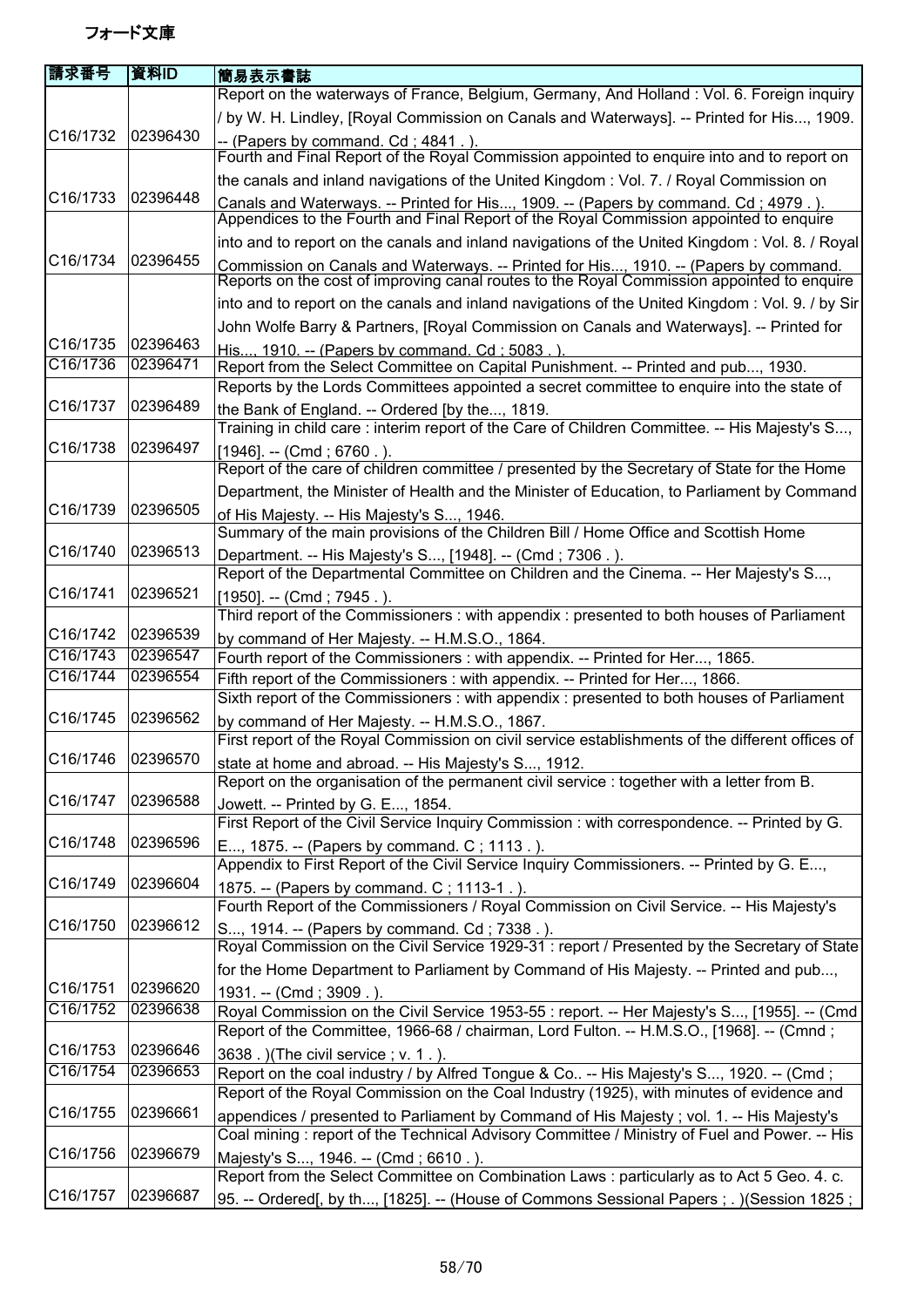| 請求番号                  | l資料ID    | 簡易表示書誌                                                                                                                                                                    |
|-----------------------|----------|---------------------------------------------------------------------------------------------------------------------------------------------------------------------------|
|                       |          | Minutes of evidence taken before Select Committee on Combination Laws : particularly as to                                                                                |
|                       |          | Act 5 Geo. 4. c. 95. -- Ordered[, by th, [1825]. -- (House of Commons Sessional Papers ; .                                                                                |
| C16/1758              | 02396695 | )(Session 1825; 210.).                                                                                                                                                    |
|                       |          | First report from the select committee on combinations of workmen : together with the                                                                                     |
| C16/1759              | 02396703 | minutes of evidence, and appendix. -- Ordered, by the, 1838.                                                                                                              |
|                       |          | Second report from the select committee on combinations of workmen : together with the                                                                                    |
| C16/1760              | 02396711 | minutes of evidence, appendix, and index. -- Ordered, by the, 1838.                                                                                                       |
|                       |          | Final report of the Committee on commercial and industrial policy after the war. -- H.M.S.O.,                                                                             |
| C16/1761              | 02396729 | 1918. -- (Papers by command. Cd; 9035).                                                                                                                                   |
|                       |          | Report from the Secret Committee of the House of Lords appointed to inquire into the causes                                                                               |
|                       |          | of the distress which has for some time prevailed among the commercial classes, and how                                                                                   |
|                       |          |                                                                                                                                                                           |
| C16/1762              | 02396737 | far it has been affected by the laws for regulating the issue of bank notes payable on                                                                                    |
|                       |          | demand. -- Ordered, by the, 1848 (reprinted 1857). -- (House of Commons Sessional<br>Minutes of evidence. -- Ordered, by the, 1848 [reprinted 1857]. -- (House of Commons |
| C16/1763              | 02396745 | Sessional Papers ; . ) (Session 1848 ; 16 . ).                                                                                                                            |
|                       |          | Expert Committee on Compensation and Betterment interim report / presented by the                                                                                         |
|                       |          | Minister of Works and Buildings to Parliament by Command of his Majesty, July, 1941. -- His                                                                               |
| C16/1764              | 02396752 | Majesty's S, 1941. -- (Cmd 6291).                                                                                                                                         |
|                       |          | Expert Committee on Compensation and Betterment : final report / presented by the Minister                                                                                |
|                       |          | of Works and Planning to Parliament by command of His Majesty, September, 1942. -- His                                                                                    |
| C16/1765              | 02396760 | Majesty's S, 1942. -- (Cmd; 6386).                                                                                                                                        |
|                       |          | The control of land use / presented to Parliament by the Minister of Town and Country                                                                                     |
|                       |          | Planning and the Secretary of State for Scotland by command of His Majesty, June 1944. --                                                                                 |
| C16/1766              | 02396778 | His Majesty's S, 1944. -- (Cmd; 6537.).                                                                                                                                   |
|                       |          | Report of the Departmental Committee on Coroners / presented by the Secretary of State for                                                                                |
|                       |          | the Home Department to Parliament by Command of His Majesty, January, 1936. -- His                                                                                        |
| C16/1767              | 02396786 | Majesty's S, 1936. -- (Cmd; 5070.)                                                                                                                                        |
| C16/1768              | 02396794 | Council on prices, productivity and incomes : first report. -- H.M.S.O., 1958.                                                                                            |
| C16/1769              | 02396802 | Council on prices, productivity and incomes: second report, August, 1958. -- H.M.S.O., 1958.                                                                              |
| C16/1770              | 02396810 | Council on prices, productivity and incomes : fourth report, July, 1961. -- H.M.S.O., 1961.                                                                               |
|                       |          | Report on the psychological treatment of crime / by W. Norwood East and W. H. de B.                                                                                       |
| C16/1771              | 02396828 | Hubert. -- Printed and pub, 1939.                                                                                                                                         |
|                       |          | Customs tariffs of the United Kingdom, from 1800 to 1897. -- Printed for Her, 1897. --                                                                                    |
| C16/1772              | 02396836 | (Papers by command. C; 8706.).                                                                                                                                            |
|                       |          | First Report : Dardanelles Commission. -- Published by Hi, 1917. -- (Papers by command.                                                                                   |
| C16/1773              | 02396844 | Cd; 8490.).                                                                                                                                                               |
|                       |          | Reports of investigations into the industrial conditions in certain depressed areas of I.-West                                                                            |
|                       |          | Cumberland and Haltwhistle II.-Durham and Tyneside III.-South Wales and Monmouthshire                                                                                     |
|                       |          | IV.-Scotland / presented by the Minister of Labour to Parliament by command of His Majesty,                                                                               |
| C16/1774              | 02396851 | November. 1934. -- H.M. Stationerv 1934.                                                                                                                                  |
|                       |          | First report of the Royal Commission appointed to inquire into the depression of trade and                                                                                |
| C16/1775              | 02396869 | industry. -- Printed by Eyre, 1886.                                                                                                                                       |
|                       |          | Second report of the Royal Commission appointed to inquire into the depression of trade and                                                                               |
| C16/1776              | 02396877 | industry; 全巻, pt. 1, pt. 2. -- Printed by Eyre, 1886.                                                                                                                     |
|                       |          | Second report of the Royal Commission appointed to inquire into the depression of trade and                                                                               |
| C16/1777              | 02396885 | industry; 全巻, pt. 1, pt. 2. -- Printed by Eyre, 1886.                                                                                                                     |
|                       |          | Third report of the Royal Commission appointed to inquire into the depression of trade and                                                                                |
| C <sub>16</sub> /1778 | 02396893 | industry: with minutes of evidence and appendix. -- Printed by Eyre, 1886.                                                                                                |
|                       |          | Final report of the Royal Commission appointed to inquire into the depression of trade and                                                                                |
| C16/1779              | 02396901 | industry: with minutes of evidence and appendices. -- Printed by Eyre, 1886.                                                                                              |
|                       |          | Reports of the Royal Commission appointed to inquire into the depression of trade and                                                                                     |
| C16/1780              | 02396919 | industry. -- Printed for Her, 1887.                                                                                                                                       |
|                       |          | Report of the Royal Commission on the despatch of business at Common Law 1934-6 /                                                                                         |
|                       |          | presented by the Secretary of State for the Home Department to Parliament by Command of                                                                                   |
| C16/1781              | 02396927 | His Majesty, January, 1936. -- His Majesty's S, 1936. -- (Cmnd ; 5065).                                                                                                   |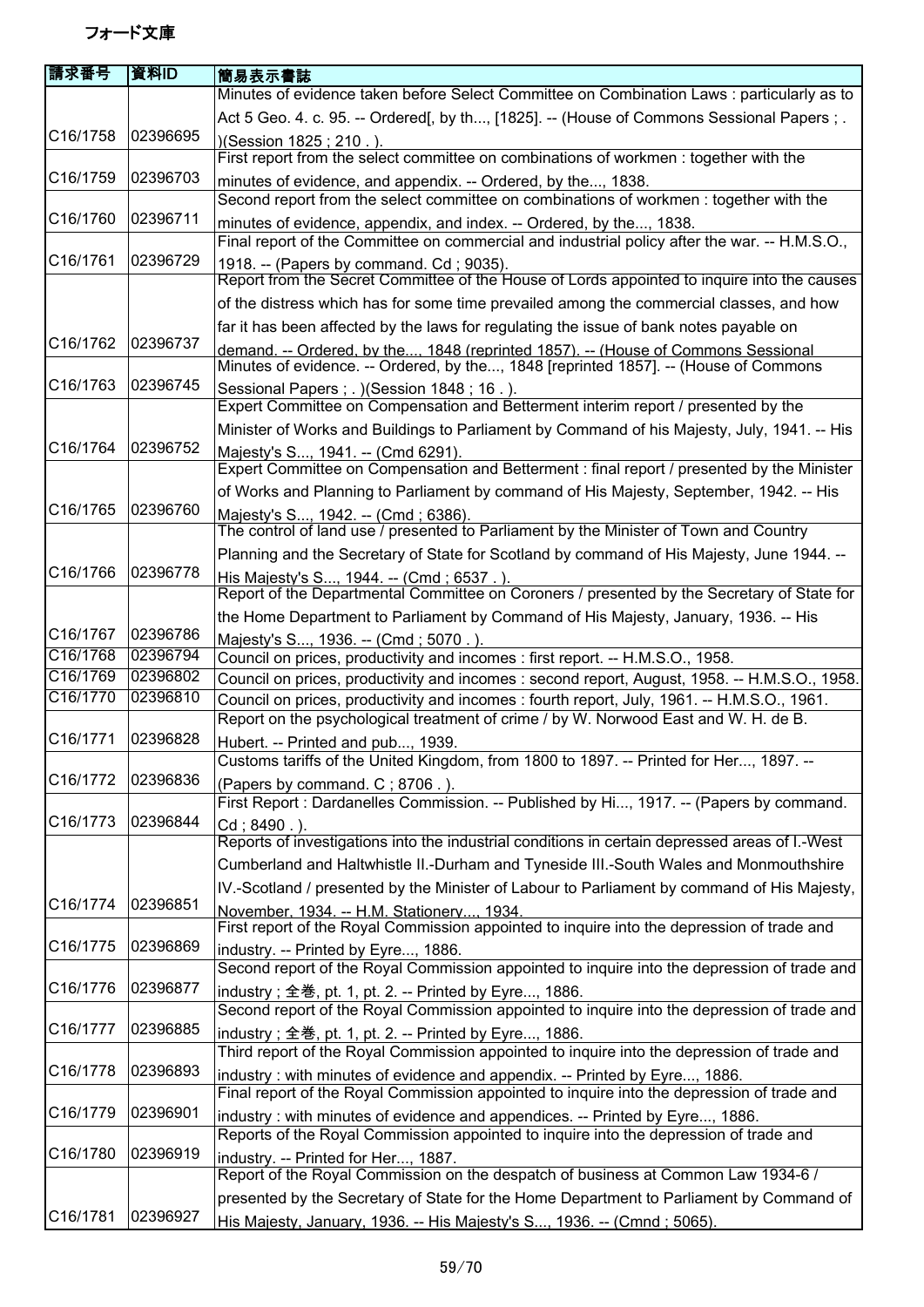| 請求番号                  | 資料ID                 | 簡易表示書誌                                                                                                                                                                       |
|-----------------------|----------------------|------------------------------------------------------------------------------------------------------------------------------------------------------------------------------|
|                       |                      | Report of the Departmental Committee on Detective Work and Procedure; v. 1, v. 5. --                                                                                         |
| C16/1782              | 02396935             | Printed and pub, 1939.                                                                                                                                                       |
| C16/1783              | 02396943             | Royal Commission on the Distribution of the Industrial Population : report. -- H.M.S.O., 1940.                                                                               |
| C16/1784              | 02396950             | Distribution of industry : a Bill. -- Printed and pub, [1945]. -- (Bill ; 29.) (Session 8&9 Geo. 6.                                                                          |
|                       |                      | Distribution of industry: presented by the President of the Board of Trade and the Secretary                                                                                 |
|                       |                      | of State for Scotland to Parliament by Command of His Majesty October 1948. -- His Majesty'                                                                                  |
| C16/1785              | 02396968             | St, 1948. -- (Cmd; 7540.).                                                                                                                                                   |
|                       |                      | Economic survey for 1947 / Presented by the Prime Minister to Parliament by Command of                                                                                       |
| C <sub>16</sub> /1786 | 02396976             | His Majesty, February 1947. -- His Majesty's S, [1947]. -- (Cmd; 7046.).                                                                                                     |
|                       |                      | Economic survey for 1948 / Presented by the Chancellor of the Exchequer to Parliament by                                                                                     |
| C16/1787              | 02396984             | Command of His Majesty, March 1948. -- His Majesty's S, [1948]. -- (Cmd; 7344.).                                                                                             |
|                       |                      | Economic survey for 1949 / Presented by the Chancellor of the Exchequer to Parliament by                                                                                     |
| C16/1788              | 02396992             |                                                                                                                                                                              |
|                       |                      | Command of His Majesty, March 1949. -- His Majesty's S, [1949]. -- (Cmd; 7647.).<br>Economic survey for 1950 / Presented by the Chancellor of the Exchequer to Parliament by |
| C16/1789              | 02397008             |                                                                                                                                                                              |
|                       |                      | Command of His Majesty, March 1950. -- His Majesty's S, [1950]. -- (Cmd; 7915.).<br>Economic survey for 1951 / Presented by the Chancellor of the Exchequer to Parliament by |
| C16/1790              | 02397016             |                                                                                                                                                                              |
|                       |                      | Command of His Majesty, April 1951. -- His Majesty's S, [1951]. -- (Cmd; 8195.).<br>Economic survey for 1952 / Presented by the Chancellor of the Exchequer to Parliament by |
| C16/1791              | 02397024             |                                                                                                                                                                              |
| C16/1792              | 02397032             | Command of His Majesty, April 1952. -- His Majesty's S, [1952]. -- (Cmd; 8509.).                                                                                             |
|                       |                      | Educational reconstruction / Board of Education. -- Printed and pub, 1943. -- (Cmd; 6458.                                                                                    |
| C16/1793              | 02397040             | Education bill : explanatory memorandum by the President of the Board of Education. -- H.M.                                                                                  |
|                       |                      | Stationery, 1943.                                                                                                                                                            |
|                       |                      | Education : a Bill to reform the law relating to education in England and Wales. -- Printed and                                                                              |
| C16/1794              | 02397057<br>02397065 | pub, [1943]. -- (Bill; 4.) (Session 7&8 Geo. 6.; .).                                                                                                                         |
| C16/1795              |                      | Education Act, 1944 : 7 & 8 Geo. 6, Ch. 31. -- H.M.S.O., [1944].                                                                                                             |
|                       |                      | Local administration and education schemes of divisional administration / Ministry of                                                                                        |
| C16/1796              | 02397073             | Education. -- His Majesty's S, [1944]. -- (Circular ; 5.).                                                                                                                   |
|                       |                      | Abolition of tuition fees in grant-aided secondary schools : special report of the Committee on                                                                              |
|                       |                      | Public Schools apointed by the President of the Board of Education in 1942 / Board of                                                                                        |
| C16/1797              | 02397081             | Education. -- H.M. Stationery, 1943.                                                                                                                                         |
| C16/1798              | 02397099             | The public schools and the general educational system. -- H.M.S.O., 1944.                                                                                                    |
|                       |                      | Report of the Committee on Electricity Distribution, May, 1936 / Ministry of Transport. -- His                                                                               |
| C16/1799 02397107     |                      | Majesty's S, 1936.                                                                                                                                                           |
|                       |                      | Tables relating to employment and unemployment in Great Britain 1939, 1945 and 1946 /                                                                                        |
| C16/1800              | 02397115             | Ministy of Labour and National Service. -- His Majesty's S, 1947.                                                                                                            |
|                       |                      | Second report of the Commissioners / Commission on the Employment of Children, Young                                                                                         |
| C16/1801              | 02397123             | Persons, and Women in Agriculture (1867). -- Printed for Her, 1869.                                                                                                          |
|                       |                      | Report of the Departmental Committee on the Employment of Prisoners : Pt. 2. employment                                                                                      |
|                       |                      | on discharge / presented by the Secretary of State for the Home Department to Parliament by                                                                                  |
|                       |                      | Command of His Majesty, May 1935; Part 2.: Employment on discharge. -- His Majesty's                                                                                         |
| C16/1802              | 02397131             | S 1935. -- (Cmd : 4897 . ).                                                                                                                                                  |
|                       |                      | Reports of special assistant Poor Law Commissioners on the employment of women and                                                                                           |
| C16/1803              | 02397149             | children in agriculture. -- Printed by W. C, 1843.                                                                                                                           |
|                       |                      | Employment policy / presented by Minister of Labour to Parliament by command of His                                                                                          |
| C16/1804              | 02397156             | Majesty, May 1944. -- His Majesty's S, 1944. -- (Cmd ; 6527.).                                                                                                               |
| C16/1805              | 02397164             | Royal Commission on Equal Pay 1944-46 : report. -- His Majesty's S, 1946. -- (Cmd ; 6937                                                                                     |
|                       |                      | Minutes of evidence taken before the Committee on Finance and Industry; 全巻, v. 1, v. 2. --                                                                                   |
| C <sub>16</sub> /1806 | 02397172             | H.M. Stationery, 1931.                                                                                                                                                       |
|                       |                      | Minutes of evidence taken before the Committee on Finance and Industry ; 全巻, v. 1, v. 2. --                                                                                  |
| C16/1807              | 02397180             | H.M. Stationery, 1931.                                                                                                                                                       |
| C16/1808              | 02397198             | Committee on finance & industry : report. -- His Majesty's S, 1931.                                                                                                          |
|                       |                      | Final act of the United Nations conference on food and agriculture : Hot Springs, Virginia,                                                                                  |
|                       |                      | United States of America, 18th May-3rd June, 1943 / presented by the Secretary of State for                                                                                  |
|                       |                      | Foreign Affairs to Parliament by Command of His Majesty. -- HMSO, 1943. -- (Cmd; 6451.                                                                                       |
| C16/1809              | 02397206             | )(Miscellaneous : no. 3. 1943 .)                                                                                                                                             |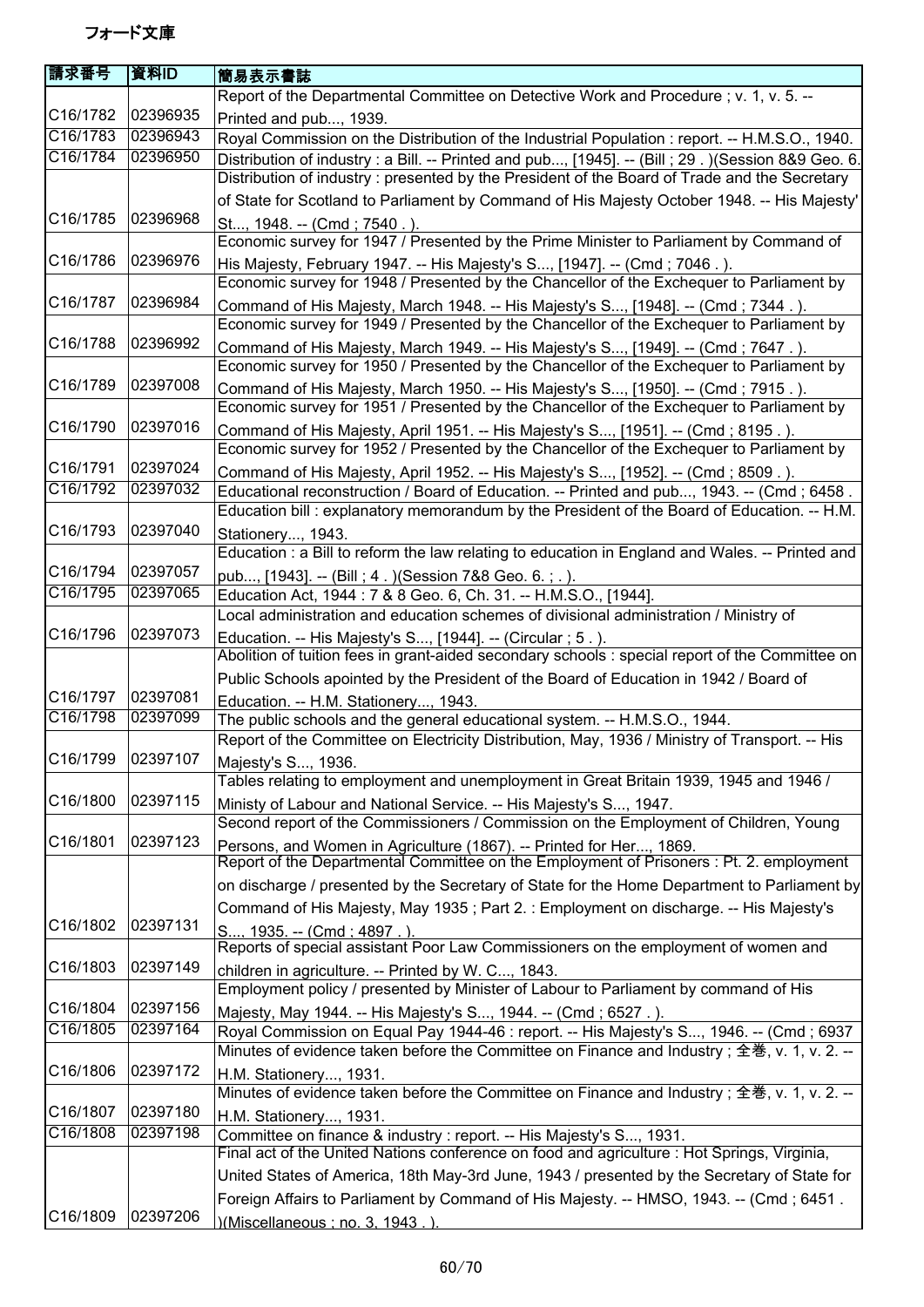| 請求番号     | 資料ID     | 簡易表示書誌                                                                                                                                                                       |
|----------|----------|------------------------------------------------------------------------------------------------------------------------------------------------------------------------------|
|          |          | The world food shortage / presented by the Minister of Food to Parliament by Command of                                                                                      |
| C16/1810 | 02397214 | His Majesty. -- HMSO, [1946]. -- (Cmd; 6785.).                                                                                                                               |
|          |          | Food consumption levels in the United States, Canada and the United Kingdom: report of a                                                                                     |
| C16/1811 | 02397222 | special joint committee set up by the Combined Food Board. -- HMSO, [1944].                                                                                                  |
|          |          | Report, together with minutes of evidence, and accounts, from the Select Committee on the                                                                                    |
| C16/1812 | 02397230 | High Price of Gold Bullion. -- Reprinted for J, 1810.                                                                                                                        |
| C16/1813 | 02397248 | Growth of the United Kingdom economy, 1961-1966. -- H.M.S.O., 1963.                                                                                                          |
|          |          | Special industrial diseases / Ministry of Munitions. Health of Munition Workers Committee. --                                                                                |
| C16/1814 | 02397255 | H.M.S.O., 1916. -- (Memorandum; no. 8) (Papers by command. Cd; 8214).                                                                                                        |
|          |          | Ventilation and lighting of munition factories and workshops / Ministry of Munitions. Health of                                                                              |
|          |          | Munition Workers Committee. -- Printed under t, 1916. -- (Memorandum ; no. 9) (Papers by                                                                                     |
| C16/1815 | 02397263 | command. Cd; 8215).                                                                                                                                                          |
|          |          | Sickness and injury / Ministry of Munitions. Health of Munition Workers Committee. -- Printed                                                                                |
| C16/1816 | 02397271 | under t, 1916. -- (Memorandum; no. 10) (Papers by command. Cd; 8216).                                                                                                        |
|          |          | Final report : industrial health and efficiency / presented to Parliament by command of His                                                                                  |
| C16/1817 | 02397289 | Majesty. -- His Majesty's S, 1918.                                                                                                                                           |
|          |          | Report of the committee on holidays with pay / presented by the Minister of Labour to                                                                                        |
| C16/1818 | 02397297 | Parliament by command of His Majesty. -- His Majesty's S, 1938. -- (Cmd; 5724.).                                                                                             |
|          |          | Report of the Royal Commission on the housing of the industrial population of Scotland rural                                                                                 |
|          |          | and urban / Royal Commission on Housing in Scotland. -- Published by H, 1917. -- (Papers                                                                                     |
| C16/1819 | 02397305 | by command. Cd; 8731.).                                                                                                                                                      |
|          |          | Report from the Select Committee on Import Duties : together with the minutes of evidence,                                                                                   |
|          |          | an appendix, and index. -- s.n., 1840]. -- ([Great Britain. Parliament. House of Commons.                                                                                    |
| C16/1820 | 02397313 | Reports and papers]; 601.)                                                                                                                                                   |
|          |          | Report of the Departmental Committee on income tax : presented to both house of parliament                                                                                   |
| C16/1821 | 02397321 | by command of his Majesty. -- Printed of his , 1905.                                                                                                                         |
|          |          | Appendix to the report of the departmental committee on income tax with minutes of evidence                                                                                  |
|          |          | taken before the committee / presented to both house of Parliament by command of His                                                                                         |
| C16/1822 | 02397339 | Majesty. -- Printed of his , 1905. -- (Papers by command. Cd; .).                                                                                                            |
| C16/1823 | 02397347 | First instalment of the minutes of evidence with appendices. -- Printed of his , 1919.                                                                                       |
|          |          | Second instalment of the minutes of evidence with appendices / presented to Parliament by                                                                                    |
| C16/1824 | 02397354 | command of His Majesty. -- H.M.S.O., 1919. -- (Cmd; 288-2.).                                                                                                                 |
|          |          | Third instalment of the minutes of evidence with appendices / presented to Parliament by                                                                                     |
| C16/1825 | 02397362 | command of His Majesty. -- H.M.S.O., 1919. -- (Cmd; 288-3.).                                                                                                                 |
|          |          | Fourth instalment of the minutes of evidence with appendices / presented to Parliament by                                                                                    |
| C16/1826 | 02397370 | command of His Majesty. -- H.M.S.O., 1919. -- (Cmd ; 288-4.).                                                                                                                |
|          |          | Sixth instalment of the minutes of evidence with appendices / presented to Parliament by                                                                                     |
| C16/1827 | 02397388 | command of His Majesty. -- H.M.S.O., 1920. -- (Cmd; 288-6.).                                                                                                                 |
| C16/1828 | 02397396 | Report of the Royal Commission on the Income Tax / presented to Parliament by command                                                                                        |
|          |          | of His Majesty. -- H.M.S.O., 1920. -- (Cmd; 615.).                                                                                                                           |
| C16/1829 | 02397404 | Statement by His Majesty's Government on price stabisisation and industrial policy /                                                                                         |
|          |          | presented to Parliament by command of His Majesty. -- His Majesty's S, 1941. -- (Cmd;<br>Employment policy / presented by Minister of Labour to Parliament by command of His |
| C16/1830 | 02397412 |                                                                                                                                                                              |
|          |          | Majesty, May 1944. -- His Majesty's S, 1944. -- (Cmd; 6527.).<br>Statement on the economic considerations affecting relations between employers and                          |
|          |          | workers / presented by the Minister of Labour and National Service to Parliament by                                                                                          |
| C16/1831 | 02397420 |                                                                                                                                                                              |
|          |          | command of His Majesty, January 1947. -- H.M.S.O, 1947. -- (Cmd ; 7018.).<br>Statement on personal incomes, costs and prices / presented by the Minister of Labour and       |
|          |          | National Service to Parliament by command of His Majesty, February 1948. -- H.M.S.O,                                                                                         |
| C16/1832 | 02397438 |                                                                                                                                                                              |
|          |          | 1948. -- (Cmd; 7321.).<br>The economic implications of full employment / [edited by] G.B. Prime Minister. -- H.M.S.O.,                                                       |
| C16/1833 | 02397446 | 1956. -- (Cmd; 9725.).                                                                                                                                                       |
|          |          | Incomes policy : the next step / presented to Parliament by the Chancellor of the Exchequer                                                                                  |
| C16/1834 | 02397453 | by command of Her Majesty, February 1962. -- H.M.S.O, [1962]. -- (Cmnd; 1626.).                                                                                              |
|          |          | Report on enquiry into industrial agreements / presented to both Houses of Parliament by                                                                                     |
| C16/1835 | 02397461 | Command of His Majesty. -- H.M.S.O., 1913. -- (Papers by command. Cd; 6952.).                                                                                                |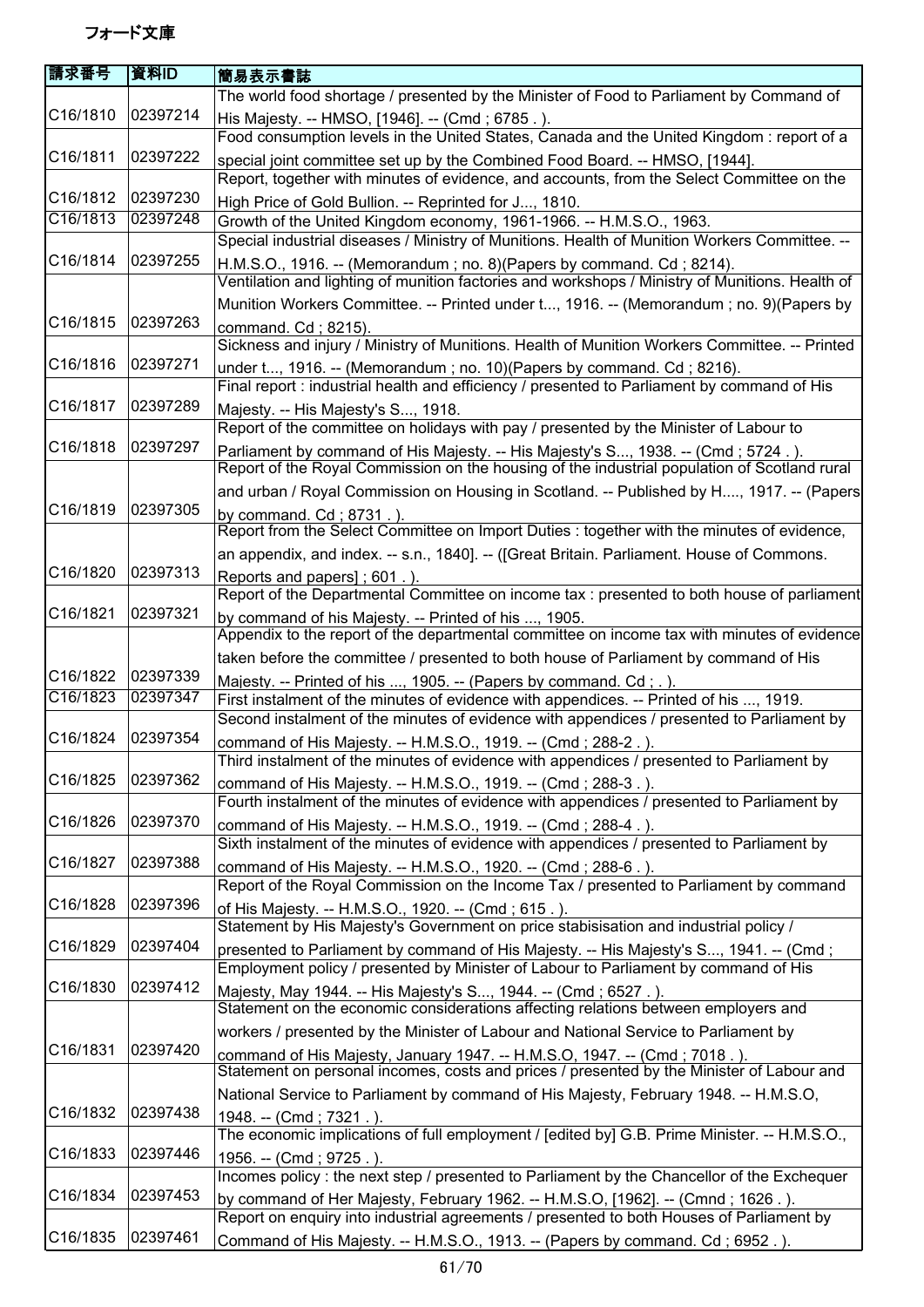| 請求番号                 | 資料ID                 | 簡易表示書誌                                                                                                                                                                                                                                                                       |
|----------------------|----------------------|------------------------------------------------------------------------------------------------------------------------------------------------------------------------------------------------------------------------------------------------------------------------------|
|                      |                      | Minutes of evidence taken before the industrial council in connection with their enquiry into                                                                                                                                                                                |
|                      |                      | industrial agreements / presented to both Houses of Parliament by Command of His Majesty.                                                                                                                                                                                    |
| C16/1836             | 02397479             | -- H.M.S.O., 1913. -- (Papers by command. Cd; 6953.).<br>Report by a Court of Inquiry concerning the engineering trades dispute, 1922 / presented to                                                                                                                         |
| C16/1837             | 02397487             | Parliament by command of His Majesty. -- Published by Hi, 1922. -- (Cmd; 1653.).                                                                                                                                                                                             |
|                      |                      | Report by a Court of Inquiry: concerning the dispute in the building industry, 1924 /                                                                                                                                                                                        |
| C16/1838             | 02397495             | presented to Parliament by command of His Majesty. -- Published by Hi, 1924. -- (Cmd;                                                                                                                                                                                        |
|                      |                      | Report of a court of inquiry into the dispute between the Austin Motor Company, Limited and                                                                                                                                                                                  |
| C16/1839             | 02397503             | certain workpeople, members of the National Union of Vehicle Builders. -- Her Majesty's S,<br>Report of a Court of Inquiry into an Apprehended Dispute Affecting the National Society of                                                                                     |
|                      |                      | Operative Printers and Assistants, the Printing Machine Managers Trade Society, Associated                                                                                                                                                                                   |
| C16/1840             | 02397511             | Newspapers Limited, and the Newspaper Proprietors Association. -- H.M. Stationery, 1953.<br>Report of a court of inquiry into a dispute between the National Federated Electrical                                                                                            |
| C16/1841             | 02397529             | Association and the Electrical Trades Union. -- Her Majesty's S, [1953].<br>Report of a Court of Inquiry into a Dispute between Employers Who Are Members of the                                                                                                             |
|                      |                      | Engineering and Allied Employers' National Federation and Workmen Who Are Members of                                                                                                                                                                                         |
| C16/1842             | 02397537             |                                                                                                                                                                                                                                                                              |
|                      |                      | Trade Unions Affiliated to the Confederation of Shipbuilding and Engineering Unions. -- H.M.<br>Report of a Court of Inquiry into the causes and circumstances of a disputes between the<br>London Master Printers' Association and the London Typographical Society and the |
|                      |                      |                                                                                                                                                                                                                                                                              |
| C16/1843             | 02397545             | Association of the Correctors of the Press / presented by the Ministry of Labour and National                                                                                                                                                                                |
|                      |                      | Service to Parliament by command of Her Maiesty. March 1956. -- Her Maiesty's S 1956. --<br>Report of a court of inquiry into the causes and circumstances of a dispute at Briggs Motor                                                                                      |
|                      |                      | Bodies Limited, Dagenham, existing between the Ford Motor Company Limited and members                                                                                                                                                                                        |
| C16/1844             | 02397552             | of the trade unions represented on the trade union side of the Ford National Joint Negotiating                                                                                                                                                                               |
|                      |                      | Committee. -- Her Maiesty's S [1957?].<br>Report of a Court of Inquiry into a Dispute between Employers Who Are Members of the                                                                                                                                               |
|                      |                      | Engineering and Allied Employers' National Federation and Workmen Who Are Members of                                                                                                                                                                                         |
|                      |                      | Trade Unions Affiliated to the Confederation of Shipbuilding and Engineering Unions /                                                                                                                                                                                        |
| C16/1845             | 02397560             | presented by the Minister of Labour and National Service to Parliament by command of Her<br>Report of a Court of Inquiry into a Dispute between Employers Who Are Members of the                                                                                             |
|                      |                      | Shipbuilding Employers' Federation and Workmen Who Are Members of Trade Unions                                                                                                                                                                                               |
|                      |                      | Affiliated to the Confederation of Shipbuilding and Engineering Unions / presented by the                                                                                                                                                                                    |
| C16/1846 02397578    |                      | Minister of Labour and National Service to Parliament by command of Her Maiesty. May<br>Report of a court of inquiry into the causes and circumstances of a dispute between the Ford                                                                                         |
|                      |                      | Motor Company, Limited, and members of the trade unions represented on the trade union                                                                                                                                                                                       |
|                      |                      | side of the Ford National Joint Negotiating Committee / presented to Parliament by the                                                                                                                                                                                       |
| C16/1847<br>C16/1848 | 02397586<br>02397594 | Minister of Labour by command of Her Maiesty. April 1963. -- Her Maiesty's S [1963?]. --<br>In place of strife : a policy for industrial relations. -- Her Majesty's S, 1969. -- (Cmnd ; 3888                                                                                |
|                      |                      | A commentary on the Dumbarton Oaks proposals for the establishment of a general                                                                                                                                                                                              |
| C16/1849             | 02397602             | international organisation. -- His Majesty's S, 1944. -- (Miscellaneous ; no. 6 (1944))(Cmd ;                                                                                                                                                                                |
| C16/1850             | 02397610             | Mutual aid: second report. -- H.M.S.O, [1944]. -- (Cmd; 6570).                                                                                                                                                                                                               |
| C16/1851             | 02397628             | Statistical material presented during the Washington negotiations. -- H.M.S.O, [1945]. --                                                                                                                                                                                    |
|                      |                      | Financial agreement between the governments of the United States and the United Kingdom,                                                                                                                                                                                     |
|                      |                      | dated 6th December, 1945 : together with a joint statement regarding settlement for lend-                                                                                                                                                                                    |
| C16/1852             | 02397636             | lease, reciprocal aid, surplus war property and claims. -- H.M.S.O., [1957].<br>Proposals for consideration by an international conference on trade and employment : as                                                                                                      |
|                      |                      | transmitted by the secretary of state of the United States of America to His Majesty's                                                                                                                                                                                       |
| C16/1853             | 02397644             | ambassador at Washington, Washington, 6th December, 1945. -- H.M.S.O., [1945]. --<br>European Co-operation : Memorandum to the Organisation for European Economic Co-                                                                                                        |
|                      |                      | operation and the Economic Co-operation Administration covering revised United Kingdom                                                                                                                                                                                       |
| C16/1854             | 02397651             | Programme, 1st July 1948 to 30th June 1949. -- His Majesty's S, [1949]. -- (Cmd; 7545).                                                                                                                                                                                      |
|                      |                      | Proposals for an international clearing union / presented by the Chancellor of the Exchequer                                                                                                                                                                                 |
| C16/1855             | 02397669             | to parliment by Command of His jesty, April 1943. -- His Majesty's S, 1943. -- (Cmd; 6437.                                                                                                                                                                                   |
|                      |                      | United States proposal for a United and Associated Nations Stabilization Fund : preliminary                                                                                                                                                                                  |
| C16/1856             | 02397677             | draft outline released by the United States Treasury for publication, April 7, 1943. -- His                                                                                                                                                                                  |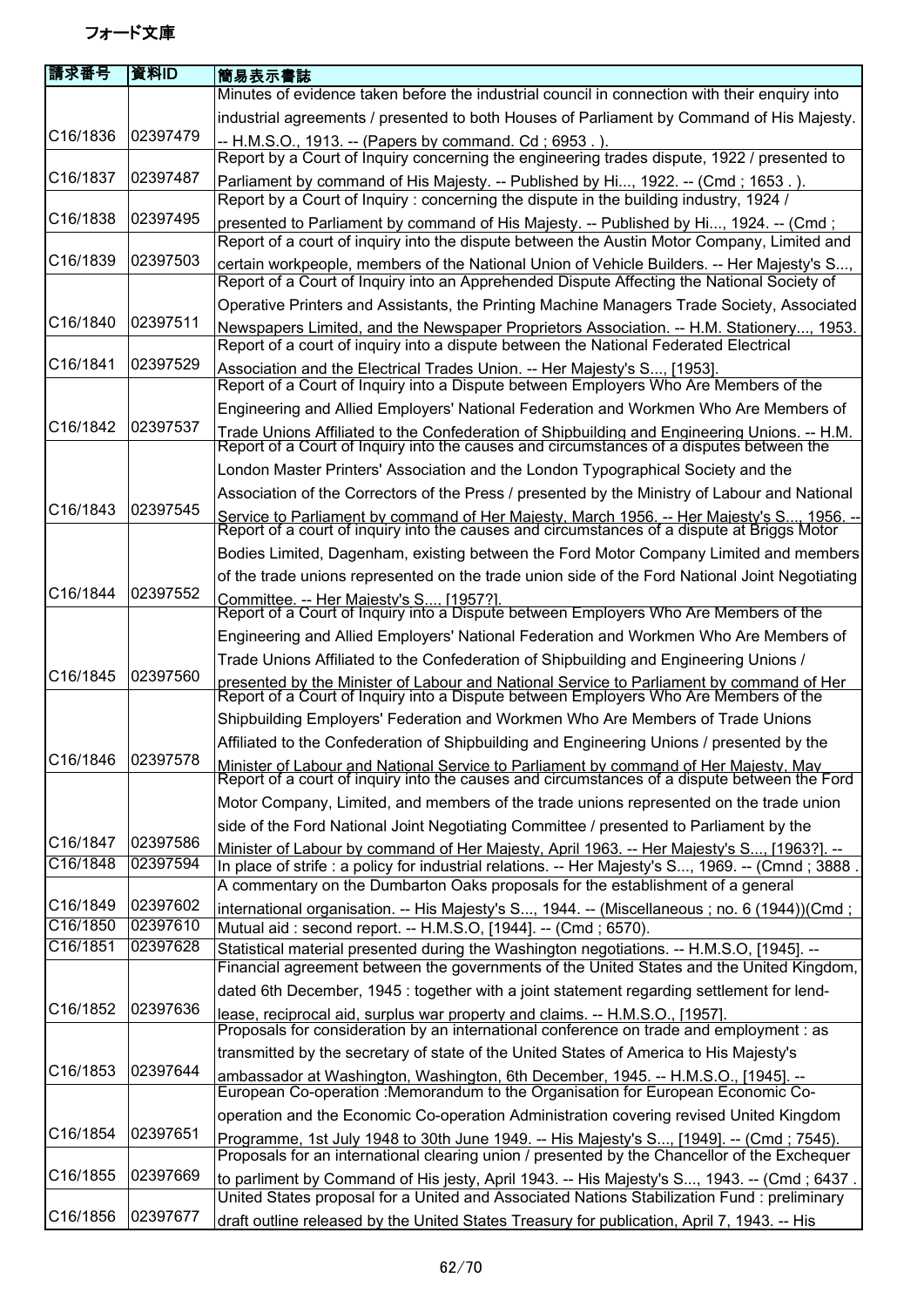| 資料ID     | 簡易表示書誌                                                                                                                                                                             |
|----------|------------------------------------------------------------------------------------------------------------------------------------------------------------------------------------|
|          | Tentative draft proposals of Canadian experts for an International Exchange Union / tabled in                                                                                      |
| 02397685 | the Canadian House of Commons by the Minister of finance on July 12, 1943. -- Reprinted by<br>Joint statement by experts on the establishment of an International Monetary Fund /  |
|          | presented by the Chancellor of the Exchequer to Parliament by Command of His Majesty. --                                                                                           |
| 02397693 | H.M.S.O, [1944]. -- (Cmd; 6519.).<br>United Nations Monetary and Financial Conference, Bretton Woods, New Hampshire, July 1                                                        |
|          | to July 22, 1944 : final act / presented by the Chancellor of the Exchequer to Parliament by                                                                                       |
| 02397701 | Command of his Majesty, August 1944. -- H.M.S.O, 1944. -- (Cmd; 6546.).                                                                                                            |
|          | The Parliamentary debates (Hansard) : House of Lords official report ; v. 131, no. 51. --                                                                                          |
| 02397719 | H.M.S.O., 1944.                                                                                                                                                                    |
|          | Royal Commission on Justices of the Peace 1946-48 : report / presented to Parliament by                                                                                            |
|          | command of His Majesty. -- His Majesty's S, [1948]. -- (Cmd; 7463.).                                                                                                               |
|          | Report of the departmental committee on persistent offenders / presented by the Secretary of                                                                                       |
|          | State for the Home Department to Parliament by command of His Majesty, May 1932. -- His                                                                                            |
|          | Majesty's S, [1932]. -- (Cmd; 4090.).                                                                                                                                              |
|          | Juvenile offencest. -- H.M.S.O, 1941.                                                                                                                                              |
|          | Memorandum on juvenile delinguency / issued jointly by the Home Office and Ministry of                                                                                             |
|          | Education. -- H.M.S.O, 1949.<br>Digest of the evidence taken before Group A. of the Royal Commission on Labour /                                                                   |
|          | presented to both Houses of Parliament by command of Her Majesty; 全巻 - v. 3. -- Printed                                                                                            |
|          |                                                                                                                                                                                    |
|          | for H.M, 1892-1893. -- (Papers by command. C; .).<br>Digest of the evidence taken before Group A. of the Royal Commission on Labour /                                              |
|          | presented to both Houses of Parliament by command of Her Majesty; 全巻 - v. 3. -- Printed                                                                                            |
| 02397776 |                                                                                                                                                                                    |
|          | for H.M, 1892-1893. -- (Papers by command. C ; . ).<br>Digest of the evidence taken before Group A. of the Royal Commission on Labour /                                            |
|          | presented to both Houses of Parliament by command of Her Majesty; 全巻 - v. 3. -- Printed                                                                                            |
| 02397784 | for H.M, 1892-1893. -- (Papers by command. C; .).                                                                                                                                  |
|          | Digest of the evidence taken before Group B. of the Royal Commission on Labour /                                                                                                   |
|          | presented to both Houses of Parliament by command of Her Majesty; v. 1. -- Printed for                                                                                             |
|          | H.M, 1892-. -- (Papers by command. C ; . ).<br>Minutes of evidence with appendices taken before the Group "B", transport and agriculture                                           |
|          | (The term "Transport" including railways, shipping, canals, docks, and tramways) of the Royal                                                                                      |
|          | Commission on Labour / presented to both Houses of Parliament by command of Her                                                                                                    |
| 02397800 |                                                                                                                                                                                    |
|          | Maiesty. February 1893 : v. 3. -- Printed for H.M [1893]. -- (Papers by command. C : 6894.                                                                                         |
|          | presented to both Houses of Parliament by command of Her Majesty; v. 1. -- Printed for                                                                                             |
|          | H.M, 1892-. -- (Papers by command. $C$ ; .).<br>The agricultural labourer / Royal Commission on Labour ; 全巻 - v. 3, pt. 3. -- Printed for                                          |
|          | H.M, 1893-. -- (Papers by command. C; 6894, vi-xvii.).                                                                                                                             |
|          | The agricultural labourer / Royal Commission on Labour ; 全巻 - v. 3, pt. 3. -- Printed for                                                                                          |
|          | H.M, 1893-. -- (Papers by command. C; 6894, vi-xvii.).                                                                                                                             |
|          | The agricultural labourer / Royal Commission on Labour ; 全巻 - v. 3, pt. 3. -- Printed for                                                                                          |
| 02397842 | H.M, 1893-. -- (Papers by command. C; 6894, vi-xvii.).                                                                                                                             |
|          | Foreign reports / presented to both Houses of Parliament by command of Her Majesty, June                                                                                           |
| 02397859 | 1893; 全巻 - v. 10. -- Printed for H.M, 1893-. -- (Papers by command. C; 7063, VIII-XIV.).                                                                                           |
|          | Foreign reports / presented to both Houses of Parliament by command of Her Majesty, June                                                                                           |
| 02397867 | 1893; 全巻 - v. 10. -- Printed for H.M, 1893-. -- (Papers by command. C; 7063, VIII-XIV.).                                                                                           |
|          | Foreign reports / presented to both Houses of Parliament by command of Her Majesty, June                                                                                           |
| 02397875 | 1893; 全巻 - v. 10. -- Printed for H.M, 1893-. -- (Papers by command. C; 7063, VIII-XIV.).                                                                                           |
|          | Foreign reports / presented to both Houses of Parliament by command of Her Majesty, June                                                                                           |
|          | 1893; 全巻 - v. 10. -- Printed for H.M, 1893-. -- (Papers by command. C; 7063, VIII-XIV.).  <br>Minutes of evidence taken before the Royal Commission on Labour sitting as a whole / |
|          | presented to both Houses of Parliament by command of Her Majesty, June 1893; v. 1. --                                                                                              |
| 02397891 | Printed for H.M, [1893]. -- (Papers by command. C; 7063, I.).                                                                                                                      |
|          | 02397727<br>02397735<br>02397743<br>02397750<br>02397768<br>02397792<br>02397818<br>02397826<br>02397834<br>02397883                                                               |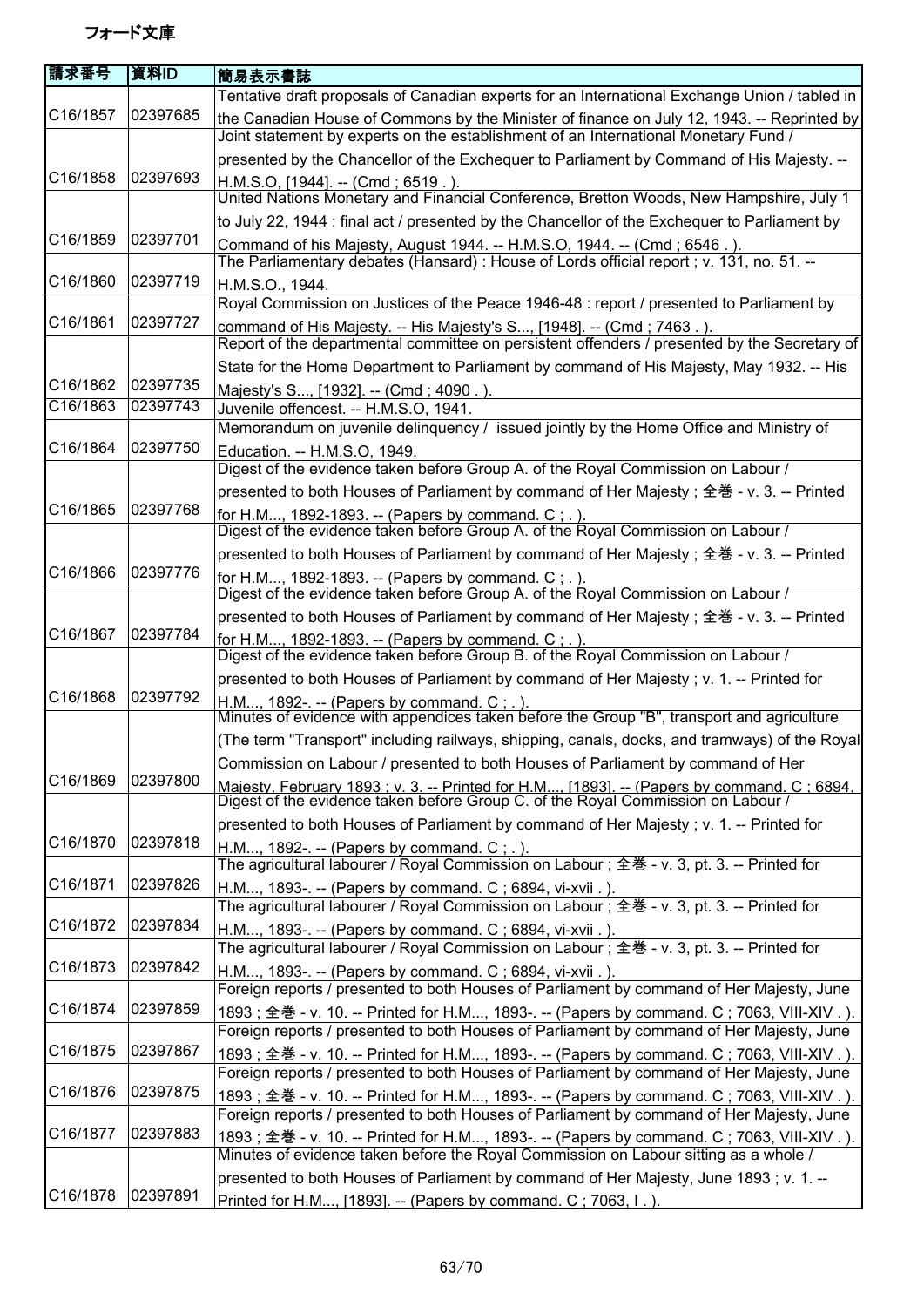| 請求番号              | 資料ID     | 簡易表示書誌                                                                                                                                                                                     |
|-------------------|----------|--------------------------------------------------------------------------------------------------------------------------------------------------------------------------------------------|
|                   |          | Appendix to the minutes of evidence taken before the Royal Commission on Labour sitting as                                                                                                 |
| C16/1879          | 02397909 | a whole / presented to both Houses of Parliament by command of Her Majesty, June 1893. --                                                                                                  |
|                   |          | Printed for H.M, [1894]. -- (Papers by command. C; 7063, III.A.).<br>Glossary of the technical terms used in the evidence taken before the Royal Commission on                             |
|                   |          | Labour: with introduction, indexes, and appendix / presented to both Houses of Parliament by                                                                                               |
| C16/1880          | 02397917 |                                                                                                                                                                                            |
|                   |          | command of Her Majesty; vol. 3. -- Printed for H.M, 1894. -- (Papers by command. C;<br>Fifth and final report of the Royal Commission on Labour / presented to both Houses of              |
| C16/1881          | 02397925 | Parliament by command of Her Majesty; 全巻, pt. 1, pt. 2. -- Printed for H.M, 1894. --                                                                                                       |
|                   |          | Fifth and final report of the Royal Commission on Labour / presented to both Houses of                                                                                                     |
| C16/1882          | 02397933 | Parliament by command of Her Majesty; 全巻, pt. 1, pt. 2. -- Printed for H.M, 1894. --<br>Report of the Committee on Land Utilisation in Rural Areas : presented by the Minister of          |
| C16/1883          | 02397941 | Works and Planning to Parliament by command of His Majesty, August, 1942. -- H.M.S. Off.,                                                                                                  |
|                   |          | First report of Her Majesty's commissioners, appointed to inquire into the subject of Local                                                                                                |
| C16/1884          | 02397958 | Taxation: local relates in England and Wales, valuation and collection. -- Printed for H.M,<br>Second report of Her Majesty's commissioners appointed to inquire into the subject of Local |
|                   |          | Taxation: valuation and rating in respect of tithe rentcharge / presented to both Houses of                                                                                                |
| C16/1885          | 02397966 | Parliament by command of Her Majesty. -- Printed for H.M, 1899. -- (Papers by command.                                                                                                     |
|                   |          | Final report of His Majesty's Commissioners, appointed to inquire into the subject of Local                                                                                                |
| C16/1886          | 02397974 | Taxation; England and Wales, Ireland, Scotland. -- H.M.S.O., 1901-.                                                                                                                        |
| C16/1887          | 02397982 | Appendix to first report of the Departmental Committee on Local Taxation ; v. 2. -- H.M.S.O.,                                                                                              |
| C16/1888          | 02397990 | Final report of the Departmental Committee on Local Taxation. -- Printed under t, 1914.                                                                                                    |
|                   |          | Ministry of reconstruction : report of the machinery of government committee / presented to                                                                                                |
| C16/1889          | 02398006 | parliament by command of His Majesty. -- His Majesty's S, 1918.<br>Report, together with the minutes of evidence, and an appendix of papers, from the                                      |
|                   |          | Committee appointed to consider of provision being made for better regulation of madhouses                                                                                                 |
|                   |          | in England : ordered by the House of Commons to be printed 11th July, 1815 / each subject                                                                                                  |
| C16/1890          | 02398014 | of evidence affanged under its distinct head, by J. B. Sharpe. -- Printed for Bal, 1815.<br>Report of the Reorganisation Commission for fat stock for England and Wales. -- H.M.S.O.,      |
| C16/1891          | 02398022 | 1934. -- (Economic series ; no. 39.).<br>Hops: report of Reorganisation Commission for England. -- His Majesty's S, 1938. --                                                               |
| C16/1892          | 02398030 | (Economic series ; No. 46.).                                                                                                                                                               |
|                   |          | Milk : report of Reorganisation Commission for Great Britain. -- H.M.S.O, 1936. -- (Economic                                                                                               |
| C16/1893 02398048 |          | series ; no. 44 . ).                                                                                                                                                                       |
|                   |          | Memorandum on milk policy / presented to Parliament by Command of His Majesty, May                                                                                                         |
| C16/1894          | 02398055 | 1942. -- H.M.S.O., 1942. -- (Cmd; 6362.).                                                                                                                                                  |
| C16/1895          | 02398063 | Report of the Committee on milk distribution / presented by the Minister of Food to Parliament                                                                                             |
|                   |          | by command of His Majesty, June 1948. -- H.M. Stationaer, [1948]. -- (Cmd; 7414.).<br>Measures to improve the quality of the Nation's milk supply / presented to Parliament by             |
| C16/1896          | 02398071 |                                                                                                                                                                                            |
|                   |          | Command of His Majesty, July 1943. -- H.M.S.O., 1943. -- (Cmd; 6454.).<br>Committee on Ministers' Powers report / presented by the Lord High Chancellor to Parliament                      |
| C16/1897          | 02398089 |                                                                                                                                                                                            |
| C16/1898          | 02398097 | by command of His Majesty, April 1932. -- His Majesty's S, 1932. -- (Cmd; 4060.).<br>Committee on the Working of the Monetary System: Report. -- Her Majesty's S, 1959.                    |
|                   |          | Report from the Select Committee on Municipal Corporations : with minutes of evidence                                                                                                      |
| C16/1899          | 02398105 | taken before them. -- Ordered by the , 1833.                                                                                                                                               |
|                   |          | History of the earlier years of the Funded Debt, from 1694 to 1786 / presented to both                                                                                                     |
| C16/1900          | 02398113 | Houses of Parliament by command of Her Majesty. -- H.M.S.O., 1898. -- (Papers by                                                                                                           |
|                   |          | Report by the secretary and comptroller general of the proceedings of the Commissioners for                                                                                                |
|                   |          | the Reduction of the National Debt, from 1786 to 31st March 1890 / presented to both                                                                                                       |
| C16/1901          | 02398121 | Houses of Parliament by command of Her Majesty. -- H.M.S.O., 1891. -- (Papers by                                                                                                           |
|                   |          | Report of the Committee on National Debt and Taxation; 全巻, [text], Appendices. --                                                                                                          |
| C16/1902          | 02398139 | H.M.S.O., 1927. -- (Cmd; 2800.).                                                                                                                                                           |
| C16/1903          | 02398147 | Town and Country Planning Act, 1947: explanatory memorandum; pt. 1. -- H.M.S.O, 1947.                                                                                                      |
|                   |          | A national health service / presented by the Minister of Health and the Secretary of State for                                                                                             |
| C16/1904          | 02398154 | Scotland to Parliament by command of His Majesty, February 1944. -- H.M. Stationery,                                                                                                       |
|                   |          | A national health service : the white paper proposals in brief / Ministry of Health and                                                                                                    |
| C16/1905          | 02398162 | Department of Health for Scotland. -- H.M. Stationery, 1944.                                                                                                                               |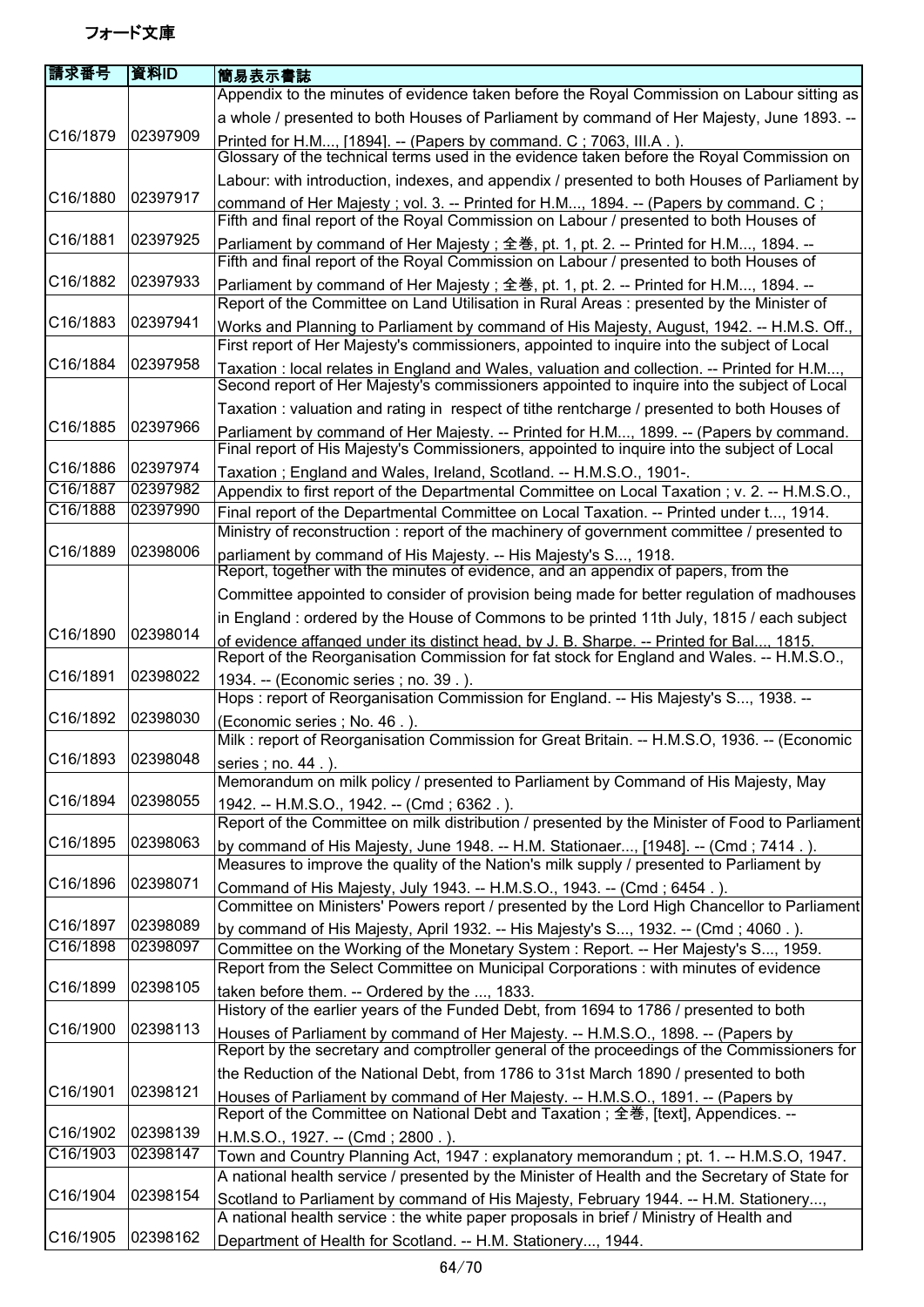| 請求番号     | 資料ID     | 簡易表示書誌                                                                                                                                                                              |
|----------|----------|-------------------------------------------------------------------------------------------------------------------------------------------------------------------------------------|
|          |          | National Health Service Bill: summary of the proposed new service / presented by the                                                                                                |
| C16/1906 | 02398170 | Minister of Health to Parliament by command of His Majesty, March 1946. -- H.M.                                                                                                     |
|          |          | National Health Service Act, 1946 : Health Services to be provided by Local Health                                                                                                  |
| C16/1907 | 02398188 | Authorities under Part III of the Act. -- H.M.S.O, [1947].                                                                                                                          |
|          |          | National income and expenditure of the United Kingdom 1938-1945 / presented to Parliament                                                                                           |
|          |          | by the Financial Secretary to the Treasury by Command of His Majesty, April 1946. --                                                                                                |
| C16/1908 | 02398196 | H.M.S.O., [1946]. -- (Cmd; 6784.)<br>National income and expenditure of the United Kingdom 1938 to 1946 / presented to                                                              |
|          |          | Parliament by the Financial Secretary to the Treasury by Command of His Majesty, April                                                                                              |
| C16/1909 | 02398204 |                                                                                                                                                                                     |
|          |          | 1947. -- H.M.S.O., [1947]. -- (Cmd; 7099.).<br>National income and expenditure of the United Kingdom 1947 / presented to Parliament by                                              |
|          |          | the Financial Secretary to the Treasury by Command of His Majesty, April 1948. -- H.M.S.O.,                                                                                         |
| C16/1910 | 02398212 | [1948]. -- (Cmd; 7371.).                                                                                                                                                            |
|          |          | National income and expenditure of the United Kingdom 1946 to 1948 / presented to                                                                                                   |
| C16/1911 | 02398220 | Parliament by the Financial Secretary to the Treasury by Command of His Majesty. --                                                                                                 |
|          |          | National income and expenditure of the United Kingdom 1946 to 1949 / presented to                                                                                                   |
|          |          | Parliament by the Financial Secretary to the Treasury by Command of His Majesty, April                                                                                              |
| C16/1912 | 02398238 | 1950. -- H.M.S.O., [1950]. -- (Cmd; 7933.).                                                                                                                                         |
|          |          | National income and expenditure of the United Kingdom 1946 to 1950 / presented to                                                                                                   |
| C16/1913 | 02398246 | Parliament by the Financial Secretary to the Treasury by Command of His Majesty, April                                                                                              |
|          |          | 1951. -- H.M.S.O., [1951]. -- (Cmd; 8203.).<br>Preliminary estimates of national income and expenditure / [edited by] G.B. Financial                                                |
| C16/1914 | 02398253 | Secretary to the Treasury; 全巻 - 1954 to 1959. -- Her Majesty's S, 1952-.                                                                                                            |
|          |          | An analysis of the sources of war finance and an estimate of the national income and                                                                                                |
|          |          | expenditure in 1938, 1940 and 1941/ presented by the Financial Secretary to the Treasury to                                                                                         |
| C16/1915 | 02398261 | Paliament by command of His Majesty, April, 1942. -- His Majesty's S, [1942]. -- (Cmd;                                                                                              |
|          |          | An analysis of the sources of war finance and estimates of the national income and                                                                                                  |
|          |          | expenditure in the years 1938 to 1943 / presented to Parliament by the Financial Secretary to                                                                                       |
| C16/1916 | 02398279 | the Treasury by command of His Majesty, April, 1944. -- His Majesty's S, [1944]. -- (Cmd;<br>An analysis of the sources of war finance and estimates of the national income and     |
|          |          | expenditure in the years 1938 to 1944 / presented to Paliament by the Financial Secretary to                                                                                        |
| C16/1917 | 02398287 | the Treasury by command of His Majesty, April, 1945. -- His Majesty's S, [1945]. -- (Cmd ; National Incomes Commission / presented to Parliament by the Chancellor of the Exchequer |
|          |          | by command of Her Majesty, November 1962. -- H.M.S.O, [1962]. -- (Papers by Command.                                                                                                |
| C16/1918 | 02398295 | Cmnd; 1844.).                                                                                                                                                                       |
|          |          | National Incomes Commission : report on the Scottish plumbers' and the Scottish builders'                                                                                           |
| C16/1919 | 02398303 | agreements of 1962 / presented to Parliament by command of Her Majesty, April 1963. --                                                                                              |
|          |          | H.M.S.O, [1963]. -- (Papers by Command. Cmnd; 1994.).<br>Report on the agreements of February-March 1963 in electrical contracting, in heating,                                     |
|          |          | ventilating and domestic engineering, and in exhibition contracting / presented to Parliament                                                                                       |
| C16/1920 | 02398311 | by command of Her Majesty, July 1963. -- H.M.S.O, [1963]. -- (Papers by Command. Cmnd;                                                                                              |
|          |          | Agreements of November-December 1963 in the engineering and shipbuilding industries /                                                                                               |
|          |          | presented to Parliament by command of Her Majesty, June 1964. -- H.M.S.O, [1964]. --                                                                                                |
| C16/1921 | 02398329 | (Papers by Command. Cmnd ; 2380 . ) (Report ; no. 4 . ).<br>Third general report August 1967 to July 1968l / presented to Parliament by the First                                   |
|          |          |                                                                                                                                                                                     |
|          |          | Secretary of State and Secretary of State for Employment and Productivity by command of                                                                                             |
| C16/1922 | 02398337 | Her Majesty, July 1968. -- Her Majerty's S, [1968]. -- (Papers by Command. Cmnd; 3715.                                                                                              |
| C16/1923 | 02398345 | )(Report / National Board for Prices and Incomes ; no. 77.)                                                                                                                         |
|          |          | National insurance act, 1911 : 1 & 2 Geo. 5. Ch. 55. -- Printed by Eyre, [1911].<br>National insurance act, 1911 : parts II. and III. of the act with schedules, explanatory        |
|          |          | memorandum, and statutory regulations, rules, and orders, in connection with unemployment                                                                                           |
| C16/1924 | 02398352 | insurance; pt. 2. -- H.M.S.O, [1913].                                                                                                                                               |
|          |          | Extract from the national insurance act, 1911 : parts II., III., and schedules 6 to 9. with                                                                                         |
| C16/1925 | 02398360 | explanatory memorandum. -- Printed by Eyre, [1911].                                                                                                                                 |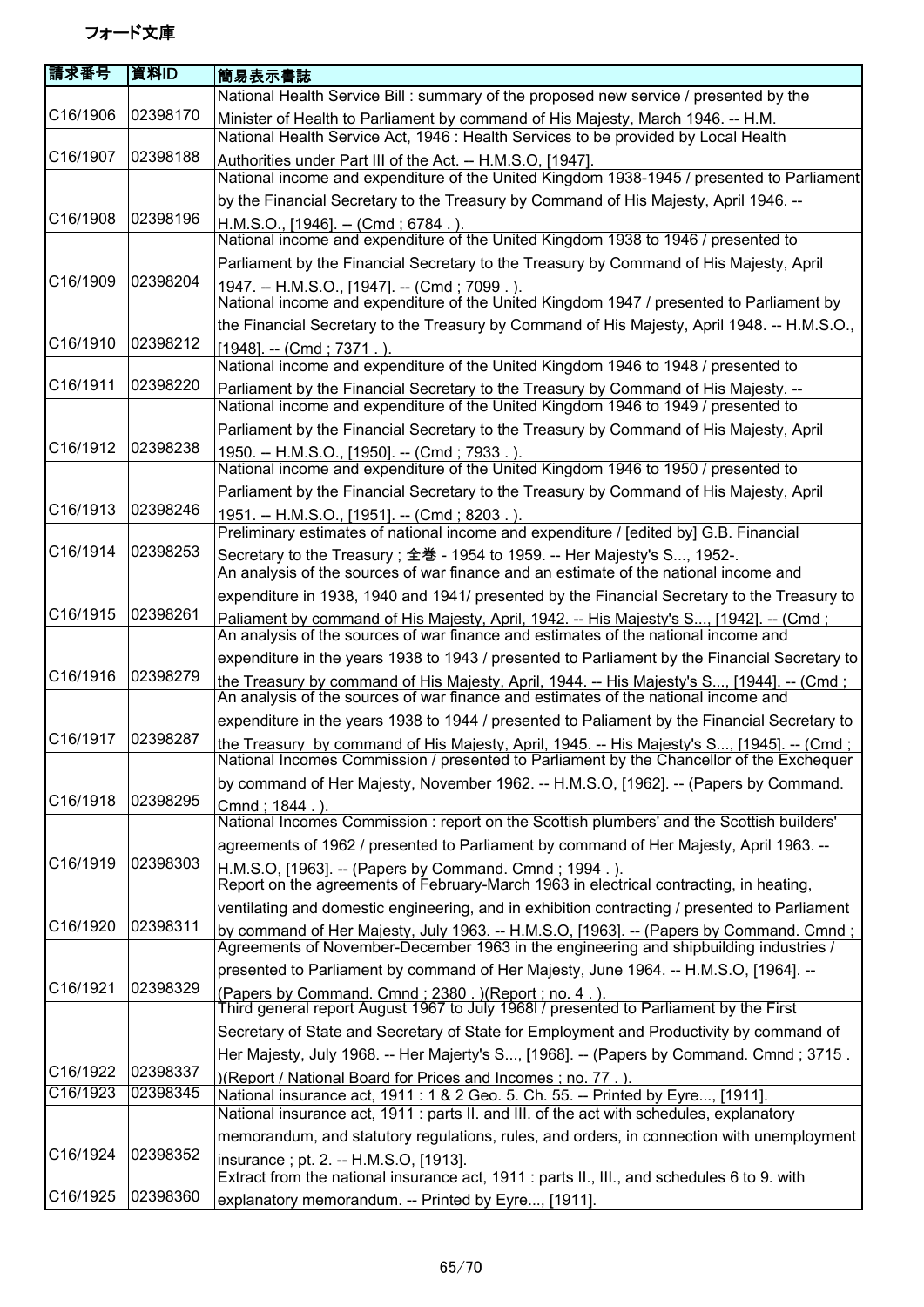| 請求番号              | 資料ID     | 簡易表示書誌                                                                                                                                                                                        |
|-------------------|----------|-----------------------------------------------------------------------------------------------------------------------------------------------------------------------------------------------|
|                   |          | Interim report of the New Towns Committee / presented by the Minister of Town and Country                                                                                                     |
|                   |          | Planning and the Secretary of State for Scotland to Parliament by command of His Majesty. --                                                                                                  |
| C16/1926          | 02398378 | His Majesty's S, 1946. -- (Cmd; 6759.).                                                                                                                                                       |
|                   |          | Second interim report of the New Towns Committee / presented by the Minister of Town and                                                                                                      |
|                   |          | Country Planning and the Secretary of State for Scotland to Parliament by command of His                                                                                                      |
| C16/1927          | 02398386 | Majesty. -- His Majesty's S, 1946. -- (Cmd ; 6794.).                                                                                                                                          |
|                   |          | Thirty-ninth annual report of the Local Government Board 1909-10 : supplement to the report                                                                                                   |
|                   |          | of the Board's Medical Officer containing a report by the Medical Officer on Infant and Child                                                                                                 |
| C16/1928          | 02398394 | Mortality. -- Printed for H.M, 1910.                                                                                                                                                          |
|                   |          | Forty-fifth annual report of the Local Government Board, 1915-16 : supplement in                                                                                                              |
|                   |          | continuation of the report of the Medical Officer of the Board for 1915-16, containing a report                                                                                               |
| C16/1929          | 02398402 | on Child Mortality at ages 0-5, in England and Wales. -- H.M.S.O., 1916.                                                                                                                      |
|                   |          | Forty-seventh annual report of the Local Government Board, 1917-18 : supplement                                                                                                               |
|                   |          | containing the report of the Medical Officer for 1917-18 / presented to Parliament by                                                                                                         |
| C16/1930          | 02398410 | command of His Majesty. -- H.M.S.O., 1918.                                                                                                                                                    |
|                   |          | Report of the Inter-departmental Committee on Physical Deterioration / Inter-Departmental                                                                                                     |
| C16/1931          | 02398428 | Committee on Physical Deteriorations; v. 1. -- Printed for H.M, 1904. -- (Papers by                                                                                                           |
|                   |          | Report of the Reorganisation Commission for pigs and bacon / presented to Parliament by                                                                                                       |
| C16/1932          | 02398436 | the Secretary of State for Scotland and the Minister of Agriculture, Fisheries and Food by                                                                                                    |
|                   |          | command of Her Majesty, July 1956. -- Her Majesty's S, [1956]. -- (Cmd ; 9795).<br>Extracts from the information received by His Majesty's Commissioners, as to the                           |
| C16/1933          | 02398444 |                                                                                                                                                                                               |
|                   |          | administration and operation of the poor-laws: published / by authority. -- B. Fellowes, 1833.<br>Report from His Majesty's Commissioners for inquiring into the Administration and Practical |
| C16/1934          | 02398451 |                                                                                                                                                                                               |
|                   |          | Operation of the Poor Laws. -- B. Fellowes, 1834.<br>Third annual report of the poor law commissioners for England and wales, together with                                                   |
| C16/1935          | 02398469 | appendices A. B. and C -- Charles Knight, 1837.                                                                                                                                               |
| C16/1936          | 02398477 | Report of the Poor Law Commissioners on local taxation / by authority. -- Printed by W. C,                                                                                                    |
|                   |          | Report to the Secretary of State for the Home Department, from the Poor Law                                                                                                                   |
| C16/1937          | 02398485 | Commissioners on the training of pauper children, with appendices. -- Printed by W. C,                                                                                                        |
|                   |          | Report of the Royal Commission on the Poor Laws and Relief of Distress / presented to both                                                                                                    |
| C16/1938          | 02398493 | Houses of Parliament by command of His Majesty. -- H.M.S.O., 1909. -- (Papers by                                                                                                              |
|                   |          | Memoranda by individual Commissioners on various subjects, appendix volume XII /                                                                                                              |
| C16/1939 02398501 |          | presented to both Houses of Parliament by Command of His Majesty. -- Printed for His,                                                                                                         |
|                   |          | Poor Laws - Ireland : three reports by George Nicholls, ESQ., to Her Majesty's Principal                                                                                                      |
| C16/1940          | 02398519 | Secretary of State for the Home Department. -- Printed by W. C, 1838.                                                                                                                         |
|                   |          | Current trend of population in Great Britain / presented to Parliament by Command of His                                                                                                      |
|                   |          | Majesty by the Minister of Health and the Secretary of State for Scotland, May, 1942. -- his                                                                                                  |
| C16/1941          | 02398527 | Majesty's S, 1942. -- (Cmd; 6358.).                                                                                                                                                           |
|                   |          | Report of an enquiry into family limitation and its influence on human fertility during the past                                                                                              |
| C16/1942          | 02398535 | fifty years / by E.Lewis-Faning. -- H.M.S.O, 1949. -- (Papers of the Royal Commission on                                                                                                      |
|                   |          | Report of the Economics Committee. -- H.M.S.O, 1950. -- (Papers of the Royal Commission                                                                                                       |
| C16/1943          | 02398543 | on Population; v. 3.).                                                                                                                                                                        |
| C16/1944          | 02398550 | Statement by the Royal Commission on population, September, 1945. -- H.M.S.O., 1945.                                                                                                          |
| C16/1945          | 02398568 | Memoranda presented to the Royal Commission. -- H.M.S.O, 1950. -- (Papers of the Royal                                                                                                        |
| C16/1946          | 02398576 | Commission on Population; vol.5.).                                                                                                                                                            |
|                   |          | Royal Commission on Population : report. -- H.M.S.O., 1949. -- (Cmd; 7695.).<br>Dock labour in Merseyside, Manchester and Preston areas : explanatory memorandum by                           |
| C16/1947          | 02398584 |                                                                                                                                                                                               |
|                   |          | Minister of Transport / by Ministry of Transport. -- H.M.S.O., 1941.<br>Dock labour in the Port of Greenock : explanatory memorandum / by Ministry of Transport. --                           |
| C16/1948          | 02398592 |                                                                                                                                                                                               |
|                   |          | H.M.S.O., 1941.<br>Dock labour in the Port of Glasgow: explanatory memorandum / by Ministry of Transport. --                                                                                  |
| C16/1949          | 02398600 | H.M.S.O., 1941.                                                                                                                                                                               |
|                   |          | A bill intituled an act to make further provision for regulating the employment of dock worders                                                                                               |
| C16/1950          | 02398618 | / brought from the Commons, 12th December 1945. -- H.M.S.O., [1945].                                                                                                                          |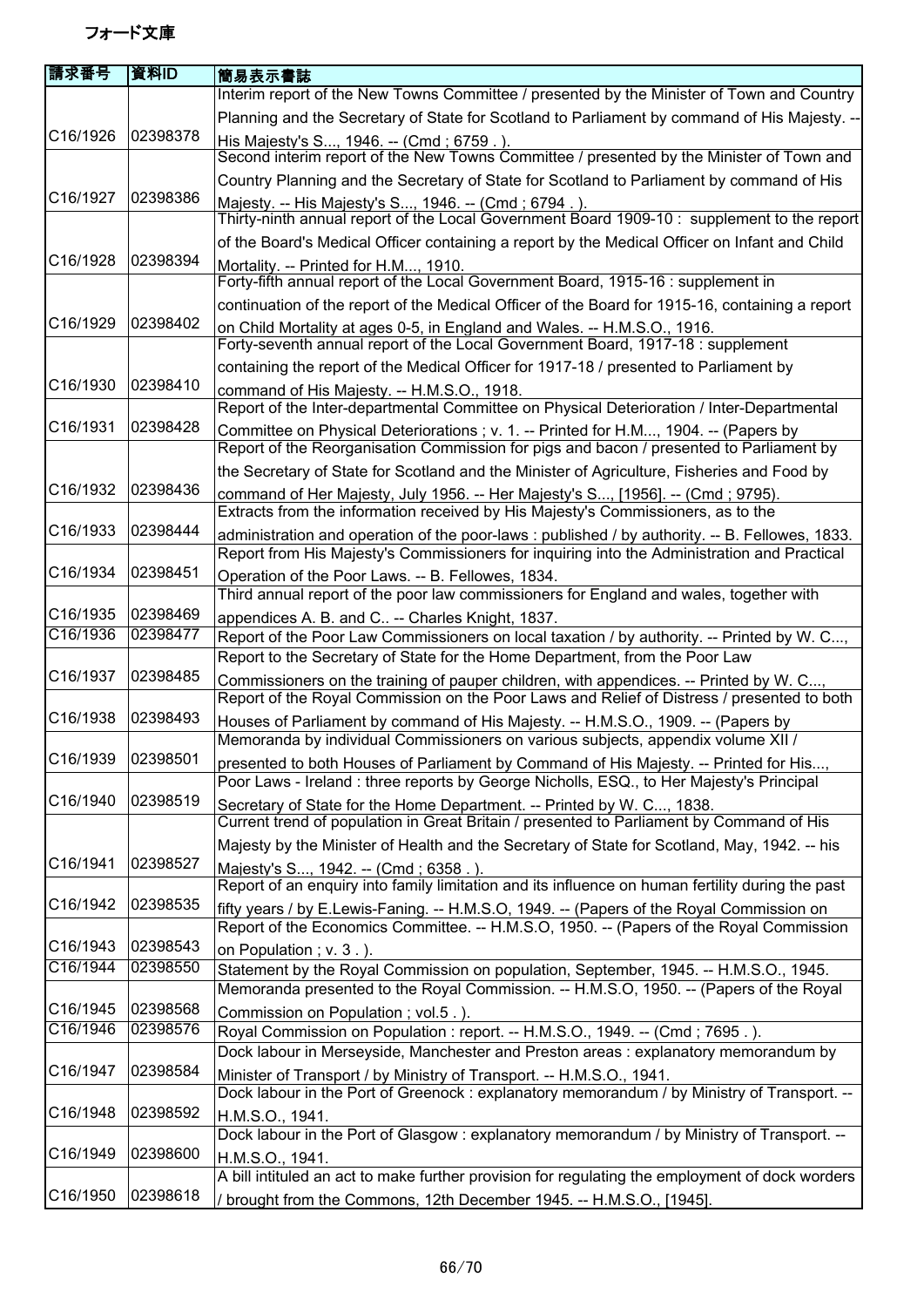| 請求番号              | 資料ID     | 簡易表示書誌                                                                                                                                                                                |
|-------------------|----------|---------------------------------------------------------------------------------------------------------------------------------------------------------------------------------------|
|                   |          | Port transport industry : report of a Committee of investigation on a difference between                                                                                              |
|                   |          | employers and workpeople regarding the national minimum wage and the piece-workers'                                                                                                   |
| C16/1951          | 02398626 | minimum guarantee. -- H.M.S.O., [1945].                                                                                                                                               |
|                   |          | Unofficial stoppages in the London Docks : a report of a Committee of inquiry / presented by                                                                                          |
|                   |          | the Minister of Labour and National Service to Parliament by command of His Majesty, May                                                                                              |
| C16/1952          | 02398634 | 1951. -- H.M.S.O, [1951]. -- (Cmd ; 8236 . ).<br>Report of a Court of Inquiry into a Dispute between Employers Who Are Members of the                                                 |
|                   |          | Employers' Side and Workpeople Who Are Represented on the Workpeople's Side of the                                                                                                    |
|                   |          | National Joint Council for the Port Transport Industry / presented to Parliament by the                                                                                               |
| C16/1953          | 02398642 | Minister of Labour and National Service by command of Her Majesty, August 1958. -- H.M.                                                                                               |
|                   |          | Prison and borstals : statement of policy and practice in the administration of prisons and                                                                                           |
| C16/1954          | 02398659 | borstal institutions in England and Wales. -- H.M.S.O, 1945.<br>Public income and expenditure : return to an order of the honourable the House of Commons,                            |
|                   |          | dated 24 July 1866 / ordered, by the House of Commons, to be printed 29 July 1869; 全巻,                                                                                                |
| C16/1955          | 02398667 | pt. 1, pt. 2. -- s.n.], 1869.<br>Public income and expenditure : return to an order of the honourable the House of Commons,                                                           |
|                   |          | dated 24 July 1866 / ordered, by the House of Commons, to be printed 29 July 1869; 全巻,                                                                                                |
| C16/1956          | 02398675 | pt. 1, pt. 2. -- s.n.], 1869.                                                                                                                                                         |
| C16/1957          | 02398683 | Report of Railway Pay Committee of Inquiry : 2nd March 1960. -- Special Joint C, [1960].                                                                                              |
| C16/1958          | 02398691 | Rating and valuation: memorandum on draft rating and valuation bill. -- H.M.S.O., 1923.<br>A borstal experiment in vocational guidance / by Alec Rodger. -- His Majesty's S, 1937. -- |
| C16/1959          | 02398709 | (Industrial Health Research Board; no. 78.).                                                                                                                                          |
|                   |          | First report of the Royal Sanitary Commission : with the Minutes of Evidence up to 5th August                                                                                         |
| C16/1960          | 02398717 | 1869. -- Printed by G.E, 1870.<br>Report to Her Majesty's Principal Secretary of State for the Home Department, from the Poor                                                         |
|                   |          | Law Commissioners, on an inquiry into the sanitary condition of the labouring population of                                                                                           |
| C16/1961          | 02398725 | Great Britain: with appendices / [by Edwin Chadwick]. -- Printed by W. C, 1842.<br>Report on the sanitary condition of the labouring population of Great Britain: a                   |
|                   |          | supplementary report on the results of a spiecal [i.e. special] inquiry into the practice of                                                                                          |
|                   |          | interment in towns, made at the request of Her Majesty's Principal Secretary of State for the                                                                                         |
| C16/1962          | 02398733 | Home Department / by Edwin Chadwick. -- Printed by W. C, 1843.<br>Committee on Scottish Health Services : report / presented by the Secretary of State for                            |
| C16/1963 02398741 |          | Scotland to Parliament by Command of His Majesty, July 1936. -- H.M.S.O, 1936. -- (Cmd;                                                                                               |
|                   |          | Report of The Consultative Committee on secondary education : with special reference to                                                                                               |
| C16/1964          | 02398758 | grammar schools and technical high schools / Board of Education. -- Her Majesty's S,                                                                                                  |
|                   |          | Curriculum and examinations in secondary schools : report of the Committee of the                                                                                                     |
| C16/1965          | 02398766 | Secondary School Examinations Council appointed by the president of the Board of                                                                                                      |
|                   |          | Special report from the Select Committee on Shop Assistants : together with the proceedings                                                                                           |
|                   |          | of the Committee, minutes of evidence and index / ordered by the House of Commons to be                                                                                               |
| C16/1966          | 02398774 | printed, 30th July 1930. -- H.M. Stationery, [1930].                                                                                                                                  |
| C16/1967          | 02398782 | Analysis of the report of a Committee of the House of Commons on the extinction of slavery :                                                                                          |
|                   |          | with notes by the editor. -- Printed for the, 1833.<br>Abstract of the report of the Lords Committees on the condition and treatment of the colonial                                  |
| C16/1968          | 02398790 | slaves, and of the evidence taken by them on that subject : with notes by the editor. -- Printed                                                                                      |
| C16/1969          | 02398808 | Social insurance and allied services / report by Sir William Beveridge. -- H.M. Stat. Off., 1942.                                                                                     |
|                   |          | Social insurance and allied services : memoranda from organisations / appendix G to report                                                                                            |
|                   |          | by Sir William Beveridge; presented to Parliament by command of His Majesty, November                                                                                                 |
| C16/1970          | 02398816 | 1942. -- H.M. Stationery, 1942. -- (Cmd; 6405.).                                                                                                                                      |
|                   |          | Social insurance: proposed by the Minister of Reconstruction to Parliament by command of                                                                                              |
| C16/1971          | 02398824 | His Majesty, September, 1944; 全巻, pt. 1, pt. 2. -- H.M.S.O., 1944.                                                                                                                    |
|                   |          | Social insurance: proposed by the Minister of Reconstruction to Parliament by command of                                                                                              |
| C16/1972          | 02398832 | His Majesty, September, 1944; 全巻, pt. 1, pt. 2. -- H.M.S.O., 1944.                                                                                                                    |
|                   |          | Social Insurance Bill, 1946 : report by the Government Actuary on the financial provisions of                                                                                         |
|                   |          | the bill / presented by the Minister of National Insurance to Parliament by command of His                                                                                            |
| C16/1973          | 02398840 | Majesty, January 1946. -- H.M.S.O., 1946. -- (Cmd; 6730.).                                                                                                                            |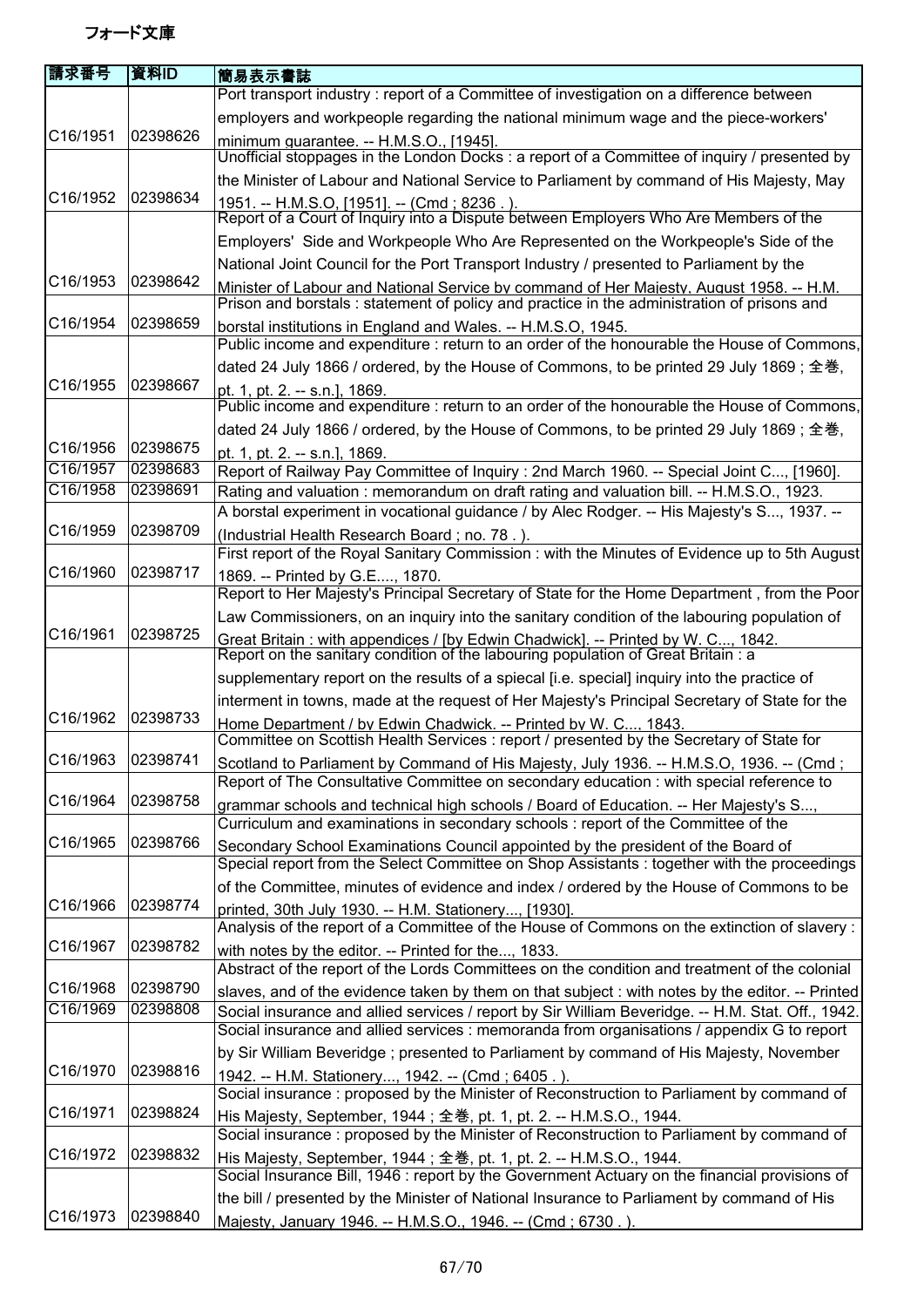| 請求番号                 | 資料ID                 | <b> 簡易表示書誌</b>                                                                                                                                                                            |
|----------------------|----------------------|-------------------------------------------------------------------------------------------------------------------------------------------------------------------------------------------|
|                      |                      | Social Insurance Bill, 1946 :summary of main provisions of the National Insurance Scheme /                                                                                                |
|                      |                      | presented by the Minister of National Insurance to Parliament by command of His Majesty,                                                                                                  |
| C16/1973             | 02398857             | January 1946. -- H.M.S.O., 1946. -- (Cmd; 6729.).                                                                                                                                         |
| C16/1974             | 02398865             | National Insurance Bill : a Bill. -- Printed and pub, [1945]. -- (Bill ; 63. ) (Session 9&10 Geo.                                                                                         |
| C16/1975             | 02398873             | National Insurance Act, 1947. -- Printed by Sir , [1946].                                                                                                                                 |
|                      |                      | Report of the departmental committee on social services in courts of summary jurisdiction /                                                                                               |
|                      |                      | presented by the Secretary of State for the Home Department to Parliament by command of                                                                                                   |
| C16/1976             | 02398881             | His Majesty, March 1936. -- His Majesty's S, [1936]. -- (Cmd ; 5122.).<br>The reports of the Committee of Secrecy of the House of Commons, on the papers belonging                        |
|                      |                      | to the Society for Constitutional Information, and the London Corresponding Society : seized                                                                                              |
|                      |                      | by order of government, and presented to the House by Mr Secretary Dundas / printed by                                                                                                    |
| C16/1977             | 02398899             |                                                                                                                                                                                           |
|                      |                      | order of the House of Commons. -- Printed for Bel 1794.<br>First report of the commissioner for the special areas (England and Wales) / presented by the                                  |
|                      |                      | Minister of Labour to Parliament by command of His Majesty, July 1935. -- H.M. Stationery,                                                                                                |
| C16/1978             | 02398907             | 1935. -- (Cmd; 4957.).                                                                                                                                                                    |
|                      |                      | Third report of the commissioner for the special areas (England and Wales) / presented by                                                                                                 |
|                      |                      | the Minister of Labour to Parliament by command of His Majesty, November 1936. -- H.M.                                                                                                    |
| C16/1979             | 02398915             | Stationery, 1936. -- (Cmd; 5303.)                                                                                                                                                         |
|                      |                      | Report of the commissioner for the special areas in England and Wales for the year ended                                                                                                  |
| C16/1980             | 02398923             | 30th September, 1938 / presented by Minister of Labour to Parliament by command of His                                                                                                    |
|                      |                      | Majesty. -- His Majesty's S, 1938. -- (Cmd ; 5896.).<br>Report of the United Kingdom sugar industry Inquiry Committee / presented by the Minister of                                      |
|                      |                      | Agriculture to Parliament by Command of His Majesty, April, 1935. -- Printed and pub,                                                                                                     |
| C16/1981             | 02398931             | 1935. -- (Cmd; 4871.).                                                                                                                                                                    |
|                      |                      | First report from the Select Committee of the House of Lords on the Sweating System :                                                                                                     |
|                      |                      | together with proceedings of the Committee, minutes of evidence, and appendix (Session                                                                                                    |
| C16/1982             | 02398949             | 1888). -- Orderd by the H, 1888.                                                                                                                                                          |
|                      |                      | Third report from the Select Committee of the House of Lords on the Sweating System:                                                                                                      |
| C16/1983             | 02398956             | together with proceedings of the Committee, minutes of evidence, and appendix. -- Orderd by                                                                                               |
|                      |                      | Fourth report from the Select Committee of the House of Lords on the Sweating System:                                                                                                     |
| C16/1984             | 02398964             | together with proceedings of the Committee, minutes of evidence, and appendix. -- Orderd by<br>Fifth report from the Select Committee of the House of Lords on the Sweating System : with |
| C16/1985 02398972    |                      |                                                                                                                                                                                           |
|                      |                      | an appendix. -- Published by Ey, 1890.<br>Minutes of evidence taken before the Royal Commission on the Taxation of Profits and                                                            |
| C16/1986             | 02398980             | Income : first day Thursday, 21st June, 1951. -- Her Majesty's S, [1952].                                                                                                                 |
|                      |                      | Royal Commission on the taxation of profits and income; First report, Second report, Final                                                                                                |
| C16/1987             | 02398998             | report. -- Her Majesty's s, 1953-.                                                                                                                                                        |
|                      |                      | Royal Commission on the taxation of profits and income; First report, Second report, Final                                                                                                |
| C16/1988             | 02399004             | report. -- Her Majesty's s, 1953-.                                                                                                                                                        |
|                      |                      | Teachers and youth leaders : report of the committee appointed by the president of the Board                                                                                              |
| C16/1989             | 02399012             | of Education to consider the supply, recruitment and training of teachers and youth leaders /                                                                                             |
| C16/1990             | 02399020             | Board of Education. -- H.M.S.O., 1944.<br>Statutory rules and orders.                                                                                                                     |
|                      |                      | The control of land use / presented to Parliament by the Minister of Town and Country                                                                                                     |
|                      |                      | Planning and the Secretary of State for Scotland by command of His Majesty, June 1944. --                                                                                                 |
| C16/1991             | 02399038             | His Majesty's S, 1944. -- (Cmd; 6537.).                                                                                                                                                   |
| C16/1992             | 02399046             | Town and Country Planning Act, 1944 : 7 & 8 Geo. 6. Ch. 47. -- H.M.S.O, [1944].                                                                                                           |
|                      |                      | Town and country planning bill 1947 : explanatory memorandum / presented by the Minister                                                                                                  |
|                      |                      | of Town and Country Planning to Parliament by command of His Majesty, January 1947. --                                                                                                    |
| C16/1993             | 02399053             | His Majesty's S, 1947. -- (Cmd; 7006.).                                                                                                                                                   |
|                      |                      | Town and country planning : a Bill. -- Printed and pub, [1946]. -- (Bill ; 26 . ) (Session 10&11                                                                                          |
| C16/1994<br>C16/1995 | 02399061<br>02399079 | Geo. $6. ; .$ ).                                                                                                                                                                          |
|                      |                      | Town and Country Planning Act, 1947: explanatory memorandum; pt. 1. -- H.M.S.O, 1947.<br>First report of the Commissioners appointed to inquire into the organization and rules of        |
|                      |                      | trades unions and other associations : together with minutes of evidence / presented to both                                                                                              |
| C16/1996             | 02399087             | Houses of parliament by Command of Her Majesty. -- H.M.S.O., 1867.                                                                                                                        |
|                      |                      |                                                                                                                                                                                           |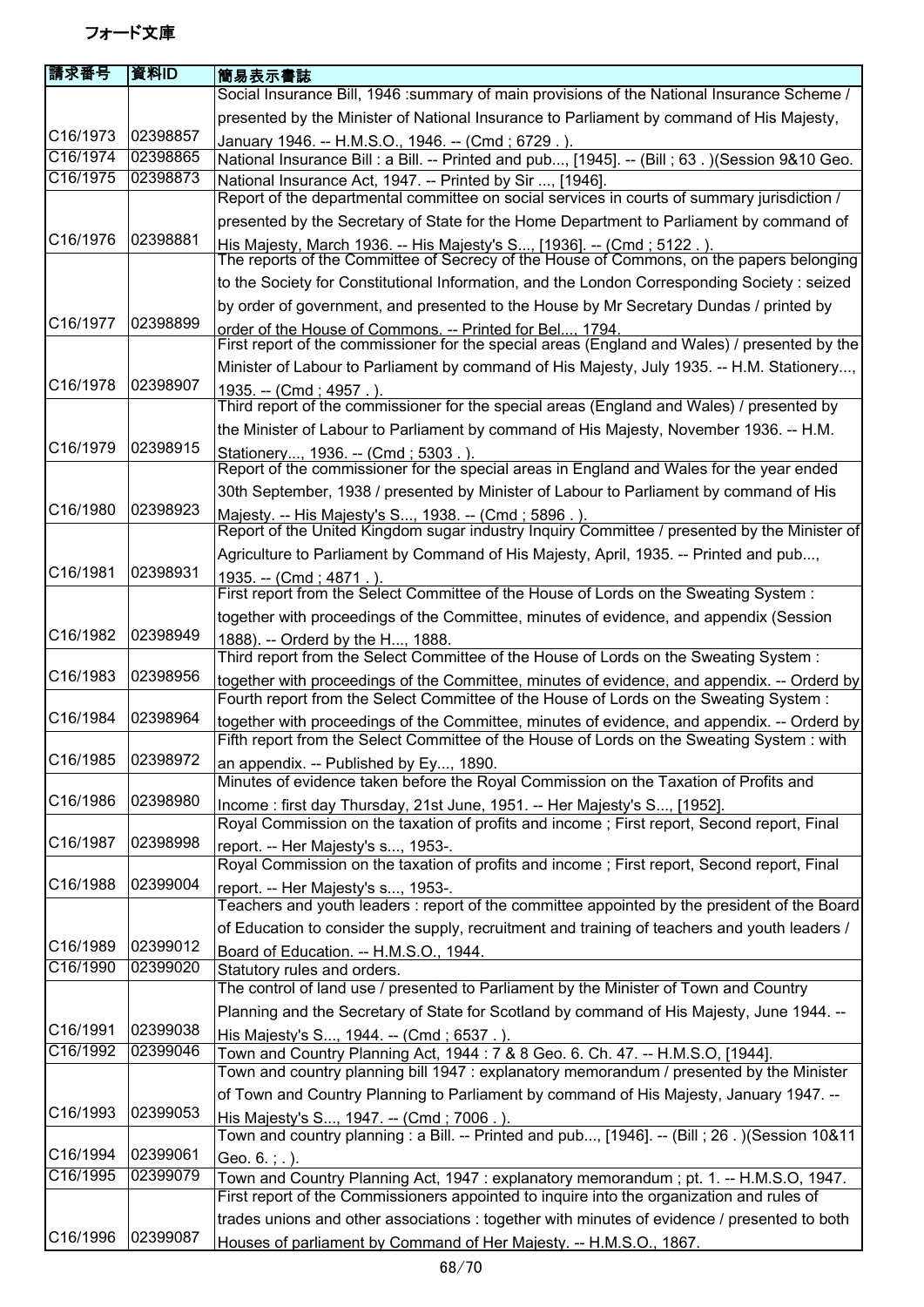| 請求番号     | 資料ID     | 簡易表示書誌                                                                                                                                                                                    |
|----------|----------|-------------------------------------------------------------------------------------------------------------------------------------------------------------------------------------------|
| C16/1997 | 02399095 | Third report of the Commissioners appointed to inquire into the organization and rules of                                                                                                 |
|          |          | trades unions and other associations : together with minutes of evidence / presented to both                                                                                              |
|          |          | Houses of parliament by Command of Her Majesty. -- H.M.S.O., 1867.<br>Fourth report of the Commissioners appointed to inquire into the organization and rules of                          |
|          |          | trades unions and other associations : together with minutes of evidence and appendix /                                                                                                   |
| C16/1998 | 02399103 | presented to both Houses of parliament by Command of Her Majesty. -- H.M.S.O., 1867.<br>Fifth report of the Commissioners appointed to inquire into the organization and rules of         |
|          |          | trades unions and other associations : together with minutes of evidence / presented to both                                                                                              |
| C16/1999 | 02399111 | Houses of parliament by Command of Her Majesty. -- H.M.S.O., 1868.<br>Sixth report of the Commissioners appointed to inquire into the organization and rules of                           |
|          |          | trades unions and other associations : together with minutes of evidence and appendix /                                                                                                   |
| C16/2000 | 02399129 | presented to both Houses of parliament by Command of Her Majesty. -- H.M.S.O., 1868.<br>Seventh report of the Commissioners appointed to inquire into the organization and rules of       |
|          |          | trades unions and other associations : together with minutes of evidence / presented to both                                                                                              |
| C16/2001 | 02399137 | Houses of parliament by Command of Her Majesty. -- H.M.S.O., 1868.<br>Eighth report of the Commissioners appointed to inquire into the organization and rules of                          |
|          |          | trades unions and other associations : together with minutes of evidence / presented to both                                                                                              |
| C16/2002 | 02399145 | Houses of parliament by Command of Her Majesty. -- H.M.S.O., 1868.<br>Ninth report of the Commissioners appointed to inquire into the organization and rules of                           |
|          |          | trades unions and other associations : together with minutes of evidence / presented to both                                                                                              |
| C16/2003 | 02399152 | Houses of parliament by Command of Her Majesty. -- H.M.S.O., 1868.<br>Tenth report of the Commissioners appointed to inquire into the organization and rules of                           |
|          |          | trades unions and other associations : together with minutes of evidence / presented to both                                                                                              |
| C16/2004 | 02399160 | Houses of parliament by Command of Her Majesty. -- H.M.S.O., 1868.<br>Eleventh and final report of the royal commissioners appointed to inquire into the organization                     |
|          |          | and rules of trades unions and other associations, together with and appendix containing a                                                                                                |
|          |          | digest of the evidence, correspondence with Her Majesty's missions abroad regarding                                                                                                       |
| C16/2005 | 02399178 | industrial questions and trades unions, and other papers / presented to both Houses of<br>Eleventh and final report of the royal commissioners appointed to inquire into the organization |
|          |          | and rules of trades unions and other associations, together with and appendix containing a                                                                                                |
| C16/2006 | 02399186 | digest of the evidence, correspondence with Her Majesty's missions abroad regarding                                                                                                       |
|          |          | industrial questions and trades unions, and other papers / presented to both Houses of<br>Report of the royal commission on trade disputes and trade combinations / presented to both     |
| C16/2007 | 02399194 | Houses of Parliament by Command of his Majesty. -- Printed for H.M, 1906.<br>Royal commission on trade unions and employers' associations, 1965-1968 : report. -- Her                     |
| C16/2008 | 02399202 | Majesty's S, 1968.                                                                                                                                                                        |
| C16/2009 | 02399210 | Report of the Unemployment Insurance Committee. -- H.M. Stationery, 1927.<br>First report of the Royal Commission on Unemployment Insurance / presented by the                            |
|          | 02399228 | Secretary of State for the Home Department to Parliament by command of His Majesty. -- His                                                                                                |
| C16/2010 |          | Majesty's S, 1931. -- (Cmd; 3872.).<br>Royal Commission on Unemployment Insurance : final report / presented by the Secretary of                                                          |
| C16/2011 | 02399236 | State for the Home Department to Parliament by command of His Majesty. -- His Majesty's                                                                                                   |
|          |          | S, 1932. -- (Cmd; 4185.).<br>Statistics relating to the war effort of the United Kingdom / presented by the Prime Minister to                                                             |
|          |          | Parliament by command of His Majesty, November 1944. -- His Majesty's S, [1944]. --                                                                                                       |
| C16/2012 | 02399244 | $(Cmd; 6564)$ .                                                                                                                                                                           |
|          |          | Second report : the white fish industry / presented to Parliament by the Minister of Agriculture                                                                                          |
|          |          | and Fisheries, the Secretary of State for Scotland and the Secretary of State for the Home                                                                                                |
| C16/2013 | 02399251 | Department by Command of His Majesty, March 1936. -- H.M. Stationery, 1936. -- (Cmd;<br>Report of the Committee on the Herring Industry / presented by the Secretary of State for         |
|          |          | Scotland, the Minister of Agriculture and Fisheries, and the Secretary of State for the Home                                                                                              |
| C16/2014 | 02399269 | Department to Parliament by Command of His Majesty. -- H.M. Stationery, 1944. -- (Cmd ;<br>Report from the Select Committee on witnesses together with the proceedings of the             |
|          |          | Committee, minutes of evidence, appendices and index / ordered by the House of Commons                                                                                                    |
| C16/2015 | 02399277 | to be Printed 9th May, 1935. -- H.M.S.O., 1935.                                                                                                                                           |